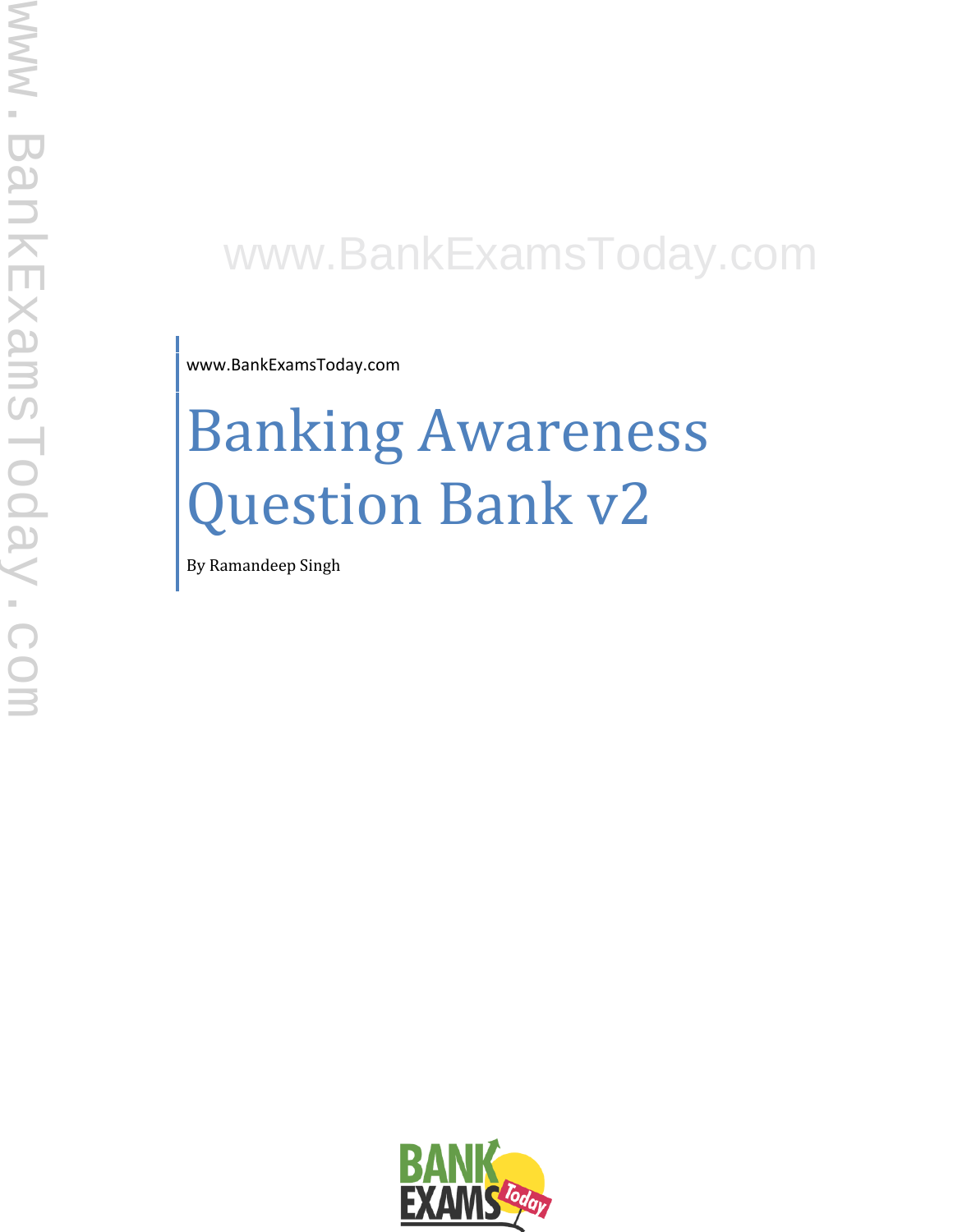| S. NO. | <b>TOPICS</b>                      | PAGE NO.   |
|--------|------------------------------------|------------|
| 1.     | <b>History of Banking</b>          | $2 - 4$    |
| 2.     | <b>Reserve Bank of India</b>       | $4 - 7$    |
| 3.     | <b>NABARD</b>                      | $7 - 10$   |
| 4.     | <b>IRDA</b>                        | $10 - 12$  |
| 5.     | <b>BISA/AA/AA/</b>                 | $12 - 15$  |
| 6.     | <b>International Organizations</b> | $16 - 18$  |
| 7.     | <b>National Housing Bank</b>       | $19 - 21$  |
| 8.     | Credit/Debit Cards                 | $21 - 24$  |
| 9.     | <b>Fiscal Policy</b>               | $24 - 27$  |
| 10.    | <b>ATM</b>                         | $27 - 30$  |
| 11.    | Banking OMBUDSMAN (Part 2)         | $30 - 33$  |
| 12.    | Letter of Credit                   | $33 - 36$  |
| 13.    | <b>WTO</b>                         | $36 - 39$  |
| 14.    | <b>World Bank</b>                  | $39 - 42$  |
| 15.    | <b>Allahabad Bank</b>              | $42 - 45$  |
| 16.    | Syndicate Bank                     | $45 - 48$  |
| 17.    | <b>Oriental Bank of Commerce</b>   | $48 - 51$  |
| 18.    | Axis Bank                          | $51 - 54$  |
| 19.    | Punjab & Sind Bank                 | $55 - 58$  |
| 20.    | <b>Bank of Baroda</b>              | $58 - 60$  |
| 21.    | <b>ICICI Bank</b>                  | $60 - 63$  |
| 22.    | <b>PNB</b>                         | $63 - 66$  |
| 23.    | <b>United Bank of India</b>        | $66 - 69$  |
| 24.    | Vijaya Bank                        | $69 - 72$  |
| 25.    | <b>ICICI Bank</b>                  | $72 - 75$  |
| 26.    | Credit/Debit Cards (Part 2)        | $75 - 78$  |
| 27.    | Canara Bank                        | $78 - 81$  |
| 28.    | <b>Mixed Topics</b>                | $81 - 121$ |

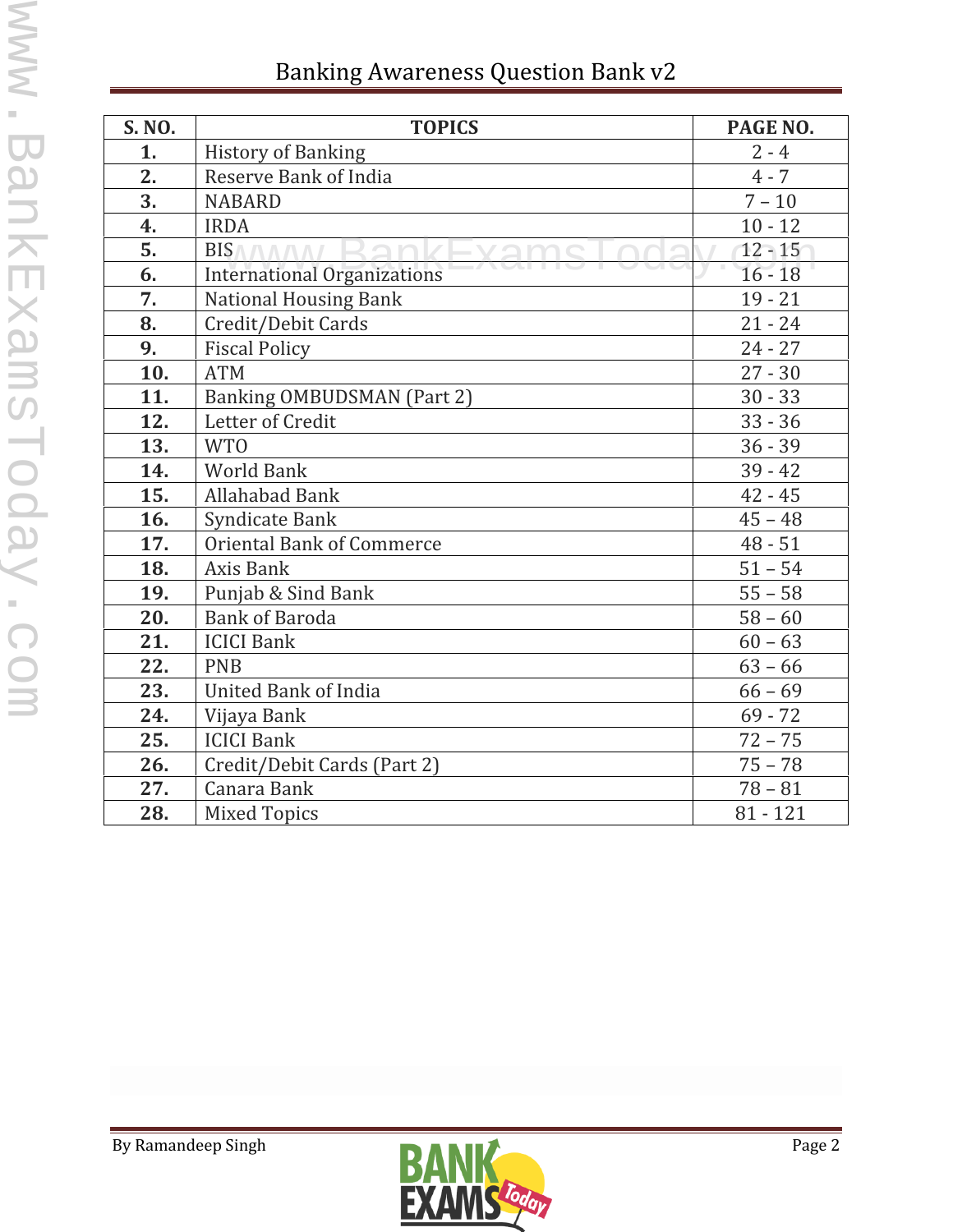#### **HISTORY OF BANKING**

#### **Q1. First Bank established in India was:**

a) Bank of India

**b) Bank of Hindustan**

o) Bank of Hindustan c).  $\mathsf{Bank}$   $\mathsf{E}\xspace$  ams $\mathsf{To}$  cay .  $\mathsf{com}$ 

d) None of The Above

#### **Q2. Bank of Hindustan was established in \_\_\_\_:**

- a) 1700 **b) 1770** c) 1780
- d) None of The Above

#### **Q3. Which among the following is correct regarding Bank of Hindustan:**

- a) The bank was established at calcutta under European management.
- b) It was liquidated on 1829 32.

#### **c) Both of Above**

d) None of The Above

#### **Q4. \_\_\_\_\_\_bank was established in 1786:**

#### **a) General Bank**

- b) Reserve Bank of India
- c) Bank of Bengal
- d) None of The Above

#### **Q5. The Largest and Oldest Bank, still in existence is:**

- a) Punjab National Bank
- b) Reserve Bank of India

#### **c) State Bank of India**

d) None of The Above

#### **Q6. Which among the following is correct:**

- a) State Bank of India originated as the Bank of Calcutta in June 1806.
- b) "Bank of Calcutta" was renamed as "Bank of Bengal".

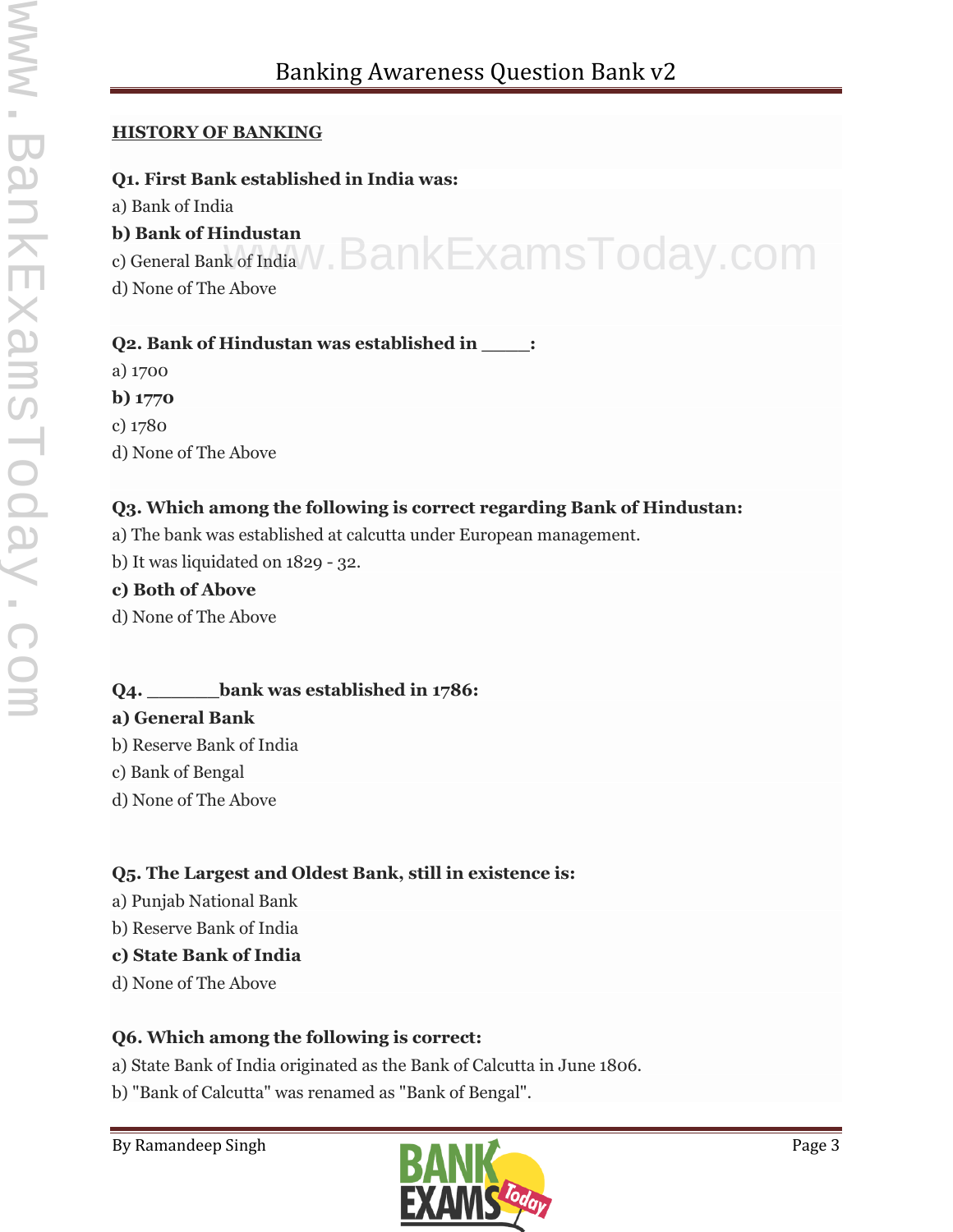#### **c) Both of Above**

d) None of The Above

#### **Q7. Which among the following banks form the "Imperial Bank of India" in 1921:**

a) Bank of Bombay a) Bank of Bombay<br>b) Bank of Madras WW.BankExamsToday.com

c) Bank of Bengal

#### **d) All of the Above**

e) None of The Above

#### **Q8. Reserve Bank of India was established under which among the following act:**

- a) Reserve Bank of India Act 1930
- b) Reserve Bank of India Act 1921

#### **c) Reserve Bank of India Act 1934**

d) None of The Above

#### **Q9. RBI was established in:** a) 1 April, 1940 **b) 1 April, 1935** c) 1 April 1948 d) None of The Above

#### **Q10. In which year, SBI was given control of 8 state associated banks under the State Bank of India (Subsidiary Banks) Act, 1959:**

- a) 1965
- b) 1975
- **c) 1960**
- d) None of The Above

#### **Q11. When was the first nationalization of many banks were conducted:**

- a) 19 August, 1969
- b) 19 October, 1969
- **c) 19 July, 1969**
- d) None of The Above

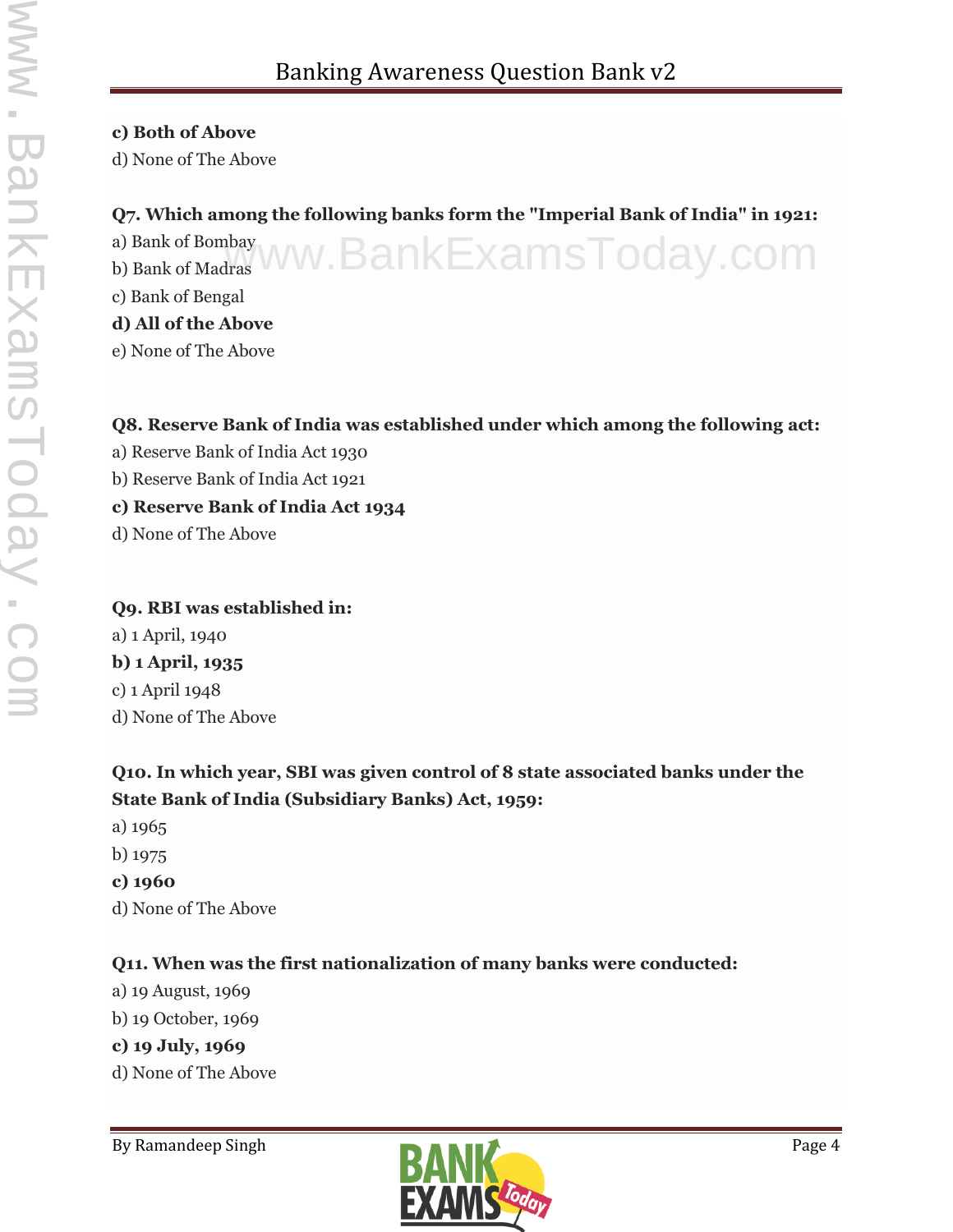#### **Q12. How many banks were nationalized as on 19 July, 1969:**

a) 15 b) 13 **c) 14** d) None of The Above www.BankExamsToday.com

#### **Q13. Second Time Nationalization of more than 5 banks were conducted in:**

a) 1975

**b) 1980**

c) 1985 d) None of The Above

#### **Q14. In 1980, how many banks were nationalized:**

- a) 5
- b) 7
- **c) 6**
- d) None of The Above

#### **Q15. Scheduled Banks are classified into:**

- a) State Bank of India and Its Associates
- b) Nationalized Banks
- c) Regional Rural Banks (RRB)
- d) Foreign Banks)

#### **e) All of the Above**

f) None of The Above

#### **Reserve Bank of India Special**

**Q16. Which of the following is correct:**

a) Reserve Bank of India Act, 1935

#### **b) Reserve Bank of India Act, 1934**

- c) Reserve Bank of India Act, 1930
- d) None of These

#### **Q17. The Central Office of the Reserve Bank was initially established in \_\_\_\_\_\_:**

a) Indore

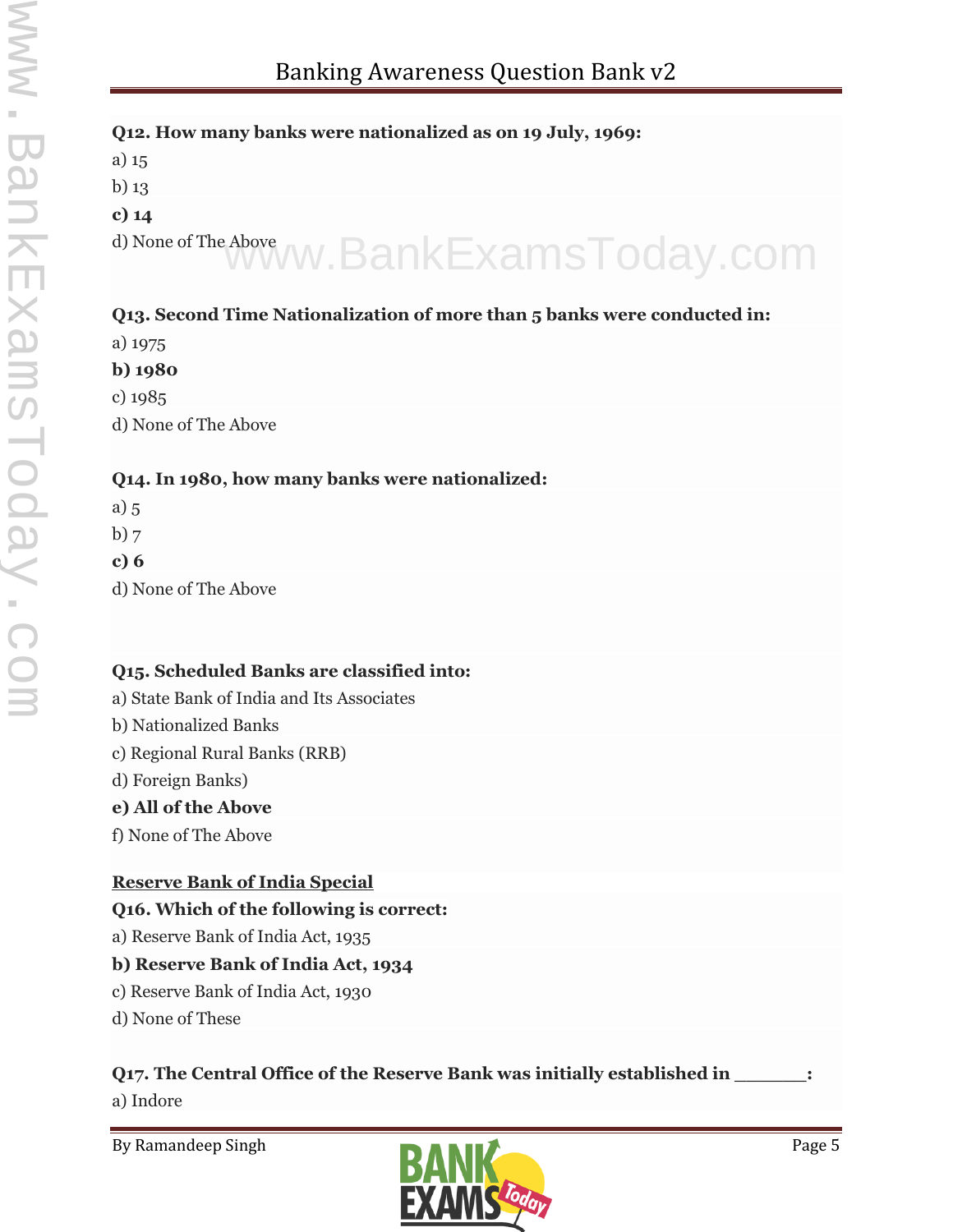b) Delhi

**c) Calcutta**

d) None of These

**Q18. The Central Office of the Reserve Bank of India is now located at:**<br>a) Mumbai **a) Mumbai**

b) Hyderabad

c) New Delhi

d) None of These

#### **Q19. The Central Office of the Reserve Bank was permanently moved to Mumbai in**

**\_\_\_\_\_:**

a) 1934

**b) 1937**

c) 1935

d) None of These

#### **Q20. Which among the following is correct about The Central Office of RBI:**

- a) Where Governor Sits
- b) Where only Policies are formulated

#### **c) Both of Above**

d) None of These

**Q21. When RBI came into existence on 1-4-1935, it was:**

#### **a) Privately Owned**

b) Governmental Owned

c) Privately + Governmental Owned

d) None of These

**Q22. Reserve Bank is fully owned by the Government of India since nationalization in:** a) 1950 **b) 1949** c) 1965 d) None of These

**Q23. Management of RBI consists of (Regarding Governor and Deputy Governors):** a) 1 Governor + 3 Deputy Governor **b) 1 Governor + 4 Deputy Governor**

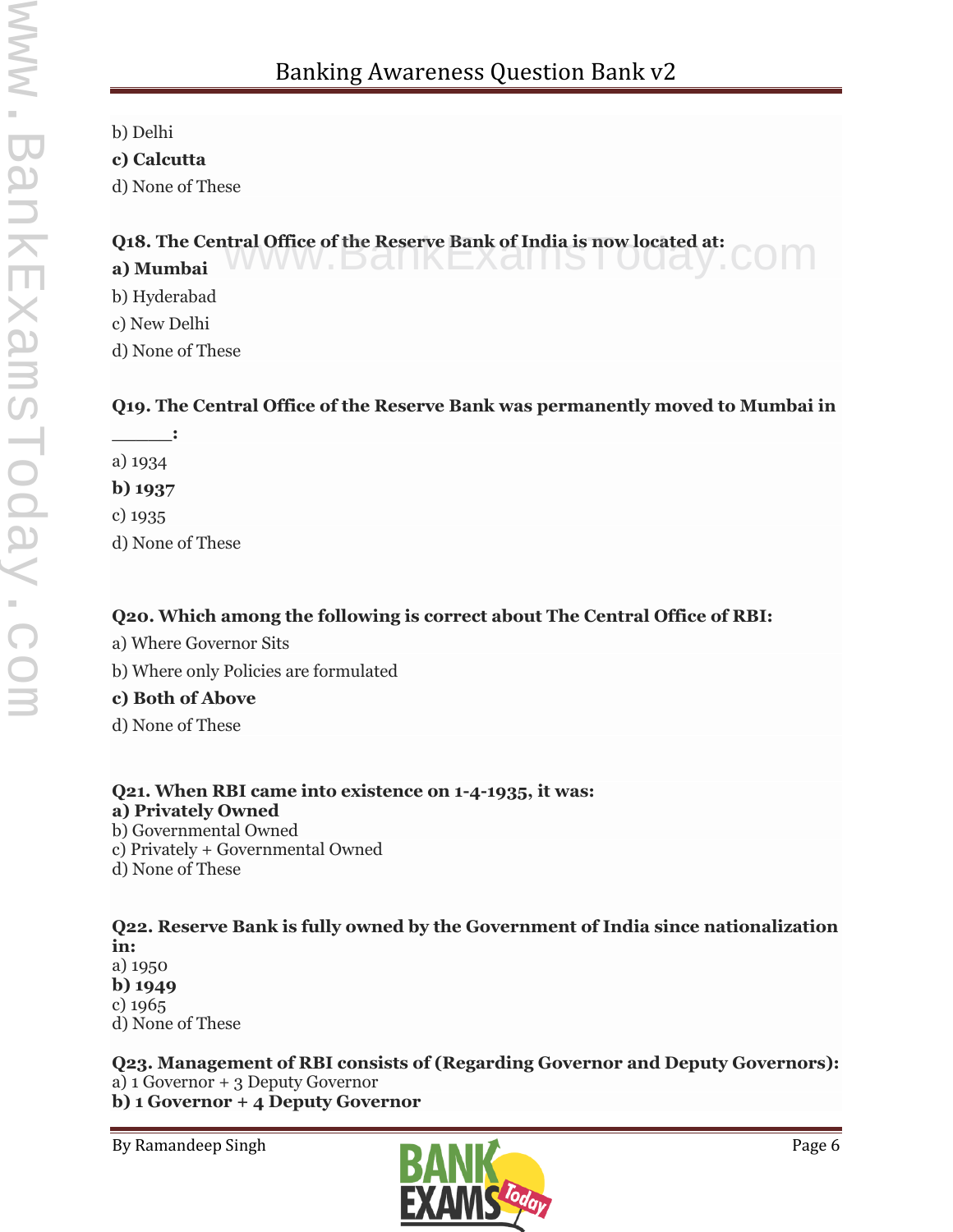c) 1 Governor + 5 Deputy Governor d) None of These

**Q24. Current Governor of RBI is:** a) Arundhati Bhattacharya **b) Raghuram Rajan** c) U. K. Sinha c) <sup>u. K. Sinha</sup> www.BankExamsToday.com

#### **Q25. BFS stands for:**

a) Bureau of Financial Supervision

#### **b) Board for Financial Supervision**

- c) Bi-Lateral Financial System
- d) None of These

#### **Q26. The BFS was constituted in:**

a) December 1994

#### **b) November 1994**

- c) September, 1994
- d) None of These

#### **Q27. Which among the following is correct about objectives of BFS:**

a) To undertake cosolidated supervision of the financial sector

b) Financial Sector comprising commercial banks, financial institutions and non-banking finance companies

#### **c) Both of Above**

d) None of These

#### **Q28. The BFS's board member are appointed for term of :**

#### **a) 2 years**

- b) 3 years
- c) 4 years
- d) None of These

#### **Q29. The member of BFS board is chaired by:**

- a) Any Deputy Governor
- **b) Governor**

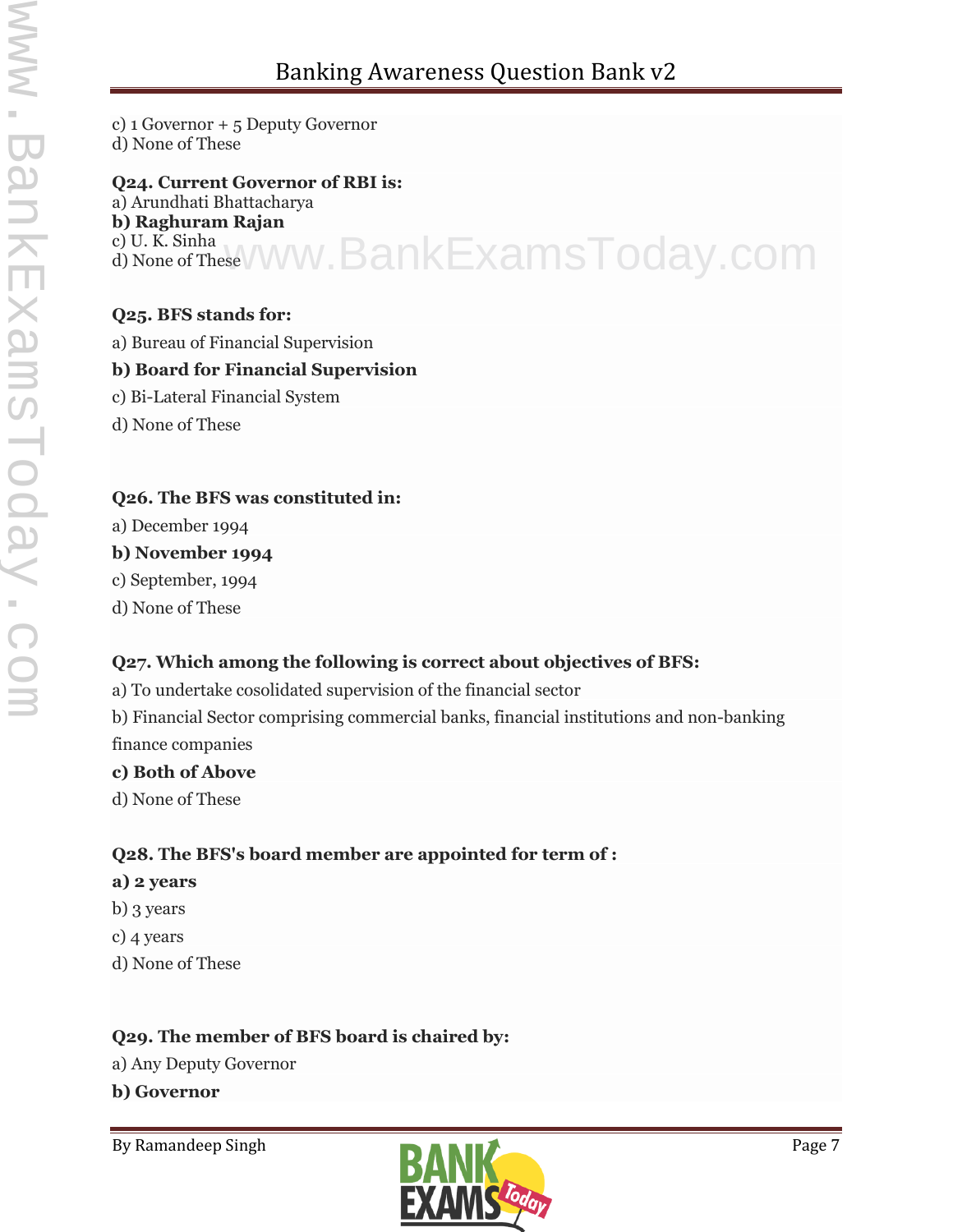c) Deputy Governor appointed by Governor

d) None of These

### **Q30. The Deputy Governor in charge of banking regulation and supervision, is** Q30. The Deputy Governor in charge of banking regulation and supervision, is<br>nominated as the **window** of the (BFS) board:

a) Head

**b) Vice-Chairman**

c) President

d) None of These

#### **NABARD SPECIAL**

#### **Q31. NABARD stands for:**

a) National Bank for Agriculture and Research Development

b) National Bank for Analysis of Rural Development

#### **c) National Bank for Agriculture and Rural Development**

d) None of The Above

#### **Q32. 'NABARD' came into existence on:**

a) 8th July, 1982 b) 19th July, 1982

#### **c) 12th July, 1982**

d) None of The Above

#### **Q33. ARDC stands for:**

#### **a) Agriculture Refinance and Development Corporation**

- b) Agriculture Research and Development Commission
- c) Agriculture Research and Development Corporation
- d) None of The Above

#### **Q34. 'NABARD' was dedicated to which among the following Prime Ministers:**

a) Gulzari Lal Nanda

#### **b) Indira Gandhi**

- c) Shri Lal Bahadur Shastri
- d) None of The Above

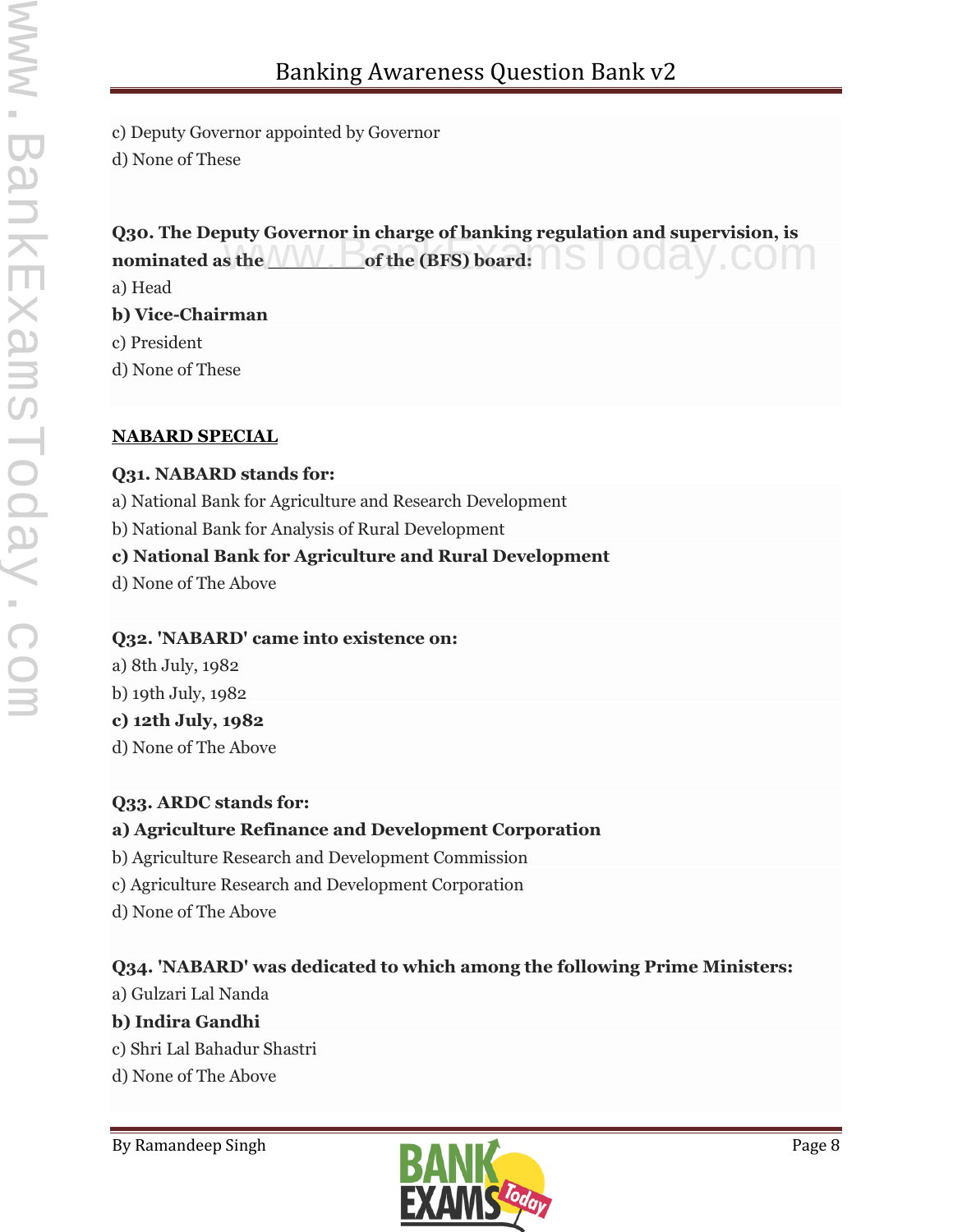### **Q35. 'NABARD was dedicated to the service of the nation by the late Prime Minister Smt. Indira Gandhi on: a) 5 November, 1982** b) 10 November, 1982

c) 1 December, 1982 c) 1 December, 1982<br>d) None of The Above W. BankExamsToday.com

#### **Q36. NABARD was set up with an initial capital of \_\_\_\_\_\_:**

a) Rs. 50 Crore

#### **b) Rs. 100 Crore**

- c) Rs. 200 Crore
- d) None of The Above

#### **Q37. Chairman of 'NABARD' is:**

a) Manish Kumar Bhanwala

#### **b) Harsh Kumar Bhanwala**

- c) Sanjay Kumar Bhanwala
- d) None of The Above

#### **Q38. Headquarter of 'NABARD' is located at:**

a) Mangalore, Karnataka **b) Mumbai, Maharashtra** c) New Delhi

d) None of The Above

#### **Q39. NABARD was established on the recommendations of :**

#### **a) Shivaraman Committee**

- b) Malhotra Committee
- c) Kumarmangalam Committee
- d) None of The Above

**Q40. \_\_\_\_\_\_\_\_ is the apex institution in the country which looks after the development of the cottage industry, small industries, village industries and other rural industries: a) NABARD**

b) SEBI

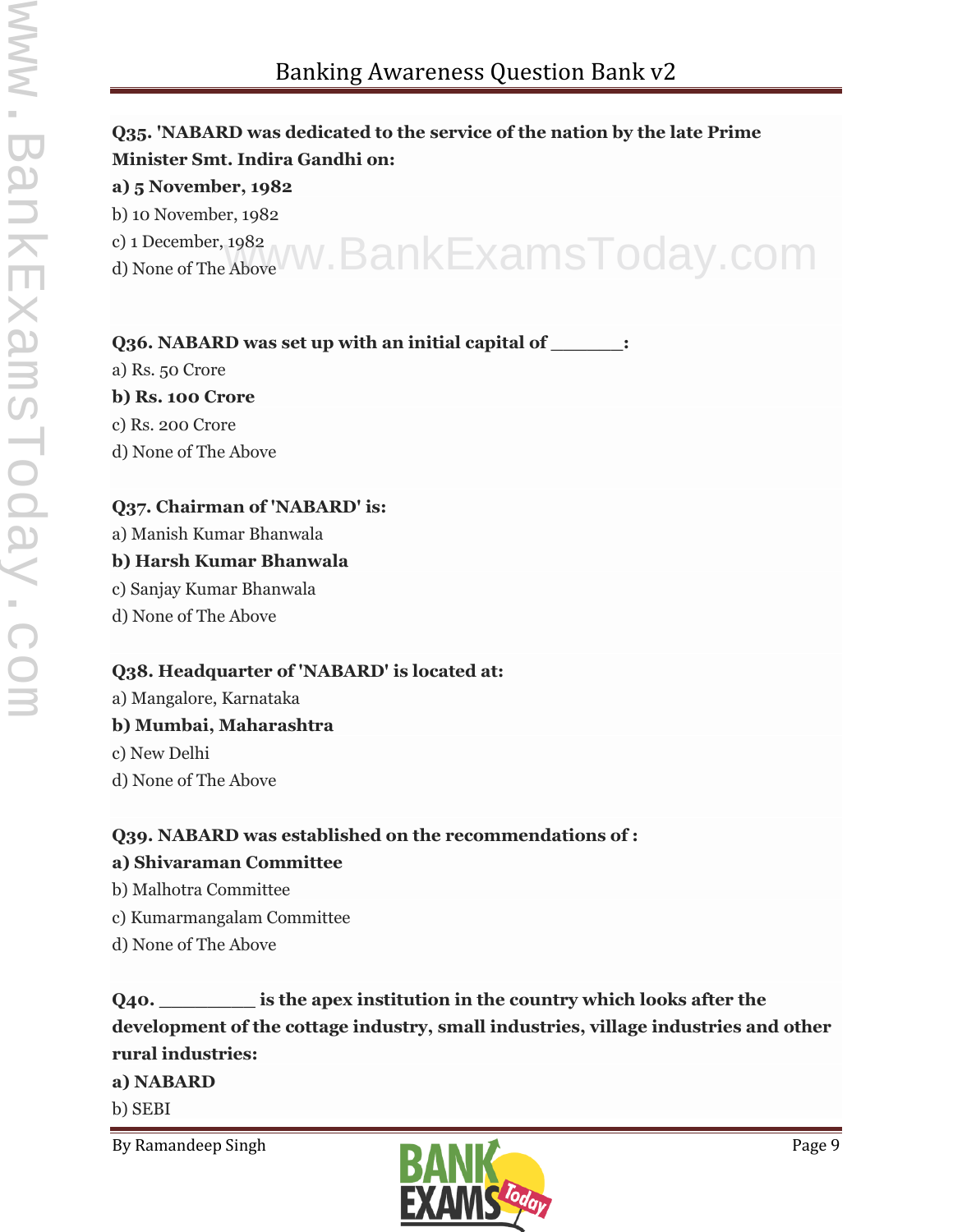#### c) SIDBI

d) None of The Above

#### **Q41. NABARD was set up essentially as a development bank for promoting:**

a) Agriculture Development only a) Agriculture Development only<br>b) Rural Development only  $\blacksquare$  ankExamsToday.com

#### **c) Both of The Above**

d) None of The Above

#### **Q42. The main function of NABARD is to provide refinance for rural credit disburse by the\_\_\_\_\_\_\_and other financial institutions as may be approved by the Reserve Bank of India:**

a) State Co-operative Banks

b) The Regional Rural Banks

#### **c) State Co-operative Banks and The Regional Rural Banks**

d) None of The Above

#### **Q43. Which among the following functions of NABARD is incorrect:**

- a) Providing finance and also refinance for production and marketing in the rural areas
- b) Coordination and advising the operations of institutions engaged in rural credit
- c) Promoting research in agriculture and rural development
- d) All of The Above
- **e) None of The Above**

#### **Q44. CSR stands for:**

a) Customer Satisfaction Responsibility

#### **b) Corporate Social Responsibility**

- c) Corporate Social Reforms
- d) None of The Above

#### **Q45. Which among the following is considered as 100% CSR company:**

a) SDB (Small Development Banks)

#### **b) NABARD**

- c) RRBs (Regional Rural Banks)
- d) None of The Above

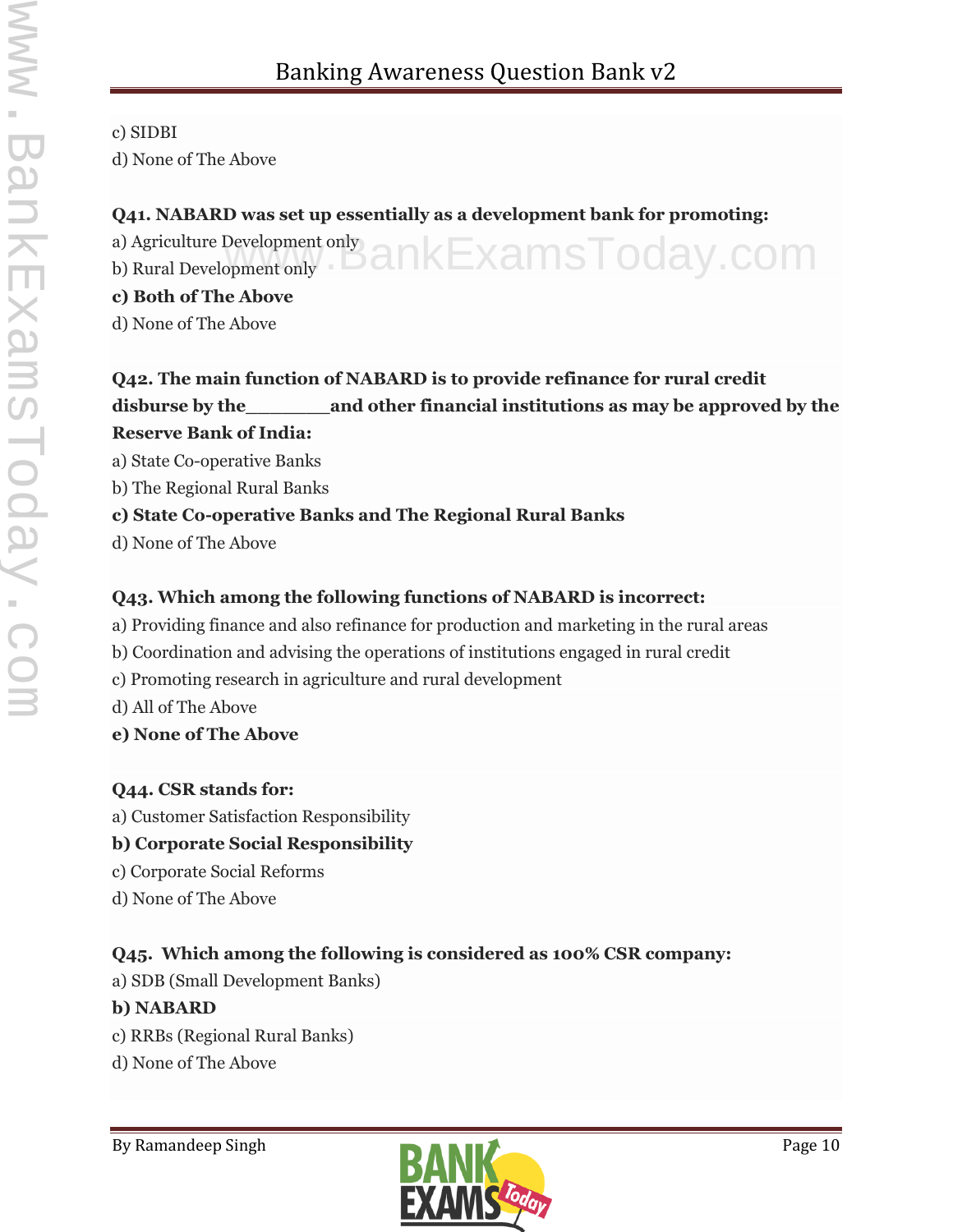#### **IRDA**

- **Q46. IRDAI stands for:**
- **a) Insurance Regulatory and Development Authority of India**
- b) Investment Regulatory and Development Authority of India
- c) Insurance Reforms and Development Authority of India eforms and Development Authority of India STOCay.COM
- d) None of The Above

#### **Q47. Headquarter of IRDAI is located at:**

#### **a) Hyderabad**

- b) New Delhi
- c) Mumbai
- d) None of The Above

#### **Q48. IRDAI is an autonomous body set up under the \_\_\_\_\_\_\_:**

#### **a) IRDA Act, 1999**

- b) IRDA Act, 2000
- c) IRDA Act, 1995
- d) None of The Above

#### **Q49. Which among the following is correct about IRDA's mission:**

- a) To protect the interest of policy holders
- b) To regulate and develop the insurance industry

#### **c) Both of Above**

d) None of The Above

#### **Q50. Chairman of IRDAI is:**

a) Ujwal Bir Singh b) Rakesh Sethi

#### **c) T.S. Vijayan**

d) None of The Above

#### **Q51. Initially, head office of IRDAI was at: a) Delhi**

- b) Mumbai
- c) Gujarat

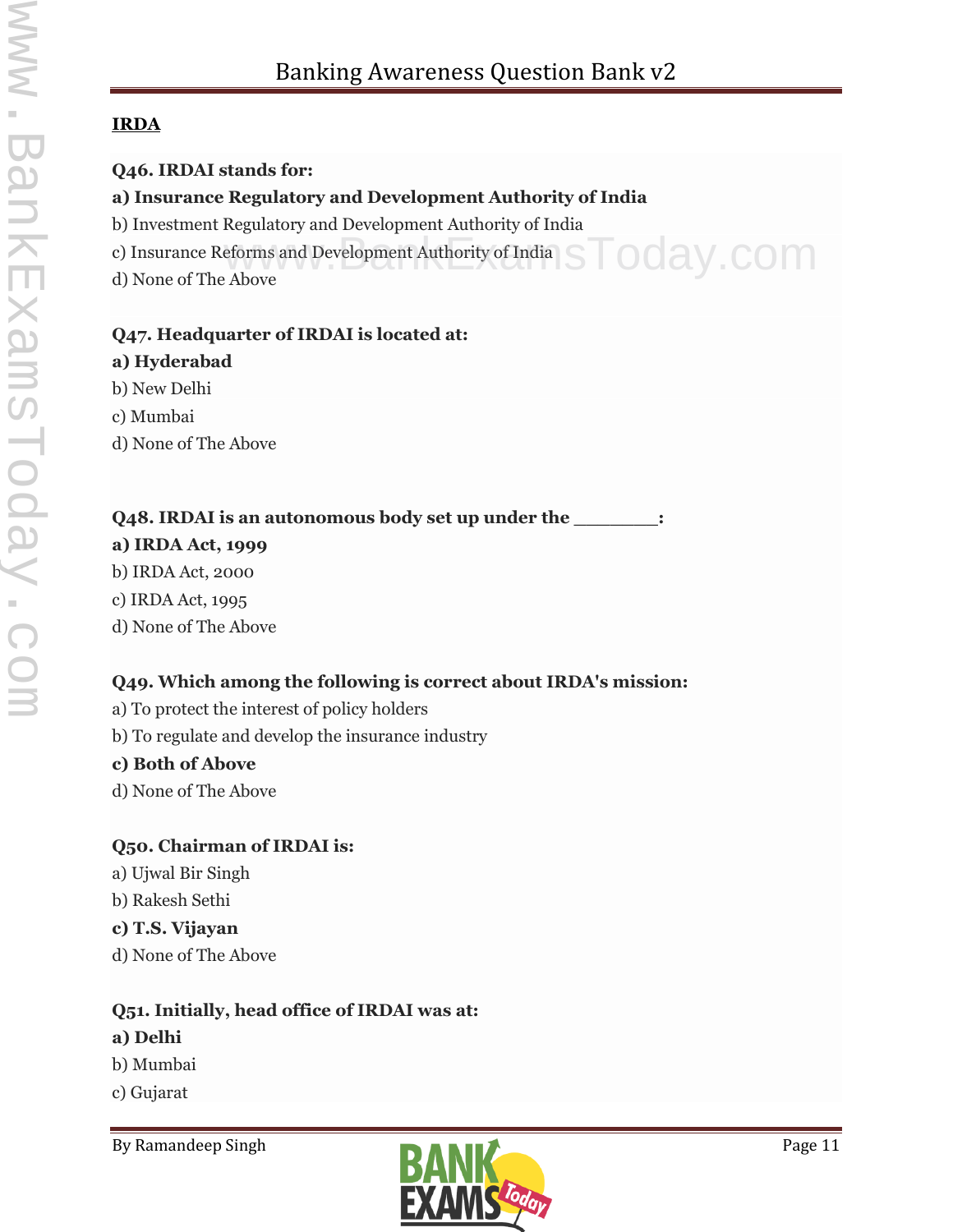www.BankExamsToday.com

#### d) None of The Above

#### **Q52. Head office of IRDAI was transferred from Delhi to Hyderabad in \_\_\_\_\_\_:**

a) 2002

b) 2004

**c) 2001**

d) None of The Above

#### **Q53. Now the FDI limit in insurance sector is**  $\cdot$

a) 47% **b) 49%** c) 50% d) None of The Above

#### **Q54. Who announced the term insurance repository system in India:**

a) Prime Minister

#### **b) Finance Minister**

c) T.S. Vijayan

d) None of The Above

#### **Q55. Insurance Repository is:**

a) It is a facility to help policy holders.

b) It provides the facility, buy and keep insurance policies in electronic form rather than as a paper document

c) Insurance repositories like share depositories or mutual fund transfer agencies will hold electronic records of insurance policies issued to individuals and such policies are called "electronic policies" or "e - policies"

#### **d) All of The Above**

e) None of The Above

#### **Q56. In 1818, \_\_\_\_\_\_\_\_\_company was established:**

#### **a) Oriental Life Insurance Company**

- b) Britain Insurance Company
- c) Standard Insurance Company Limited
- d) None of The Above

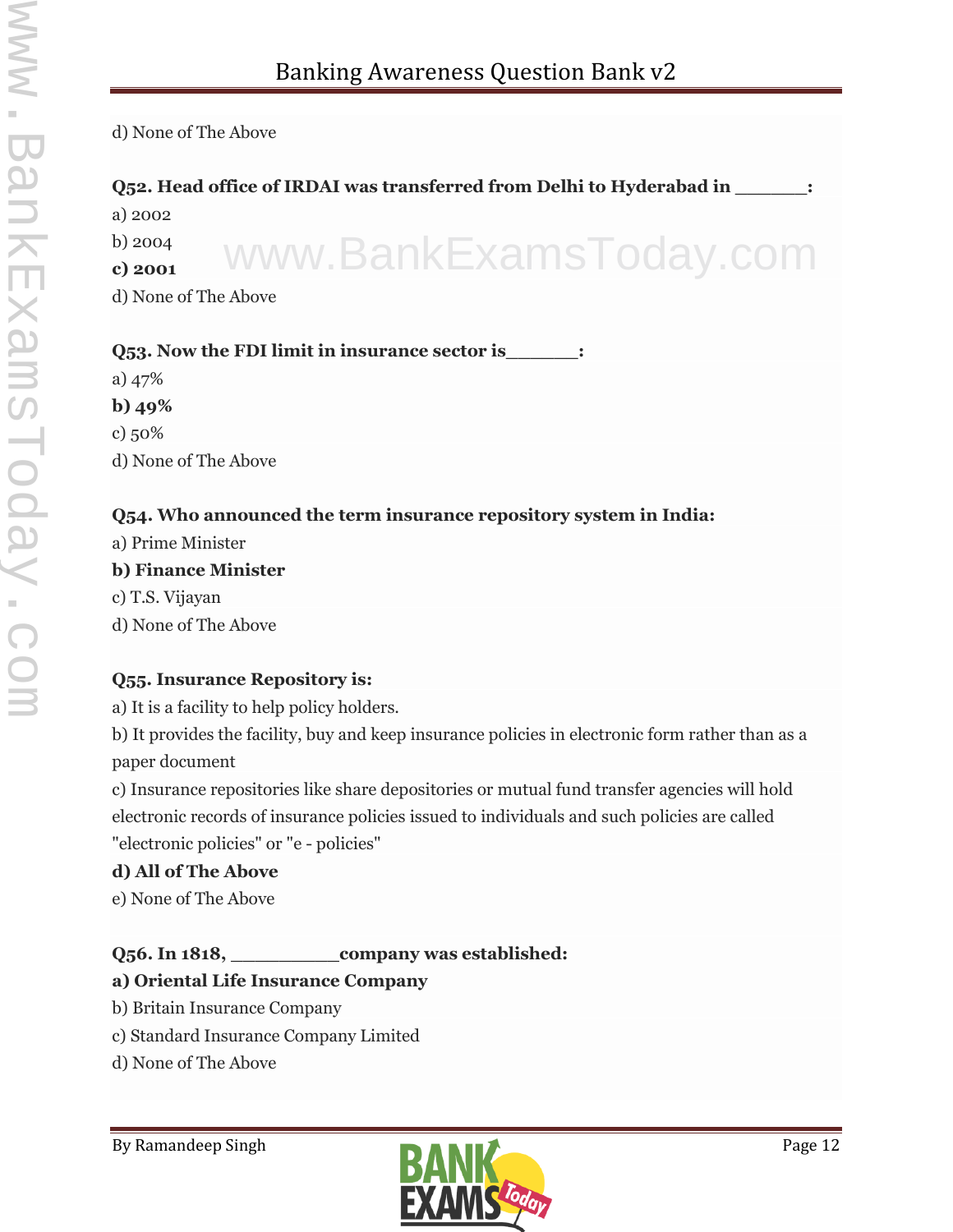| Q57. Oriental Life Insurance company was established at:                         |
|----------------------------------------------------------------------------------|
| a) Delhi                                                                         |
| b) Lahore                                                                        |
| c) Calcutta                                                                      |
| d) None of The Above WW. BankExamsToday.com                                      |
| Q58. An Ordinance was issued on ________________nationalizing the Life insurance |
| sector:                                                                          |
| a) 19 July, 1956                                                                 |
| b) 19 January, 1956                                                              |
| c) 2 October, 1956                                                               |
| d) None of The Above                                                             |
| Q59. Life Insurance Corporation (LIC) was came into existence in________:        |
| a) 1955                                                                          |
| $b)$ 1956                                                                        |
| c) $1957$                                                                        |
| d) None of The Above                                                             |
| Q60. Which among the following is correct about LIC's absorption:                |
| a) 154 Indian insurers                                                           |
| b) 16 non - Indian Insurers and 75 provident societies                           |
| c) 245 Indian and foreign insurers in all                                        |
| d) All of The Above                                                              |
| e) None of The Above                                                             |
| <b>BIS</b>                                                                       |
| Q61. BIS stands for:                                                             |
| a) Bank Information Settlements                                                  |

b) Bank for International Standardization

#### **c) Bank for International Settlements**

d) None of The Above

#### **Q62. Head office of BIS is situated at:**

- a) Geneva, Switzerland
- **b) Basel, Switzerland**

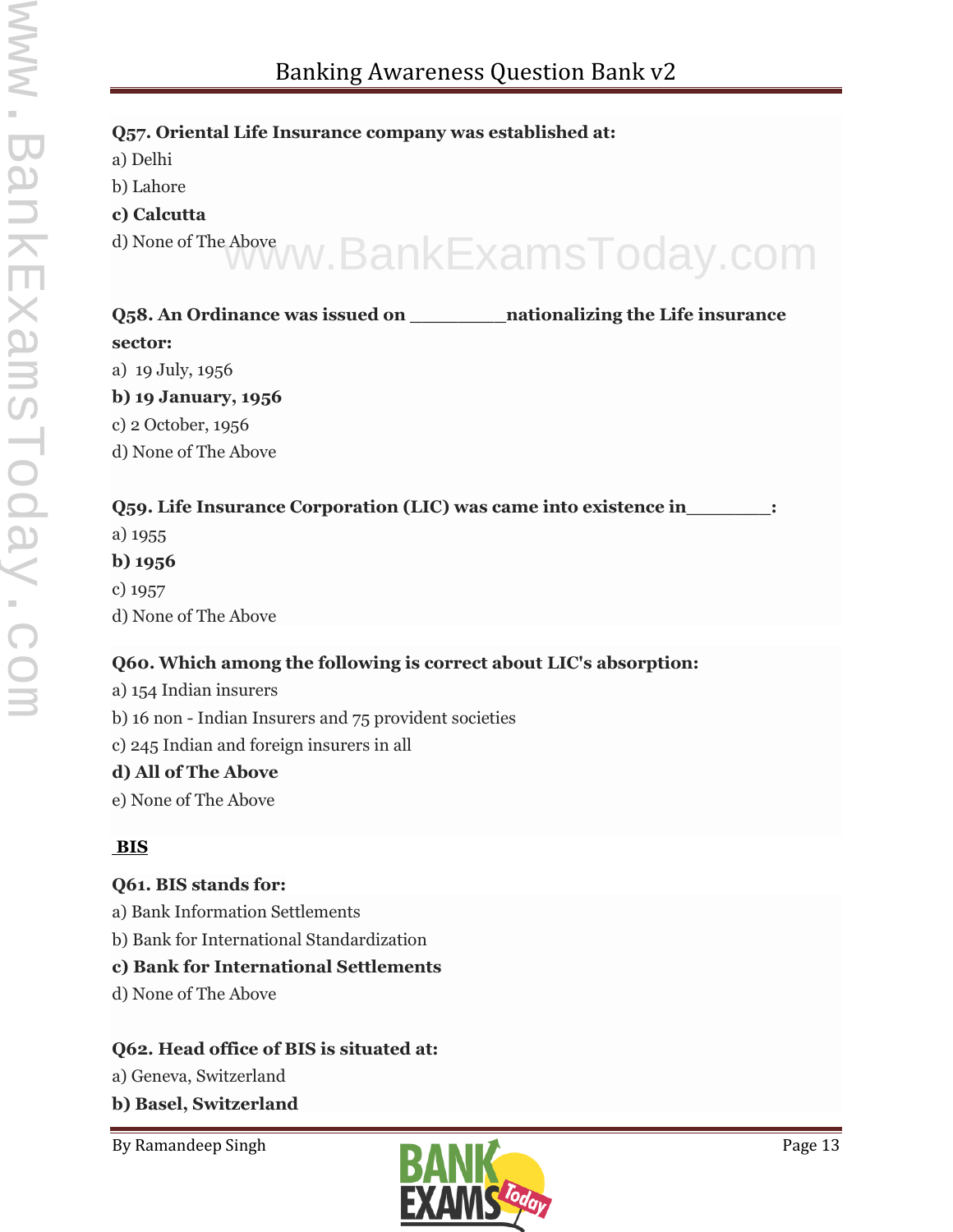- c) Amsterdam, Netherlands
- d) None of The Above

( Point to be Remember - Geographical name of Netherlands is Holland Like India is Bharat)

#### **Q63. The Two representative offices of BIS are situated at: 000 AV COM a) Hong Kong and Mexico City**

- b) New Delhi and Islamabad
- c) Washington D.C. and Nairobi
- d) None of The Above

#### **Q64. Which among the following is mission of BIS:**

- a) fostering discussion and facilitating collaboration among central banks
- b) supporting dialogue with other authorities that are responsible for promoting financial stability
- c) carrying out research and policy analysis on issues of relevance for monetary and financial stability
- d) acting as a prime counter party for central banks in their financial transactions
- e) Serving as an agent or trustee in connection with international financial operations

#### **f) All of the Above**

g) None of The Above

#### **Q65. Actually BIS was established on:**

### **a) 17 May, 1930**

- b) 17 May, 1931
- c) 17 May, 1932
- d) None of The Above

#### **Q66. The number of central banks which are member of BIS are \_\_\_\_\_\_:**

- a) 70
- **b) 60**
- c) 80
- d) None of The Above

#### **Q67. Which among the following is not the member of BIS:**

- a) Sri Lanka
- b) Pakistan

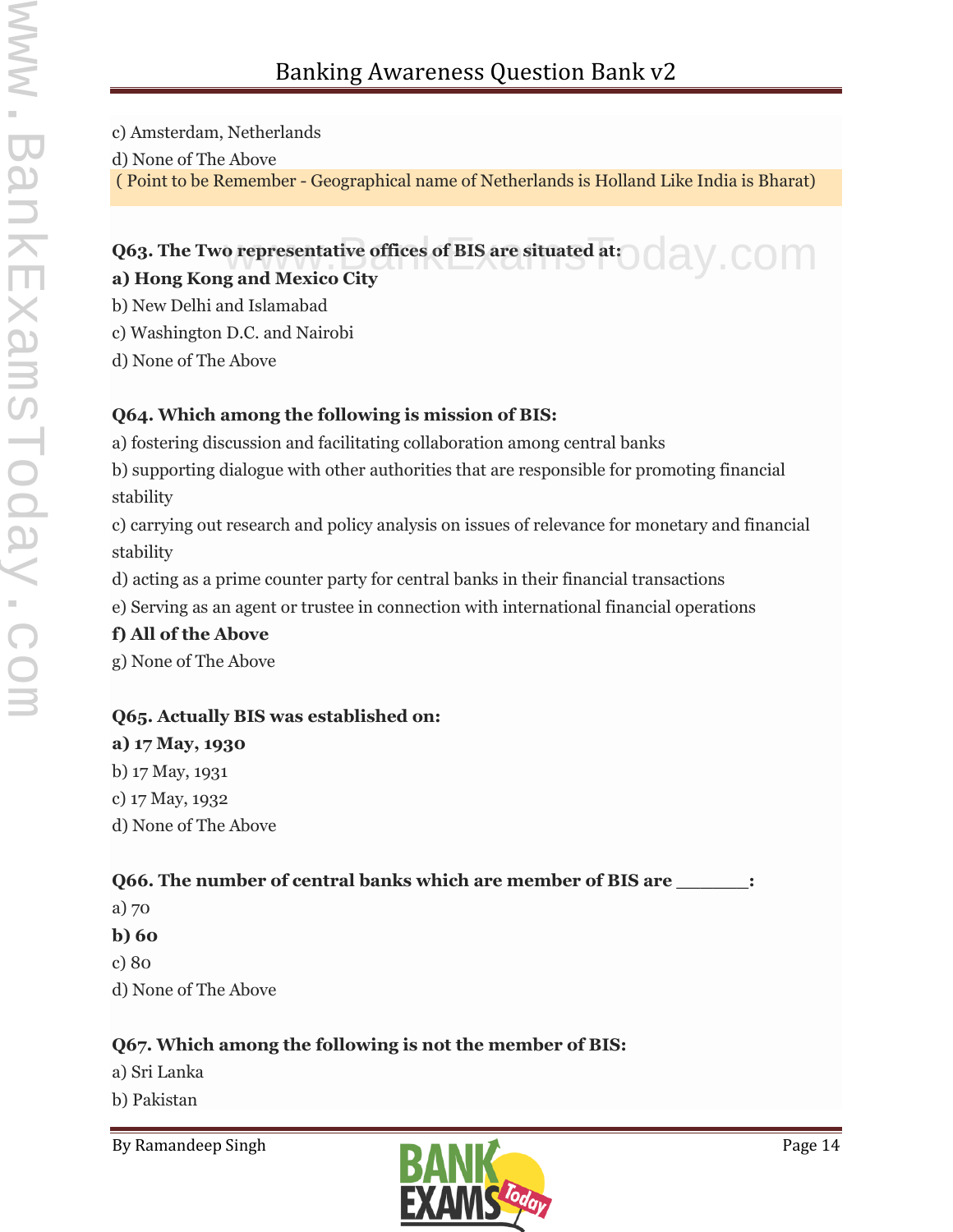c) Nepal d) Bangladesh

**e) All of The Above**

f) None of The Above

## Q68. BIS was established due to:  $\kappa$ ExamsToday.com

a) The Bretton Woods Conference of 1930

#### **b) The Hague Agreements of 1930**

c) Both of The Above

d) None of The Above

#### **Q69. SDR stands for:**

a) Specific Draft Rights

b) Special Deposits Rights

#### **c) Special Drawing Rights**

d) None of The Above

**Q70. Since \_\_\_\_\_\_, the BIS has published its accounts in terms of special drawing rights (SDRs):** a) 2005 **b) 2004** c) 2006 d) None of The Above

**Q71. \_\_\_\_\_\_is known as bank for central banks: a) BIS** b) World Bank c) IMF d) None of The Above

#### **Q72. Which among the following is correct about BIS:**

a) BIS does not provide financial services to Individuals

b) BIS does not provide financial services to Corporations

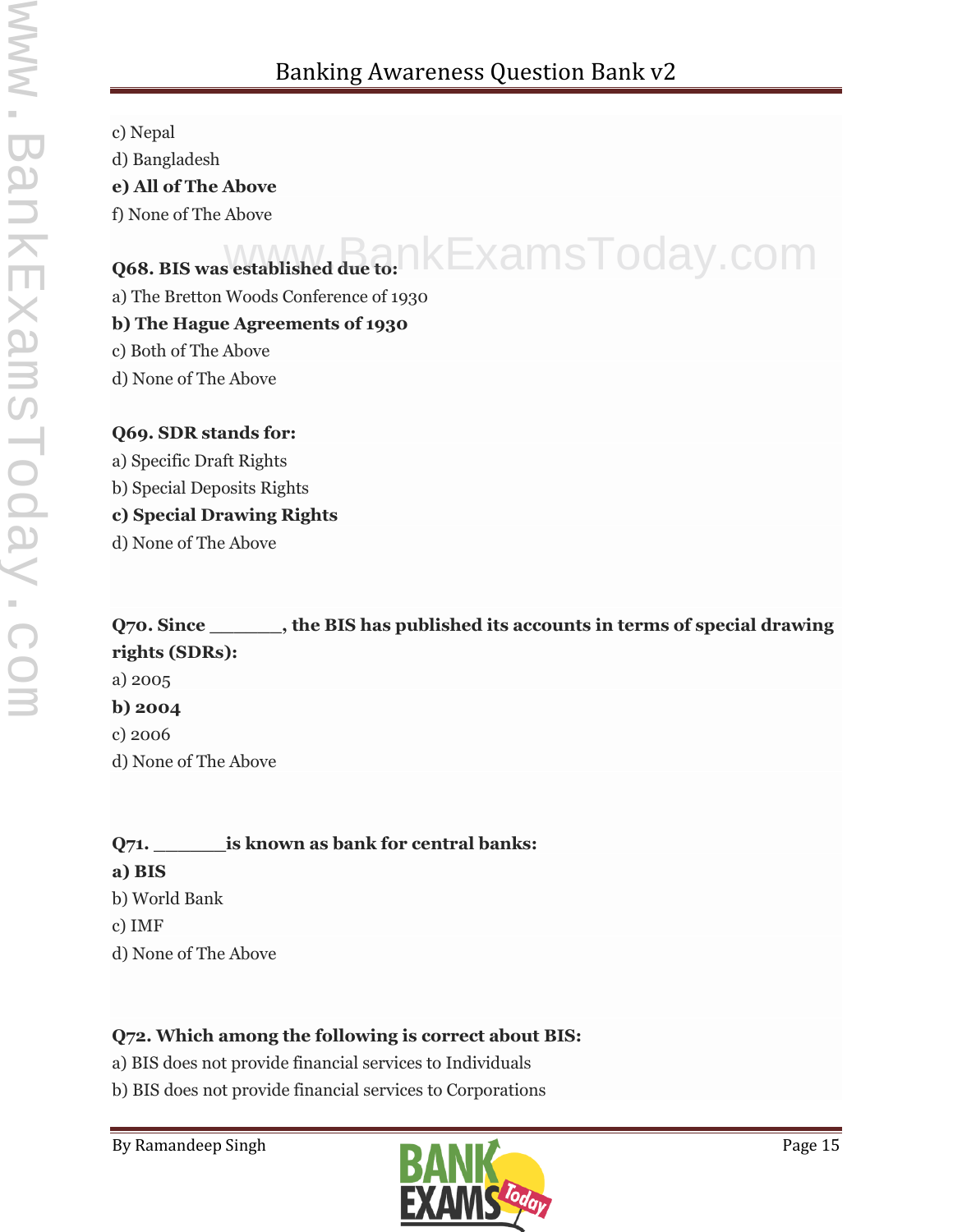c) BIS was created to administer the transaction of monies according to the Treaty of Versailles

าkExamsToday.com

#### **d) All of The Above**

e) None of The Above

#### **Q73. General Manager of BIS is:**

a) Christine Medeleine Odette Lagarde

#### **b) Jaime Caruana**

c) Jim Yong Kim

d) None of The Above

#### **Q74. In \_\_\_\_\_\_\_the Basel Committee on Banking Supervision proposed a new capital adequacy framework to replace the current Basel Accord:**

#### **a) June, 1999**

- b) June, 2000
- c) June, 2001
- d) None of The Above

#### **Q75. After replacing the current Basel Accord in June 1999 which was the new pillar for proposed framework:**

- a) Minimum Capital Requirements
- b) Supervisory Review
- c) Market Discipline

#### **d) All of The Above**

e) None of The Above

#### **INTERNATIONAL ORGANIZATIONS**

#### **Q76. GATT stands for:**

- a) General Agreement on Tariffs, Tradition and Trade
- b) General Agreement on Tradition and Trade

#### **c) General Agreement on Tariffs and Trade**

d) None of The Above

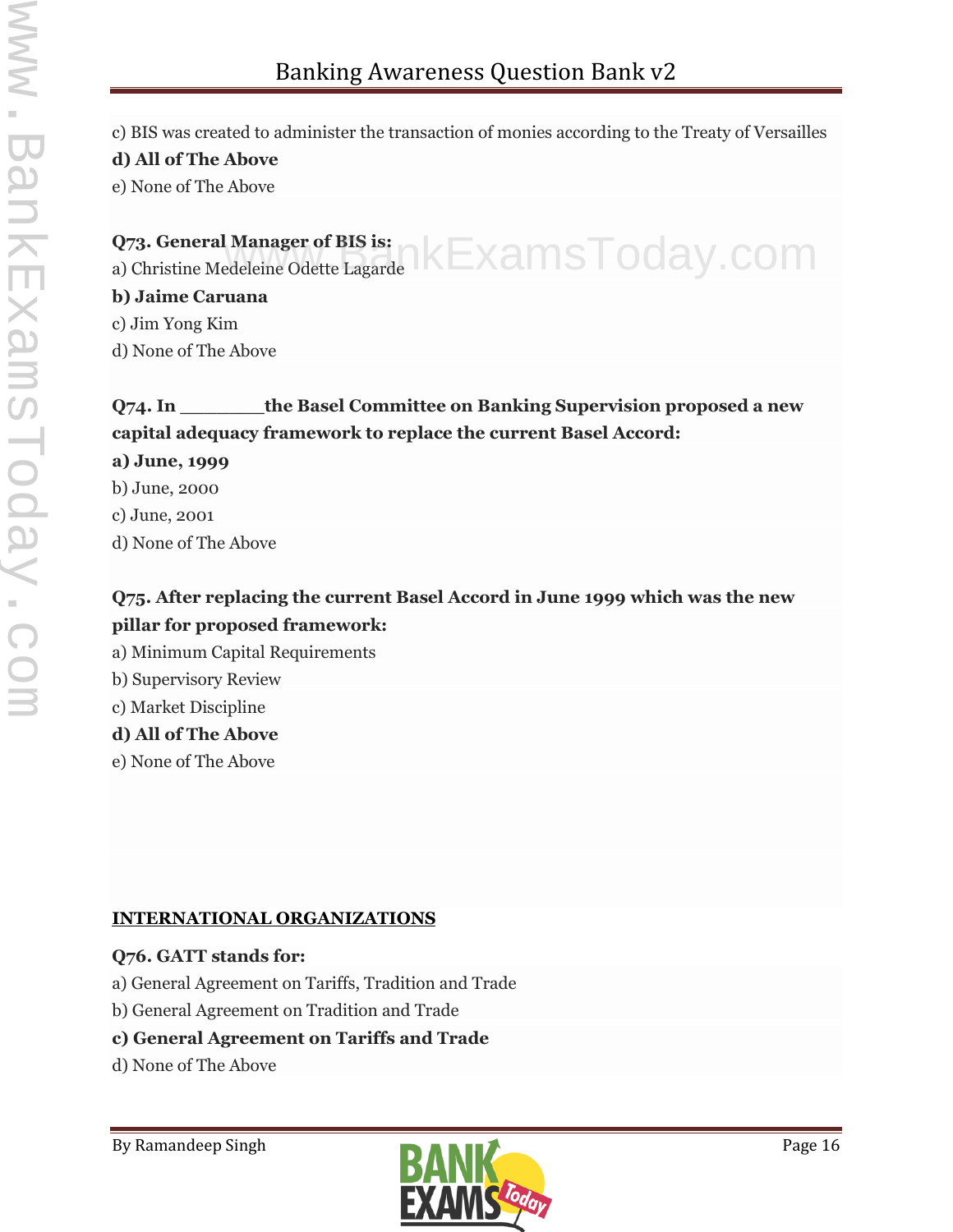www.BankExamsToday.com

#### **Q77. Now, headquarter of WTO is located at:**

a) Washington. D.C.

**b) Geneva, Switzerland**

c) Willington, New Zealand

d) None of The Above

#### **Q78. Headquarter of World Bank is situated at:**

#### **a) Washington D.C.**

- b) Jeneva
- c) Luanda
- d) None of The Above

#### **Q79. The number of member nations of WTO as on April, 2015 were:**

- **a) 161**
- b) 151
- c) 171
- d) None of The Above

#### **Q80. Which among the following is not an agency of United Nations:**

- a) International Monetary Fund
- b) International Bank for Reconstruction and Development

#### **c) World Trade Organization**

d) None of The Above

#### **Q81. First Indian Train having ISO 9001 certificate runs between \_\_\_\_\_\_:**

a) Hazrat Nizammuddin - Agra Cantt

#### **b) Hazrat Nizammudin Habeebganj (Bhopal)**

- c) Delhi Kolkata Mumbai Kota
- d) None of The Above

#### **Q82. "Food for Work Program" was renamed as \_\_\_\_\_\_\_:**

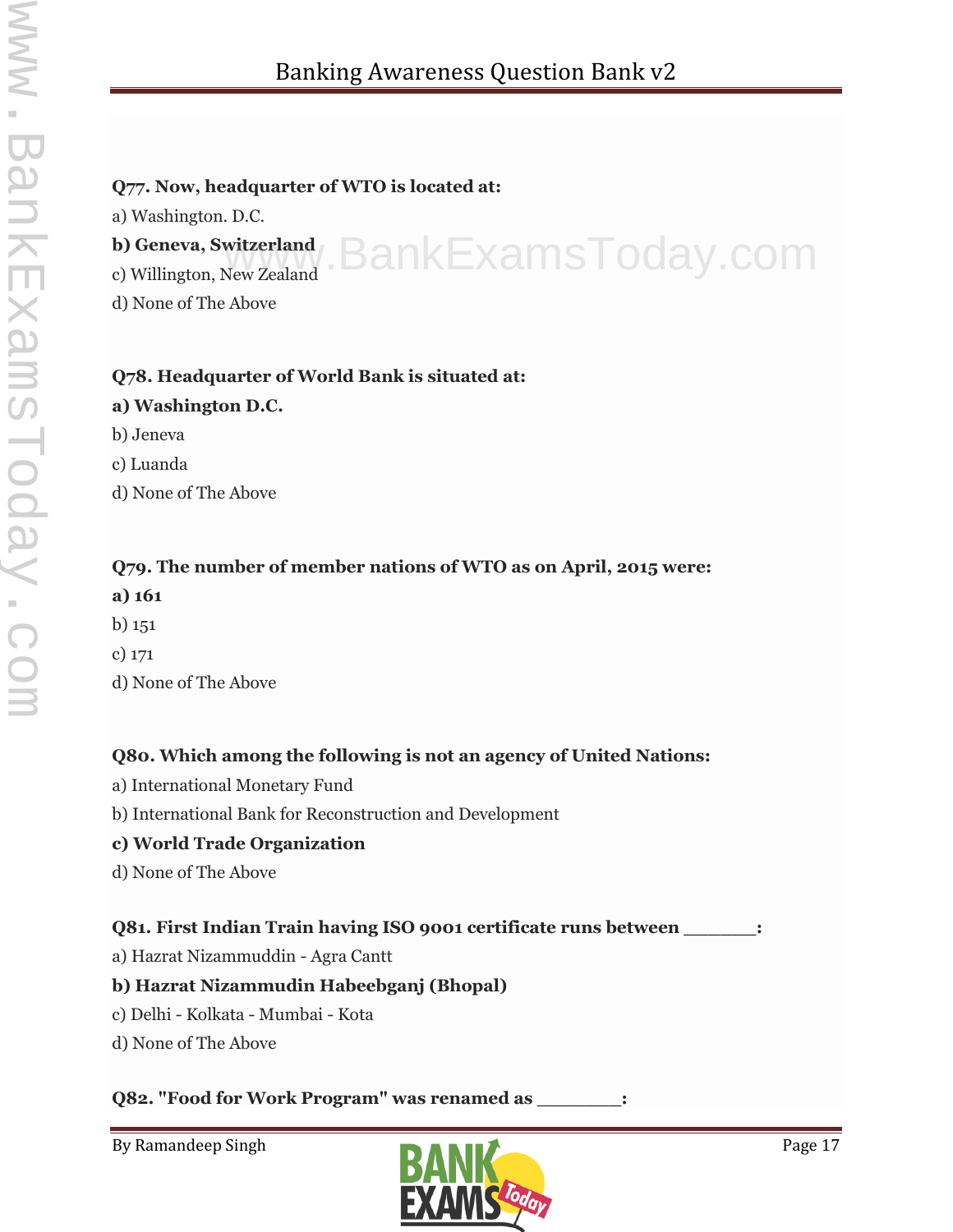a) RLEGP b) IRDP **c) NREP** d) MNP e) None of The Abovey W. BankExamsToday.com

#### **Q83. Which sector has the maximum quantum of disguised unemployment in India:**

#### **a) Agriculture**

- b) Industry
- c) Trade
- d) Transport
- e) None of The Above

#### **Q84. Golden Bond Scheme was introduced introduced in the budget proposal of**

**\_\_\_\_\_\_:** a) 1991 - 92 **b) 1992 - 93** c) 1993 - 94 d) 1994 - 95 e) None of The Above

#### **Q85. The Headquarter of SIDBI is located at:**

#### **a) Lucknow**

- b) New Delhi
- c) Mumbai
- d) Bangalore
- e) None of The Above

#### **Q86. Industrial Reconstruction Bank of India (IRBI) was established in:**

a) 1975

#### **b) 1985**

c) 1990

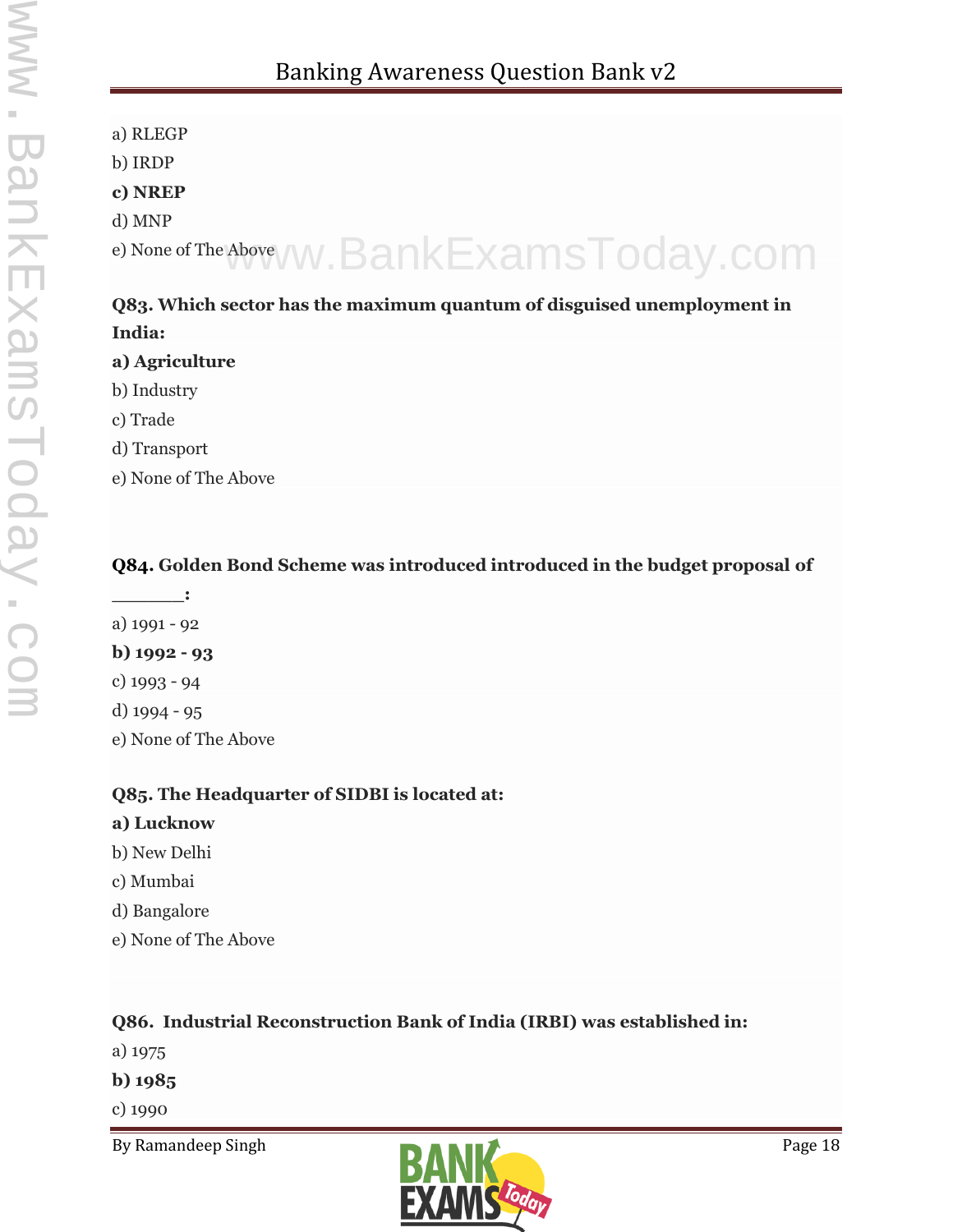## d) 1992

e) None of The Above

#### **Q87. IMF was established on:**

Q87. IMF was established on:<br>a) 30 Novemberr, 1948 W . BankExamsToday.com

## **b) 27 December, 1945**

c) 19 July, 1947

d) None of The Above

#### **Q88. Headquarters of IMF is located at:**

#### **a) Washington D.C.**

b) Jeneva

c) London

d) None of The Above

#### **Q89. Which among the following is correct:**

a) IMF was formed in 1944 at the Bretton Woods Conference.

b) IMF came into formal existence in 1945 with 29 member countries.

#### **c) Both of The Above**

d) None of The Above

#### **Q90. \_\_\_\_\_was the first country to borrow from IMF:**

#### **a) France**

- b) India
- c) Germany
- d) None of The Above
- **National Housing Bank Special Q91. NHB stands for:** a) National Housing Business **b) National Housing Bank** c) Non - Housing Bank
- d) None of The Above

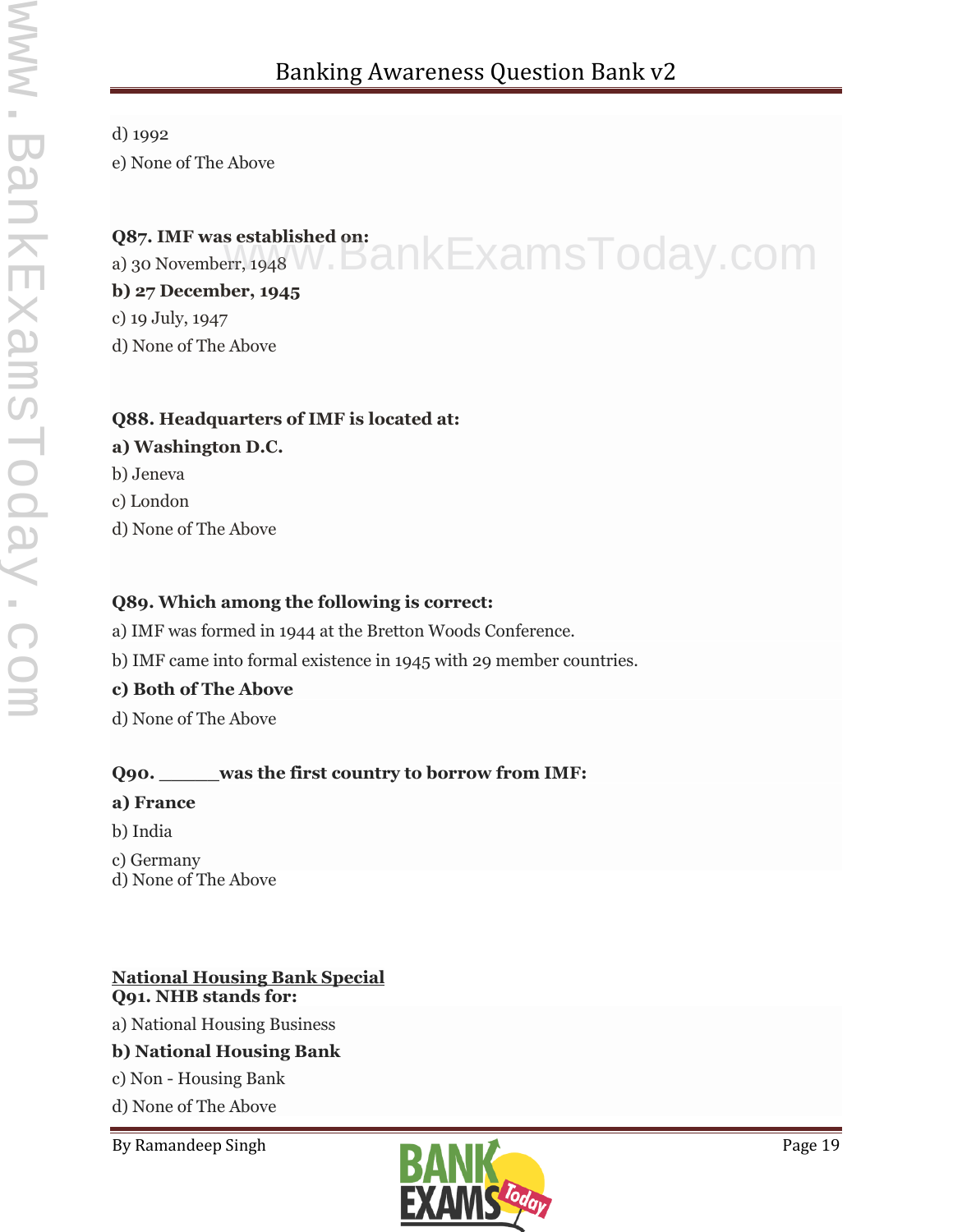#### **Q92. National Housing Bank was set up on \_\_\_\_\_\_:**

a) 9 July, 1987 b) 9 July, 1986

## **c) 9 July, 1988** www.BankExamsToday.com d) None of The Above

### **Q93. National Housing Bank was set up on July 9, 1988 under which among the following acts:**

a) National Housing Bank Act, 1985

b) National Housing Bank Act, 1986

#### **c) National Housing Bank Act, 1987**

d) None of The Above

#### **Q94. \_\_\_\_\_is an apex financial institution for housing:**

a) RBI

#### b) SBI

- **c) NHB**
- d) None of The Above

#### **Q95. The Head Office of National Housing Bank is at:**

- a) Kolkata
- b) Bangalore
- **c) New Delhi**
- d) Mumbai
- e) None of The Above

## **Q96. National Housing Bank is wholly owned by \_\_\_\_\_, which contributed the**

#### **entire paid-up capital:**

a) Securities and Exchange Board of India

#### **b) Reserve Bank of India**

- c) State Bank of India
- d) None of The Above

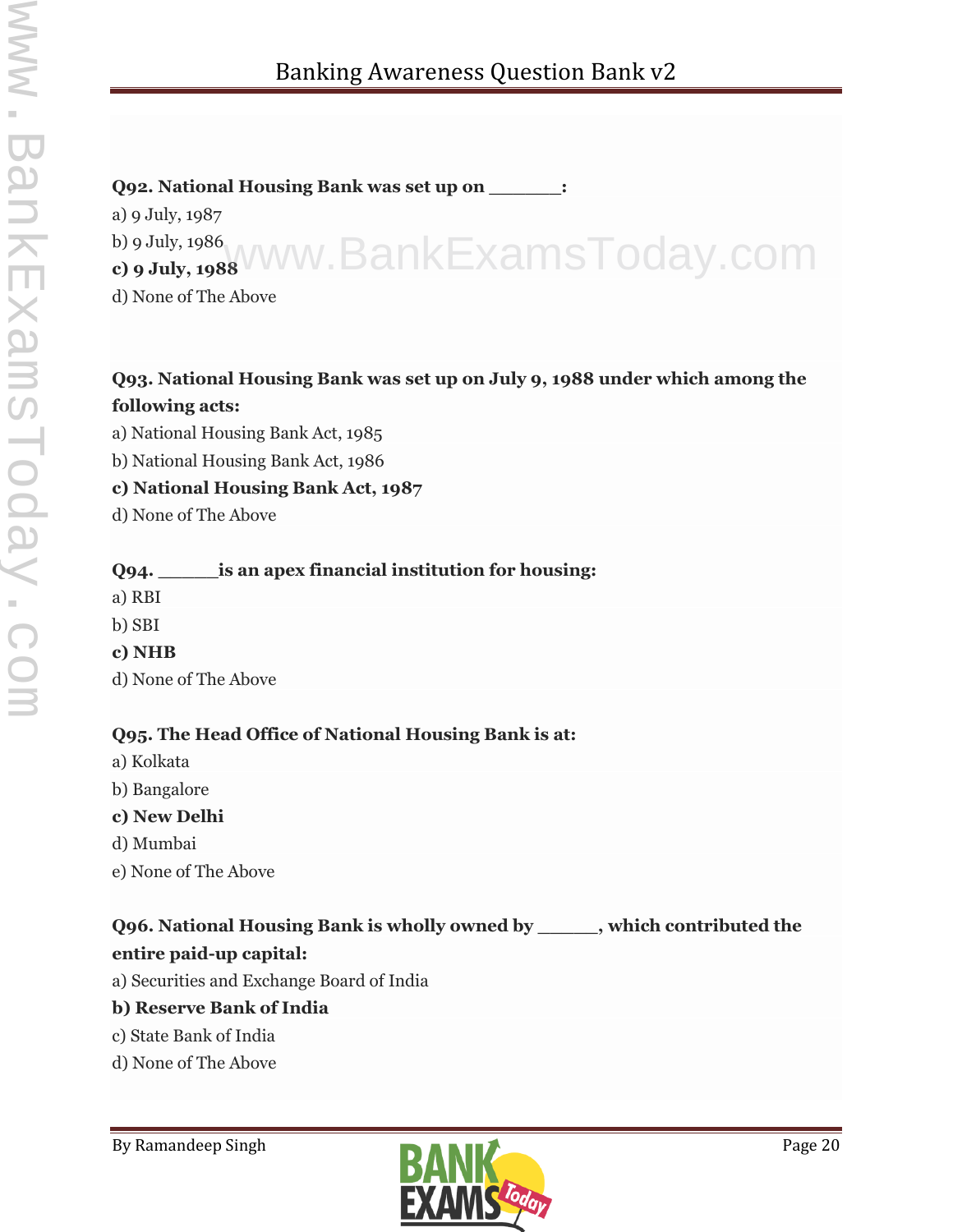#### **Q97. NHB has been established with an objective to:**

a) Operate as a principal agency to promote housing finance institutions

b) promote housing finance institutions both at local and regional levels

c) provide financial and other support incidental to such institutions and for matters connected therewith **d) All of The Above** www.BankExamsToday.com

e) None of The Above

#### **Q98. \_\_\_\_\_\_\_is the Managing Director and Chief Executive Officer of NHB now:**

- a) Raghu Ram Rajan
- **b) Sriram Kalyanaraman**
- c) Urjit Patel
- d) None of The Above

#### **Q99. HFC stands for:**

#### **a) Housing Finance Company**

- b) Housing Finance Corporation
- c) Housing Federation of Commerce
- d) None of The Above

#### **Q100. NHB issued Directions, 2001 main emphasis on:**

a) Portfolio Managment

#### **b) Asset Liability Management**

- c) Housing for Rural citizen
- d) None of The Above

#### **Q101. \_\_\_\_\_\_\_plays the vital role in setting up of National Housing Bank:**

- a) K. R. Puri
- b) Dr. Manmohan Singh

#### **c) C. Rangarajan**

d) None of The Above

#### **Q102. According to 'Housing For All' scheme, main emphasis is to provide houses to:**

- a) Rural Citizens
- **b) Urban Citizens**

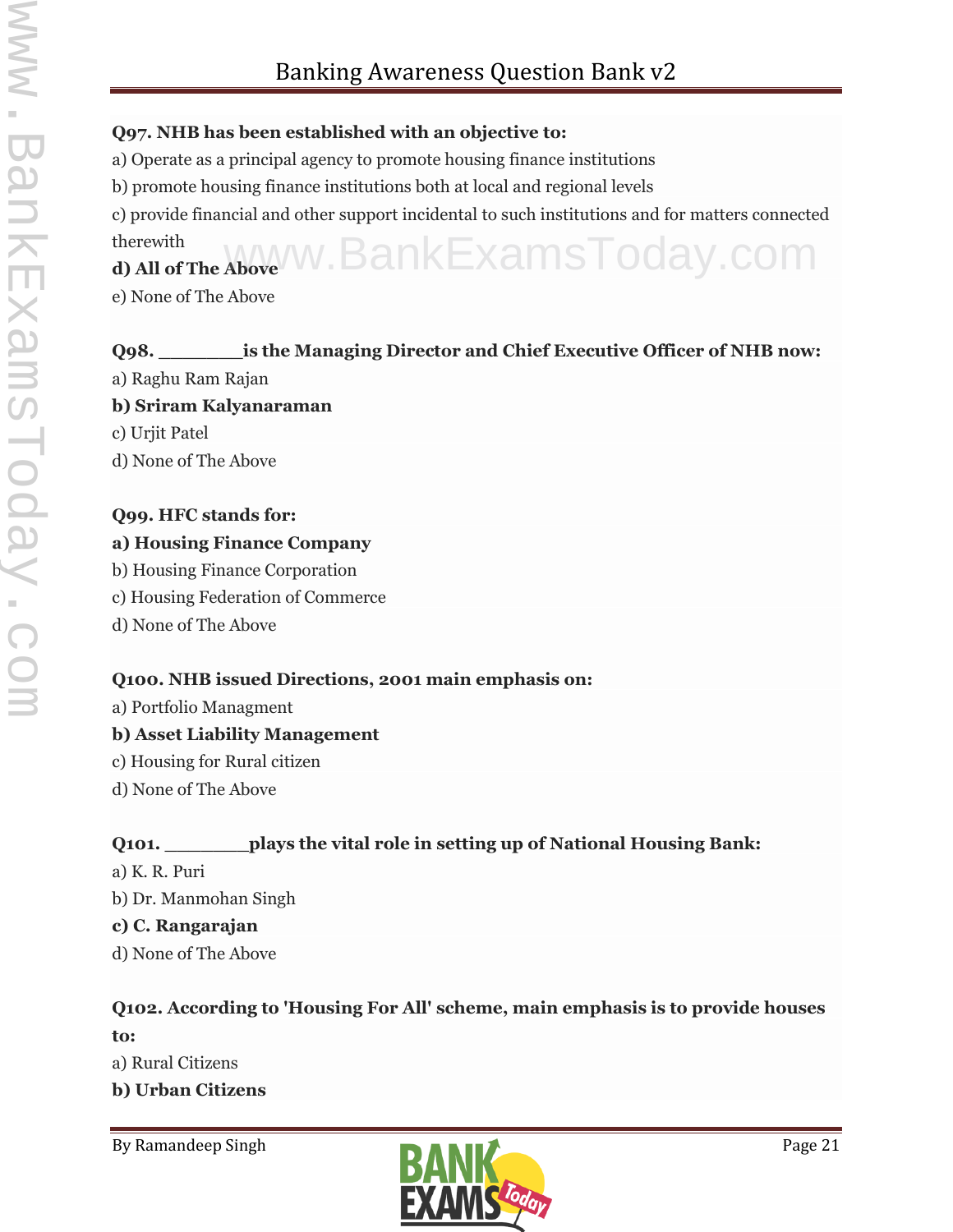c) Both of The Above

d) None of The Above

| Q103. Housing For All - Main focus is to provide affordable houses to urban poor<br>ranging from Rs. _______to<br>a) 1,00,000 and 2,30,000 $\Box$ |
|---------------------------------------------------------------------------------------------------------------------------------------------------|
|                                                                                                                                                   |
| b) $1,00,000$ and $2,50,000$                                                                                                                      |
| c) $1,00,000$ and $3,00,000$                                                                                                                      |
| d) None of The Above                                                                                                                              |
| Q104. The main objective of 'Housing For All' scheme is to promote slum free cities                                                               |
| by:                                                                                                                                               |
| a) $2020$                                                                                                                                         |
| b) 2022                                                                                                                                           |
| c) $2025$                                                                                                                                         |
| d) None of The Above                                                                                                                              |

#### **Credit/Debit Cards**

**Q105. Credit Cards are a convenient substitute for \_\_\_\_\_:**

- a) Cash
- b) Cheque

#### **c) Both of The Above**

d) None of The Above

#### **Q106. Credit Card is an essential component of :**

- a) Electronic Commerce
- b) Internet Commerce

#### **c) Both of The Above**

d) None of The Above

#### **Q107. Credit Card can be issue by:**

- a) Bank only
- b) Stores only
- c) Service Provider (e.g. Airline)

#### **d) All of The Above**

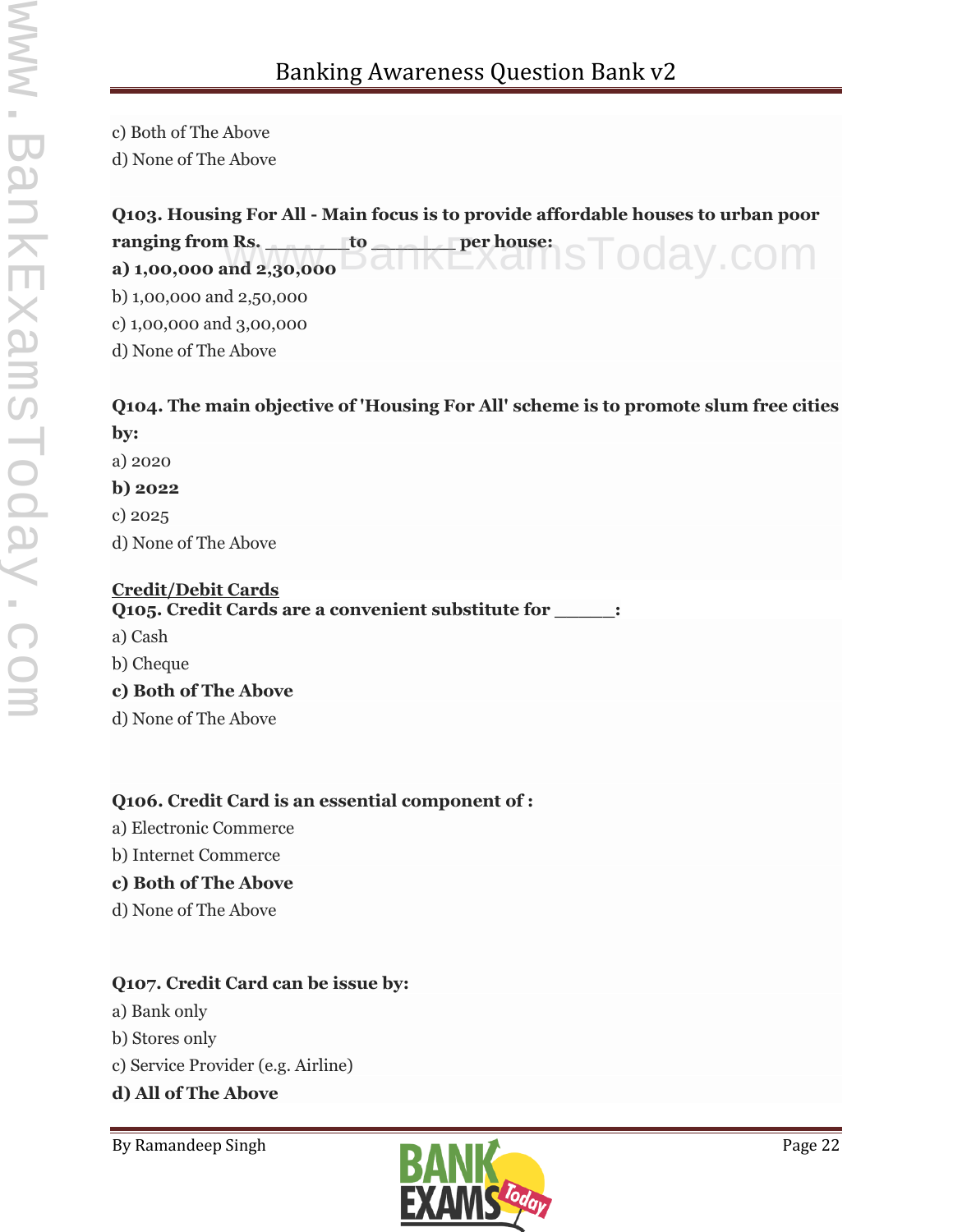e) None of The Above

#### **Q108. Credit Cardholders normally must pay for credit card purchases within**

**\_\_\_\_\_days of purchase:** www.BankExamsToday.com

**a) 30 days** b) 15 days

c) 45 Days

d) None of The Above

#### **Q109. Top 5 credit cards issuer in India are:**

a) PNB, SBI, ICICI, Standard Chartered Bank, Allahabad Bank

b) American Express, Citi Bank, PNB, SBI, Andhra Bank

#### **c) ICICI, HDFC, SBI, Citi Bank, American Express**

d) None of The Above

#### **Q110. Which among the following is incorrect about Credit Cards:**

a) Credit cards offer the easiest ways to borrow money

b) It is beneficial for short term borrowing

c) If a person cannot afford to pay balances in full before the due date, he is shooting himself in the foot by borrowing on the card

**d) None of The Above**

#### **Q111. Interest is charged on credit cards:**

**a) Yes**

b) No c) None of The Above

#### **Q112. The concept of using a card for purchases was described in \_\_\_:**

a) 1855

**b) 1887**

c) 1877

d) None of The Above

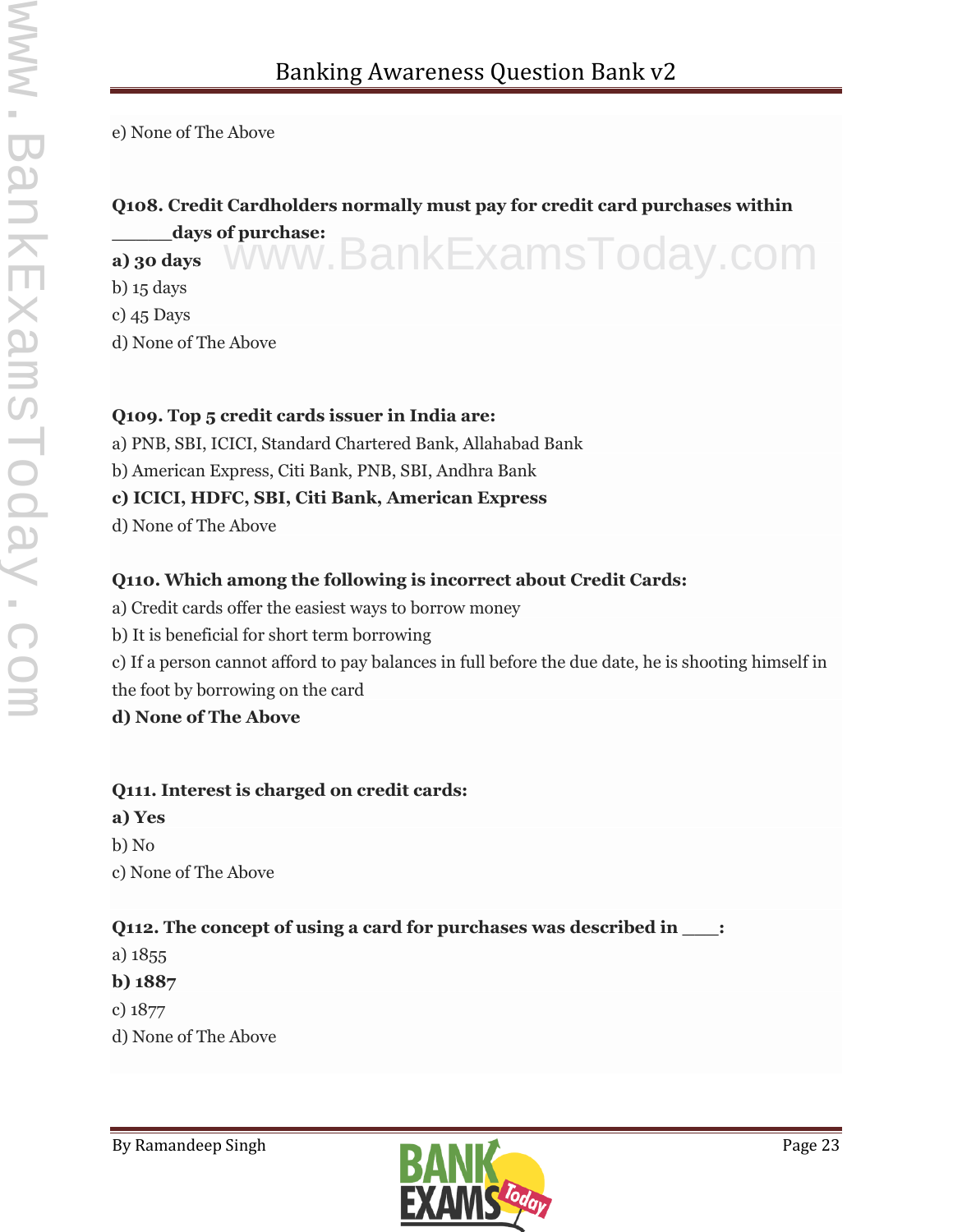#### **Q113. The term credit card was first time used by:**

a) Edward Binni

#### **b) Edward Bellamy**

- c) Edward Bamulson
- 

# d) None of The Above www.BankExamsToday.com

#### **Q114. Which among the following is correct about the Grace Period:**

a) the time in which cardholders has to pay the balance before interest is assessed on the outstanding balance

b) Grace period may vary, but usually range from 20 to 55 days depending on the type of credit card and the issuing bank

#### **c) All of The Above**

d) None of The Above

#### **Q115. If a cardholder is late paying the balance, finance charges will be calculated and the grace period \_\_\_\_\_:**

a) Start apply

**b) does not apply**

c) None of The Above

#### **Q116. Business Credit Cards are:**

a) Specialized credit cards issued in the name of a registered business

b) can be used only for business purpose.

#### **c) Both of The Above**

d) None of The Above

#### **Q117. Compared to debit cards and cheques, a credit card allows:**

a) small short-term loans to be quickly made to cardholder

b) small short term loans are made to cardholder and he need not calculate a balance remaining before every transaction

c) total charges do not exceed the maximum credit line for the card

#### **d) All of The Above**

e) None of The Above

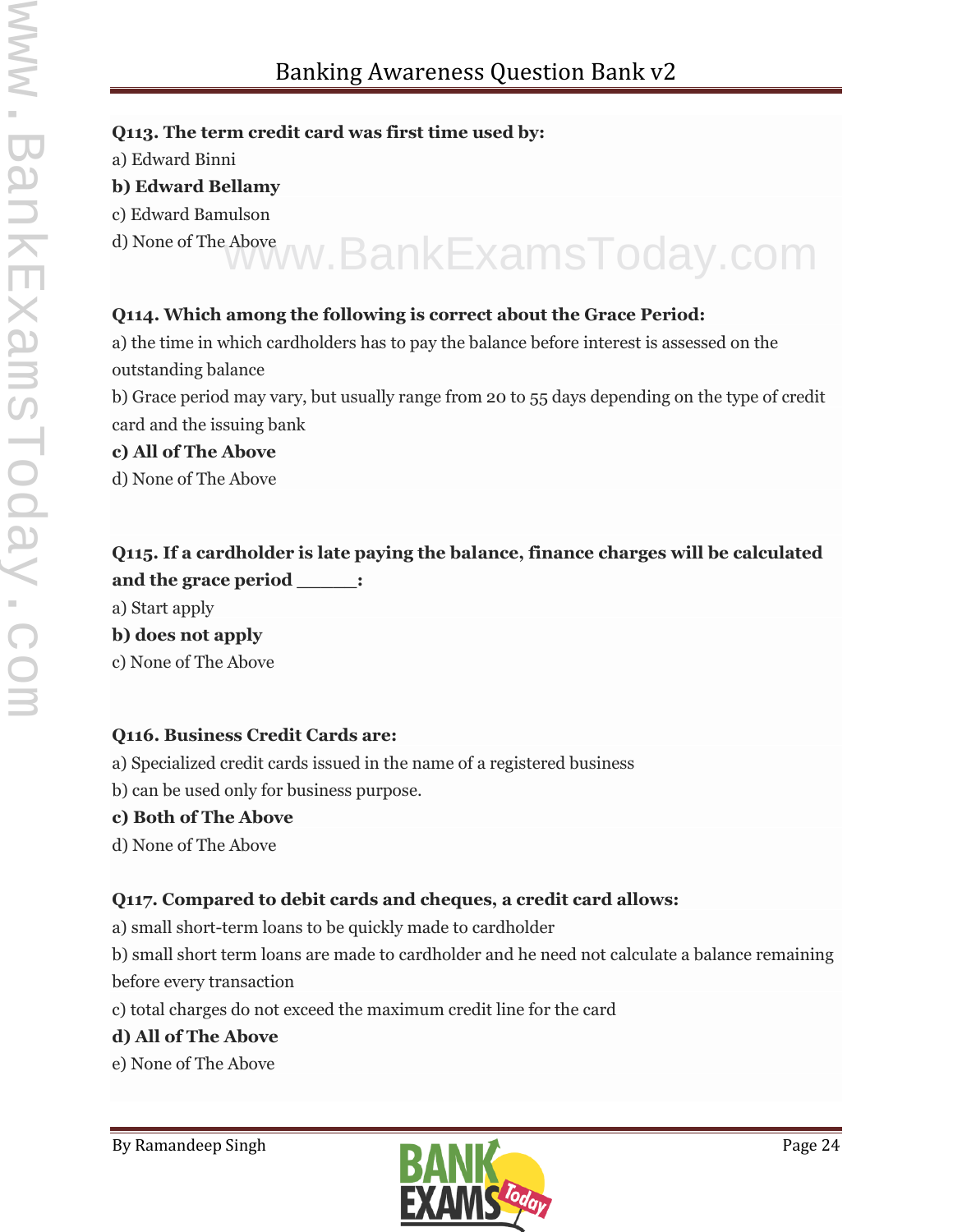### Banking Awareness Question Bank v2

#### **Q118. NPCI stands for:**

a) National Commission for Payment Information

#### **b) National Payment Corporation of India**

- c) National Payment Commission of India
- 

## d) None of The Above www.BankExamsToday.com **Q119. Which among the following is correct**

- a) RuPay is a combination of two words Rupee and Payment
- b) RuPay Card is an Indian version of credit/debit card
- c) RuPay Card is very similar to international card such as Visa/Master

#### **d) All of The Above**

e) None of The Above

#### **FISCAL POLICY**

#### **Q120. Fiscal Policy deals with the \_\_\_\_\_\_and \_\_\_\_\_\_decisions of the government:**

a) Incomes and Expenditures

#### **b) Taxation and Expenditures**

- c) Trading and Expenditures
- d) None of These

#### **Q121. In most modern economies, the government deals with fiscal policy while the \_\_\_\_\_\_\_\_is responsible for monetary policy:**

- a) Government
- b) SEBI
- **c) Central Bank**
- d) None of These

#### **Q122. Fiscal Policy is composed of several parts which includes:**

- a) Tax Policy and Expenditure Policy
- b) Investment or Disinvestment Strategies
- c) Debt or Surplus Management

#### **d) All of the Above**

e) None of These

#### **Q123. Find out the incorrect among following:**

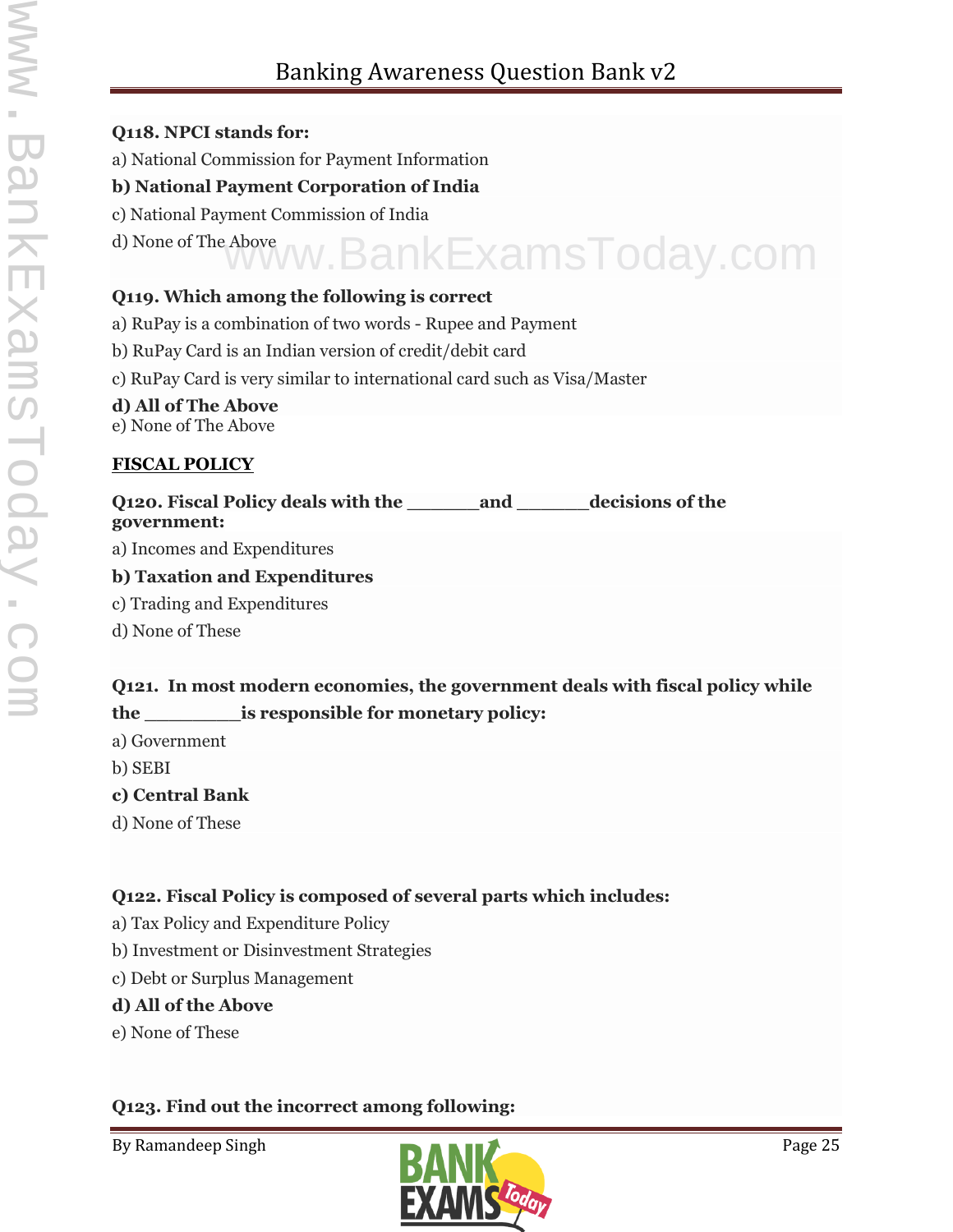- a) When the government receives more than it spends, it has a surplus
- b) If the government spends more than it receives it runs a deficit
- c) On a broad generalization, excessive printing of money leads to inflation
- d) All of the above

## **e) None of These** www.BankExamsToday.com

#### **Q124. Which among the following is incorrect:**

a) The Gross Fiscal Deficit (GFD) of government is the excess of its total expenditure, current and capital including loans net of recovery, over revenue receipts (including external grants) and non - debt capital receipts

- b) The Net Fiscal Deficit is the Gross Fiscal Deficit reduced by net lending by government
- c) The Gross primary deficit is the GFD less interest payments
- d) Primary Revenue Deficit is the revenue deficit less interest payments
- e) All of the Above
- **f) None of These**

#### **Q125. If budget constraint stands in present value terms, then fiscal policy may be considered as\_\_\_\_:**

a) Stagnant

#### **b) Sustainable**

- c) Escaped
- d) None of These

#### **Q126. Fiscal Sustainability is essential to:**

- a) Motivate both public and private sector to grow
- b) Allows governments to be autonomous to witness excellent economic growth in the long run.

c) Consider both revenue collections and potential variation in expenditure patterns so that demand may be fulfilled in the long run.

#### **d) All of the Above**

e) None of These

#### **Q127. DTC stands for:**

#### **a) Direct Tax Code**

- b) Direct Tax Control
- c) Direct Tax Centre

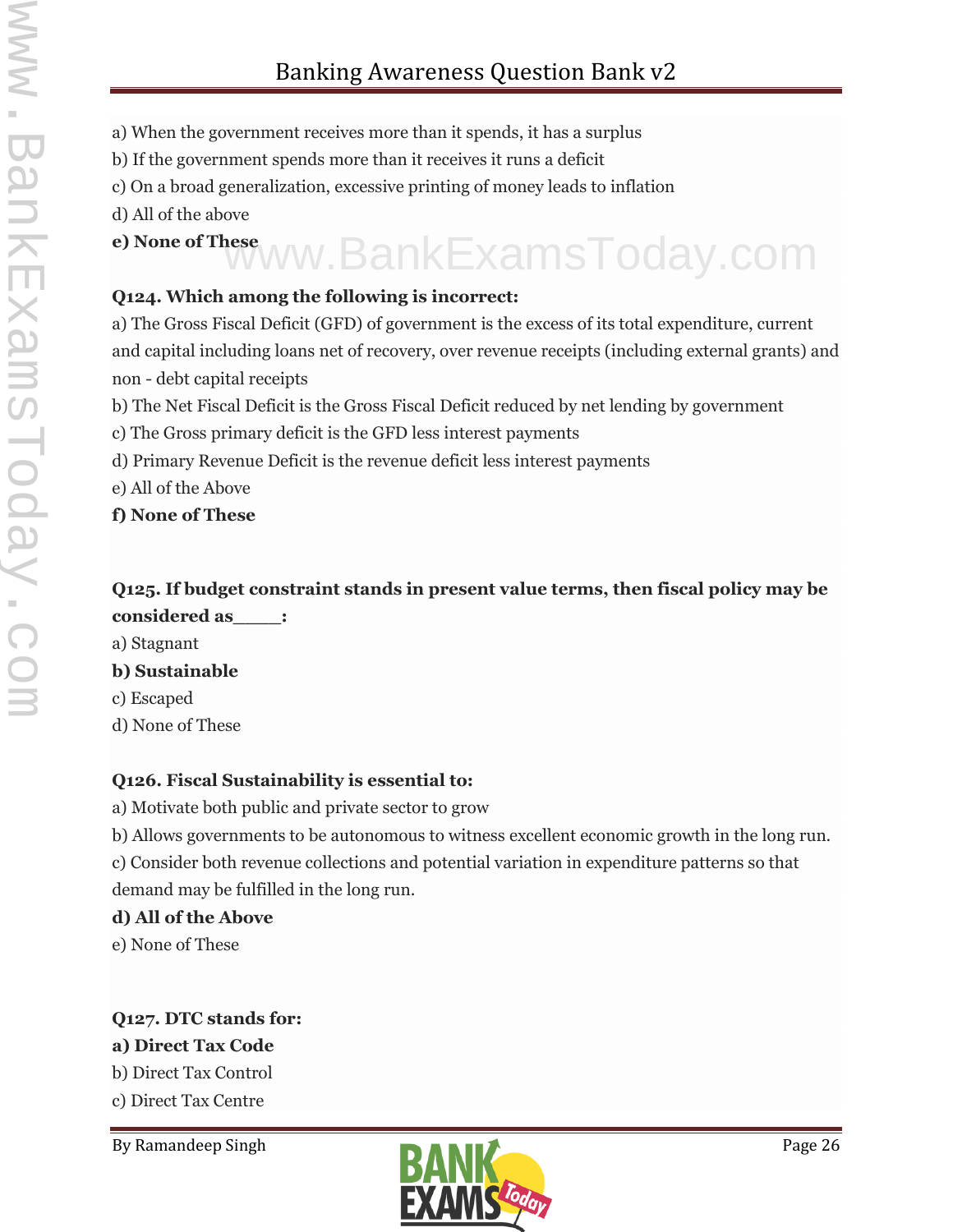d) None of These

#### **Q128. FRBM stands for:**

a) Fiscal Revenue Budget Management

#### **b) Fiscal Responsibility and Budget Management** b) Fiscal Responsibility and Budget Management<br>c) Fiscal Reforms and Budget Management

d) None of These

#### **Q129. Fiscal Policy comprises of three positions - Neutral Position, Expansionary Position, Contractionary Position. Find out the wrong definition among the following:**

a) Neutral Position - It applies when the budget outcome has neutral effect on the level of economic activity where the government spending is fully funded by the revenue collected from the tax.

b) Expansionary Position - It is position when there is a higher budget deficit where the government spending is higher than the revenue collected from the tax.

c) Contractionary Position - It s a position when there is a lower budget deficit where the government spending is lower than the revenue collected from the tax

d) All of the Above

#### **e) None of These**

#### **Q130. Which of the following definitions are wrong about Revenue Receipts:**

a) Revenue Receipts consists of revenue from regular sources like Taxation revenues e.g. receipts from corporate tax, income tax, excise tax, excise duty, custom duty, service tax etc. b) Non tax revenue which include interest on loans, dividends from public sector units, Fees and Stamp Duties

c) Both of Above

**d) None of These**

#### **Q131. Which of the following definitions are correct about Capital Receipts:**

a) Capital receipts refers to those inflows to government that are not in the nature of regular income.

b) Other receipts like Disinvestment (selling some shares of a PSU) comes under capital receipt

#### **c) Both of Above**

d) None of These

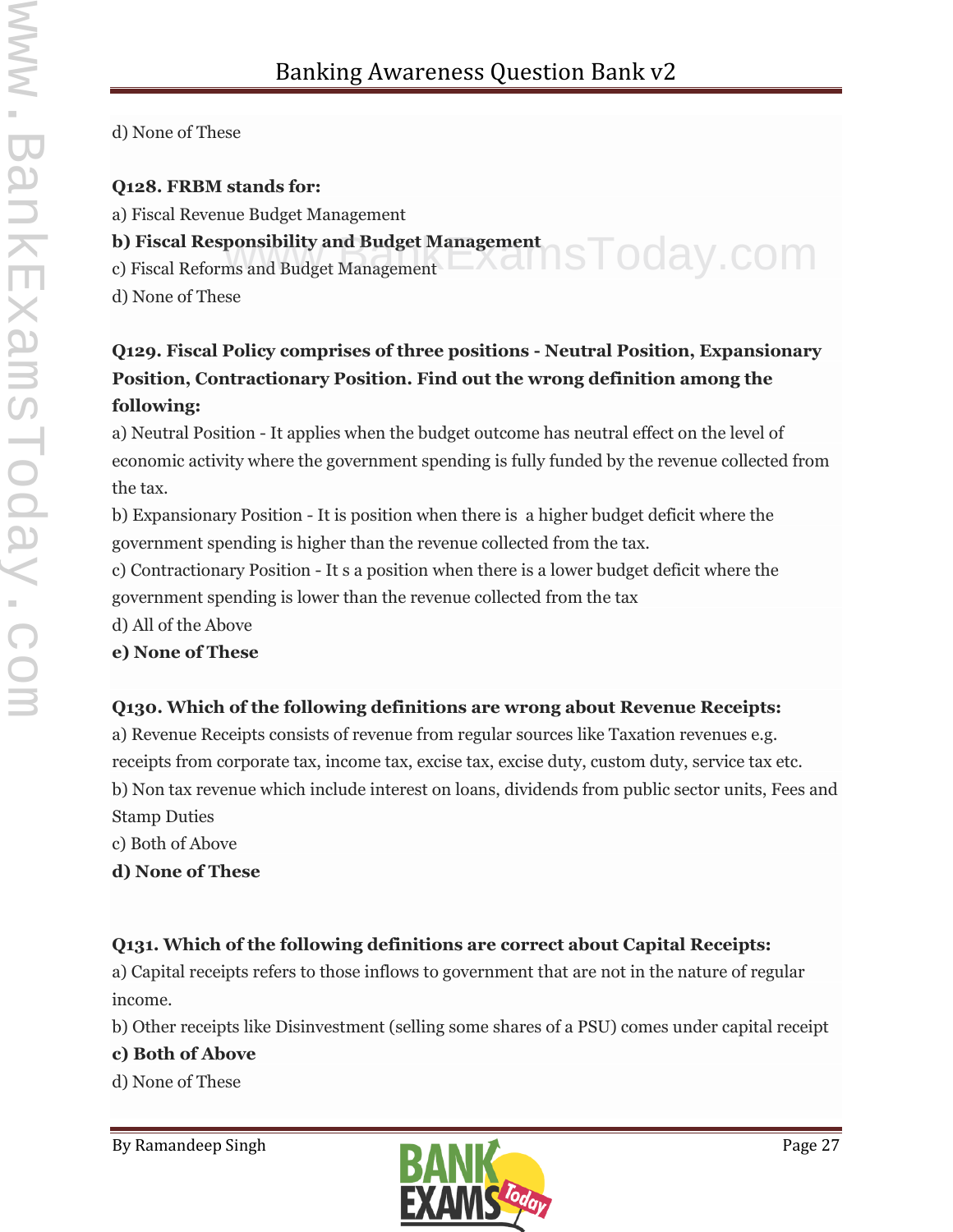#### **Q132. \_\_\_\_\_\_\_are on going expenditure not covered under the 5 - year plans:** a) Plan Expenditure **b) Non Plan Expenditure** c) Both of Above d) None of These **Q133. For stepping up the rate of economic development \_\_\_\_\_\_plans have been formulated:** a) 3 Years www.BankExamsToday.com

- **b) 5 years**
- c) 10 Years
- d) None of These

#### **Q134. The objectives of fiscal policy such as economic development, price stability, social justice etc. can be achieved only if the which of following tools of policy are effectively used:**

- a) Public Expenditure and Taxation
- c) Borrowing and Deficit Financing

#### **d) All of the Above**

e) None of These

#### **ATM'S**

**Q135. Inventor of ATM was:** a) Ian Luther Steward b) David Block **c) John Adrian Shepherd Barron (A Britisher)** d) None of These

#### **Q136. Inventor John Shepherd Barron installed the worlds's first automatic cash**

#### **dispenser at a \_\_\_\_\_\_near London:**

a) London Bank Branch

#### **b) Barclays Bank Branch**

- c) Royal Grand Federal Bank Branch
- d) None of These

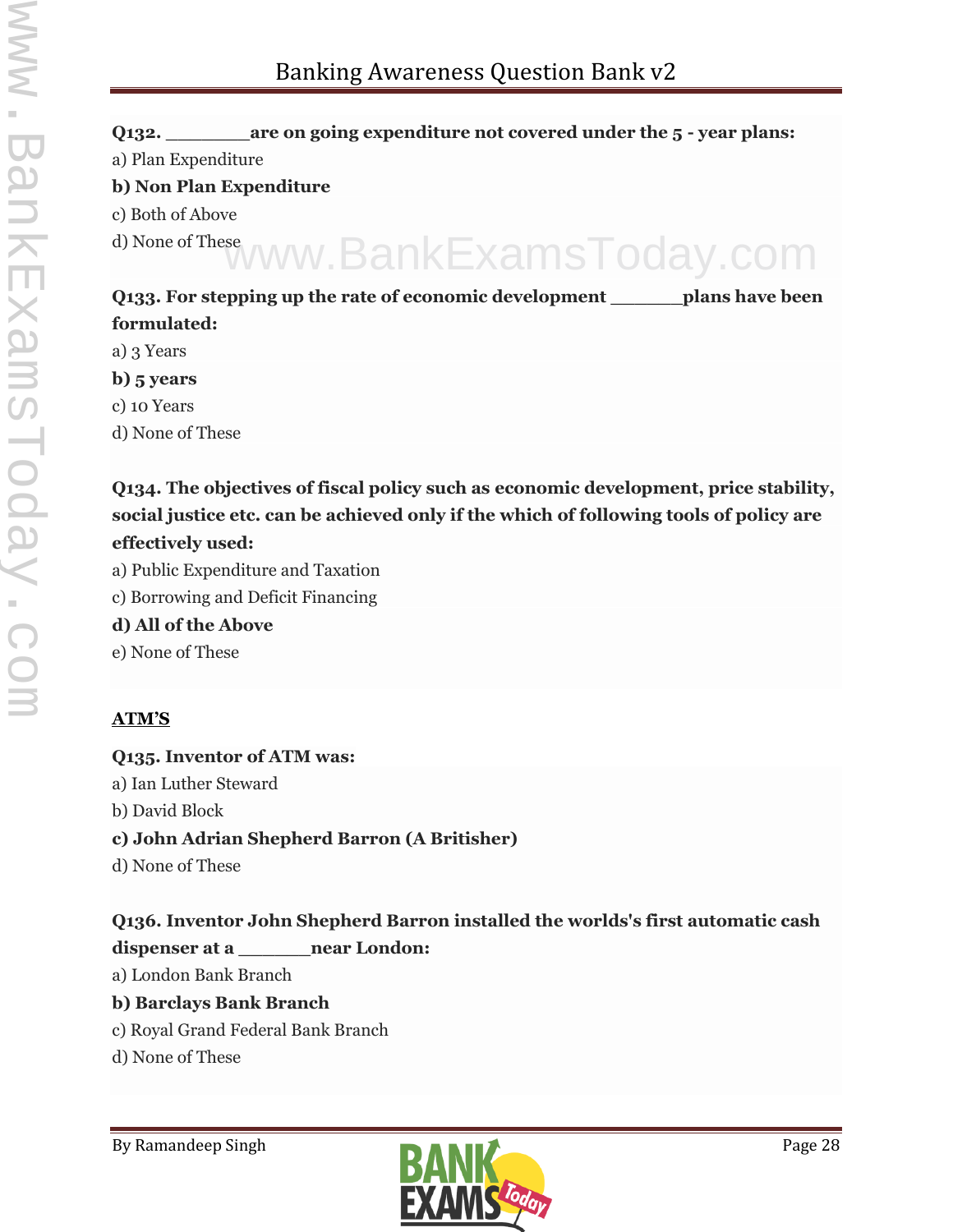#### **Q137. ATM machine was invented in the year \_\_\_\_\_:**

#### **a) 1967**

b) 1968

c) 1969

## d) None of These www.BankExamsToday.com

#### **Q138. The Machine was called as:**

a) De La Rue Automatic Cash System

b) DACS

#### **c) Both of Above**

d) None of These

#### **Q139. \_\_\_\_\_was the first bank to Introduce the ATM concept in India:**

#### **a) HSBC**

- b) SBI
- c) Standard Chartered Bank
- d) None of These

#### **Q140. HSBC introduced the ATM concept in India in:**

- a) 1988
- **b) 1987**
- c) 1989
- d) None of These

#### **Q141. World's Highest ATM is located at:**

#### **a) Sikkim**

- b) Leh
- c) Ladakh

d) None of These

On 12 December, 2003 UTI Bank inaugurated its ATM at Thegu, Near the Nathu - La pass in Sikkin. The Height of ATM is near about 13,200 Feet above the sea level. The ATM is opened there for the convenience of Indian Army Personnel of that area.

#### **Q142. ATM stands for: a) Automated Teller Machine**

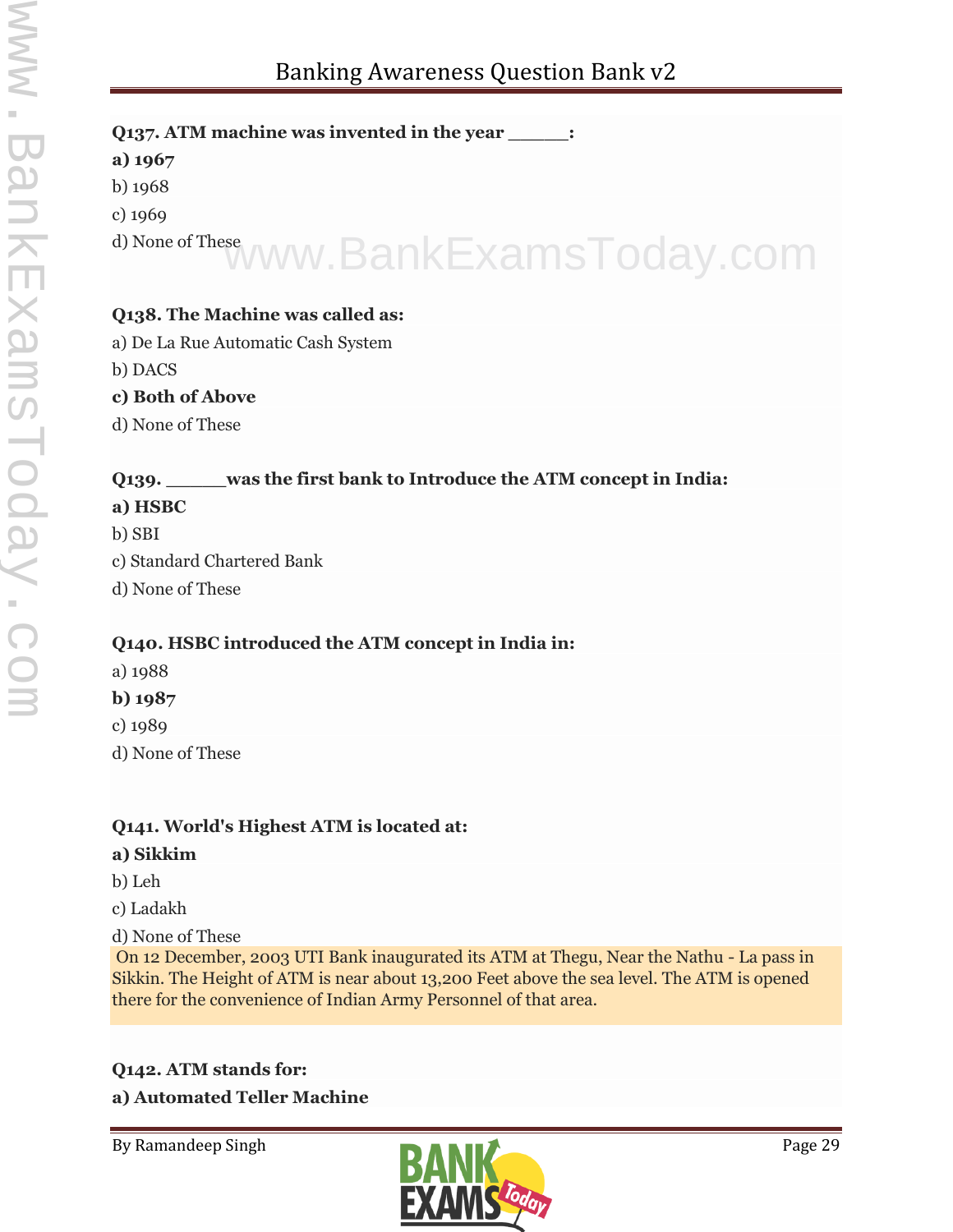b) Automatic Telling Machine c) Automatic Taking Machine

d) None of These

#### **Q143. White Label ATM means: Q143. White Label ATM means:**<br>a) The ATM that does not have any bank logo. INNSTOOay.COM

b) The ATM carries logo of RBI

c) Both of Above

d) None of These

#### **Q144. Which among the following is correct about the "White Label ATM":**

a) Any non bank entity with a minimum net worth of Rs. 100 crore can apply for white label ATMs. (Not Just NBFCs, any non bank entity can apply)

b) White Label ATM does not carry any bank's logo.

c) RBI has given license/permission to non - bank entities to open White Label ATMs.

- d) Sponsor Bank provides the cash.
- e) None of These
- **f) All of the Above**

#### **Q145. The first company to get RBI's permission to open White Label ATMs is: a) Tata Communications Payment Solutions Limited (TCPSL)**

- b) Muthoot Finance
- c) Prizm Payments

d) AGS

e) None of These

#### **Q146. TCPSL started their White Label ATMs chain under brand name\_\_\_\_\_\_:**

- a) Easecash
- **b) Indicash**
- c) T Cash
- d) None of These

#### **Q147. Which among the following is correct about Brown Label ATMs:**

a) These ATMs are owned and maintained by service provider.

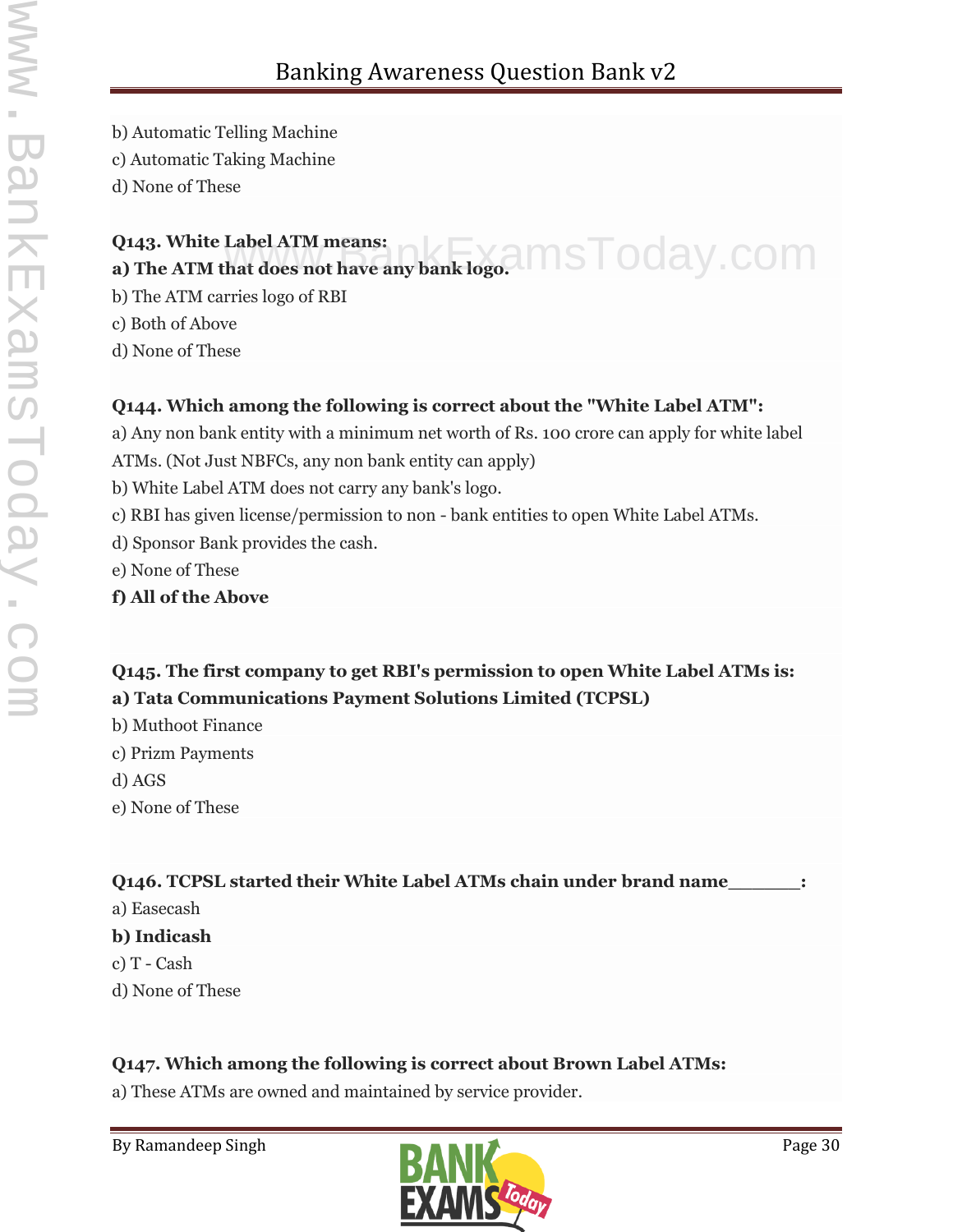b) Bank whose Brand name is used on ATM takes care of cash management and network connectivity.

#### **c) Both of Above**

d) None of These

## **Q148. Which among the following definitions are correct: OC AV COM**

a) Online ATMS - These ATMs are connected to the bank's database at all times and provide real time transactions online. The withdrawal limits and account balances are constantly monitored by the bank.

b) Offline ATMs - These ATMs are not connected to bank's database hence they have a predefined withdrawal limit fixed and you can withdraw that amount irrespective of the balance in your account.

#### **c) Both of the Above**

d) None of These

#### **Q149. Which among the following definitions of ATMs are incorrect:**

a) Onsite ATM - The ATMs installed within a branch premises.

b) Stand Alone ATM - The ATMs are not connected with any ATM network hence their

transactions are restricted to the ATM's branch and link branches only.

c) Both of Above

**d) None of These**

#### **BANKING OMBUDSMAN (PART 2)**

#### **Q150. The Banking Ombudsman Scheme was introduced under:**

- a) Banking Regulation Act, 1935
- **b) Banking Regulation Act , 1949**
- c) Banking Regulation Act, 1985
- d) None of The Above

#### **Q151. The Banking Ombudsman Scheme was introduced under Section 35 A of the Banking Regulation Act, 1949 by RBI with effect from \_\_\_\_\_\_\_:**

- a) 1992
- b) 1993
- **c) 1995**
- d) None of The Above

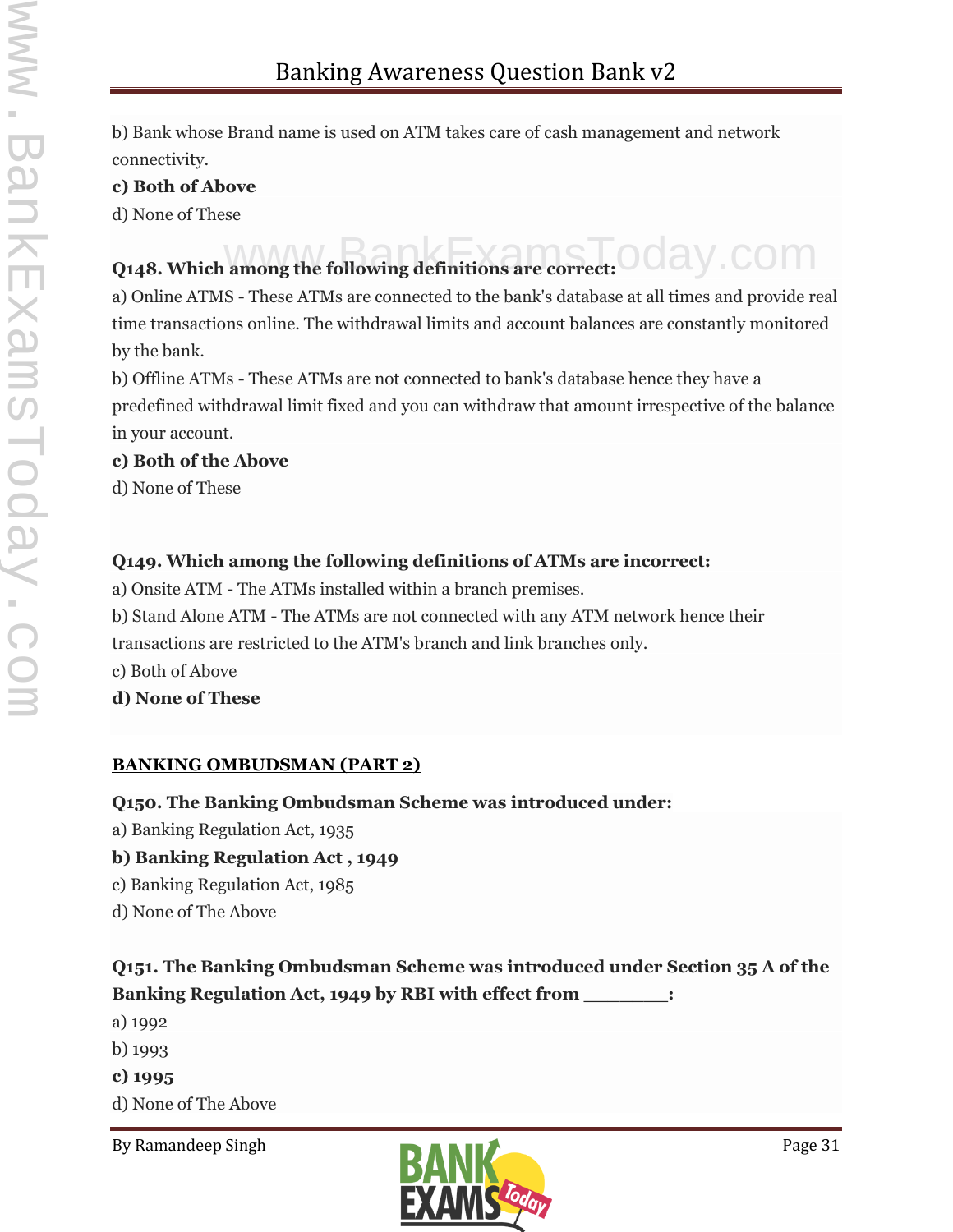#### **Q152. The Banking Ombudsman Scheme was first introduced in India in 1995 and it was revised in \_\_\_\_\_\_:**

#### **a) 2002**

b) 2004 c) 2006 www.BankExamsToday.com

d) None of The Above

| <b>Q153. Current Banking Ombudsman Scheme introduced in</b> |
|-------------------------------------------------------------|
|-------------------------------------------------------------|

- a) 2004
- b) 2005
- **c) 2006**
- d) None of The Above

**Q154. Banking Ombudsman is appointed by \_\_\_\_\_\_\_\_\_\_:**

a) Central Finance Minister

#### **b) Reserve Bank of India**

c) SEBI

d) None of The Above

#### **Q155. Which among the following is incorrect:**

a) Banking Ombudsman is a senior official appointed by RBI.

b) The Offices of Banking Ombudsman is mostly situated at State Capitals.

c) All Scheduled Commercial Banks, Regional Rural Banks and Scheduled Primary Co-operative

Banks are covered under the Banking Ombudsman Scheme

#### **d) None of The Above**

#### **Q156. Banking Ombudsman is appointed for:**

a) handling and redress banks complaints against customers' behavior

#### **b) handling and redress customer complaints against deficiency in certain banking services**

c) providing decision on important banking operations like - CRR, SLR and MSF etc.

d) None of The Above

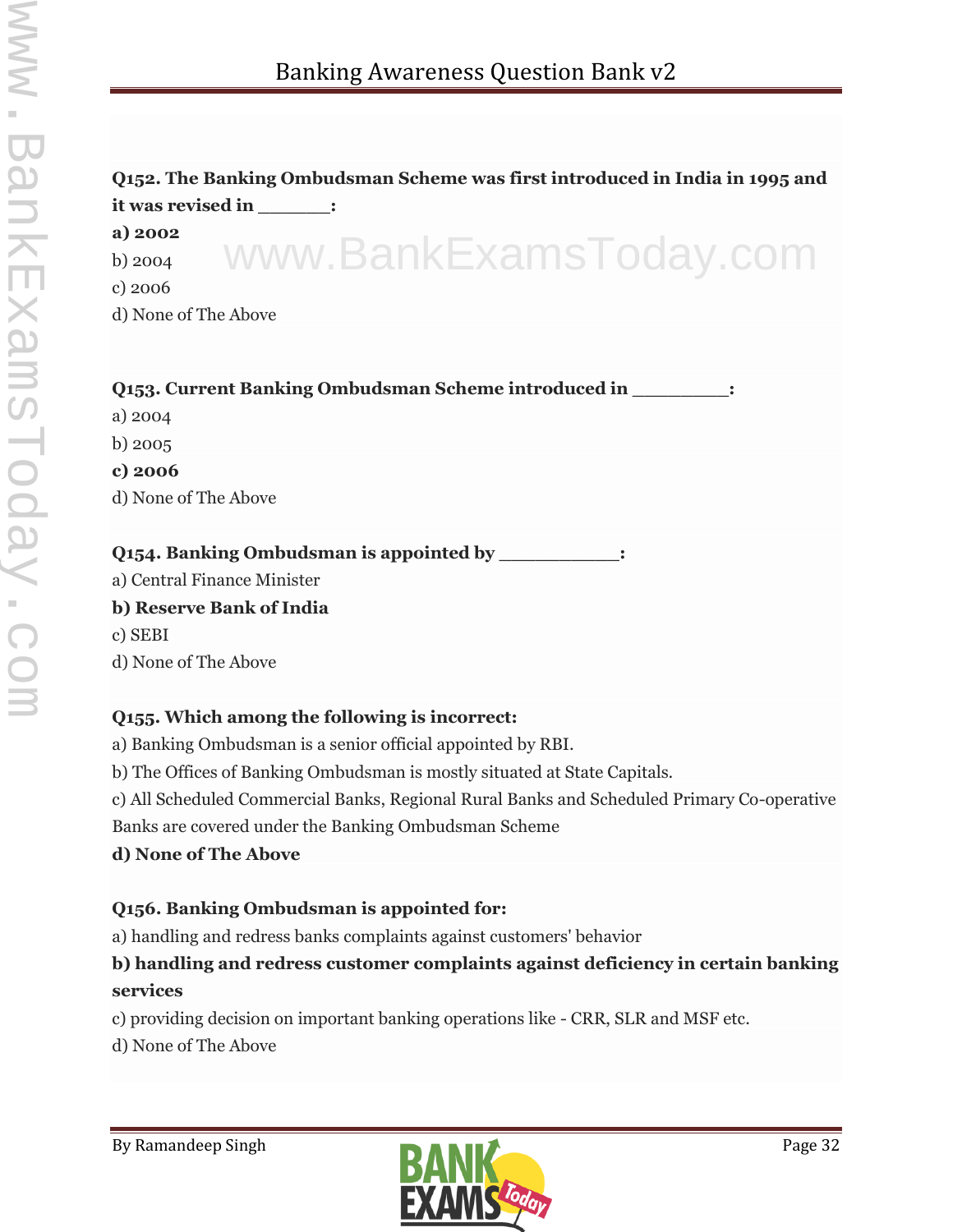#### **Q157. Which among the following is suitable ground of complaint against banks to Banking Ombudsman:**

a) Charging any commission for acceptance of small denomination notes

b) Any delay in payment of inward remittances or non payment of inward remittances

c) Any excessive delay or non - payment of collection of cheques, drafts, bills etc.

c) Any excessive delay or non - payment of collection of cheques, drafts, bills etc.<br>d) If any banking organization refuses to accept taxes or any delaying in accepting taxes ( as required by RBI or Government of India).

e) Any Delay in issuing Government Securities

#### **f) All of The Above**

g) None of The Above

#### **Q158. A bank customer can file a complaint against banking organization if reply is not received from the bank within a period of \_\_\_\_\_after concerned bank has received complaint representation:**

a) Two Months

#### **b) One Month**

c) Three Months

d) None of The Above

#### **Q159. You can file a complaint to Banking Ombudsman if:**

- a) If bank rejects the complaint
- b) If bank show negligence for your complaint

#### **c) Both of Above**

d) None of The Above

#### **Q160. If complainant is not satisfied with bank's reply can he file a complaint to Banking Ombudsman:**

#### **a) Yes**

b) No

### **Q161. Banking Ombudsman charge \_\_\_\_\_\_fee for filing and resolving customer's complaints:**

a) Rs. 10,000

b) Rs. 5,000

**c) No Fees charge**

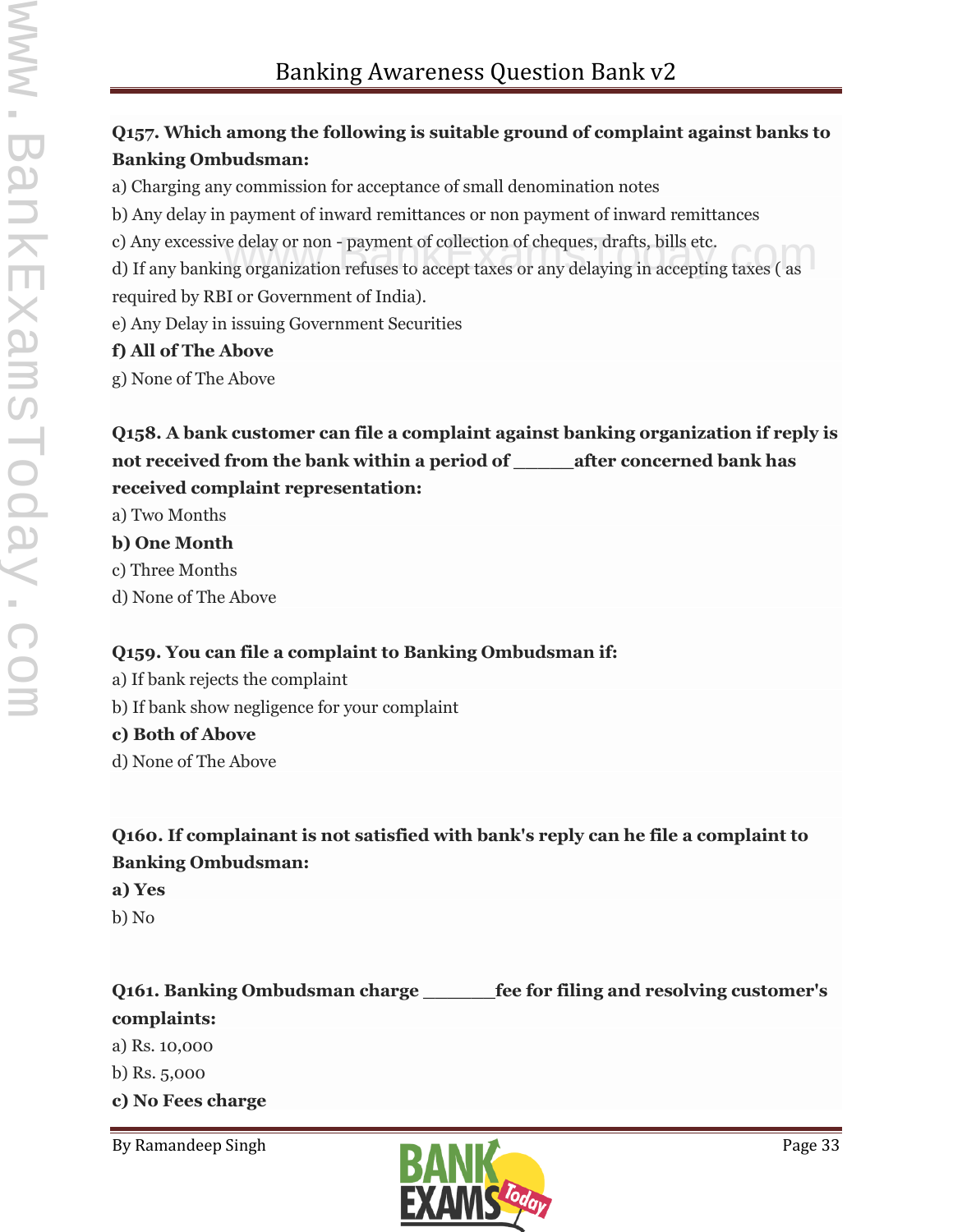d) None of The Above

#### **Q162. If any loss suffered by the complainant then complainant will get:**

a) Rs. 5,00,000 for any huge loss

b) Rs. 10,00,000 for any huge loss

## b) Rs. 10,00,000 for any huge loss<br>**c) amount arising directly out of the act or omission of the bank or Rs. 10,00,000, whichever is lower**

d) None of The Above

#### **Q163. If one party rejects the Banking Ombudsman's decision then:**

a) such party have to satisfied with Banking Ombudsman's decision only

#### **b) such party can approach the appellate authority against the Banking Ombudsmen's decision.**

c) such party can approach the governor of RBI.

d) None of The Above

#### **Q164. Appellate Authority is vested with a:**

#### **a) Deputy Governor of RBI**

- b) Head Governor of RBI
- c) Finance Ministry
- d) None of The Above

#### **LETTER OF CREDIT**

**Q165. A \_\_\_\_ is a document from a bank guaranteeing that a seller will receive payment in full as long as certain delivery conditions have been met:**

- a) Agreement
- **b) Letter of Credit**
- c) Bill Paper
- d) None of The Above

#### **Q166. Letter of Credit is used only for international trading payment operations:**

- a) Yes
- **b) No**
- c) None of The Above

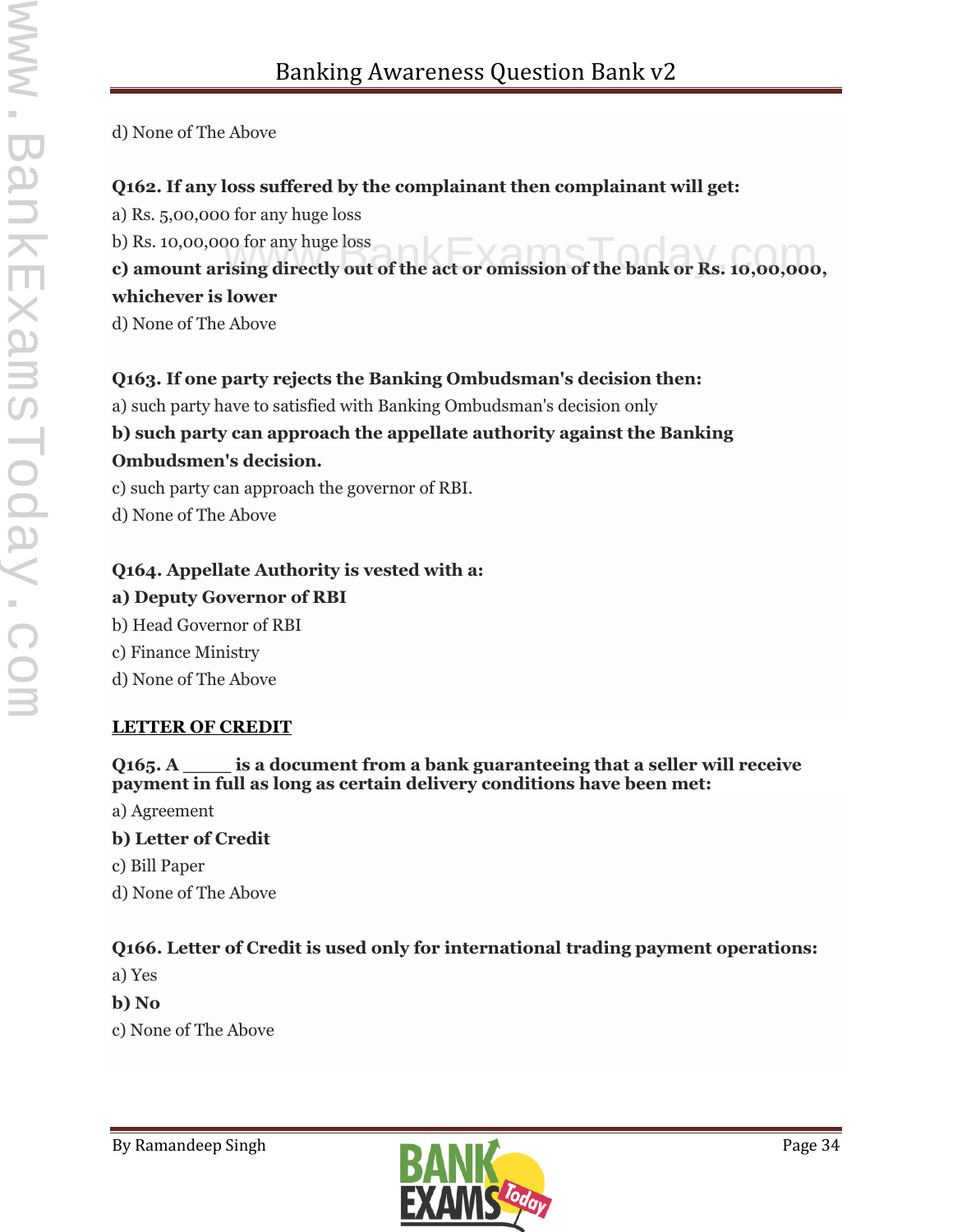### Banking Awareness Question Bank v2

#### **Q167. Most Letter of Credit often used in International Trade. Letters of Credit are governed by rules promulgated by the:**

- a) International Chamber of Commerce
- b) Uniform Customs and Practice for Documentary Credits
- **c) Both of The Above**
- c) Both of The Above W. BankExamsToday.com

#### **Q168. Letter of Credit is beneficial for which party:**

- a) Seller (Exporter)
- b) Buyer (Importer)
- **c) Both of The Above**
- d) None of The Above

**Q169. Sellers must trust that the bank issuing the letter of credit is valid, and that the bank will pay as agreed. If sellers have any doubts, they can use a \_\_\_\_\_\_letter of credit, which means that another (presumably more trustworthy) bank will guarantee payment:**

#### **a) Confirmed**

- b) Irrevocable
- c) Revocable
- d) None of The Above

#### **Q170. Letter of Credit is essential. Which among the following functions is suitable regarding the requirement of letter of credit:**

a) Importers and exporter regularly use letters of credit to protect themselves.

b) Working with an overseas buyer can be risky because you do not necessarily know who you're working with.

c) Buyer may be honest and have good intentions, but business troubles or political unrest can delay payment of seller.

d) Communication can be difficult across thousands of miles and different time zones.

#### **e) All of The Above**

f) None of The Above

#### **Q171. Letter of Credit are usually issued by:**

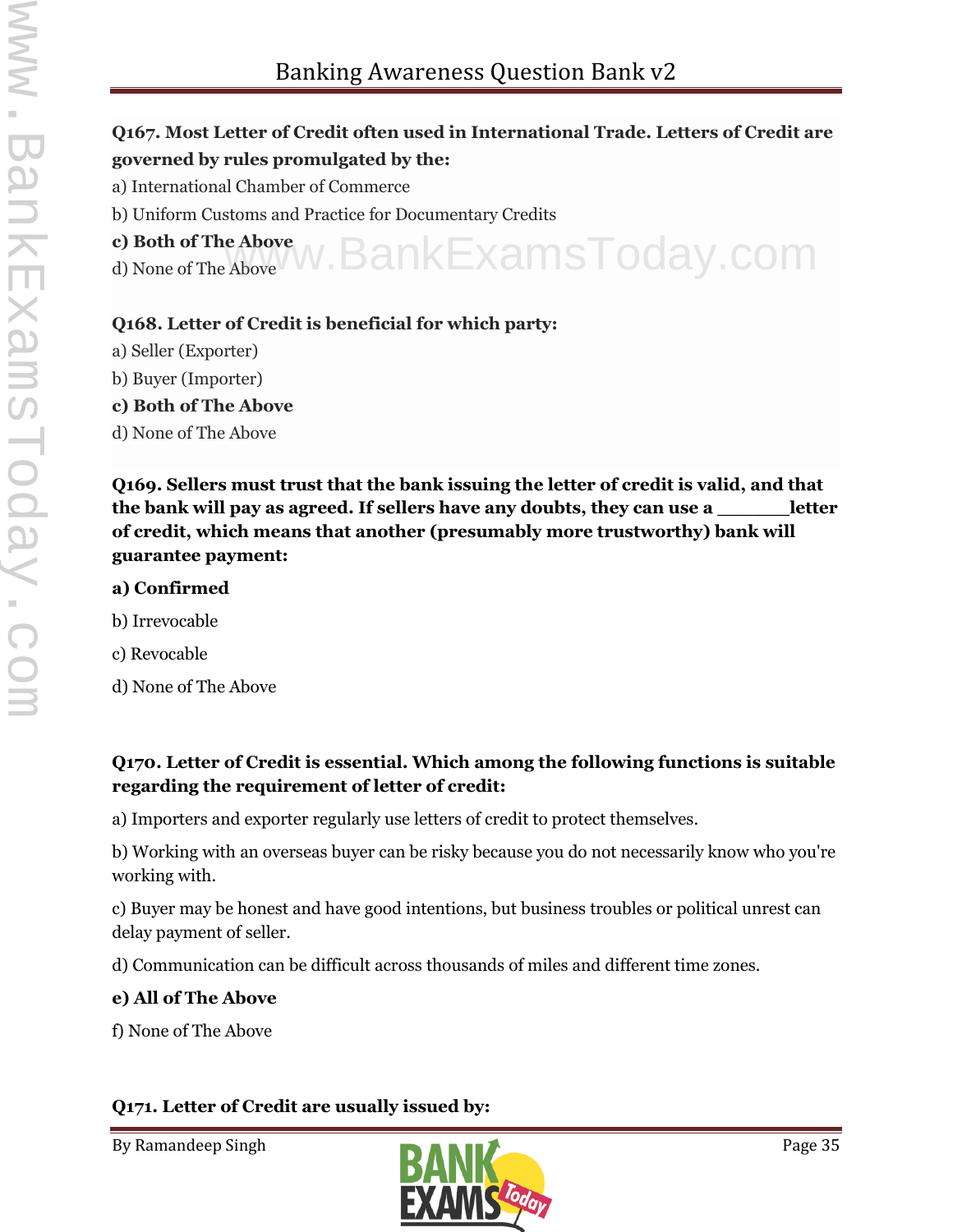a) B1anks

b) Financial Institutions

#### **c) Both of Above**

d) None of The Above

## **Q172. Besides the Banks and Financial Institutions, Letter of Credit can be issue by:**

- a) Insurance Companies
- b) Mutual Funds

#### **c) Both of Above**

d) None of The Above

#### **Q173. Which among the following definitions are wrong:**

- a) Beneficiary The company or individual who will receive the payment from buyer.
- b) Issuing Bank The bank which issues letter of credit to seller party
- c) Advising Bank (The bank where seller wants receipt of payment)
- d) All of The Above
- **e) None of The Above**

#### **Q174. The bank with which credit is available (to seller) called \_\_\_\_\_\_:**

- a) Delegated Bank **b) Nominated Bank** c) Any Bank
- d) None of The Above

#### **Q175. If no bank is mentioned in the credit as nominated bank, then:**

a) penalty can occur

#### **b) all banks are nominated**

- c) cancellation of letter of credit
- d) None of The Above

**Q176. Which among the following is correct about term 'Revocable' in Letter of Credit:**

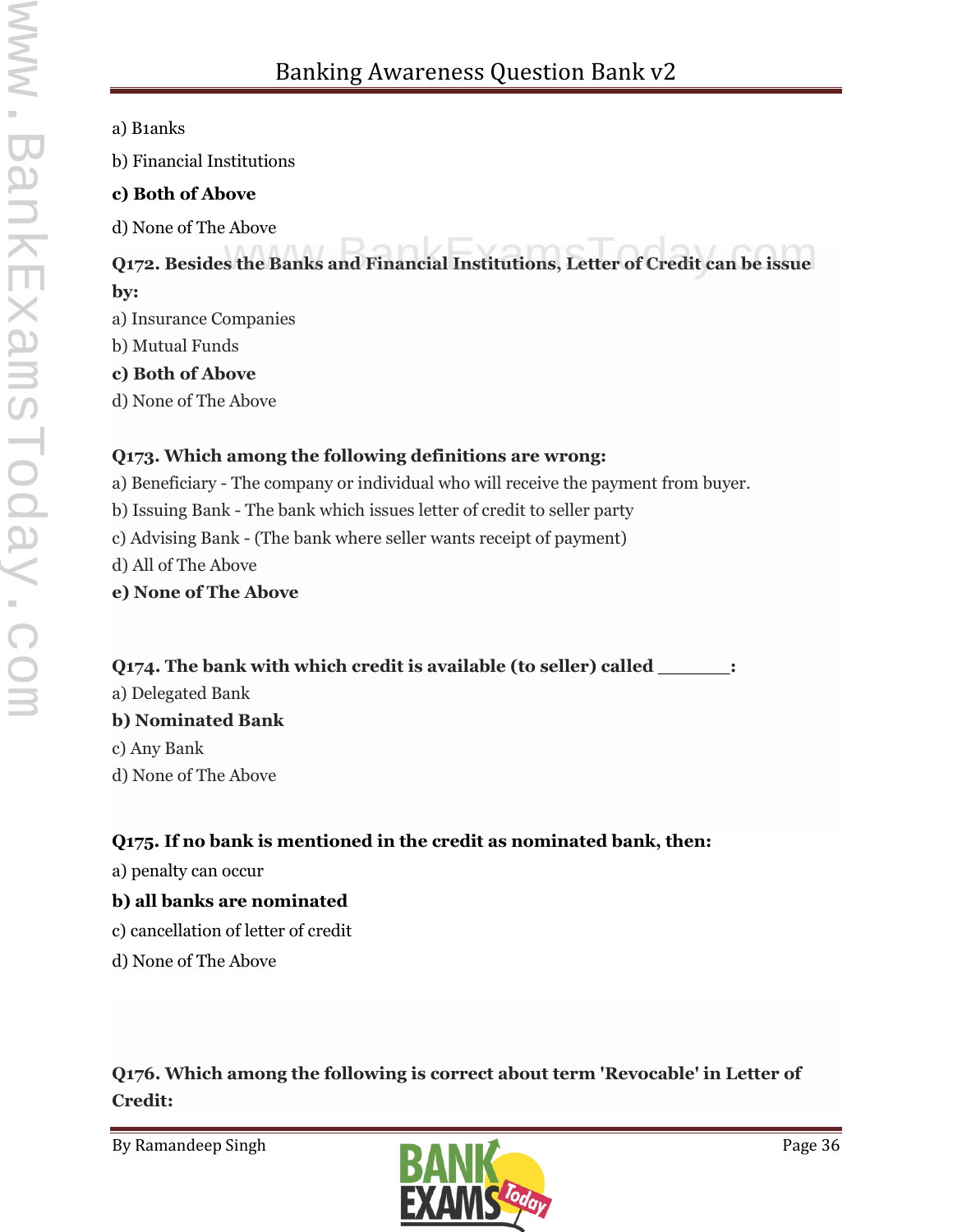a) If buyer and Issuing Bank that established the Letter of Credit manipulate the Letter of Credit.

b) Any corrections made without informing or getting permission from the seller.

c) All LCs are irrevocable (Type of LC is obsolete).

**d) All of The Above** d) All of The Above WW. BankExamsToday.com

### **Q177. Which is correct about Irrevocable letter of credit:**

a) only allows change or cancellation of the letter of credit by issuing bank with approval by the beneficiary.

b) All letters of credit governed by the current UCP are irrevocable letter of Credit.

**c) Both of The Above**

d) None of The Above

#### **Q178. Letter of Credit can be transferred:**

**a) Yes**

b) No

d) None of The Above

**Q179. A \_\_\_\_\_letter of credit allows the beneficiary to receive partial payment before shipping the products or performing the services. Originally these terms were written in red ink, hence the name. In practical use, issuing banks will rarely offer these terms unless the beneficiary is very creditworthy or any advising bank agrees to refund the money if the shipment is not made:**

a) Simple

#### **b) Red Clause**

c) Black

d) None of The Above

# **WTO**

**Q180. WTO stands for:** a) World Territory Organization

# **b) World Trade Organization**

- c) World Task Organization
- d) None of The Above

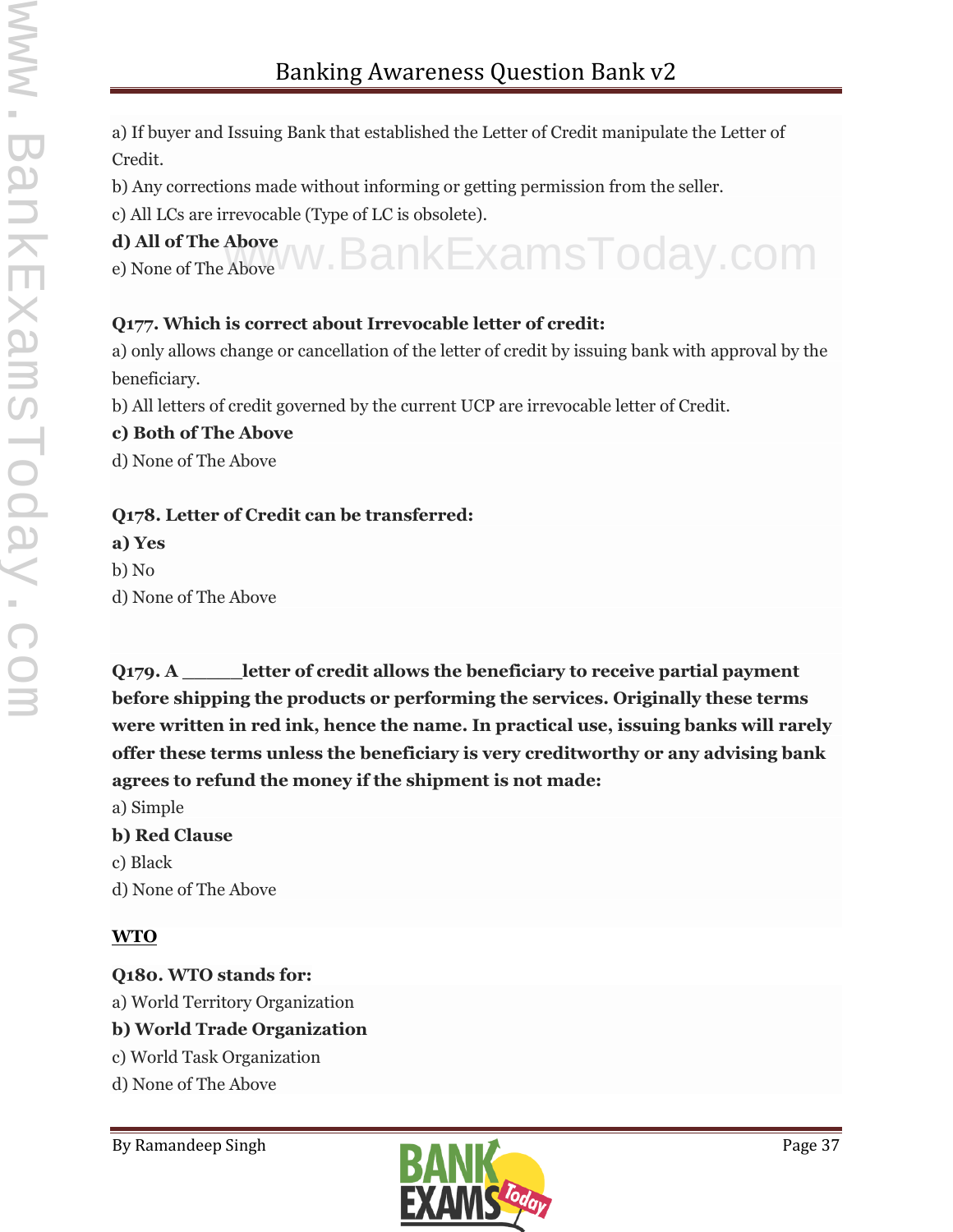#### **Q181. The WTO began life on \_\_\_\_\_\_\_:**

a) 1 January, 1994

**b) 1 January, 1995**

c) 1 January, 1996

c) 1 January, 1996<br>d) None of The Above W. BankExamsToday.com

### **Q182. You heard about the term "GATT". The term "GATT" stands for:**

- a) General Agreement on Tariffs, Tradition and Trade
- b) Global Agreement on Tradition and Trade

#### **c) General Agreement on Tariffs and Trade**

d) None of The Above

# **Q183. GATT was signed by 23 nations in Geneva on October 30, 1947 and took**

**effect on\_\_\_\_\_\_:**

a) 1 January, 1949

#### **b) 1 January, 1948**

c) 1 December, 1947

d) None of The Above

#### **Q184. The WTO replaced GATT as the world's global trading body in \_\_\_\_\_:**

a) 1994

#### **b) 1995**

c) 1996

**\_\_\_\_\_:**

d) None of The Above

**Q185. The trading regulations of GATT were established between \_\_\_\_\_\_and**

- **a) 1947 and 1994**
- b) 1947 and 1995
- c) 1946 and 1996
- d) None of The Above

**Q186. The second WTO ministerial meeting held in \_\_\_\_\_\_in May 1998 included a celebration of the 50th anniversary of the system:**

**a) Geneva**

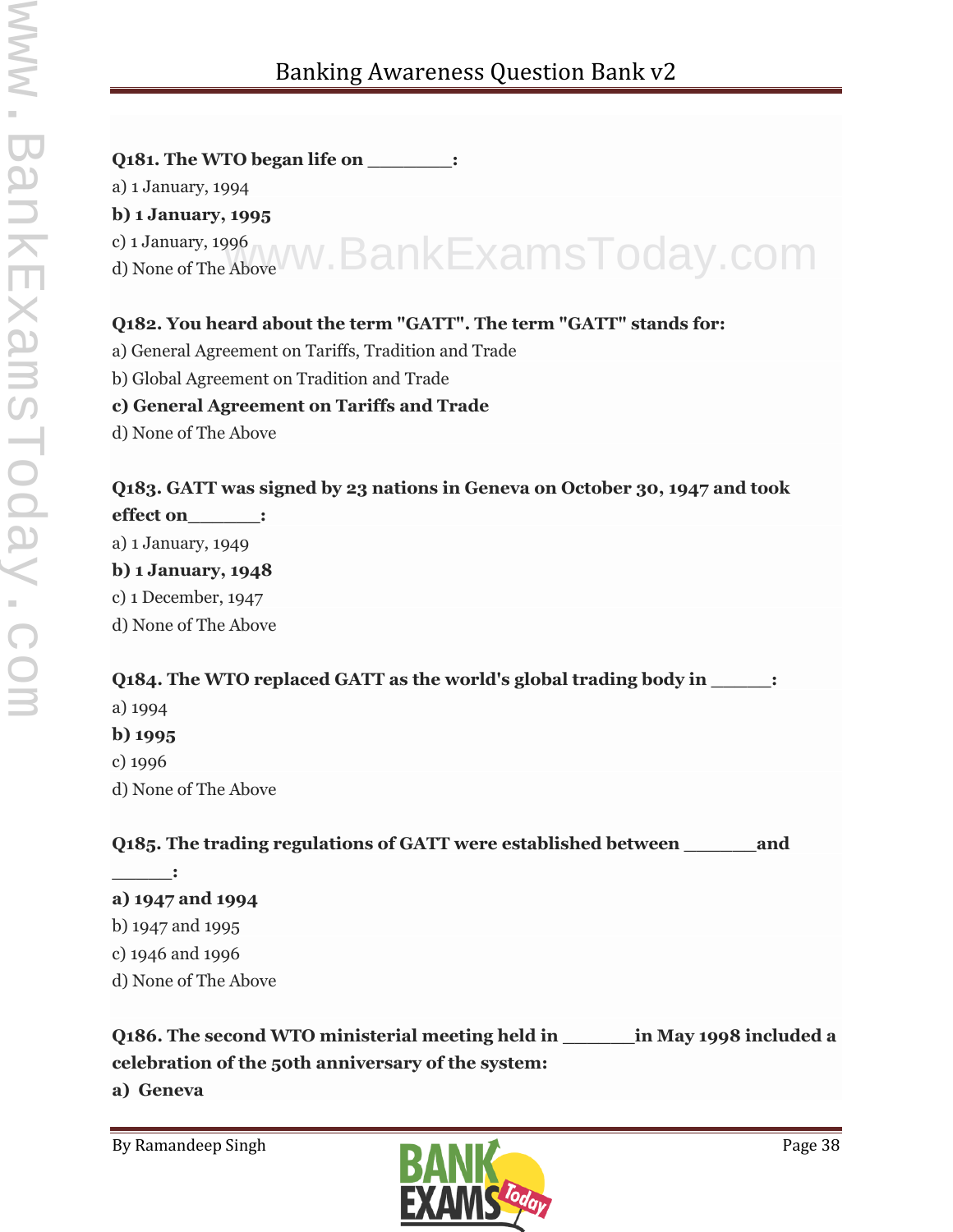b) Washington, D.C. c) Nairobi d) None of The Above

# **Q187. The last and largest GATT round, was the LAS round:** a W. COM

a) Tokyo Round

b) Geneva Round

**c) Uruguay**

d) None of The Above

### **Q188. Headquarter of GATT was:**

#### **a) Geneva, Switzerland**

b) Nairobi, Kenya

- c) Amsterdam, Netherlands
- d) None of The Above

#### **Q189. Now, headquarter of WTO is located at:**

a) Washington. D.C.

#### **b) Geneva, Switzerland**

c) Willington, New Zealand

d) None of The Above

# **Q190. Which among the following is the main pillars for the WTO:**

a) Agreement on Trade Related Aspects of Intellectual Property Rights (TRIPS)

b) General Agreement on Trade in Services

#### **c) Both of The Above**

d) None of The Above

# **Q191. Which among the following is not an agency of United Nations:**

- a) International Monetary Fund
- b) International Bank for Reconstruction and Development
- **c) World Trade Organization**

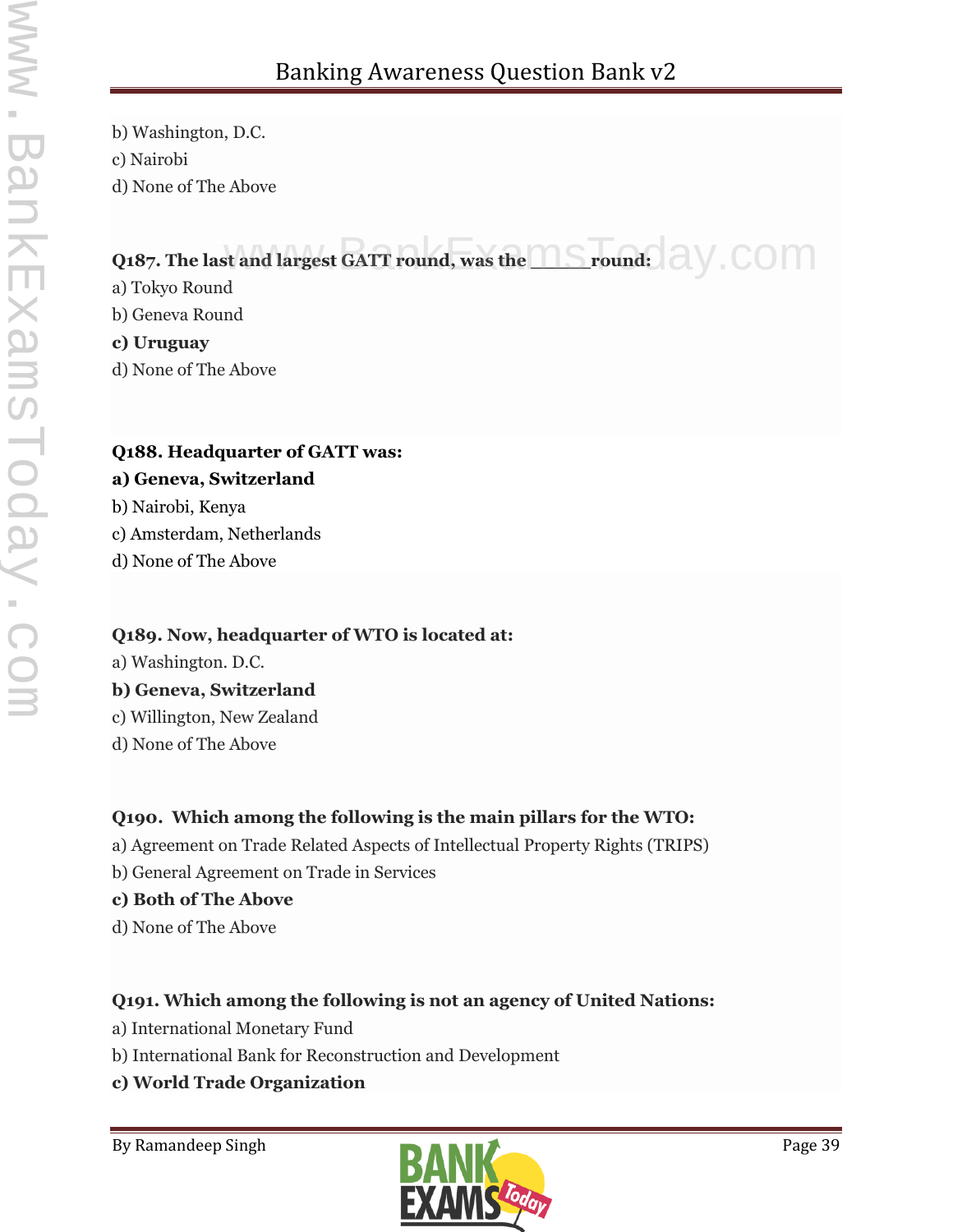d) None of The Above

#### **Q192. Which among the following are the functions of WTO:**

- a) implementation of trade related rules
- a) implementation of trade related rules<br>b) dispute settlement between trading countries  $\times$  ams  $\overline{\phantom{1}}$  oday . COM
- c) provide guidelines, rules and regulation regarding trade worldwide

#### **d) All of The Above**

e) None of The Above

#### **Q193. \_\_\_\_\_\_is current and sixth director general of WTO:**

a) Jim Yong Kim

#### **b) Roberto Azevedo**

- c) Christine Madeleine Odette Lagarde
- d) None of The Above

# **Q194. The number of member nations of WTO as on April, 2015 were:**

#### **a) 161**

- b) 151
- c) 171
- d) None of The Above

#### **WORLD BANK**

#### **Q195. World Bank was comes into existence on:**

- a) July, 1946
- b) July, 1945

#### **c) July, 1944**

d) None of The Above

#### **Q196. Headquarter of World Bank is situated at:**

#### **a) Washington D.C.**

- b) Jeneva
- c) Luanda
- d) None of The Above

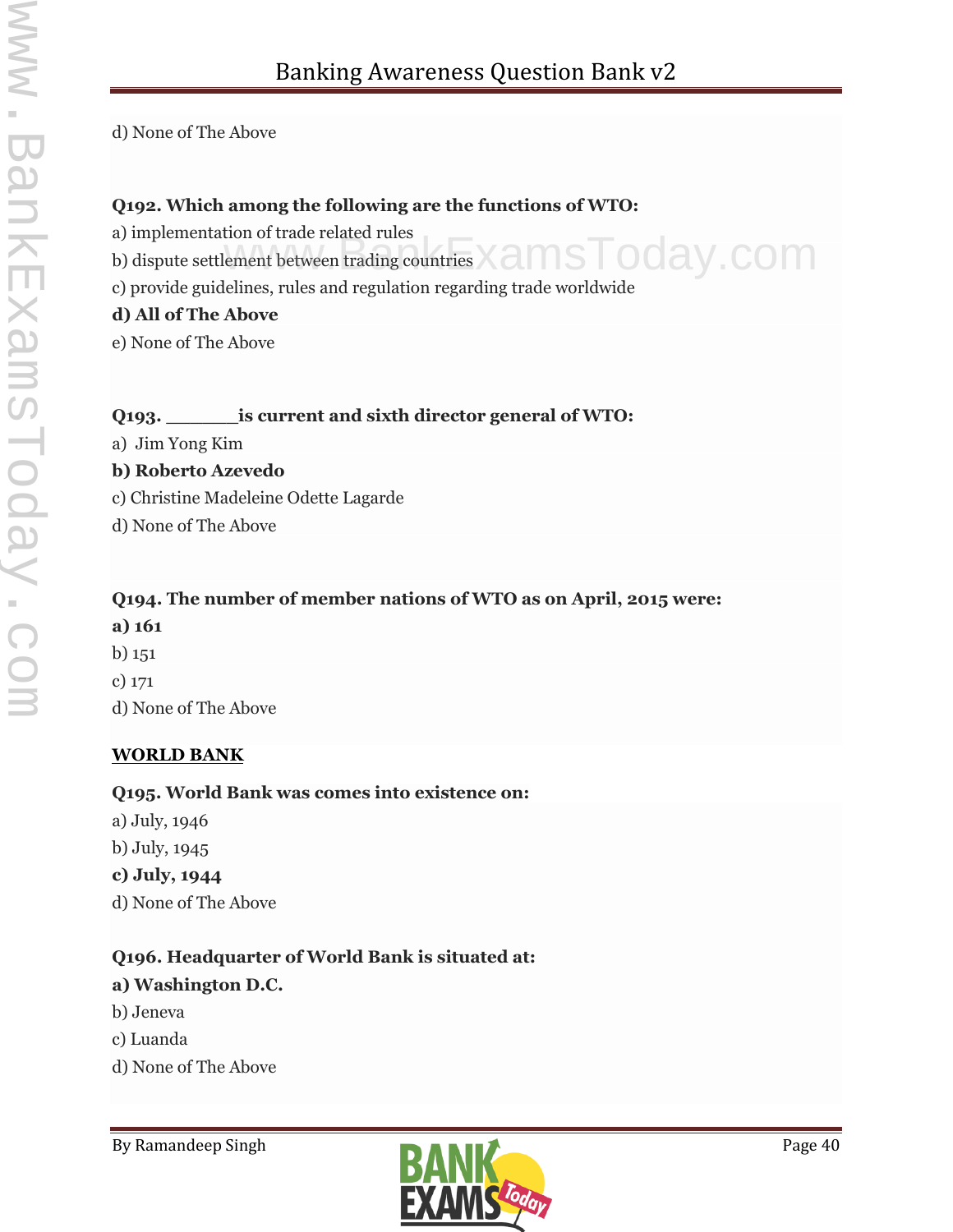- **Q197. Member countries of 'World Bank' are:**
- a) 185
- b) 187
- **c) 188**
- d) None of The Above www.BankExamsToday.com

#### **Q198. World Bank comprises of:**

- a) International Bank for Reconstructions and Development
- b) International Development Association

#### **c) Both of The Above**

d) None of The Above

#### **Q199. Which among the following is also part of World Bank Group:**

- a) International Finance Corporation
- b) Multilateral Investment Guarantee Agency (MIGA)
- c) International Center for Settlement of Investment Disputes (ICSID)

#### **d) All of The Above**

d) None of The Above

#### **Q200. The main focus of IBRD and IDA is on \_\_\_\_\_\_\_\_\_\_\_:**

a) Developed Countries

#### **b) Developing Countries**

- c) Both of The Above
- d) None of The Above

#### **Q201. President of World Bank is:**

a) Barack Obama

#### **b) Jim Yong Kim**

- c) Shinjo Chain
- d) None of The Above

#### **Q202. Jim Yong Kim appointed as the president of World Bank in:**

- **a) 2012**
- b) 2014
- c) 2015

By Ramandeep Singh Page 41

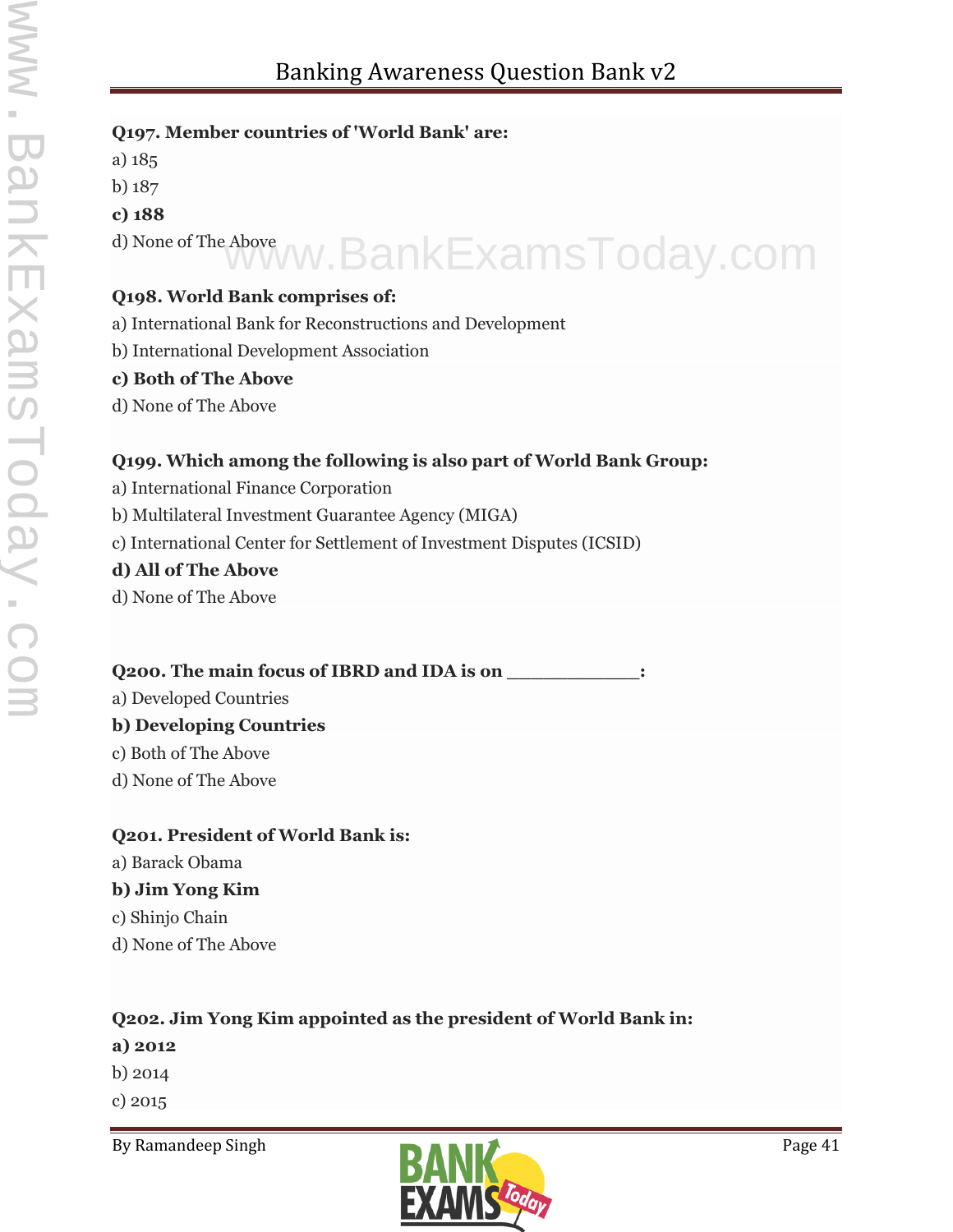d) None of The Above

### **Q203. Which among the following is correct about membership of 'World Bank': a) 188 Countries (187 UN countries and Kosovo)**

a) 188 Countries (187 UN countries and Nonaco)<br>b) 188 Countries (187 UN countries and Monaco)<br>almostrated Cay.com

c) 188 Countries (187 UN countries and Vatican City)

d) None of The Above

#### **Q204. World Bank Group get its formal existence on:**

a) 27 September, 1945

b) 27 October, 1945

**c) 27 December, 1945**

d) None of The Above

#### **Q205. The president is selected by the board of executive directors for a \_\_\_\_year, renewable term:**

- **a) 5 Year**
- b) 3 Year
- c) 4 Year
- d) None of The Above

**Q206. The Executive Directors make up the 'Board of Directors' of the World Bank. They normally meet at least \_\_\_\_\_\_a week to oversee the bank's business, including approval of loans and guarantees, new policies, the administrative budget, country assistance strategies and borrowing and financial decisions:** a) Thrice

- **b) Twice**
- c) Once
- d) None of The Above

#### **Q207. The president of World Bank between (June 1946 - December 1946) was:**

a) John J. McCloy

#### **b) Eugene Meyer**

- c) James Wolfensohn
- d) None of The Above

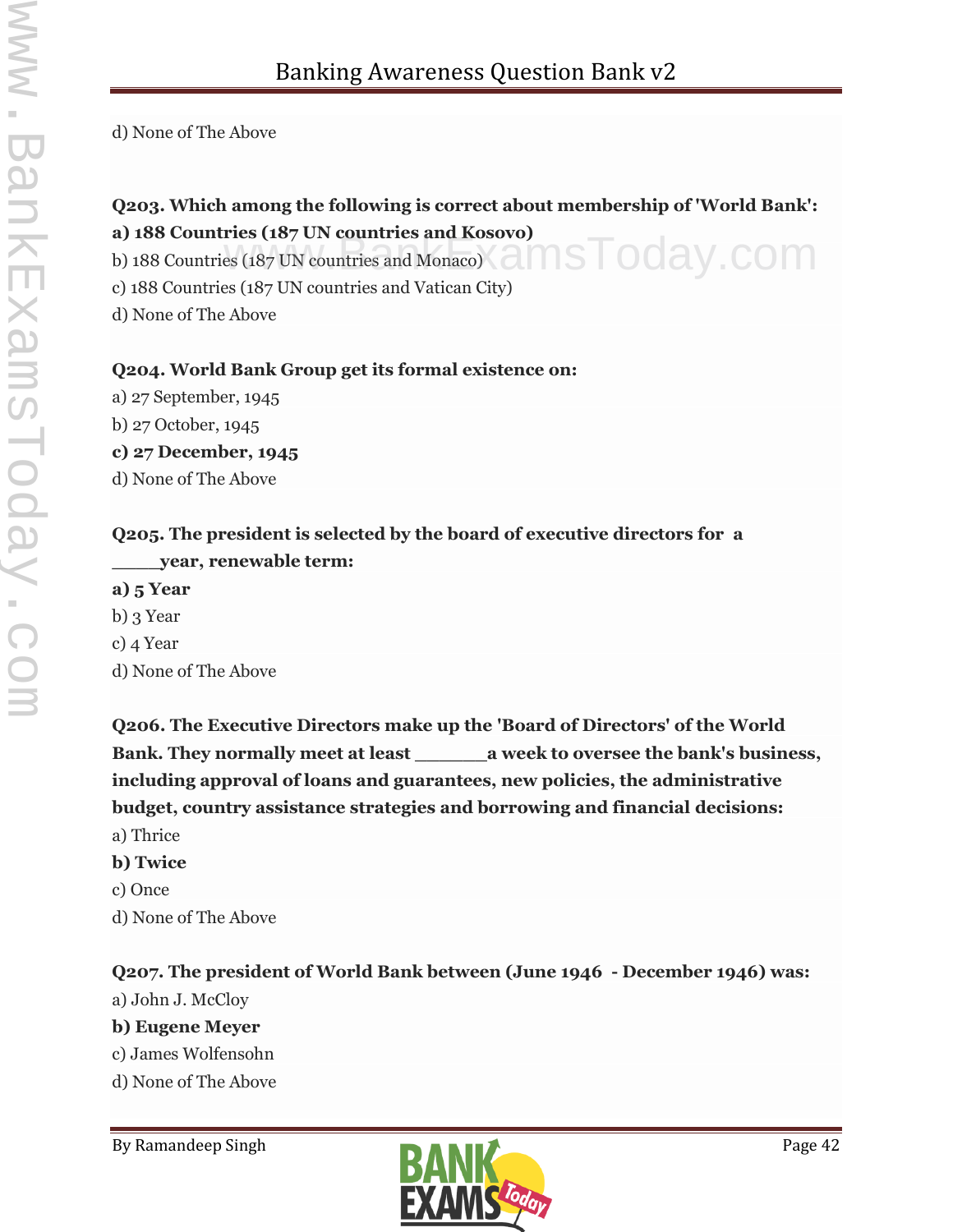#### **Q208. Basic Purpose of World Bank is:**

- a) Removal of Poverty from world
- b) Provide Credit to Poor Countries and Developing Countries

#### **c) Both of The Above**

d) None of The Above www.BankExamsToday.com

#### **Q209. Which among the following is not member of World Bank Group:**

- a) Andorra
- b) Cuba c) Monaco
- d) Liechtenstein
- e) Nauru
- f) North Korea

#### **g) All of The Above**

h) None of The Above

#### **ALLAHABAD BANK SPECIAL**

#### **Q210. Allahabad Bank was founded on\_\_\_\_\_ by a group of Europeans at Allahabad:**

a) July 19, 1865 b) October 2, 1865

#### **c) April 24, 1865**

d) None of These

**Q211. In 1923, the Head Office of the bank was shifted to \_\_\_\_\_\_on business considerations:**

#### **a) Calcutta**

- b) Chennai
- c) Darjeeling
- d) None of These

#### **Q212. Allahabad Bank was nationalized on:**

a) November 1980

#### **b) 19 July, 1969**

c) 15 January, 1971

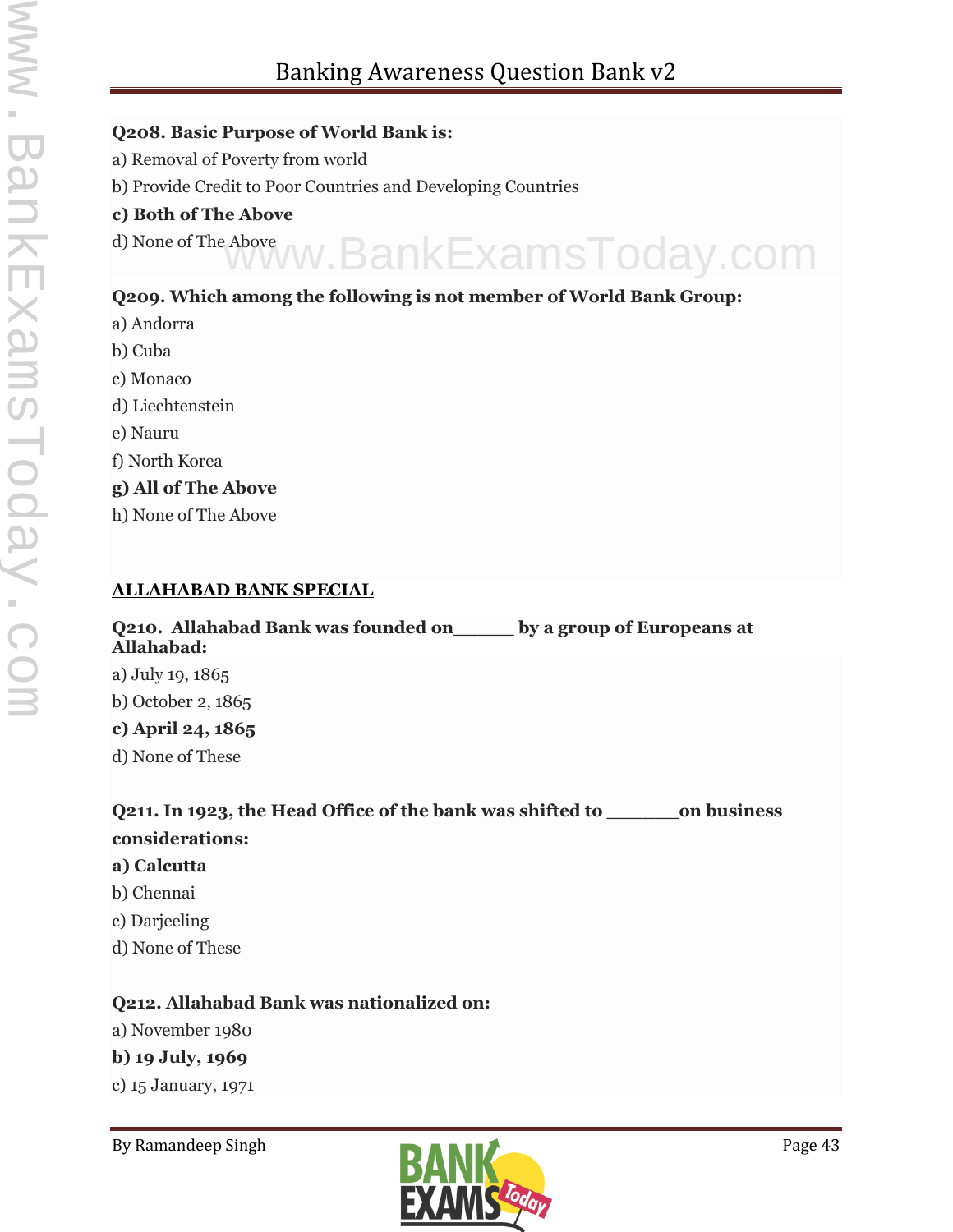d) None of These

#### **Q213. In October 1989 \_\_\_\_\_\_\_bank was merged with Allahabad Bank:**

#### **a) United Industrial Bank Limited**

b) Unit Trust of India Bank Limited b) Unit Trust of India Bank Limited $_{\rm c}$ ) New India Bank Limited  $_{\rm c}$   $\cap$  KE <code>xamsToday.com</code> d) None of These

#### **Q214. In which year Allahabad Bank's business (First Time) crossed Rs. 1,00,000 crore mark:**

a) 2006 **b) 2007**

c) 2010

d) None of These

#### **Q215. Bank Celebrates its 150 years of foundation on:**

**a) April, 2014** b) April, 2015

c) April, 2015

d) None of These

#### **Q216. Headquarter of Allahabad Bank is situated at:**

a) New Delhi b) Allahabad, Uttar Pradesh **c) Kolkata, West Bengal** d) None of These

#### **Q217. Chairman and Managing Director of Allahabad Bank is:**

a) A Udgata

b) Shashank Saksena

#### **c) Rakesh Sethi**

d) None of These

#### **Q218. In March 2013, Allahabad Bank crosses bench mark business figure Rs.**

**3,00,000 crore and enters in\_\_\_\_\_\_\_\_:**

#### **a) Orbit of Large Banks**

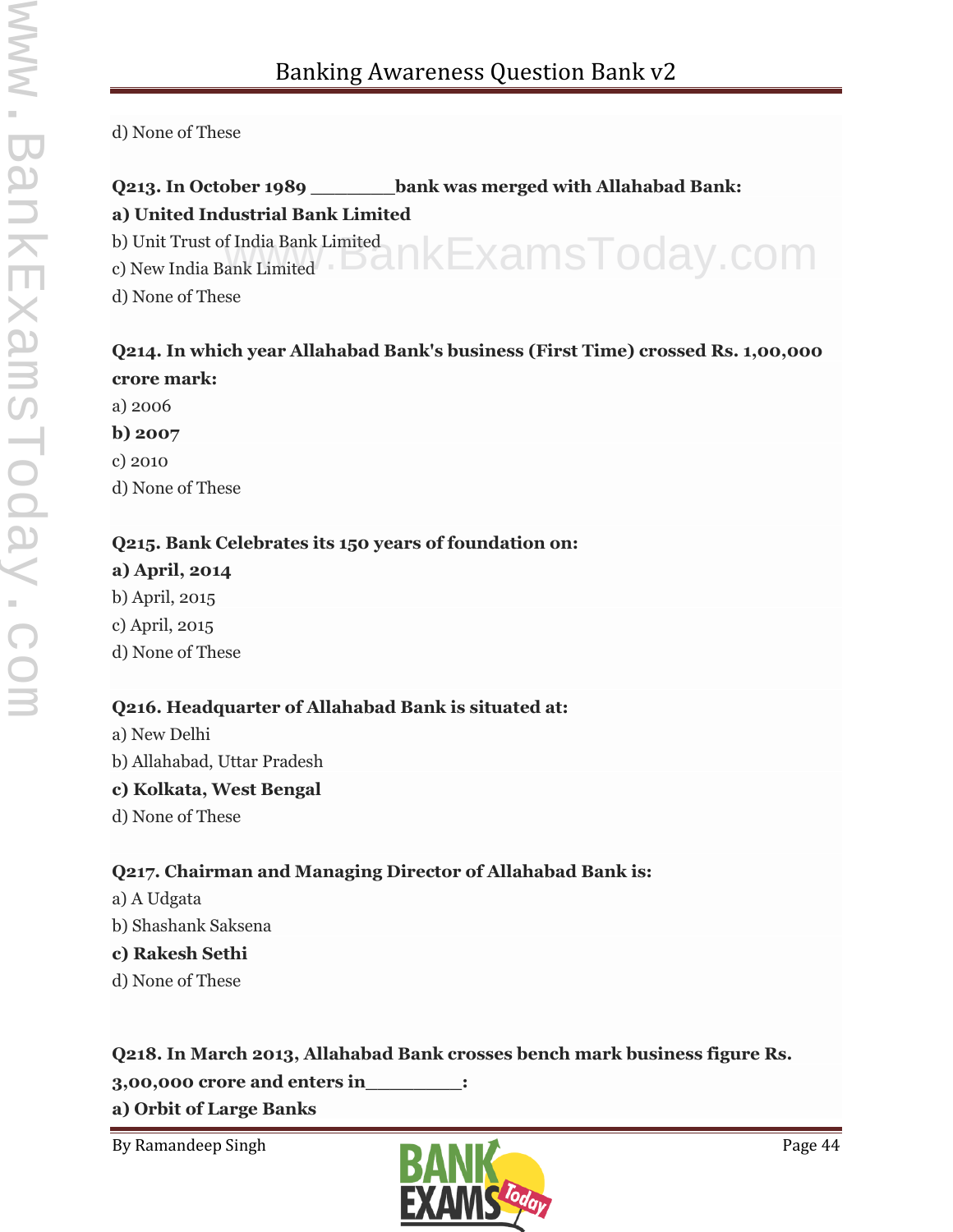b) India's Largest Bank c) Large Operational Bank d) None of These

# **Q219. Slogan of Allahabad Bank is:** a) Together We Prosper www.BankExamsToday.com

**b) A Tradition of Trust**

c) A Long Tradition of Trust

d) None of These

#### **Q220. In February 2007, Allahabad Bank opened its first overseas branch in \_\_\_\_-**

a) Australia **b) Hong Kong** c) London d) None of These

**:**

#### **Q221. CBS stands for:**

a) Central Banking Solutions

#### **b) Core Banking Solution**

c) Code Banking Solutions

d) None of These

| Q222. According to data of 2015, currently | branches of Allahabad Bank |
|--------------------------------------------|----------------------------|
| are operating:                             |                            |
| a) More Than 4000                          |                            |
| b) More Than 3000                          |                            |
| c) More Than 5000                          |                            |
|                                            |                            |

d) None of These

# **Q223. In \_\_\_\_\_\_, Allahabad Bank has implemented CBS in all its branches: a) March, 2011** b) March, 2012 c) March, 2013 d) None of These

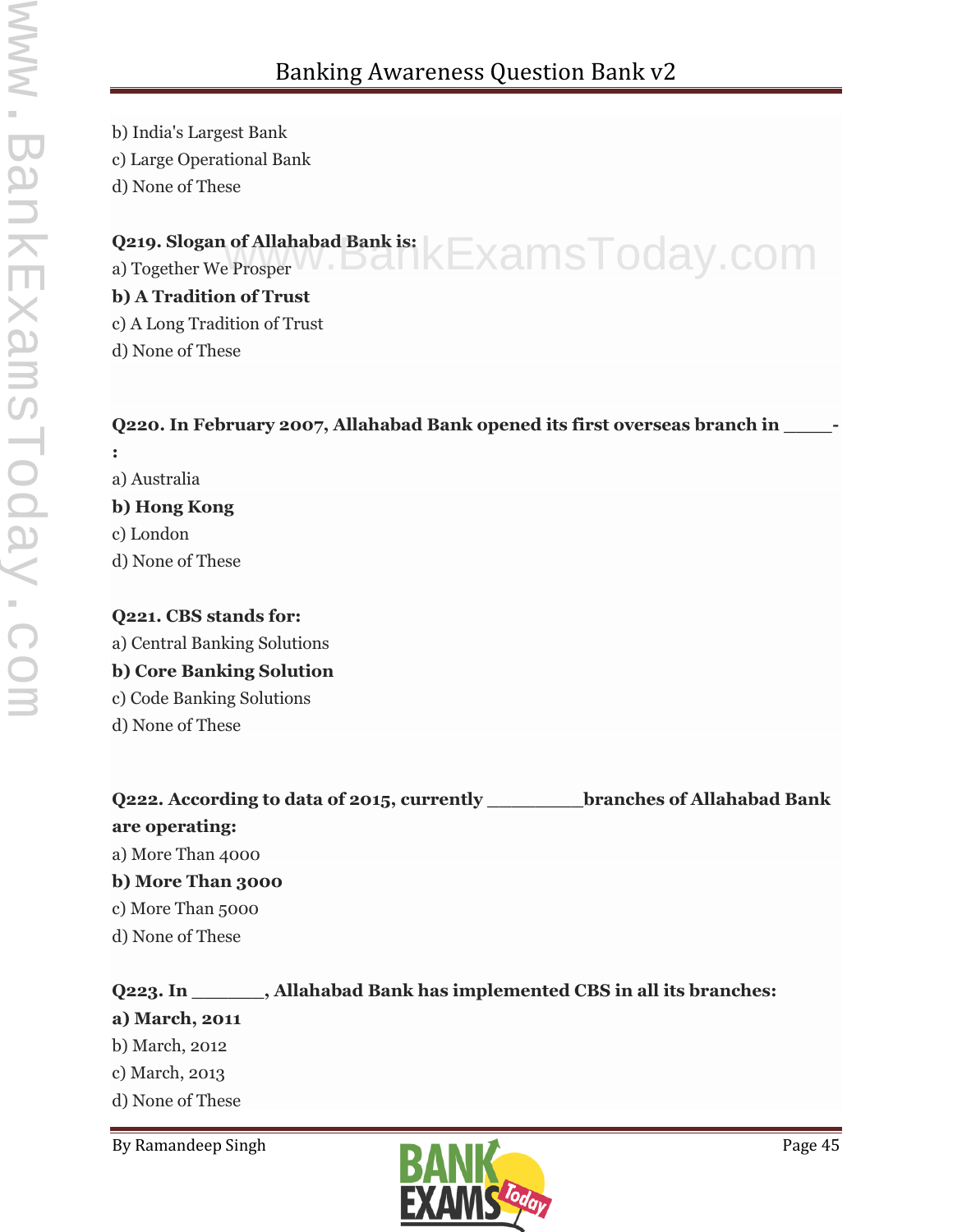# **Q224. Which among the following is correct about the vision and mission of Allahabad Bank:**

a) To put the bank on a higher growth path by building a strong customer base through Talent Management, induction of state-of-the-art Technology and through Structural Re-organization<br>b) To Ensure anywhere and any time banking for the customer with latest stae-of-the-art b) To Ensure anywhere and any time banking for the customer with latest stae-of-the-art technology and by developing effective customer centered relationship and to emerge as a world class service provider through efficient utilization of Human Resources and product innovation.

#### **c) Both of Above**

d) None of These

### **SYNDICATE BANK SPECIAL**

# **Q225. Syndicate Bank was established in \_\_\_\_\_ in Udupi:**

- a) 1926
- b) 1900
- **c) 1925**
- d) None of These

# **Q226. Udupi is related to abode of Lord \_\_\_\_\_\_:**

- a) Hanuman
- b) Shiva

# **c) Krishna**

d) None of These

# **Q227. Who among the following founded the Syndicate Bank:**

- a) Upendra Ananth ( A businessman)
- b) Vaman Kudva (An engineer)
- c) T M A Pai (A physician)

# **d) All of the Above**

e) None of These

# **Q228. The primary objective of bank on that time was:**

a) To remove overall poverty from Karnataka.

**b) To extend financial assistance to the local weavers through mobilizing small savings from the community.**

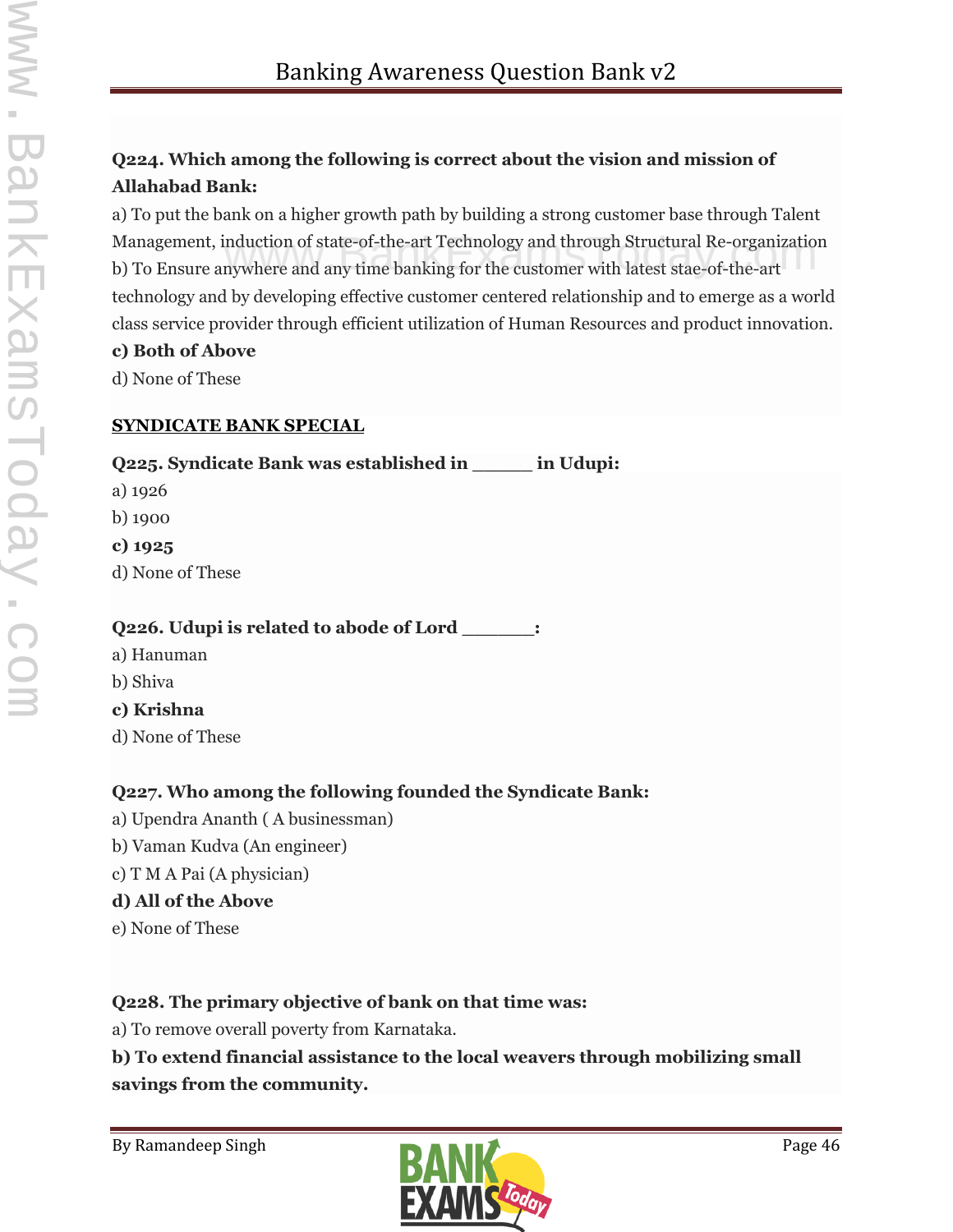www.BankExamsToday.com

c) To social welfare only

d) None of These

#### **Q229. The Logo of Syndicate Bank contains picture of:**

a) Elephant b) Lion **c) Dog** d) Puma

e) None of These

#### **Q230. Which among the following is correct:**

a) Picture of Dog in logo, symbolizing the tradition of faithfulness and friendliness.

b) In the logo, orange color denotes power, energy, enthusiasm, creativity, thoughtfulness and sincerity.

c) Yellow color in the logo, denotes acquisition of knowledge, it is best color to create enthusiasm for life and can awaken greater confidence and optimism, it helps with decision making as it relates to clarity of thoughts and ideas and it is non - emotional coming from the head rather than the heart.

#### **d) All of The Above**

e) None of These

#### **Q231. MD and CEO of Syndicate Bank is:**

#### **a) Arun Shrivastava**

- b) Animesh Chauhan
- c) T K Shrivastava
- d) None of These

# **Q232. Headquarter of Syndicate Bank is now situated at:**

- a) Shimla, Himachal Pradesh
- b) Dispur, Assam

#### **c) Manipal, Karnataka**

d) None of These

#### **Q233. Slogan of Syndicate Bank is:**

a) You can Faith on us

# **b) Your Faithful and Friendly Financial Partner**

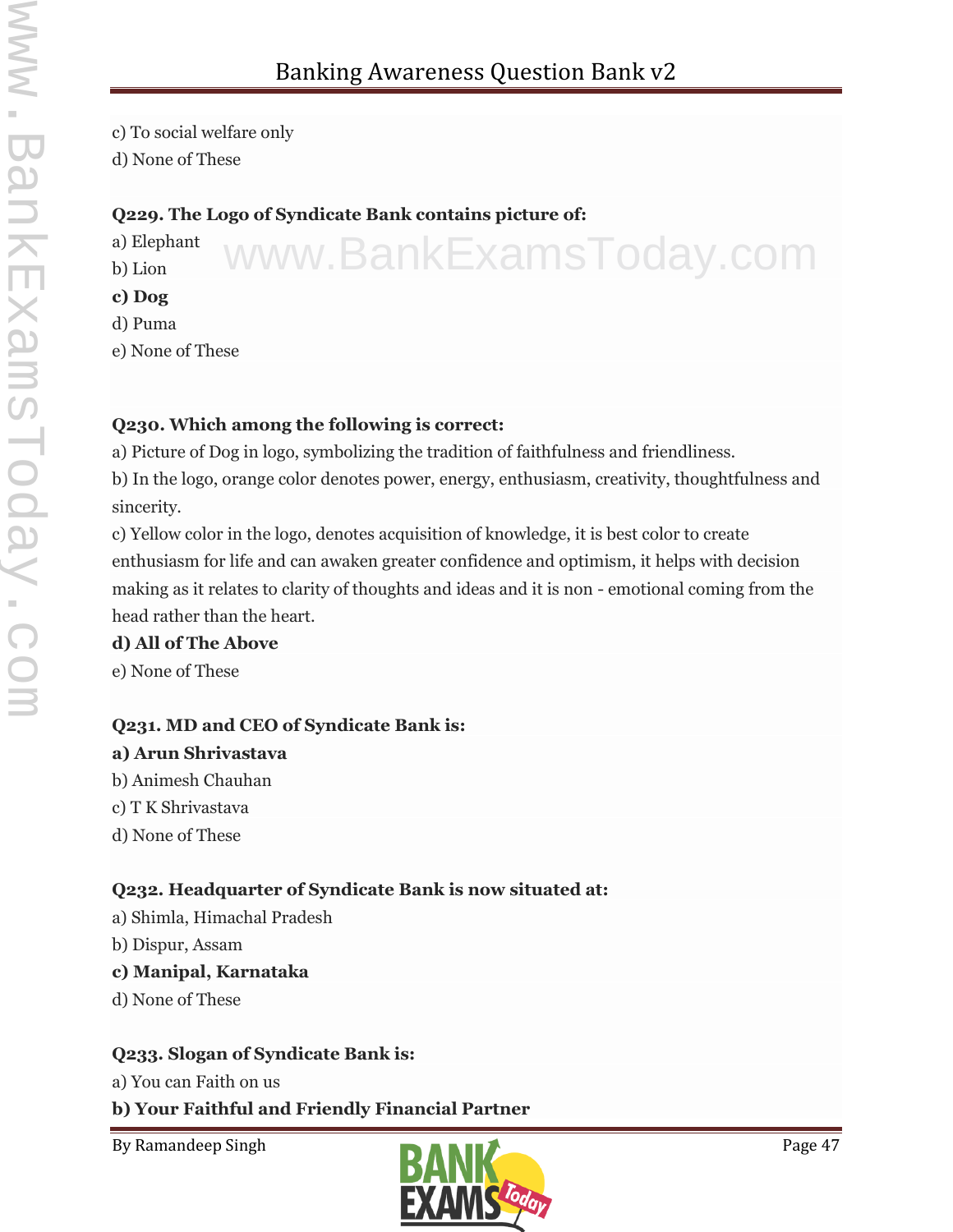c) Faithfulness Banking

d) None of These

#### **Q234. The Syndicate Bank was nationalized on:**

a) 14 November, 1969 **b) 19 July, 1969** www.BankExamsToday.com

c) 2 October, 1969

d) None of These

# **Q235. Which among the following schemes were launched by Syndicate Bank:**

a) Water Conservation Initiatives (Clearing and cleaning of village ponds in the selected service area villages)

b) Homestead Farming ( Mainly for multiple cropping)

c) SyndShakti Smart Card (Under NREGP, Social security pension scheme, financial inclusion through branch less banking and door step financial services for empowering rural population)

#### **d) All of The Above**

e) None of These

# **Q236. In 2010 - 11, the bank opened \_\_\_\_\_branches under the financial inclusion program of the Government of India:**

- a) 125
- **b) 135**
- c) 145

d) None of These

# **Q237. Which among the following is correct:**

a) Syndicate Manipal School of Banking (SMSB) is a joint venture between Syndicate Bank and Manipal Global Education (MAGE).

b) Recently, Syndicate Bank tied up with MAGE for a post graduate diploma course in banking and finance.

c) Under this, bank will select the candidates and they will be completing a 1 year PGDBF course. After the successful completion of the course, these candidates will be appointed as a Scale 1 officer with the bank.

# **d) All of the Above**

e) None of These

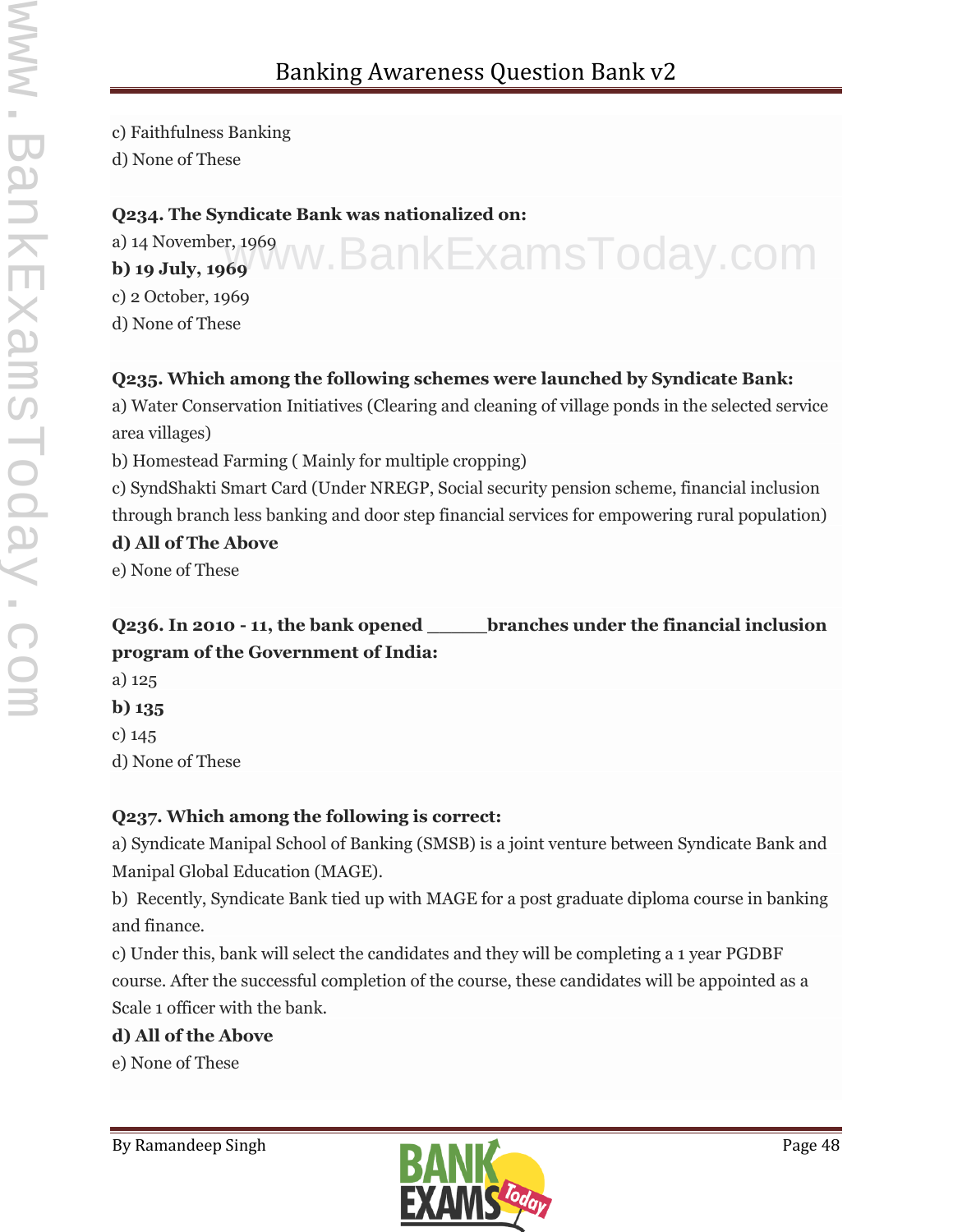| Q238. In 2009 - 2010, Syndicate Bank opened branches on a single day:                     |  |  |
|-------------------------------------------------------------------------------------------|--|--|
| a) $50$                                                                                   |  |  |
| b) $52$                                                                                   |  |  |
| c) $53$                                                                                   |  |  |
| d) None of These WWW. BankExamsToday.com                                                  |  |  |
| Q239. Which among the following is correct:                                               |  |  |
| a) Syndicate Bank is planning to open 355 branches during the financial year 2015 - 16    |  |  |
| b) Syndicate Bank also planning to recruit 5000 personnel in clerical and official cadre. |  |  |

#### **c) Both of Above**

d) None of These

#### **ORIENTAL BANK OF COMMERCE**

#### **Q240. Oriental Bank of Commerce was founded on:**

a) 20 February, 1943

#### **b) 19 February, 1943**

- c) 21 February, 1943
- d) None of These

#### **Q241. Headquarter of Oriental Bank of Commerce (OBC) is located at:**

a) New Delhi b) Udaypur, Rajasthan

#### **c) Gurgaon, Haryana**

d) None of These

#### **Q242. Slogan of Oriental Bank of Commerce is:**

a) Working for a better tomorrow

#### **b) Where every individual is committed**

- c) We understand your world
- d) None of These

# **Q243. OBC was founded in 1943 in:**

#### **a) Lahore**

b) Rawalpindi

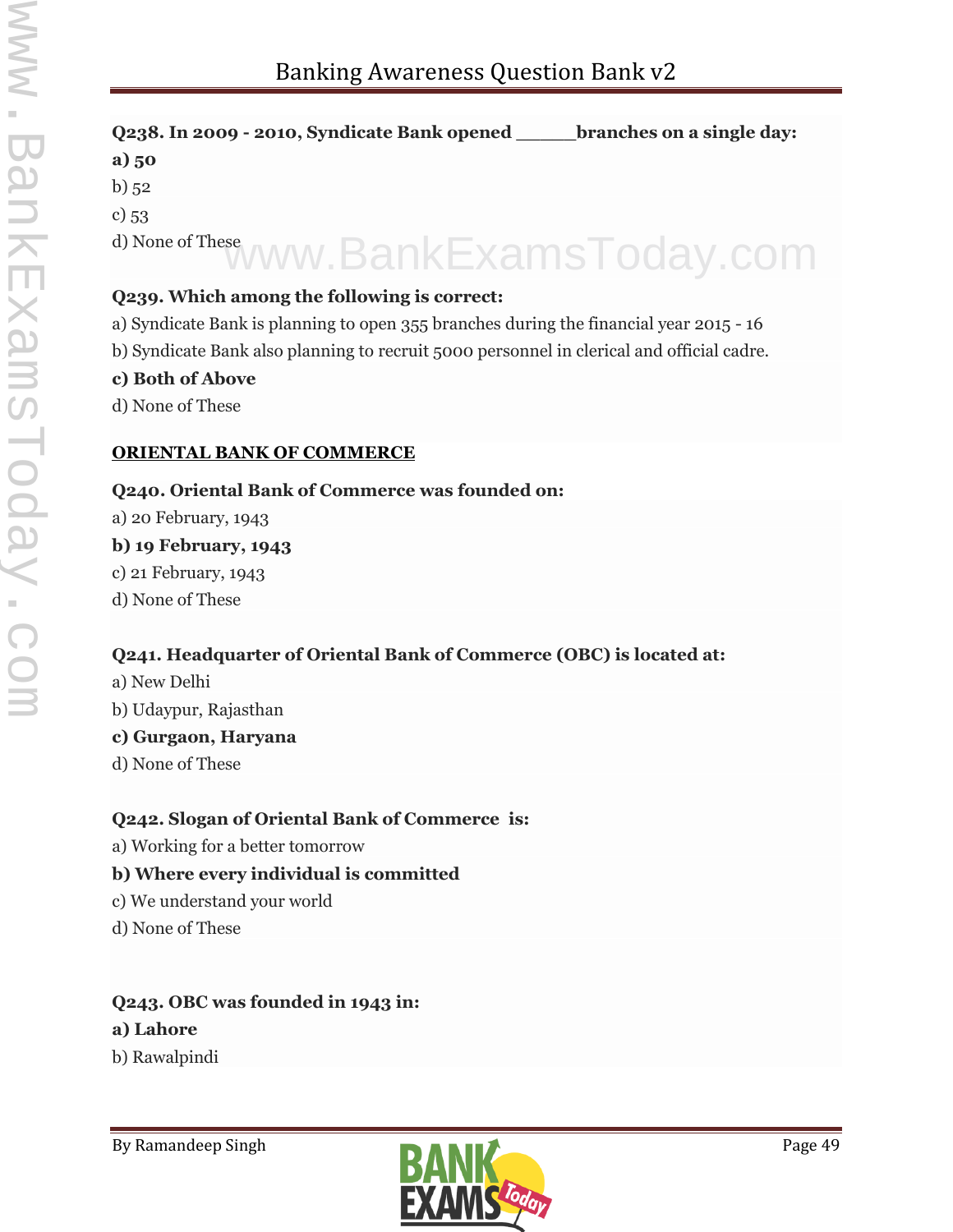- c) Gujjarpur
- d) None of These

# **Q244. \_\_\_\_\_\_\_\_\_\_was the first chairman and one of the founder of the OBC:**  $Q$ 244. <u>was the first chairman and one of the founder of the OBC:</u><br>a) Rai Chand Ram Bahdur  $B$

#### **b) Rai Bahadur Lala Sohan Lal**

c) Lala Rai Bahadur Singh

d) None of These

# **Q245. After partition in 1947, OBC had to close down its branches in the newly formed Pakistan and shift its registered office from Lahore to \_\_\_\_\_\_\_:**

a) Jalandhar

#### **b) Amritsar**

c) Patiala

d) None of These

#### **Q246. The bank was nationalized on:**

a) 25 August, 1951 b) 19 July, 1969 **c) 15 April, 1980** d) None of These

# **Q247. In 1997, which among the following bank was acquired by OBC:**

a) Bari Doab Bank b) Punjab Cooperative Bank **c) Both of the Above** d) None of These

# **Q248. OBC amalgamated \_\_\_\_\_bank:**

# **a) Global Trust Bank**

- b) Global Unit Bank
- c) Global Standard Bank
- d) None of These

# **Q249. Global Trust Bank was amalgamated by OBC on:**

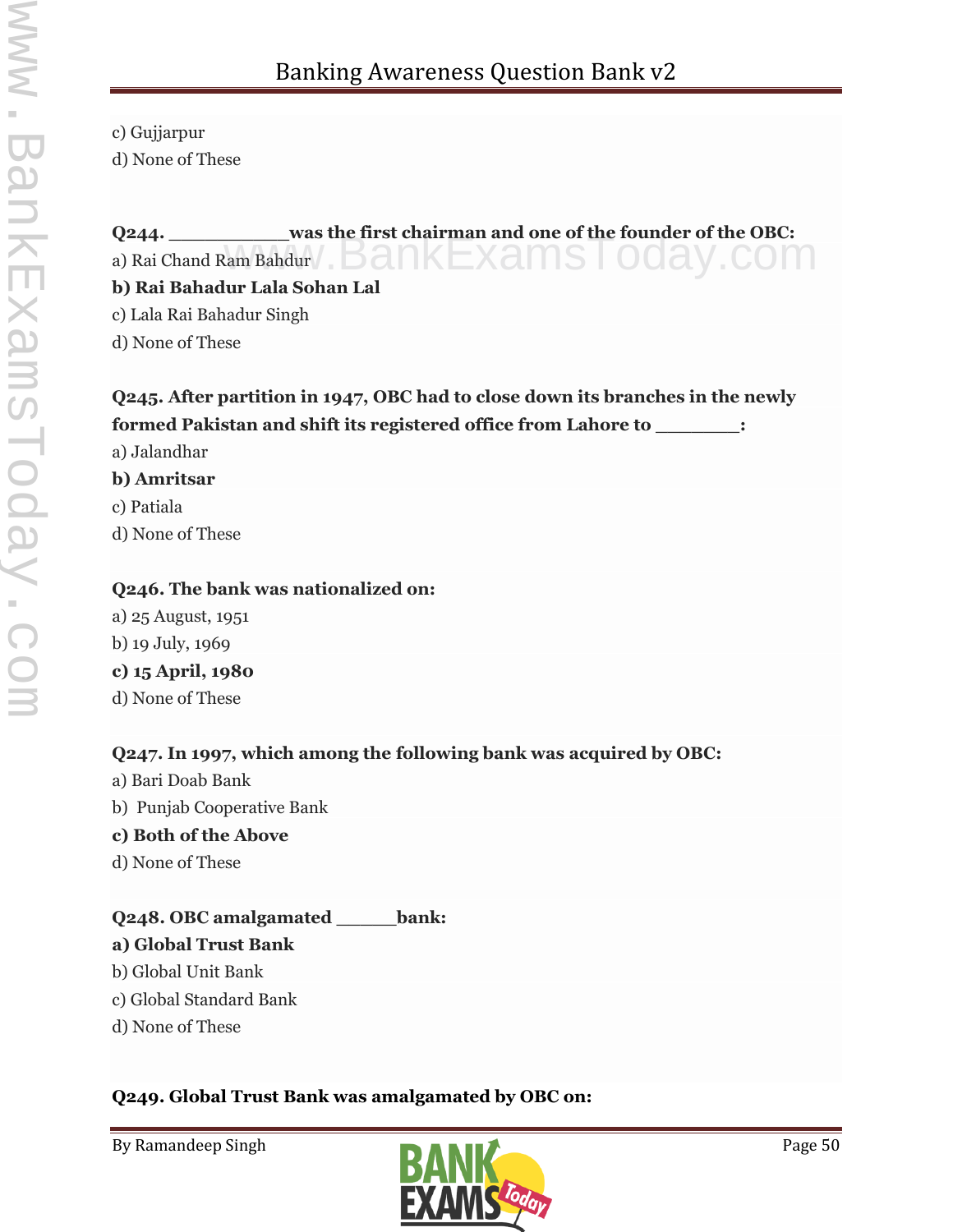- **a) 14 August, 2004**
- b) 15 August, 2004
- c) 18 August, 2004
- d) None of These

# www.BankExamsToday.com

#### **Q250. MD and CEO of Oriental Bank of Commerce is:**

#### **a) Animesh Chauhan**

- b) Suresh Patel
- c) Uday Khosla
- d) None of These

#### **Q251. Which among the following products and services are provided by oriental bank of commerce:**

- a) Insurance Products
- b) Self Banking Halls
- c) Internet Banking
- d) ATMs
- **e) All of the Above**
- f) None of These

#### **Q252. Grameen project by OBC implemented in:**

- a) Dehradun (Uttarakhand)
- b) Hanumangarh (Rajasthan)

#### **c) Both of Above**

d) None of These

# **Q253. OBC has a \_\_\_\_\_branches in India:**

a) More Than 630

**b) More Than 530**

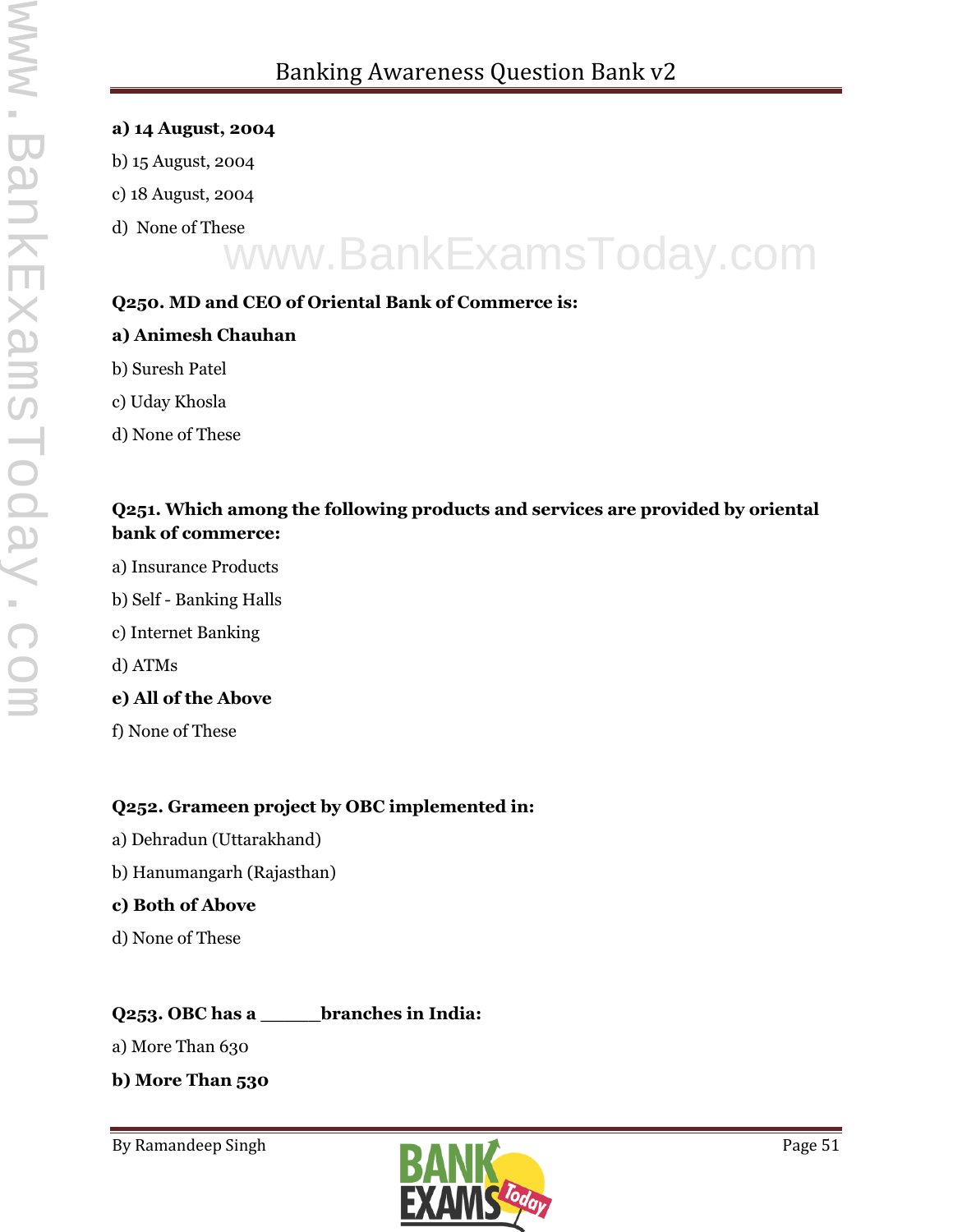c) More Than 430

d) None of These

#### **Q254. On \_\_\_\_\_\_\_, OBC launched unique scheme, "The Comprehensive Village Development Programme" in three villages of Punjab:** t Programme" in three villages of Punjab: COM

**a) 13 April, 1997**

b) 15 April, 1997 c) 19 April, 1997

d) None of These

#### **AXIS BANK SPECIAL**

#### **Q255. UTI Bank Limited was actually founded on:**

#### **a) 1990**

- b) 1991
- c) 1992
- d) None of These

#### **Q256. Axis Bank was formerly known as:**

- a) Hind Bank Limited **b) UTI Bank Limited** c) United India Bank Limited
- d) None of These

#### **Q257. Headquarter of Axis Bank is located at:**

- a) Hyderabad, Aandhra Pradesh
- b) New Delhi
- **c) Mumbai, Maharashtra**
- d) None of These

# **Q258. Slogan of Axis Bank is:**

# **a) Badhti Ka Naam Zindagi**

- b) Good People to Bank with
- c) Hum Hai Na
- d) None of These

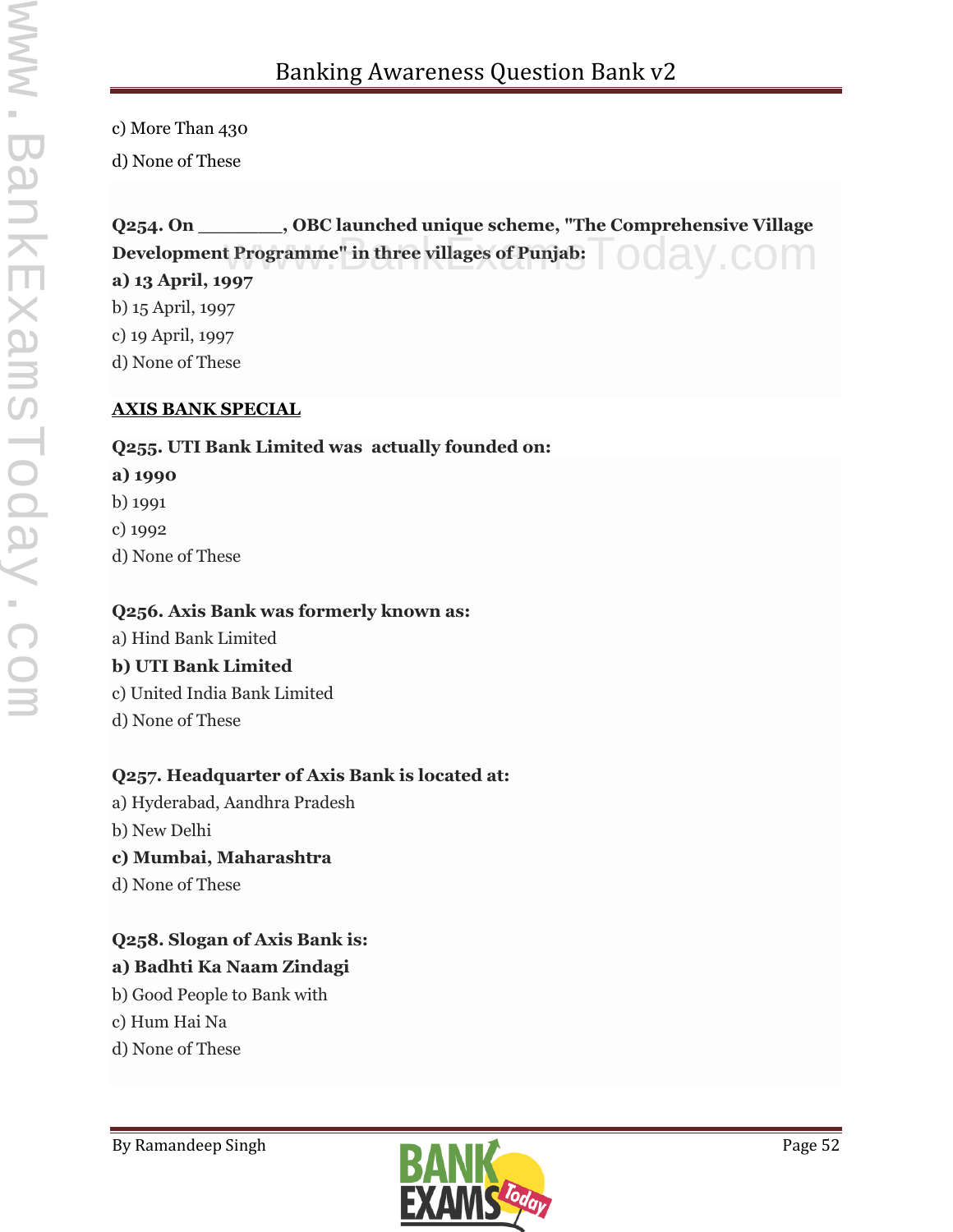**Q259. Axis Bank was incorporated on \_\_\_\_\_\_\_\_and get certificate of business on 14th December: a) 3rd December 1993** b) 15th December 1993 c) 10 December 1993 c) 10 December 1993<br>d) None of These VWW. BankExamsToday.com

# **Q260. \_\_\_\_\_\_\_was the first private sector bank to get a license under the new guidelines issued by the RBI on that time in 1993:** a) SBI **b) Axis Bank** c) Punjab and Sind Bank d) None of These

### **Q261. In 1997, Axis Bank obtained license to act as depository participant with NSDL and applied for registration with SEBI to act as\_\_\_\_\_\_:**

- a) Trustee to Share Holders
- **b) Trustee to Debenture Holders**
- c) Trustee to Government Securities
- d) None of These

# **Q262. In 1999 UTI Bank (Axis Bank) and \_\_\_\_\_have launched an international co branded credit card:**

#### **a) Citibank**

- b) Canara Bank
- c) Vijaya Bank
- d) None of These

**Q263. UTI Bank (Axis Bank) have come together to launch an international co branded credit card under the \_\_\_\_\_\_\_umbrella:**

a) Visa Card

- **b) Master Card**
- c) Rupay
- d) None of These

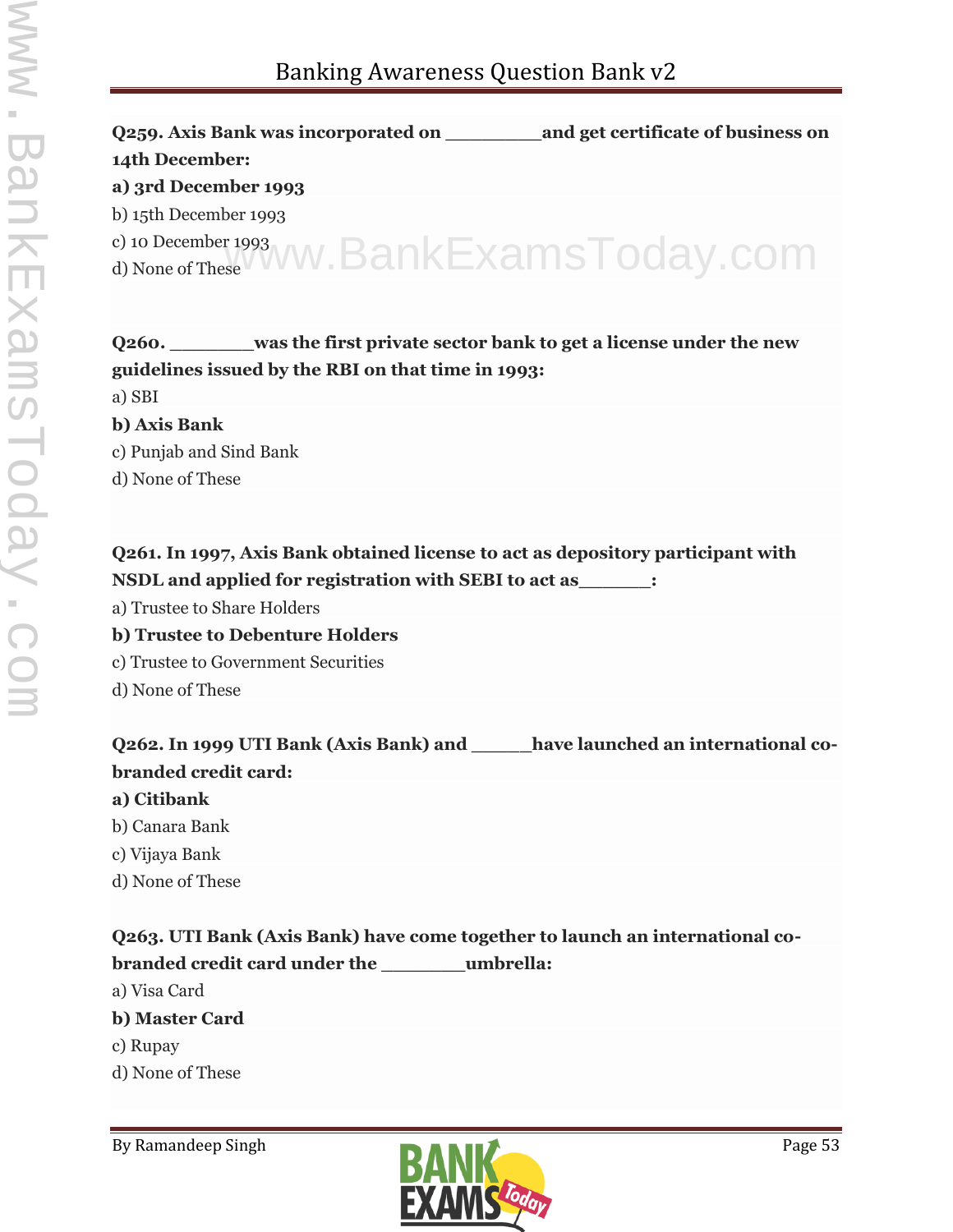# **Q264. In 2000, Axis Bank announced and launched which among the following services:**

a) The bank has announced the launch of Tele - Depository services for its depository clients.

b) UTI Bank has launch of "I-Connect", its internet banking product.

c) UTI bank has signed a memorandum of understanding with equitymaster.com for e - broking c) UTI bank has signed a memorandum of understanding with equitymaster.com for e - brokin activities of the site.

#### **d) All of the Above**

e) None of These

### **Q265. In \_\_\_\_\_company name has been changed from UTI Bank Limited to Axis Bank Limited:**

a) 2006

**b) 2007**

c) 2005

d) None of These

# **Q266. Which among the following is correct:**

a) Axis bank launches Platinum Credit Card, India's Firs EMV chip based card in 2008.

b) Axis Bank set up its branch at llanji at Meenakshi Nagar on the coutralam - madurai road on April 16, 2008

# **c) Both of Above**

d) None of These

# **Q267. Managing Director & CEO of Axis Bank since 2009 is:**

a) Chanda Kochhar

# **b) Shikha Sharma**

- c) Usha Ananthasubramanian
- d) None of These

# **Q268. The first branch of UTI was inaugrated on 2 - 4 - 1994 in Ahmedabad by**

**a) Dr. Manmohan Singh**

- b) Atal Vihari Bajpayee
- c) Sonia Gandhi

 $\mathbf{r}$ 

d) None of These

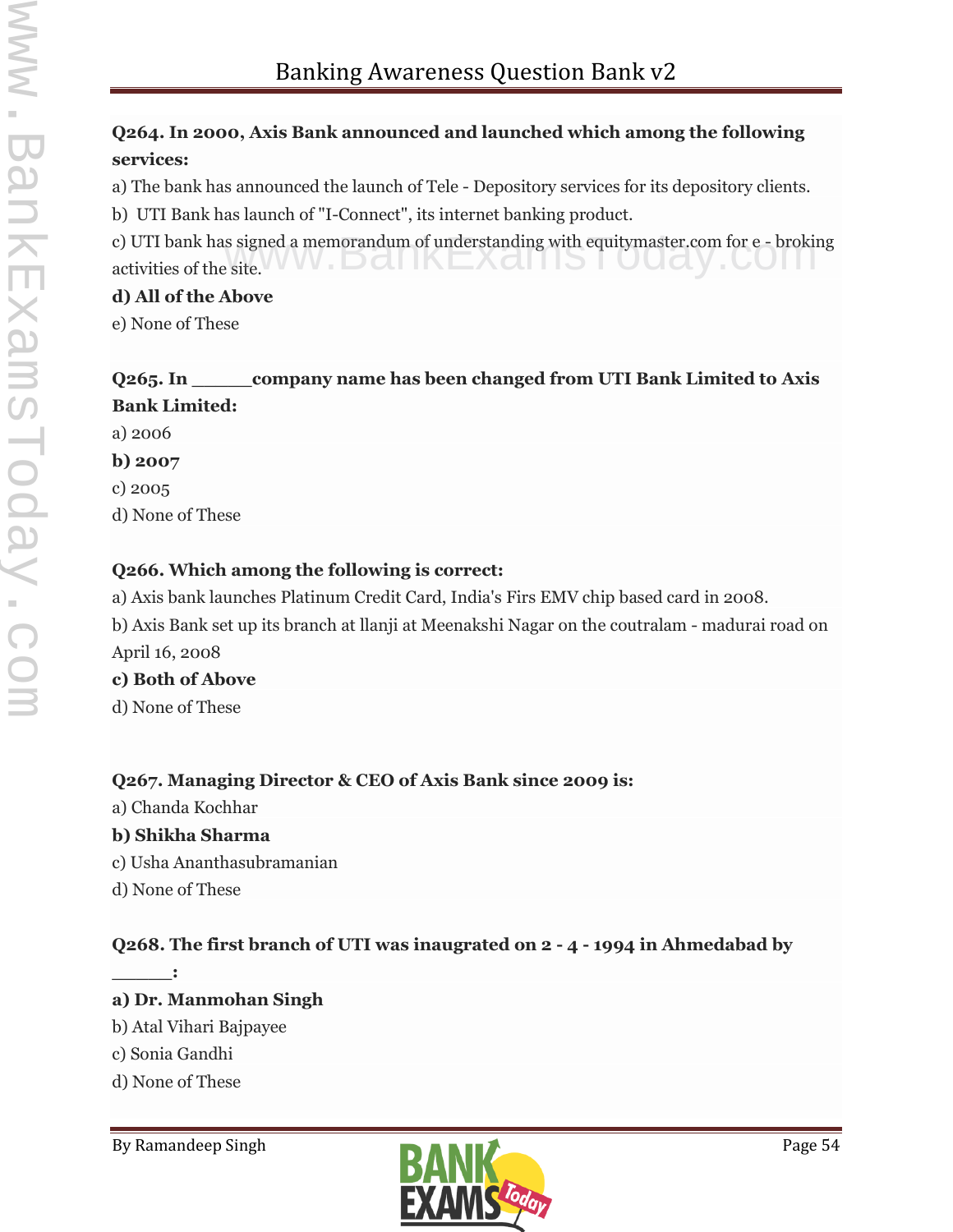#### **Q269. Who was appointed as the Brand ambassador of Axis Bank on 5 June, 2014:**

a) Kareena Kapoor

#### **b) Deepika Padukone**

- c) Asin
- d) None of These www.BankExamsToday.com

#### **Q270. UTI Bank opened its first overseas branch in 2006 at:**

a) America

#### **b) Singapore**

- c) London
- d) None of These

#### **Q271. Axis Bank is a:**

#### **a) Private Sector Bank**

- b) Public Sector Bank
- c) Wholly Government Bank
- d) None of These

#### **Q272. Which among the following awards won by Axis Bank:**

a) Bank of the Year Money Today FPCIL Awards 2012 -13

b) "Consistent Performer" in 'India' best banks - 2012

#### **c) Both of Above**

d) None of These

#### **Q273. Axis Bank was the \_\_\_\_\_Indian private sector bank to set up a branch in China: a) First**

- b) Second
- c) Third
- d) None of These

# **Q274. The Axis Bank's \_\_\_\_\_\_\_\_\_\_branches are operating from India as on 31 - 3**

- **- 2015:**
- a) 2,489
- **b) 2,589**
- c) 2,689

By Ramandeep Singh Page 55

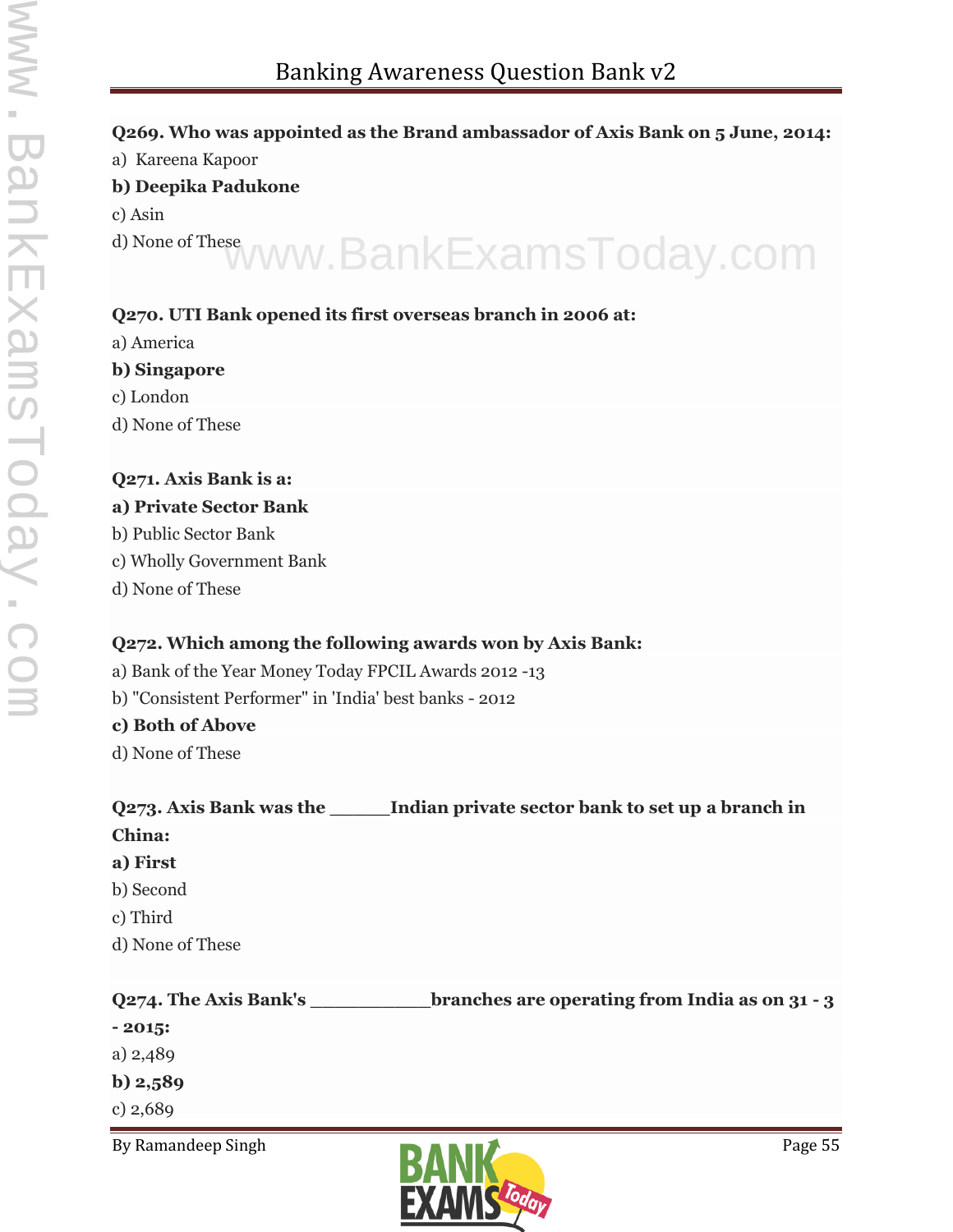d) None of These

#### **PUNJAB & SIND BANK**

**Q275. Punjab & Sind Bank was founded on:** a) 24 July, 1908 **b) 24 June, 1908** c) 19 July, 1908 d) None of These  $\infty$  & Sind Bank was founded on:  $\supseteq m$ S  $\bigcap$  O  $\bigcap$   $\bigcap$   $\bigcap$ 

**Q276. Headquarter of Punjab & Sind Bank is located at: a) New Delhi** b) Patiala c) Chandigarh d) None of These

# **Q277. How many branches of Punjab & Sind Bank are operating in Punjab: a) More Than 600**

b) More Than 400 c) More Than 500 d) None of These

#### **Q278. How many branches of Punjab & Sind Bank are operating at India Level:**

a) More than 1350

#### **b) More than 1450**

- c) More Than 1750
- d) None of These

#### **Q279. Among the following person, major founder of Punjab & Sind bank was:**

- a) Bhai Vir Singh
- b) Sir Sunder Singh Majitha
- c) Sardar Tarlochan Singh
- **d) All of the Above**

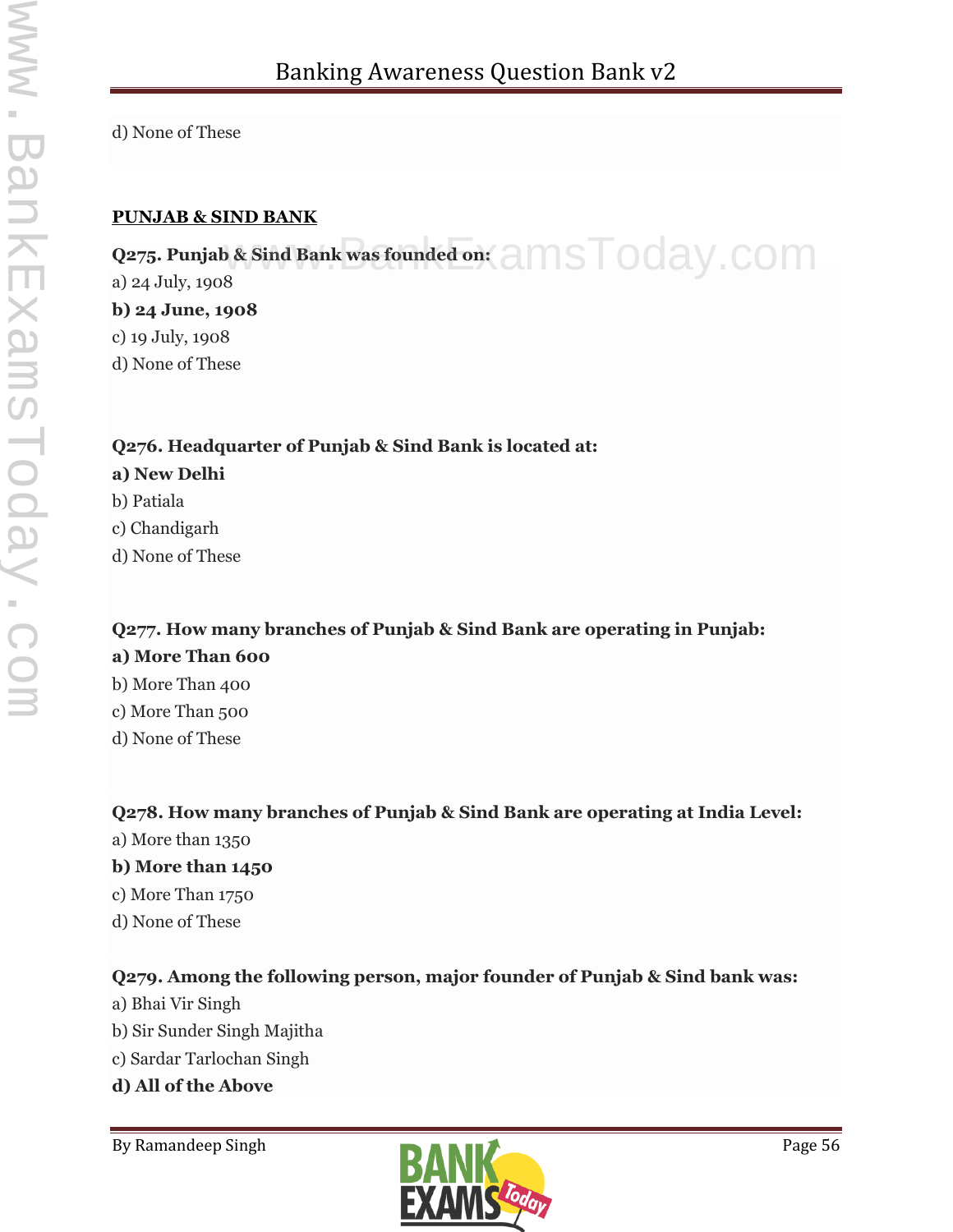e) None of These

#### **Q280. The bank was founded on the principle of:**

**a) Social Commitment to help the weaker section of the society to raise their**<br>standard of life. **standard of life.**

b) Enhancement and Development of people of punjab only.

c) To collect deposits and use it against british management for patriotic activities.

d) None of These

# **Q281. On \_\_\_\_\_\_\_Punjab & Sind Bank was among six bank that the Government of India nationalized in the second wave of nationalizations:**

**a) 15 April, 1980**

b) 16 April, 1980

c) 17 April, 1980

d) None of These

#### **Q282. First time, 14 banks were nationalized on:**

# **a) 19 July, 1969**

b) 20 July, 1969

c) 21 July, 1969

d) None of These

# **Q283. In the \_\_\_\_\_\_Punjab & Sind Bank established branch in London:**

- a) 1970s
- b) 1980s

# **c) 1960s**

d) None of These

**Q284. In 1991 \_\_\_\_\_\_\_\_bank acquired Punjab & Sind Bank's London branch at the behest of the Reserve Bank of India following Punjab & Sind's involvement in the Sethia fraud in 1987:**

**a) Bank of Baroda**

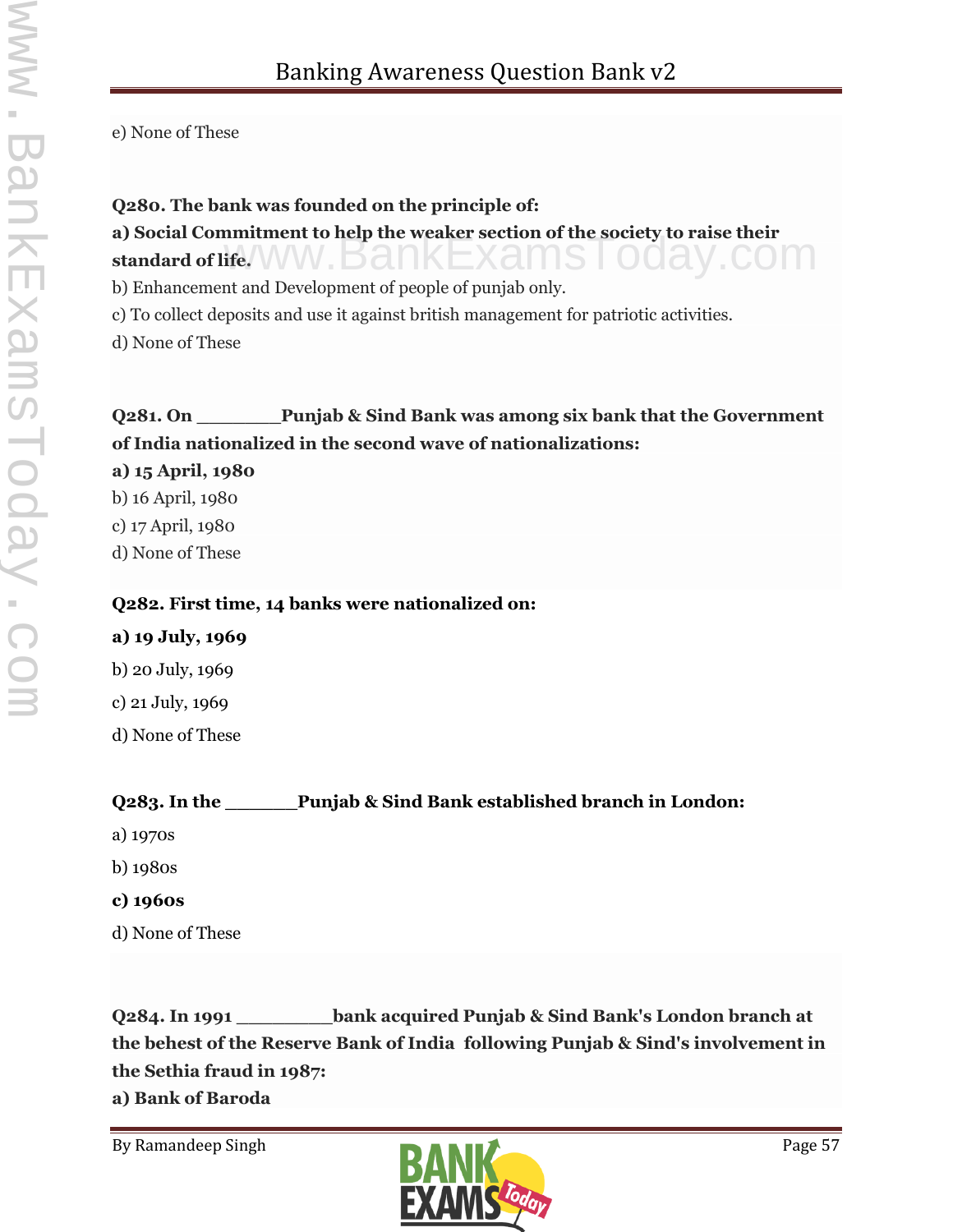b) IDBI c) SBI d) None of These

**Q285. \_\_\_\_\_\_\_\_\_is a Regional Rural Bank sponsored by Punjab & Sind Bank:**<br>a) Punjab Gramin Bank a) Punjab Gramin Bank W. DCI INEXCIIIS I

b) Malwa Bank

#### **c) Sutlej Gramin Bank**

d) None of These

#### **Q286. The slogan of Punjab & Sind bank is:**

a) Blending Modernity with Tradition

b) Honors Your Trust

#### **c) Where service is a way of Life**

d) None of These

# **Q287. Chairman and Managing Director of Punjab and Sind Bank is:**

a) Mukesh Kumar Jain

#### **b) Jatinder Bir Singh**

- c) Usha Ananthasubramanian
- d) None of These

#### **Q288. Mission statement of bank is:**

a) To provide excellent customer service through innovative products and services for different segments of customers using state of the art technology.

b) To dedicate ourselves wholeheartedly for "Sarva Jana Hitai Sarva Jana Sukhai"

#### **c) Both of Above**

d) None of These

**Q289. Since \_\_\_\_Punjab & Sind bank has shown growth of over 40% year on year, and its recent IPO was oversubscribed by more than 50 times:**

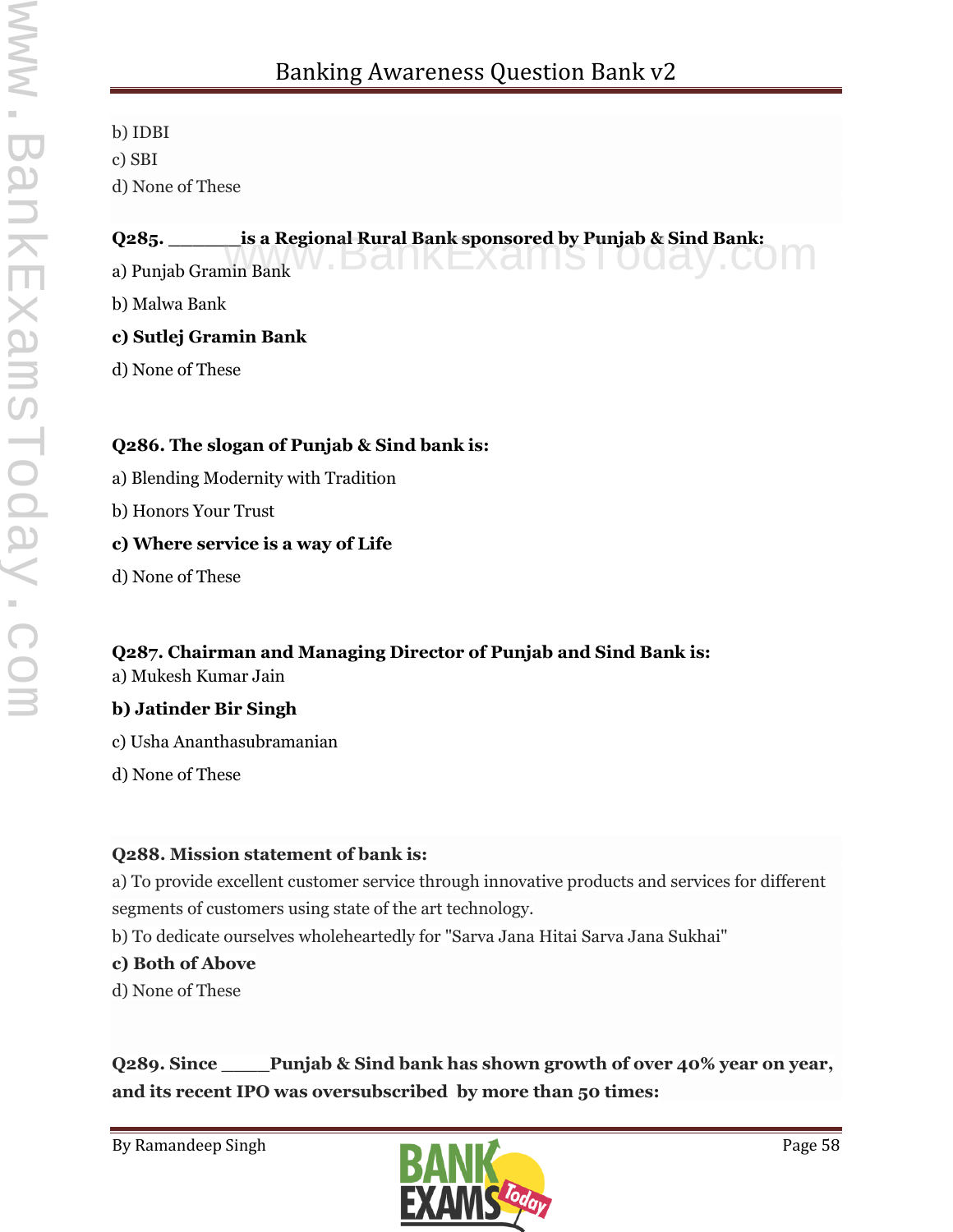#### **a) 2004**

b) 2005

c) 2006

d) None of These

# **BANK OF BARODA W. BankExamsToday.com**

#### **Q290. Bank of Baroda was founded by Maharaja Sayajirao Gaekwad on:**

a) 21 July, 1908 **b) 20 July, 1908** c) 19 July, 1908 d) None of These

### **Q291. Bank of Baroda (BoB) founded on 20 July, 1908 under the \_\_\_\_\_\_\_:**

#### **a) Companies Act of 1897**

- b) Companies Act of 1898
- c) Companies Act of 1899
- d) None of These

# **Q292. Bank of Baroda started with a paid up capital of:**

**a) Rs. 10 Lakh** b) Rs. 5 Lakh c) Rs. 20 Lakh d) None of These

#### **Q293. Headquarter of BoB is located at:**

a) New Delhi b) Gandhi Nagar

- **c) Vadodara (Baroda)**
- d) None of These

# **Q294. Which among the following countries BoB has its branches:**

- a) Uganda
- b) United Arab Emirates
- c) Fiji Islands
- d) United Kingdom
- e) United States of America
- f) China

#### **g) All of the Above**

h) None of These

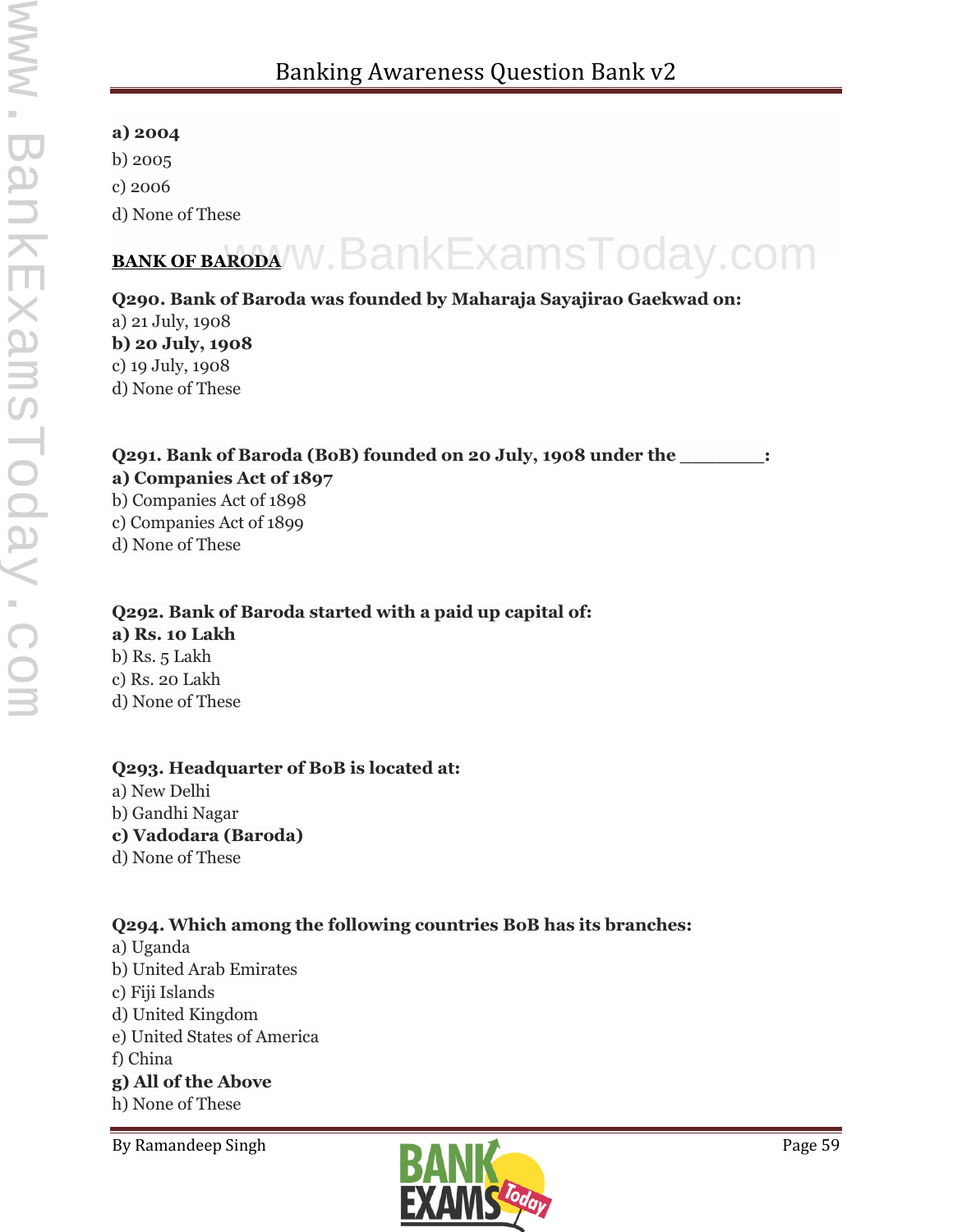#### **Q295. Bank of Baroda was nationalized along with 13 other major commercial banks of India on:**

a) 20 July, 1969 **b) 19 July, 1969** c) 18 July, 1969 b) 19 July, 1969<br>c) 18 July, 1969 WWW.BankExamsToday.com

**Q296. On the basis of 2014 data, Bank of Baroda is ranked \_\_\_\_\_on Forbes Global 2000 List:**

a) 701 **b) 801** c) 901 d) None of These

**Q297. Bank of Baroda has a network of \_\_\_\_\_\_branches in India and abroad:**

- a) More Than 5500 b) More Than 5100 **c) More Than 5300**
- d) None of These

#### **Q298. In 1961, BoB merged in: a) New Citizen Bank of India**

- b) New India Aspiration Bank
- c) Heritage Bank of India
- d) None of These

#### **Q299. Slogan of Bank of Baroda is:**

a) Prosperity for all

#### **b) India's International Bank**

- c) Together we prosper
- d) None of These

# **Q300. Chairman of Bank of Baroda is:**

- a) U. P Singh **b) Ravi Venkatesan**
- c) Kumar Subramaniam
- d) None of These

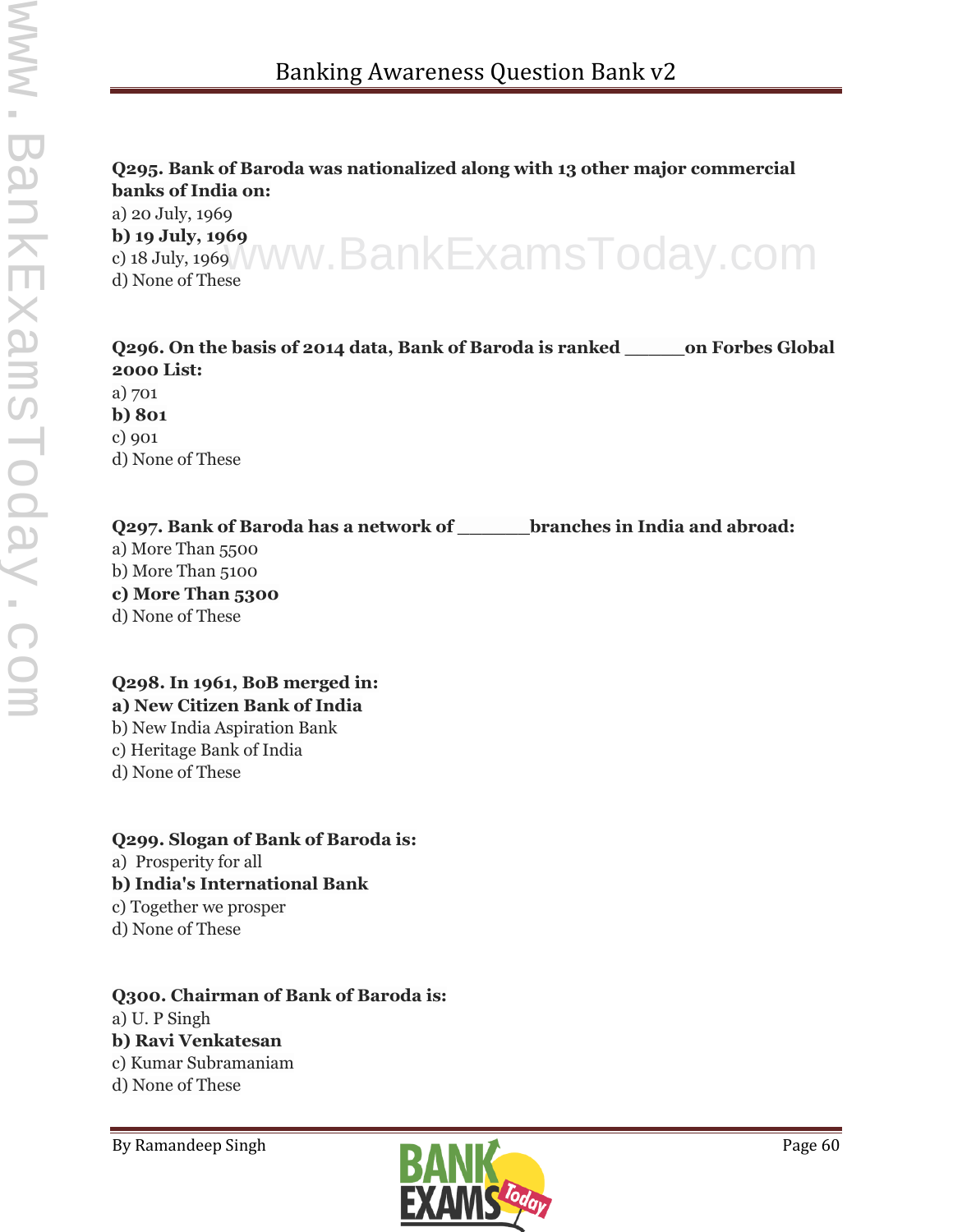#### **Q301. Which among the following is incorrect about BoB's domestic associates:**

- a) Baroda Uttar Pradesh Gramin Bank
- b) Baroda Rajasthan Gramin Bank
- c) Baroda Gujarat Gramin Bank
- **d) Baroda Lakshadip Gramin Bank** www.BankExamsToday.com

#### **Q302. The Bank of Baroda has decided to revise interest rates payable on Domestic and NRE term deposits below Rs. 1 crore & above in:**

- **a) 2014**
- b) 2015
- c) 2012
- d) None of These

#### **Q303. The founder of Bank of Baroda, Maharaja Sayajirao Gaekwad belongs to: a) Maratha Kingdom**

- b) Sikh Kingdom
- c) Rajput Kingdom
- d) None of These

# **Q304. Which among the following was the Bank of Baroda's first domestic acquisition:**

a) New Citizen Bank of India **b) Hind Bank** c) Bank of Rajput d) None of These

#### **ICICI BANK SPECIAL**

#### **Q305. ICICI stands for:**

- a) Indian Credit and Investment Corporation of India
- b) Investment Corporation In Credit
- **c) Industrial Credit Investment Corporation of India**
- d) None of These

#### **Q306. Headquarter of ICICI Bank is located at:**

#### **a) Mumbai**

- b) Hyderabad
- c) Mysore
- d) None of These

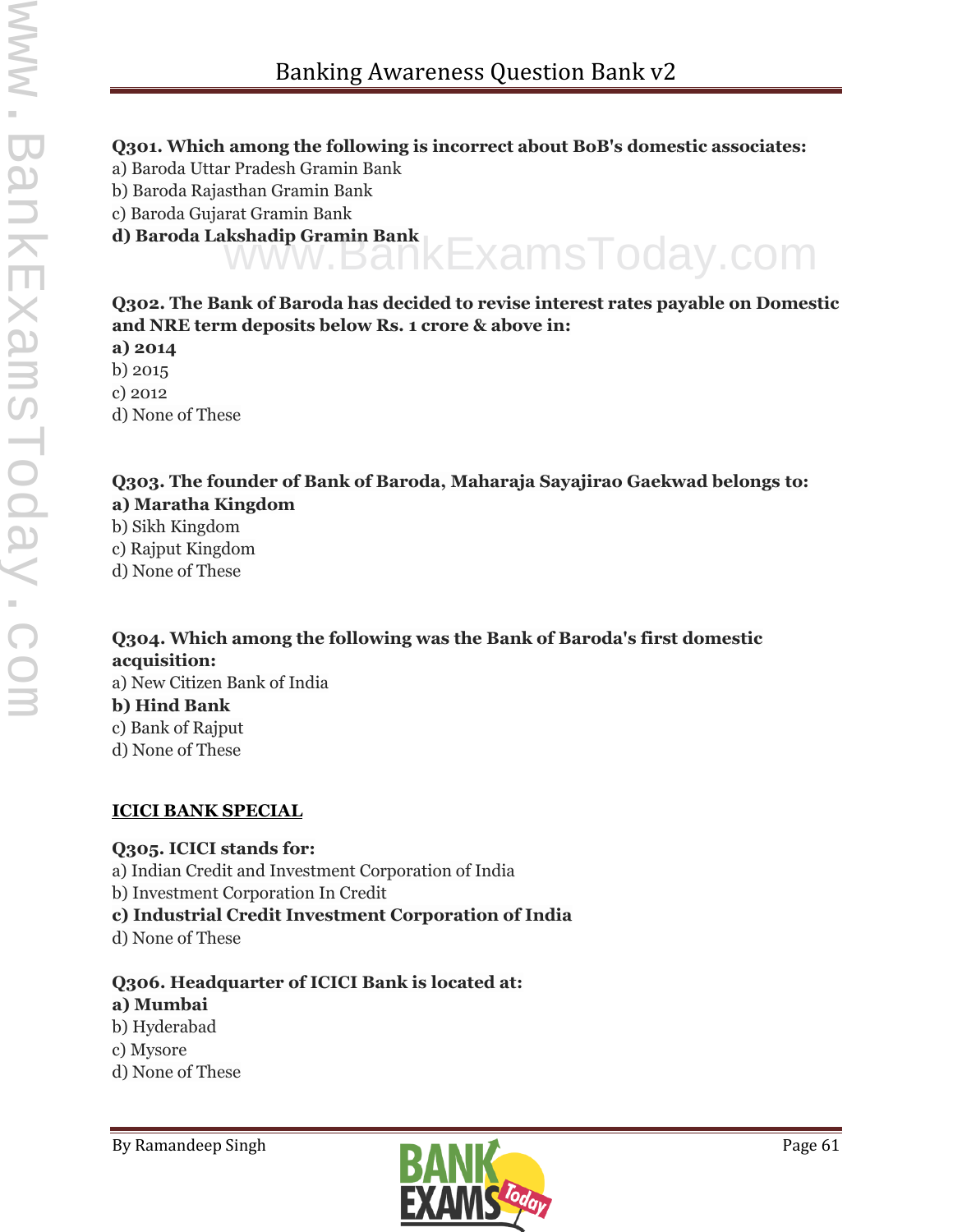### **Q307. ICICI bank was originally promoted in \_\_\_\_ by ICICI Limited an Indian financial institution, and was its wholly owned subsidiary:**

#### **a) 1994**

b) 1995

c) 1997 <sup>c) 1997</sup><br>d) None of TheseVWW.BankExamsToday.com

#### **Q308. ICICI was formed in \_\_\_\_\_\_:**

**a) 1955**

b) 1956

c) 1957

d) None of These

#### **Q309. ICICI was formed in 1955 at the initiative of:**

a) World Bank b) The Government of India c) Representatives of Indian Industry **d) All of the Above** e) None of These

**Q310. The principal objective was to create a development financial institution for providing \_\_\_\_\_\_project financing to Indian businesses:**

a) Medium Term b) Long Term **c) Medium Term and Long Term**

d) None of These

**Q311. CEO of ICICI bank is:** a) Arundhati Bhattacharya **b) Chanda Kochhar** c) Indira Nuyi d) None of These

#### **Q312. ICICI became the first ever Indian borrower to raise European Currency Units in \_\_\_:** a) 1984 **b) 1982** c) 1986 d) None of These

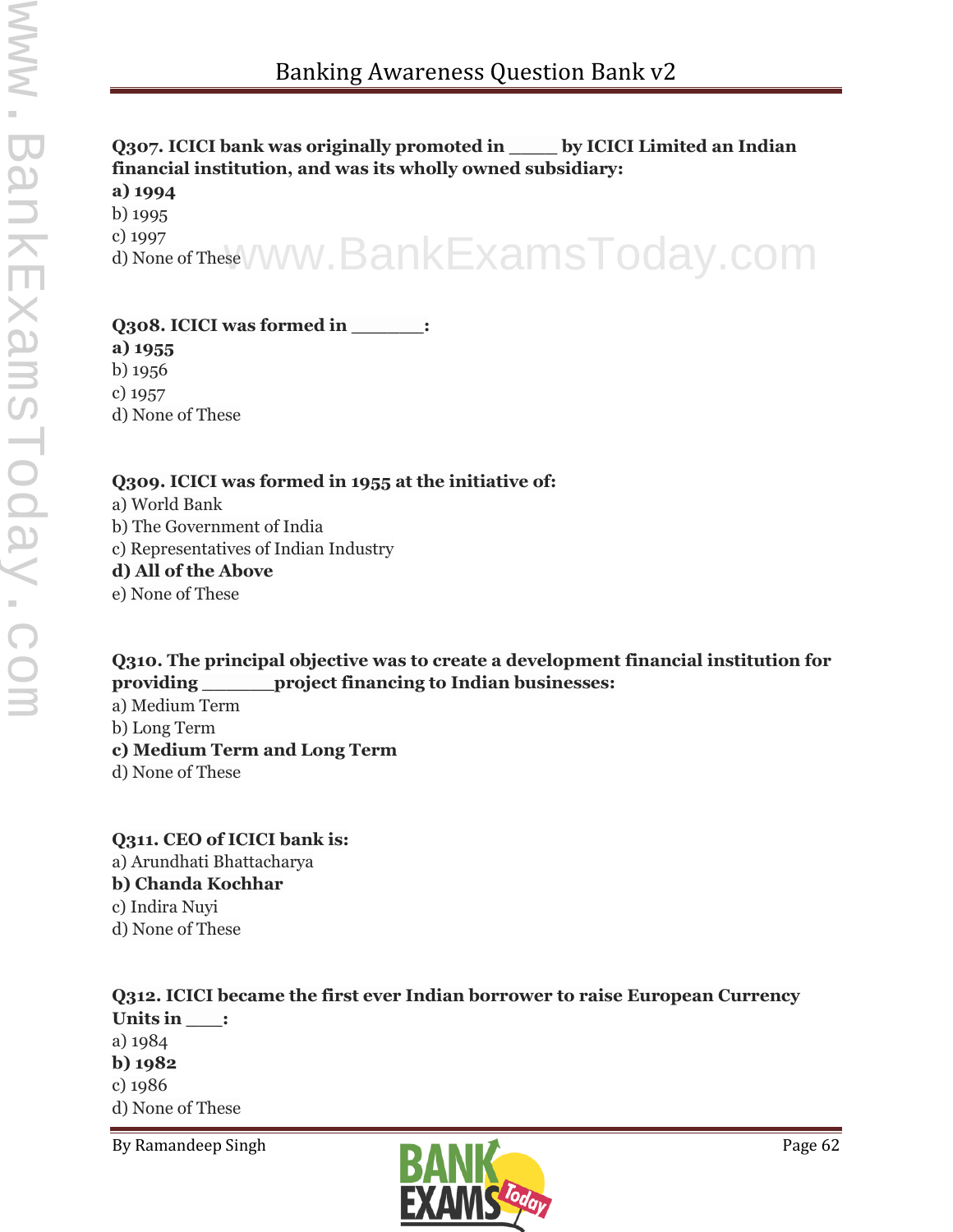#### **Q313. ICICI bank became the first commercial bank from India to list its stock on \_\_\_\_\_in 2000:**

#### **a) New York Stock Exchange (NYSE)**

b) London Stock Exchange (LSE)

b) London Stock Exchange (LSE)<br>c) Shanghai Stock Exchange (SSE) A  $\mathsf{K}\mathsf{Exam}\mathsf{s}\mathsf{T}\mathsf{od}$ ay . COM

d) None of These

#### **Q314. In 2000 ICICI bank announces merger with:**

a) Bank of Begnal

#### **b) Bank of Madura**

c) Bank of Jaipur

d) None of These

#### **Q315. ICICI bank launched internet banking operations in:**

**a) 1998**

b) 1999

c) 2000

d) None of These

**Q316. In \_\_\_\_\_\_\_, the Bank of Rajasthan (BOR) was acquired by the ICICI bank: a) 2010** b) 2011 c) 2012 d) None of These

**Q317. ICICI Bank on January, 2015 announced the launch of the India's first \_\_\_\_\_debit and credit cards, enabling its customers to make electronic payments by just waving the cards near the merchant terminal in lieu of dipping or swiping them:**

- a) Pinless
- b) Codeless

#### **c) Contactless**

d) None of These

**Q318. ICIC Bank currently (as on July - August 2015) has a network of \_\_\_\_\_branches and \_\_\_\_\_\_ATM's across India:**

**a) 4,050 branches and 12, 890 ATM's**

b) 5,050 branches and 13, 890 ATM's

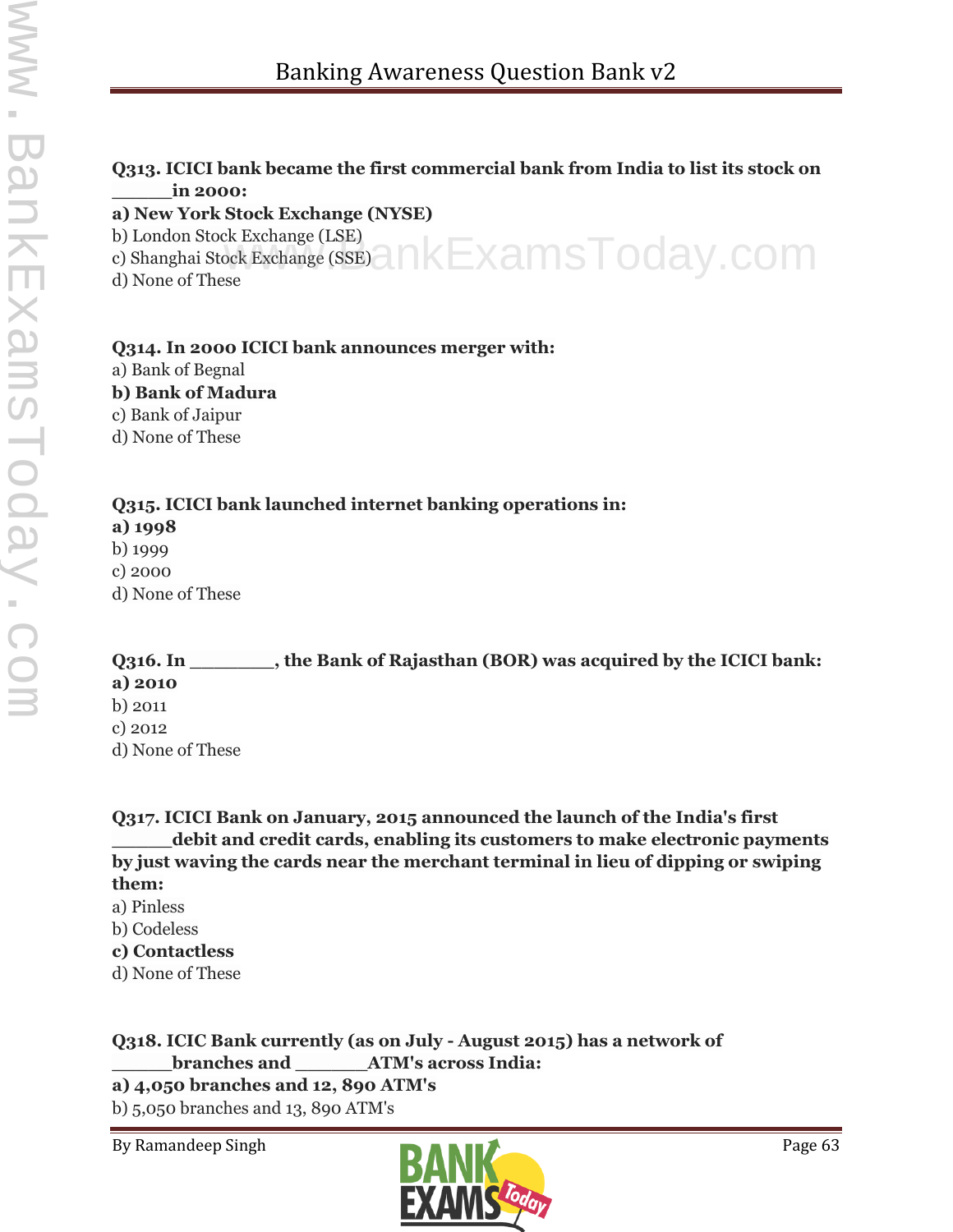c) 2,050 branches and 11, 890 ATM's d) None of These

**Q319. ICICI Bank and \_\_\_\_\_\_\_\_Metro Rail Corporation Limited on April 2015 announced the launch of the ICICI Bank Unifare \_\_\_\_\_Metro Card: announced the launch of the ICICI Bank Unifare \_\_\_\_\_\_Metro Card:**<br>a) Bangalore<br>h) Kelliste b) Kolkata c) New Delhi

d) None of These

#### **PUNJAB NATIONAL BANK SPECIAL**

**Q320. Punjab National Bank was actually born on \_\_\_\_\_\_:**

a) May 21, 1894 b) May 20, 1894 **c) May 19, 1894** d) None of These

# **Q321. The 'PNB' open its doors to the general public on:**

**a) 12 April, 1895** b) 14 April, 1895 c) 16 April, 1895 d) None of These

**Q322. \_\_\_\_\_\_\_was the first to open an account with the bank which was housed in the building opposite the Arya Samaj Mandir in Anarkali in Lahore:** a) Sardar Dayal Singh Majithia b) Lala Prabhu Dayal **c) Lala Lajpat Rai**

d) None of These

**Q323. On \_\_\_\_\_\_\_, the (PNB) bank officials decided to leave Lahore: a) March 31, 1947**

b) April 30, 1947

c) July 31, 1947

d) None of These

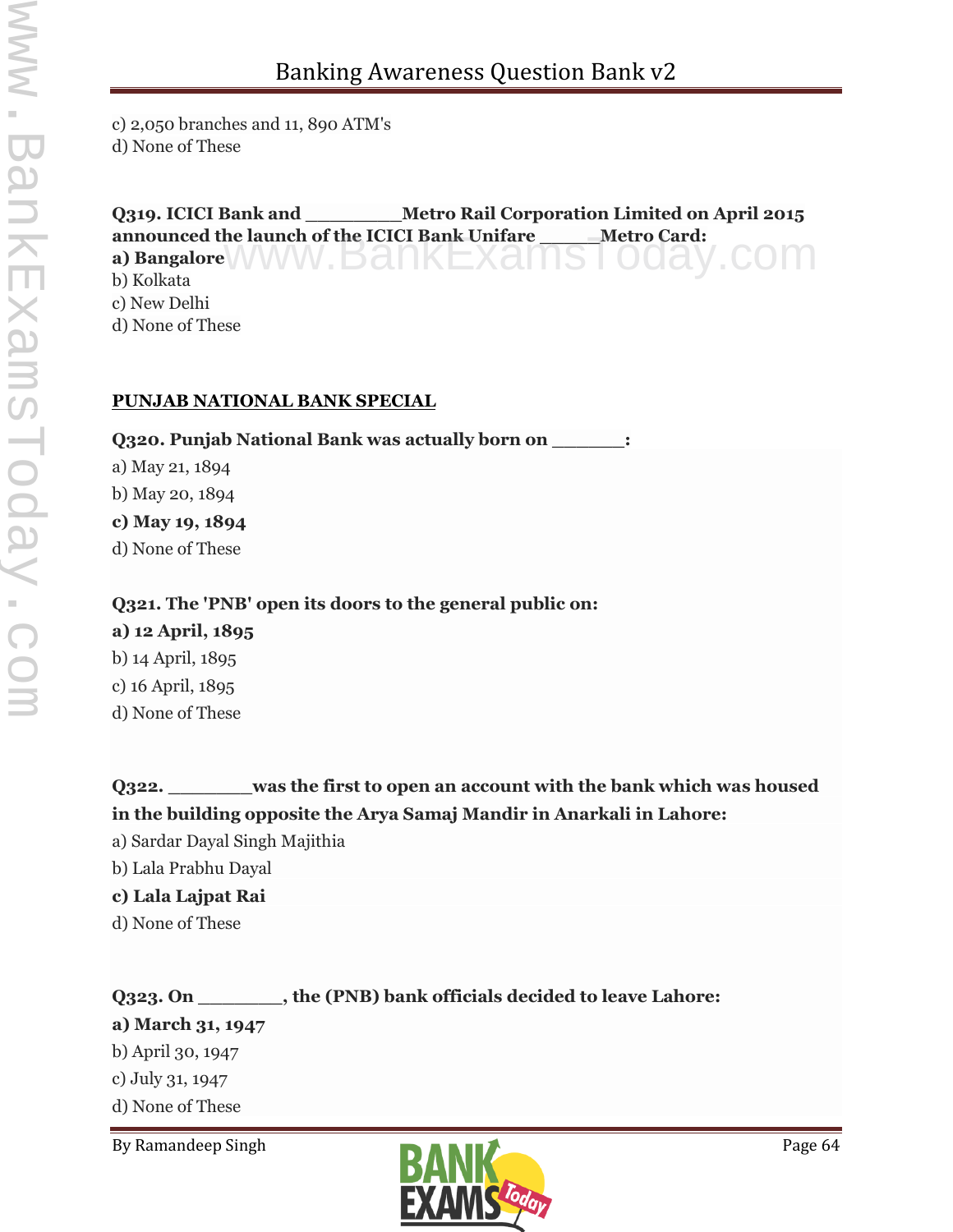**Q324. On March 31, 1947 the bank officials decided to leave Lahore and transfer the registered office of the PNB to \_\_\_\_\_\_\_and permission for transfer was obtained from the Lahore High Court on June 20, 1947:**

**a) Delhi** b) Kolkata www.BankExamsToday.com

- c) Pathankot
- d) None of These

#### **Q325. Which among the following personalities open their accounts with PNB:**

- a) Jawahar Lal Nehru, Indira Gandhi
- b) Gobind Ballabh Pant, Lal Bahadur Shastri
- c) Rafi Ahmed Kidwai

#### **d) All of the above**

e) None of these

#### **Q326. Slogan of Punjab National Bank is:**

a) A friend you can bank upon

#### **b) The Name You Can Bank Upon**

- c) You can always bank on us
- d) None of These

#### **Q327. Founder of the PNB was:**

- a) Prabhu Lal b) Hardyal Singh
- **c) Lala Lajpat Rai**
- d) None of These

# **Q328. Headquarter of PNB is located at:**

#### **a) New Delhi**

- b) Patiala
- c) Bhatinda
- d) None of These

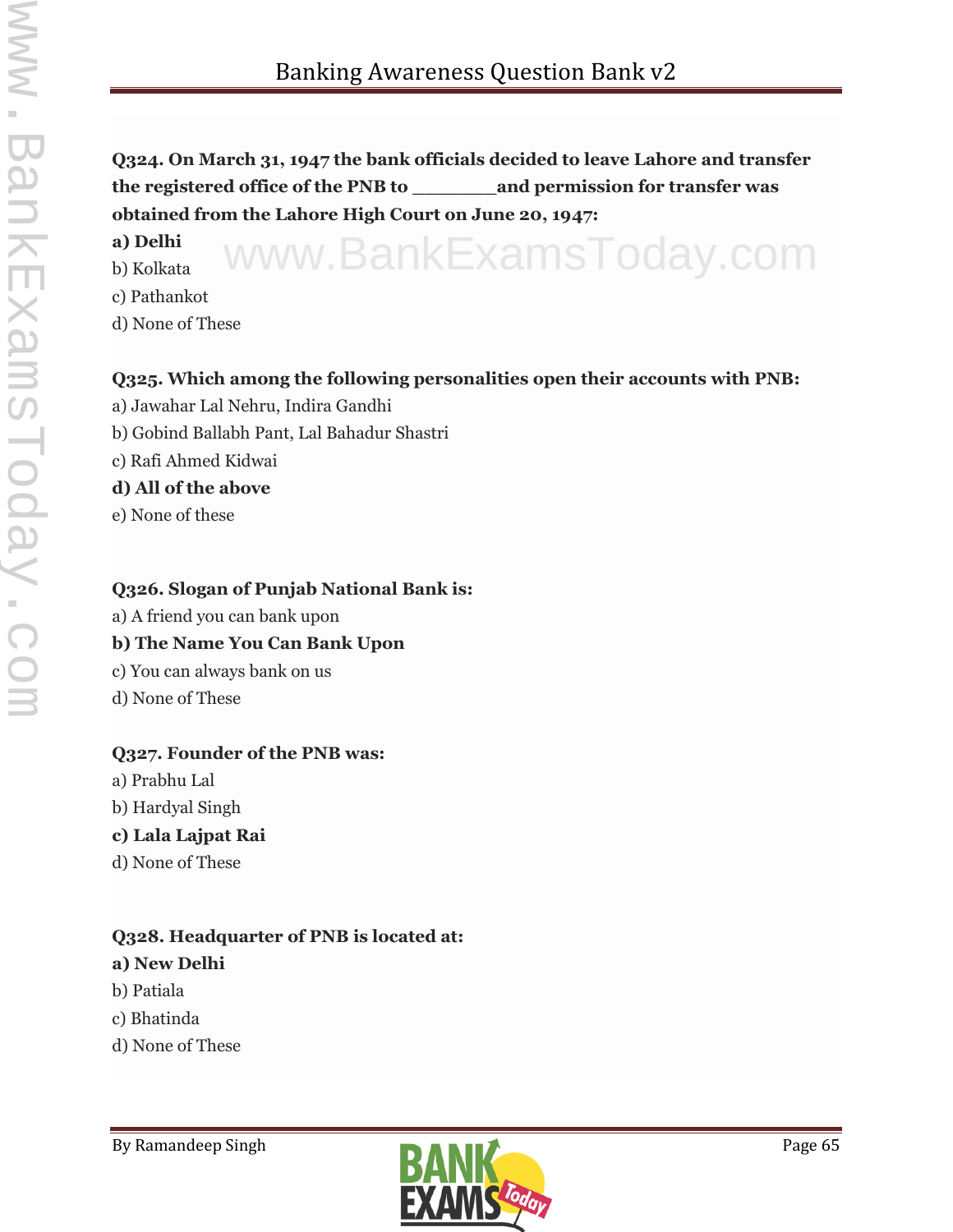# **Q329. In which of the following institutions, Usha Ananthasubramanian provide her services:**

a) Bank of Baroda & Punjab National Bank b) Bhartiya Mahila Bank c) LIC **d) All of the Above** www.BankExamsToday.com e) None of These

**Q330. CBS stands for: a) Core Banking Solution** b) Code Banking Solution c) Central Banking Solution d) None of These

### **Q331. \_\_\_\_\_\_bank won the "Pradhan Mantri Jan Dhan Yojana Award of Excellence 2015" given by Federation of Industry Trade and Services:**

a) State Bank of India **b) Punjab National Bank** c) ICICI Bank

d) None of These

# **Q332. The Government of India nationalized PNB and 13 other major commercial banks on:**

- a) 19 July, 1970
- b) 19 July, 1971
- **c) 19 July, 1969**
- d) None of These

**Q333. In 1986, the Reserve Bank of India required PNB to transfer its London branch to \_\_\_\_\_bank after the branch was involved in a fraud scandal: a) State Bank of India**

- b) Allahabad Bank
- c) Axis Bank
- d) None of These

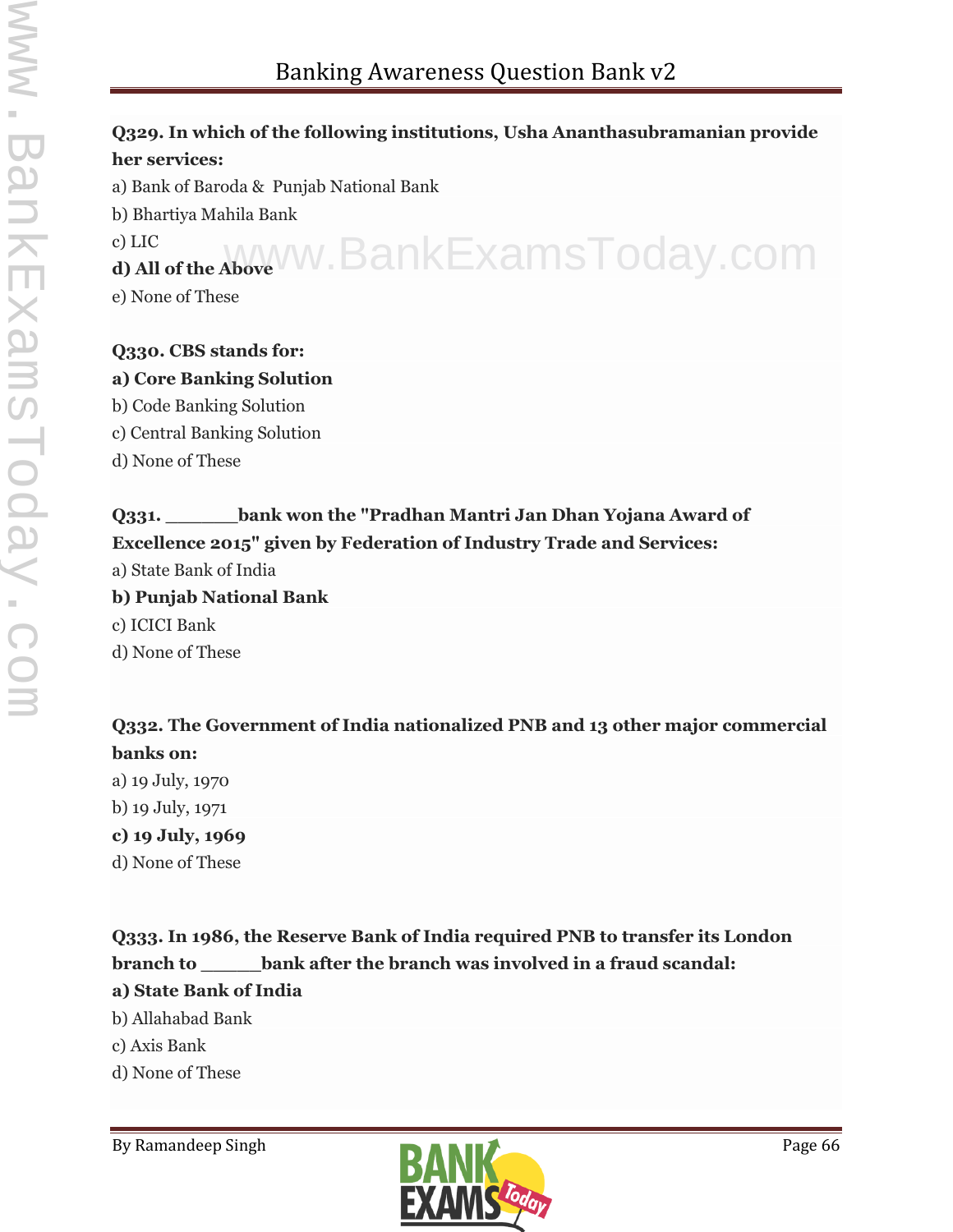#### **Q334. PNB won which among the following awards:**

a) Banking Frontiers : Inspiring Work Place given by Frontiers Magazines

b) IBA Banking Technology Awards 2014 - 15 (Training and Human Resources) (PSU) Second Runners up given by Indian Bank's Association

#### **c) Both of Above**

c) Both of Above WW. BankExamsToday.com

#### **United Bank of India Special**

**Q335. United Bank of India is one of the \_\_\_\_\_major banks which were nationalized on July 19, 1969:**

#### **a) 14**

- b) 13
- c) 15

d) None of The Above

#### **Q336. United Bank of India Limited was formed in**  $\cdot$ **.**

- **a) 1950**
- b) 1947
- c) 1951
- d) None of The Above

#### **Q337. United Bank of India Limited was formed in 1950 with the amalgamation of:**

- a) Comilla Banking Corporation Limited (1914)
- b) Begal Central Bank Limited (1918)
- c) Comilla Union Bank Limited (1922)
- d) Hooghly Bank Limited (1932)

#### **e) All of The Above**

f) None of The Above

**(Establishment years are indicated in brackets of respective banks)**

**Q338. Presently United Bank of India is having a \_\_\_\_\_\_tier organizational set**

**up:**

- a) 5
- **b) 3**

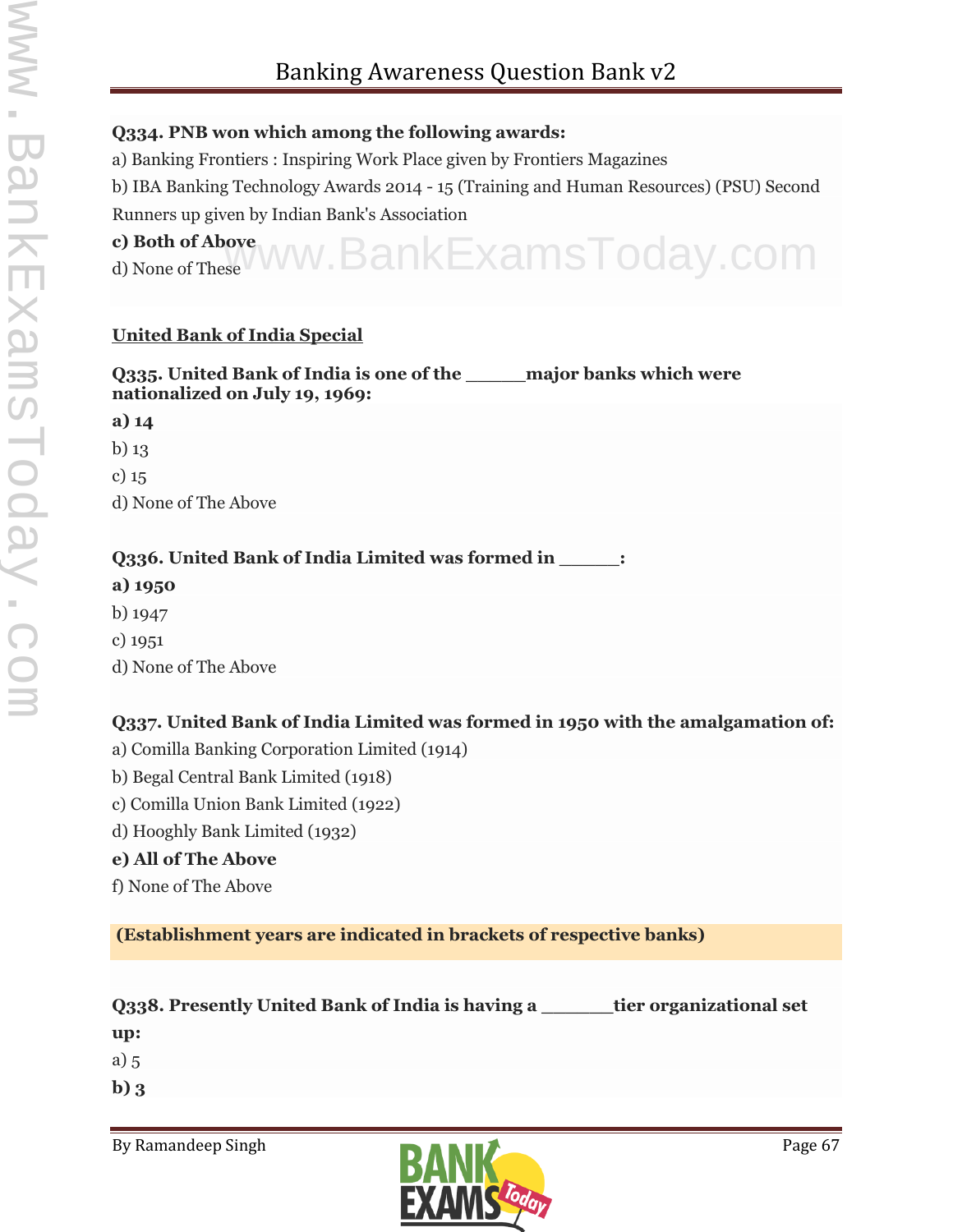# c) 4 d) None of The Above

# Q339. Which among the following is correct about Three Tier organizational set<br>up: **up:**

a) Corporate Office, 36 Regional Office and the Branches

b) Head Office, Corporate Office and the Branches

### **c) Head Office, 35 Regional Offices and the Branches**

d) All of The Above

e) None of The Above

**Q340. After nationalization of the Bank, The Bank expanded its branch network in a big way and actively participated in the developmental activities, particularly in the:**

a) Both Rural as well as Urban Areas

b) Only Rural Areas

**c) Rural and Semi - Urban Areas**

d) None of The Above

# **Q341. 'United Bank of India' is designated as Lead Bank in several districts and at present it is the Lead Bank in 30 districts in the states of:**

a) West Bengal, Meghalaya, Nagaland and Arunachal Pradesh

# **b) West Bengal, Assam, Manipur and Tripura**

c) West Bengal, Jharkhand, Bihar and Uttar Pradesh

d) None of The Above

# **Q342. United Bank of India played a significant role in the spread of banking services in different parts of the country, more particularly in:**

# **a) Eastern and North Eastern India**

- b) Eastern and Western India
- c) Easter and Southern India
- d) None of The Above

# **Q343. UBI is also known as the \_\_\_\_\_\_\_:**

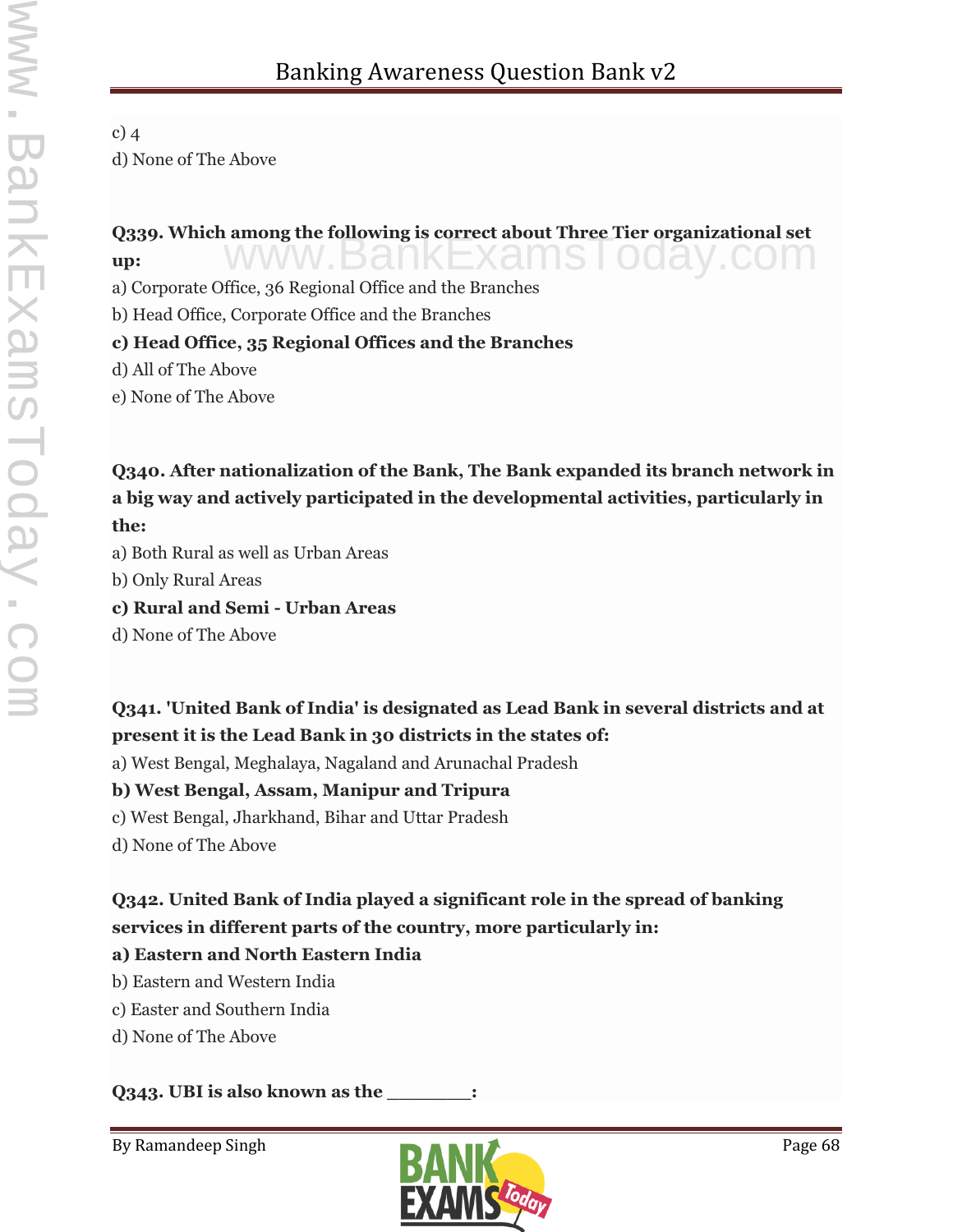#### **a) Tea Bank**

- b) Coffee Bank
- c) Candy Bank
- d) None of The Above

# **Q344. United Bank of India is also known as the 'Tea Bank' because:**

- a) of its age old association with the financing of tea gardens
- b) It has been the largest lender to the tea industry
- c) It provide land areas for tea plantation
- d) All of The Above

# **e) Only (a) and (b)**

f) None of The Above

### **Q345. The Slogan of 'United Bank of India' is:**

- a) Your perfect financial banking partner
- b) The name you can bank upon

### **c) The Bank that Begins with "U"**

d) None of The Above

# **Q346. MD and CEO of 'United Bank of India' is:**

a) Jatinder Bir Singh **b) P. Srinivas** c) Sindhu Shree Khullar d) None of The Above

# **Q347. Headquarter of United Bank of India is located at:**

a) New Delhi

# **b) Kolkata, West Bengal**

- c) Manipal, Karnataka
- d) Thrissur, Kerala
- e) None of The Above

# **Q348. "United Bank of India" get National Award under Prime Minister Employment Guarantee Program in north east zone from the Ministry of MSME, Government of India in the year \_\_\_\_:**

a) 2007

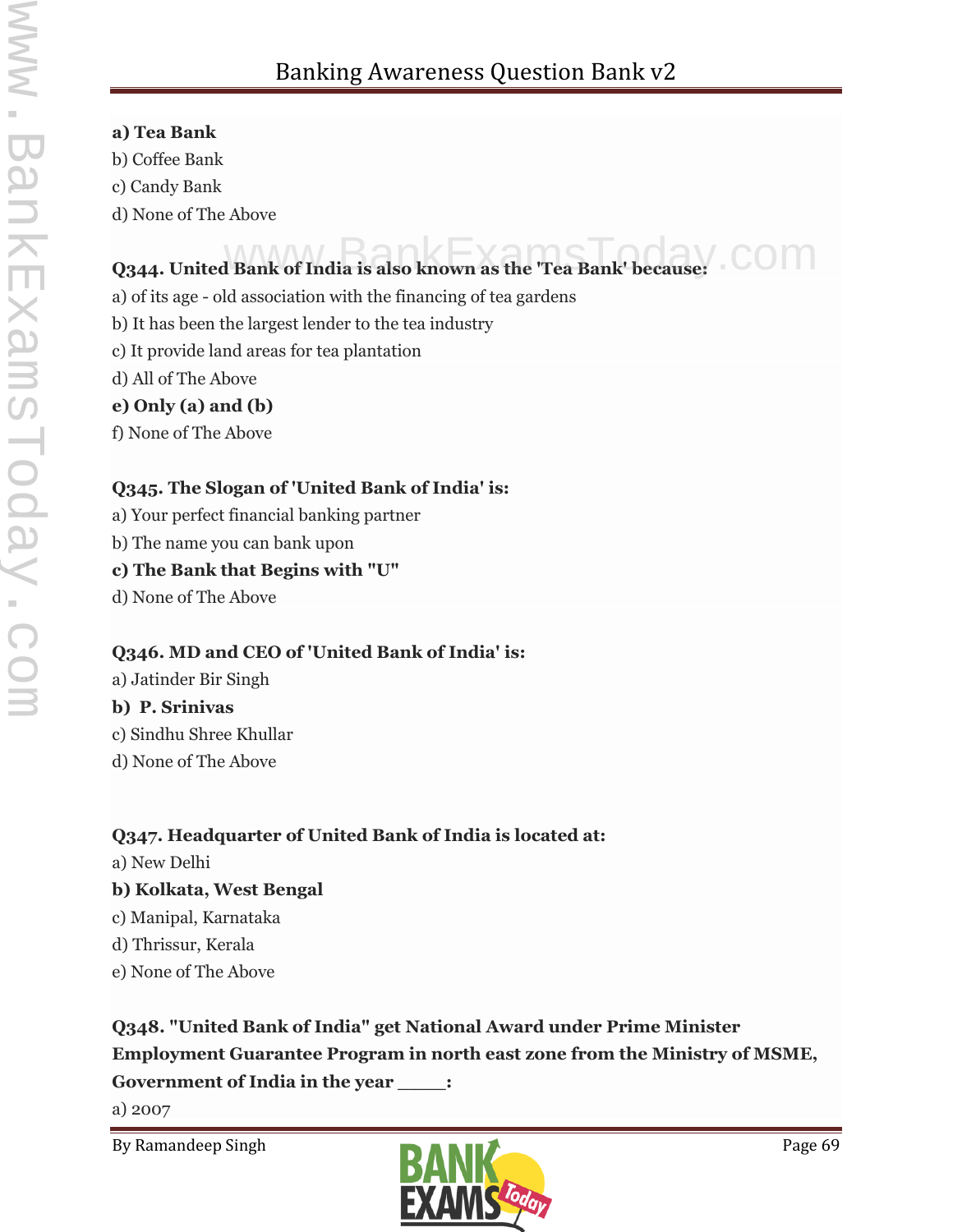b) 2008

**c) 2009**

d) None of The Above

# Q349. Which among the following is incorrect:  $\mathsf{MSTOday}$  .  $\mathsf{COM}$

a) The Bank has three full fledged Overseas Branches

b) Fully equipped dealing room and SWIFT terminal consist branches in Kolkata, New Delhi and Mumbai

c) The Bank has ATMs all over the country and customers can use United International Debit Card at all VISA ATMs across the globe.

d) All of The Above

**e) None of The Above**

# **Vijaya Bank Special**

**Q350. Vijaya Bank was founded on\_\_\_\_:**

a) 23rd October, 1932

# **b) 23rd October, 1931**

c) 23rd October, 1933

d) None of The Above

Vijaya Bank was founded by Late Shri A.B. Shetty and other farmers in Mangalore, Karnataka to promote banking habit, thrift and entrepreneurship among the farming community in Karnataka State.

# **Q351. Vijaya Bank became a scheduled bank in:**

- a) 1960
- **b) 1958**
- c) 1959
- d) None of The Above

# **Q352. How many smaller banks merged with Vijaya Bank during the 1963 - 68:**

- a) 8
- **b) 9**
- c) 10

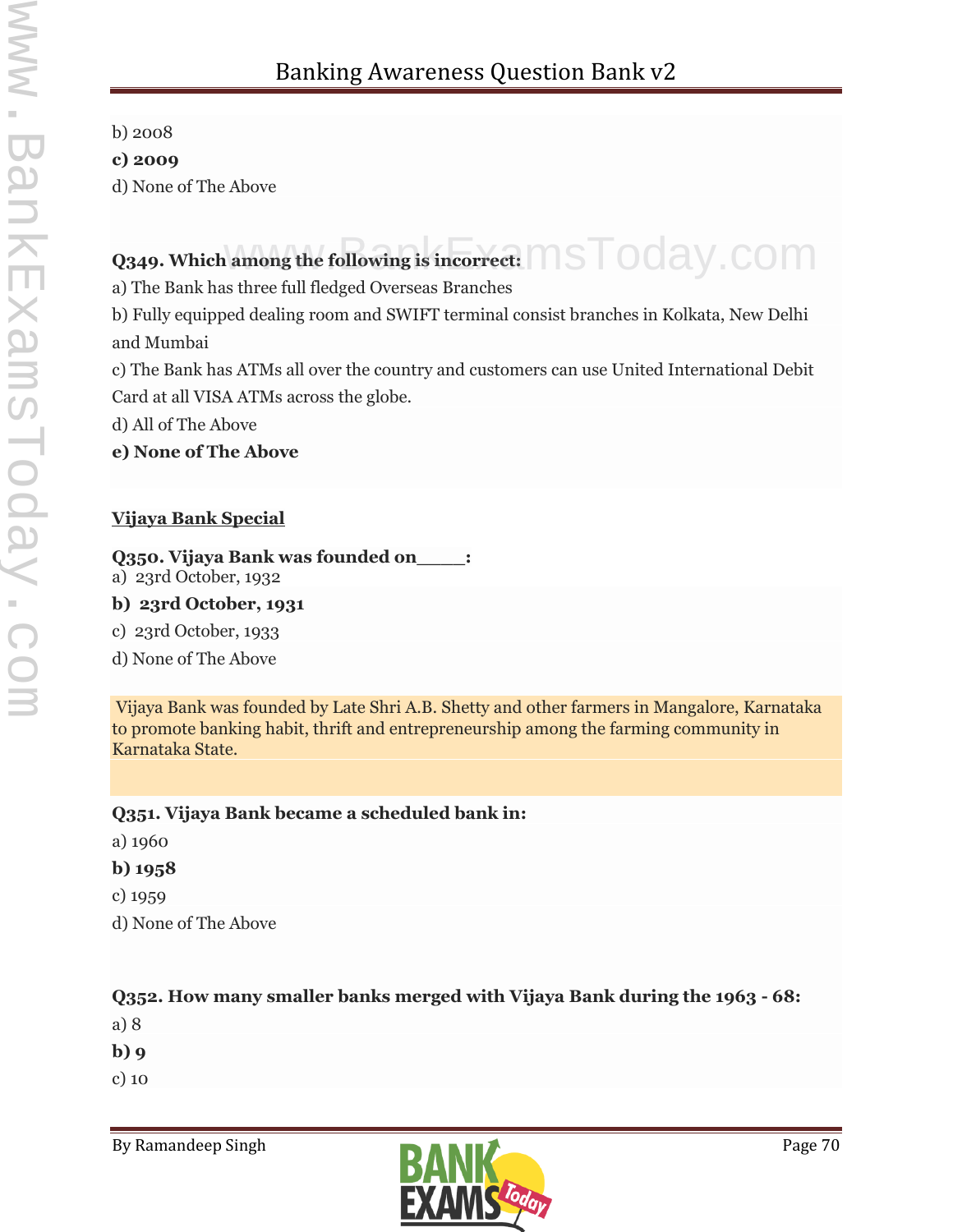d) None of The Above

The credit of the Nine banks mergers goes to Shri M. Sunder Ram Shetty, who was the Chief Executive of the bank on that time.

# **Q353. Vijaya Bank was nationalized on: Q353. Vijaya Bank was nationalized on:**<br>a) 15th April, 1980

b) 19th July, 1969

c) 21 August, 1981

d) None of The Above

#### **Q354. Which among the following is correct about Vijaya Bank as on 20th August, 2015:**

a) 1701 Branches b) 49 Extension Counters c) 1528 ATMs

#### **d) All of The Above**

e) None of The Above

Vijaya Bank has its network over 28 states and 4 union territories in India. The Bank has the highest number of branches in its home state Karnataka.

#### **Q355. The driving force behind Vijaya Bank's every initiative has been its \_\_\_\_\_\_strong dedicated workforce:**

#### **a) 13,000 +**

b) 14,000+

c) 15,000+

d) None of The Above

# **Q356. Vijaya Bank has a \_\_\_\_\_tier organizational structure:**

a) 4

**b) 3**

c) 5

d) None of The Above

Three Tier Organizational Structure includes Head Office, Regional Office and Branches

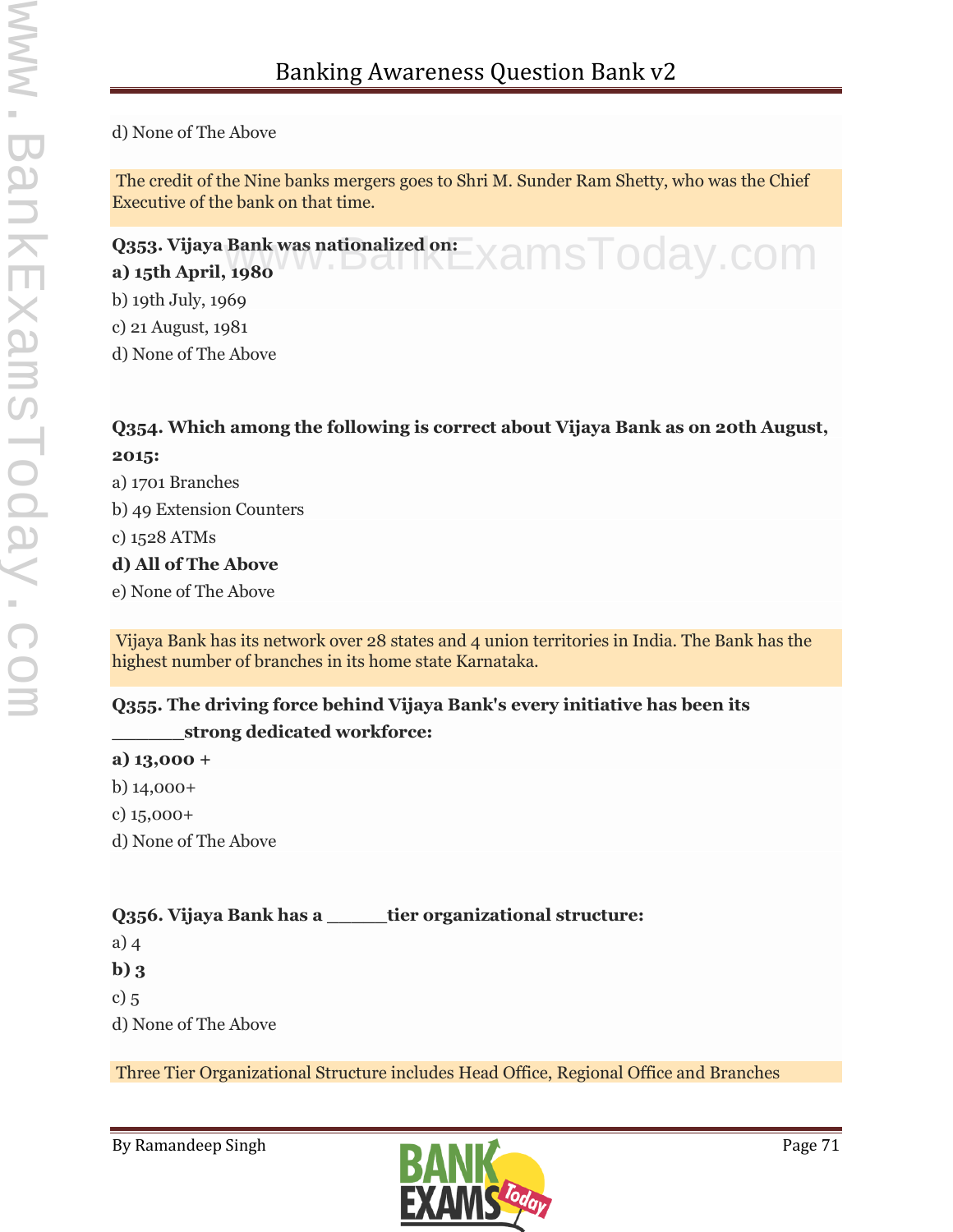# **Q357. The bank's \_\_\_\_\_regional offices exercise immediate supervision and control over the branches under their jurisdiction: a) 30** b) 40 c) 50 <sup>c) 50</sup> Mone of The Above W. BankExamsToday.com

# **Q358. The Slogan of Vijaya Bank is:**

a) The Name You Can Bank Upon

#### **b) A Friend You Can Bank Upon**

- c) You Can Always Bank on Us
- d) None of The Above

### **Q359. Managing Director and CEO of Vijaya Bank is:**

#### **a) Kishore Kumar Sansi**

- b) Rajeev Kumar
- c) Animesh Chauhan
- d) None of The Above

# **Q360. Headquarter of 'Vijaya Bank' is located at:**

#### **a) Bengaluru, Karantaka**

- b) Mangalore, Karnataka
- c) New Delhi
- d) None of The Above

# **Q361. Vijaya Bank has chosen Finacle from \_\_\_\_\_as its centralized banking solution:**

#### **a) Infosys**

- b) TCS
- c) ITC Infotech
- d) None of The Above

# **Q362. \_\_\_\_\_handled bank's IT department:**

a) Microland

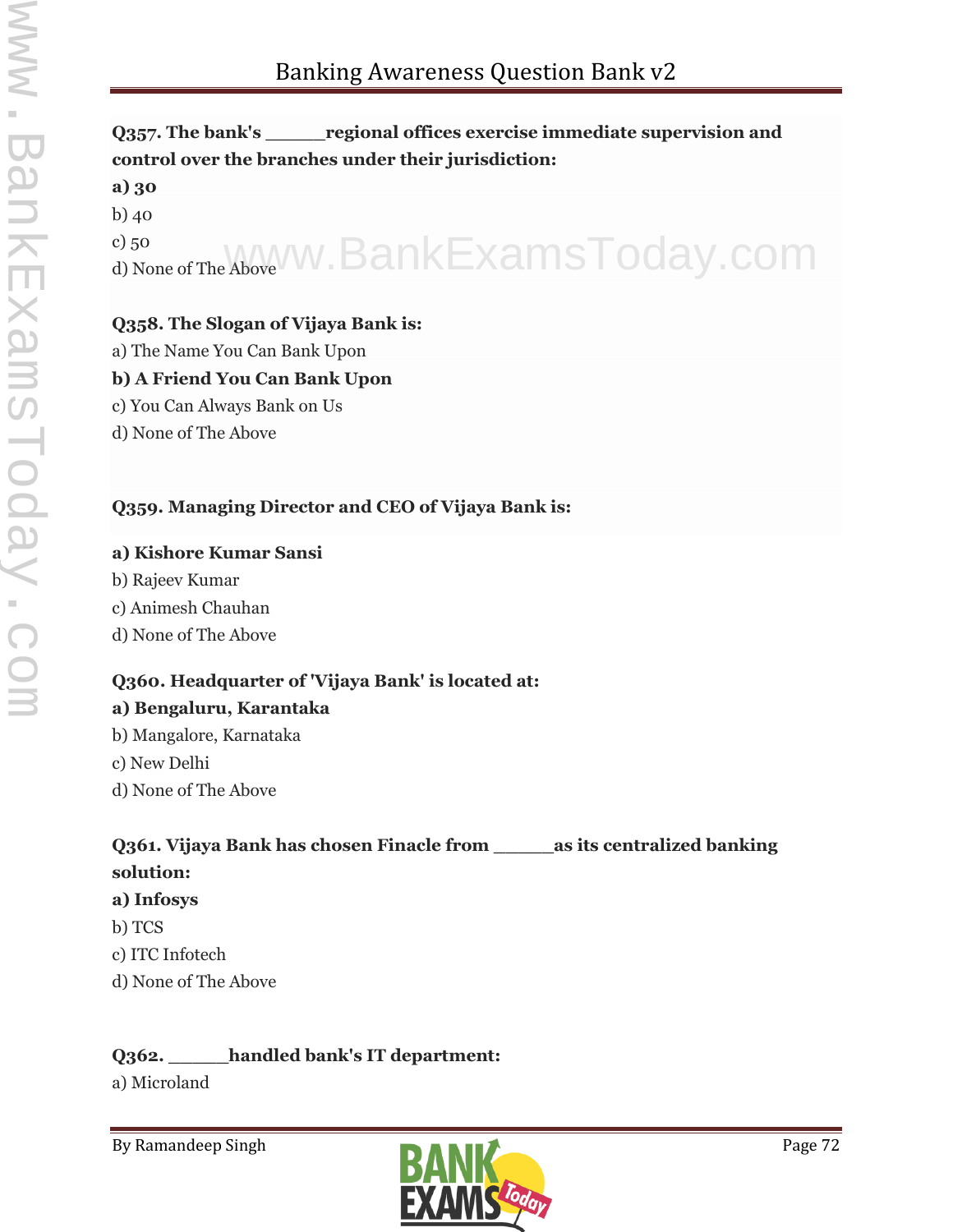b) Hexaware

#### **c) Wipro**

d) None of The Above

## **Q363. Does Vijaya Bank has taken membership of VISA International and Master Card International:**

#### **a) Yes**

b) No

#### **Q364. Vijaya Bank is a \_\_\_\_\_sized Public Sector Bank with presence across India: a) Medium Sized** b) Large Sized c) Small Sized

d) None of The Above

**ICICI BANK SPECIAL**<br> **O265 LCICI was formed in** Q<sub>3</sub>6<sub>5</sub>. ICICI was formed in

- a) 1950
- **b) 1955**
- c) 1965
- d) None of The Above

#### **Q366. ICICI was formed in 1955 at the initiative of the:**

- a) World Bank
- b) The Government of India
- c) Representatives of Indian Industry

#### **d) All of The Above**

e) None of The Above

#### **Q367. The principal objective to form ICICI was:**

- a) To create a development financial institution
- b) To create a financial institution for providing medium term and long term project financing

c) Create financial institution for providing medium term and long term project financing to Indian businesses

#### **d) All of The Above**

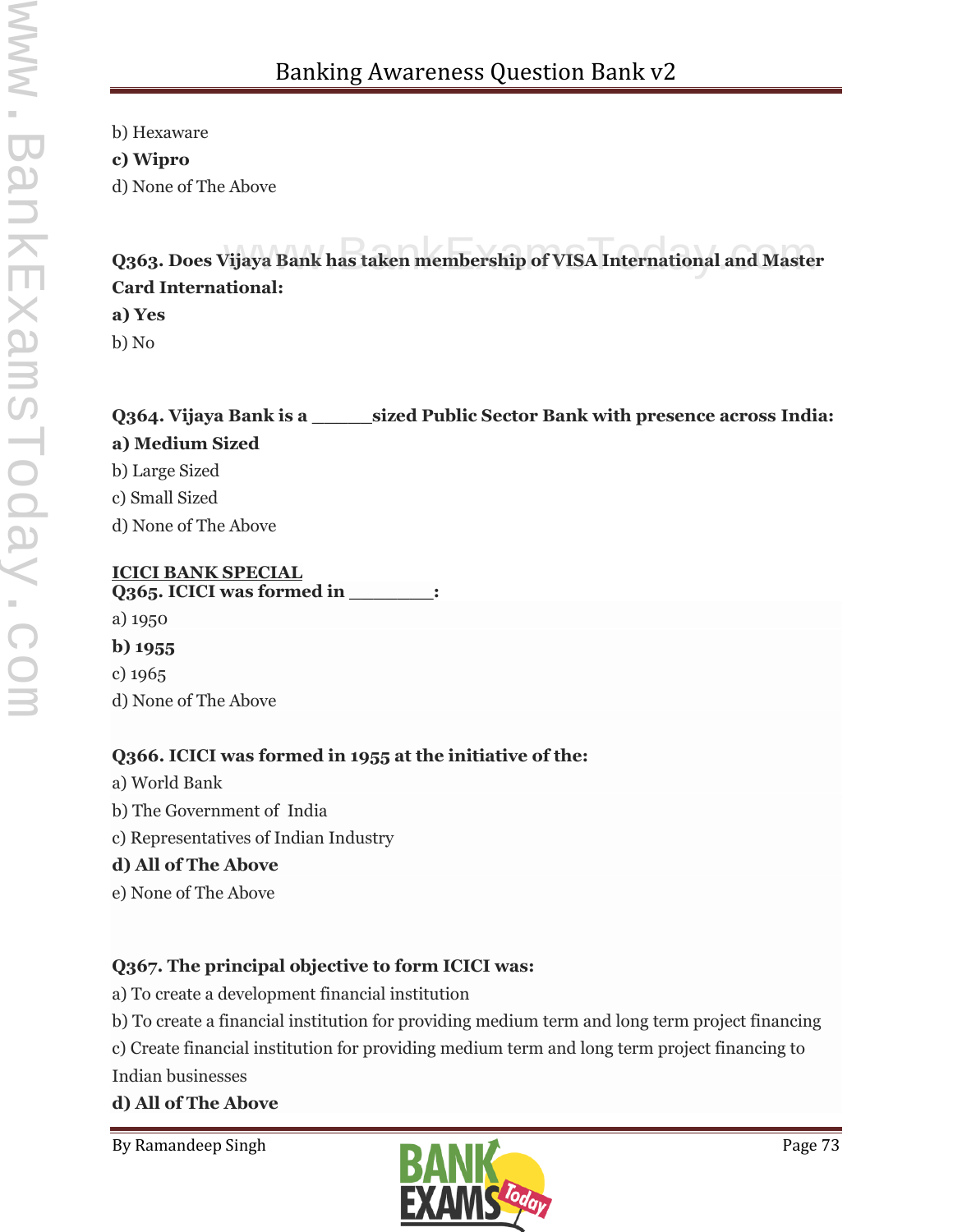e) None of The Above

**Q368. ICICI Bank was originally promoted in \_\_\_\_\_\_by ICICI Limited: a) 1994** b) 1995 c) 1996 d) None of The Above www.BankExamsToday.com

**Q369. ICICI acquired \_\_\_\_\_\_\_\_\_in 2001:**

a) Bank of Pune

**b) Bank of Madura** c) Bank of Varanasi

d) None of The Above

**Q370. In \_\_\_\_\_, ICICI become the first Indian company and the first bank or financial institution from Non- Japan Asia to be listed on the NYSE:**

**a) 1999**

b) 2000

c) 2001

d) None of The Above

**Q371. In October \_\_\_\_\_, the Board of Directors of ICICI and ICICI Bank approved the merger of ICICI and two of its wholly - owned retail finance subsidiaries with ICICI bank:**

**a) 2001**

b) 2002

- c) 2003
- d) None of The Above

#### **Q372. Linked with above question, Name of that subsidiaries were:**

a) ICICI Home Services Limited and ICICI Standard Services Limited

b) ICICI Ease Finance Services Limited and ICICI Focus Capital Services Limited

#### **c) ICICI Personal Financial Services Limited and ICICI Capital Services Limited**

d) None of The Above

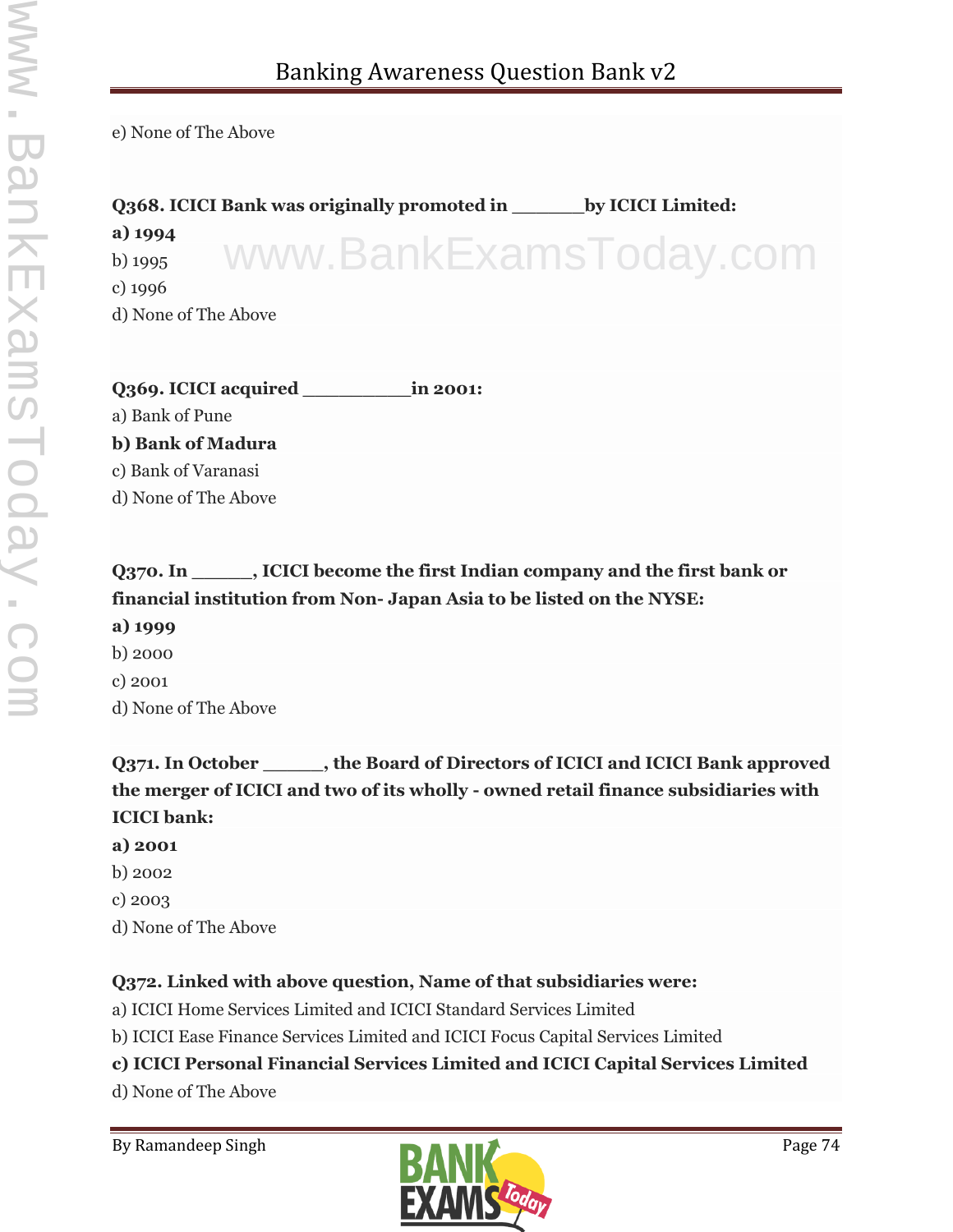#### **Q373. Registered Office of ICICI Bank is located at:**

#### **a) Vadodara, Gujarat**

b) Gurgaon, Haryana

o) Gurgaon, Haryana<br>c) Hyderabad, Andhra Pradesh $\mathsf{BankExamsToday}$  .  $\mathsf{com}$ 

d) None of The Above

#### **Q374. Corporate Office of ICICI Bank is situated at:**

a) New Delhi

#### **b) Mumbai, Maharashtra**

c) Manglore, Karnataka

d) None of The Above

#### **Q375. Slogan of ICICI Bank is:**

a) A Long Tradition of Trust b) India's International Bank c) Prosperity For All **d) Hum Hai Na, Khyal Aap Ka** d) None of The Above

#### **Q376. Which among the following schemes was launched by ICICI:**

a) Creative Masters 2015 b) Saral Rural Housing Loan c) Smart Vault **d) All of The Above** e) None of The Above

#### **Q377. Chairman of ICICI Bank is:**

**a) M.K. Sharma** b) Arvind Panagria c) Chanda Kochhar

d) None of The Above

**Q378. \_\_\_\_\_\_ranked first in "Fortune's List of Most Powerful Women' in Asia Pacific:**

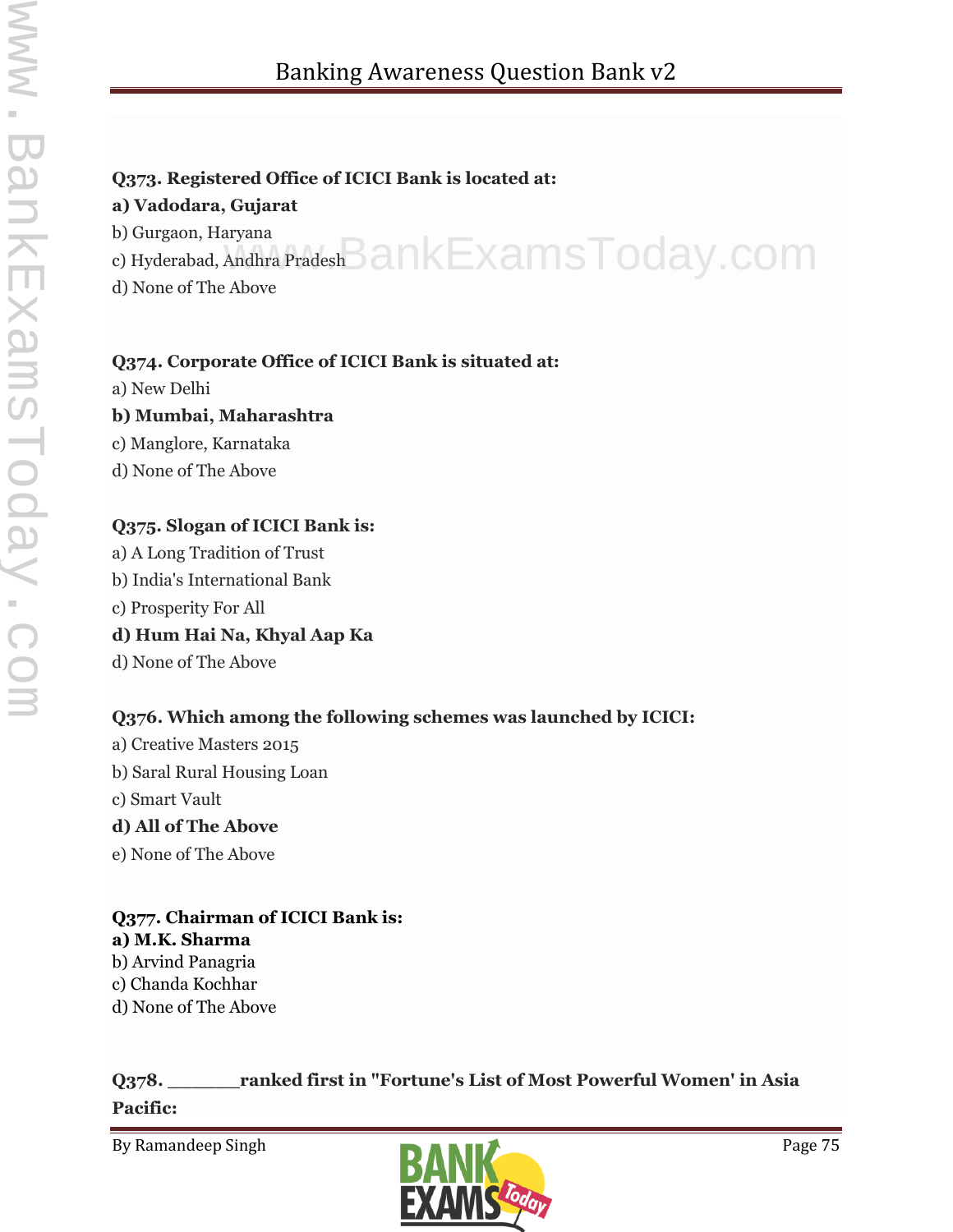a) Usha Ananthasubramanian

#### **b) Chanda Kochhar**

- c) Arundhati Bhattacharya
- d) None of The Above

## **Q379. \_\_\_\_\_\_\_won the "Best Foreign Exchange Bank" at Finance Asia 2015** www.BankExamsToday.com

## **Country Banking Achievement Awards: a) ICICI Bank**

- b) State Bank of India
- c) Punjab National Bank
- d) None of The Above

#### **Credit/Debit Cards (Part 2)**

#### **Q380. Which card is known as 'Check Card':**

#### **a) Debit Card**

- b) Credit Card
- c) Both of The Above
- d) None of The Above

#### **Q381. Which among the following is correct:**

- a) EFTPOS Online Debit or PIN debit
- b) Offline Debit Signature Debit
- c) Electronic Purse Card System Electronic Debit Dealings

#### **d) All of The Above**

e) None of The Above

#### **Q382. Some debit cards accepted only within a particular country or region. Which among the following pairs is correct:**

- a) Maestro and Solo Card United Kingdom
- b) Interac -Canada
- c) Carte Bleue France
- d) EC electronic cash Germany

#### **e) All of The Above**

f) None of The Above

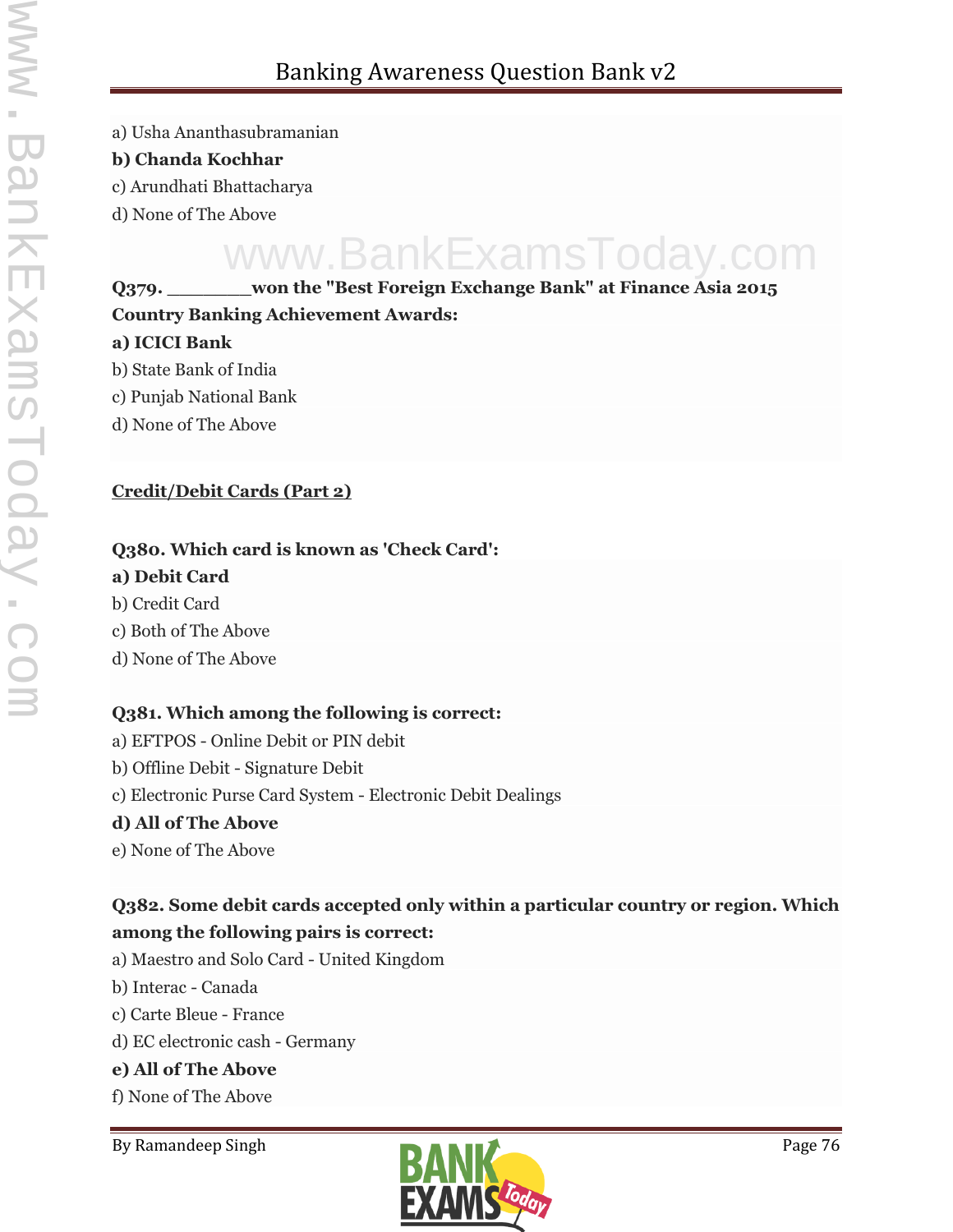#### Now many cards creating its market over the world

#### **Q383. "UnionPay" debit card is concerned with which among the following country:** a) Pakistan www.BankExamsToday.com

#### **b) China**

- c) Nepal
- d) None of The Above

### **Q384. "EFTPOS" cards are linked with which among the following countries: a) Australia and New Zealand**

- b) Monacco and Norway
- c) Qatar and Kuwait
- d) None of The Above

#### **Q385. PIN stands for:**

- a) Portable Identification Number
- b) Permanent Identification Number

#### **c) Personal Identification Number**

d) None of The Above

#### **Q386. Is there any restriction on withdrawal from debit cards per day:**

- **a) Yes**
- b) No

#### **Q387. Prepaid Debit cards are also called:**

#### **a) Reloadable Debit Cards**

- b) Loadable Debit Cards
- c) Relational Debit Cards
- d) None of The Above

#### **Q388. The primary market for prepaid cards are\_\_\_\_\_people:**

a) Banked People

**b) Unbanked People**

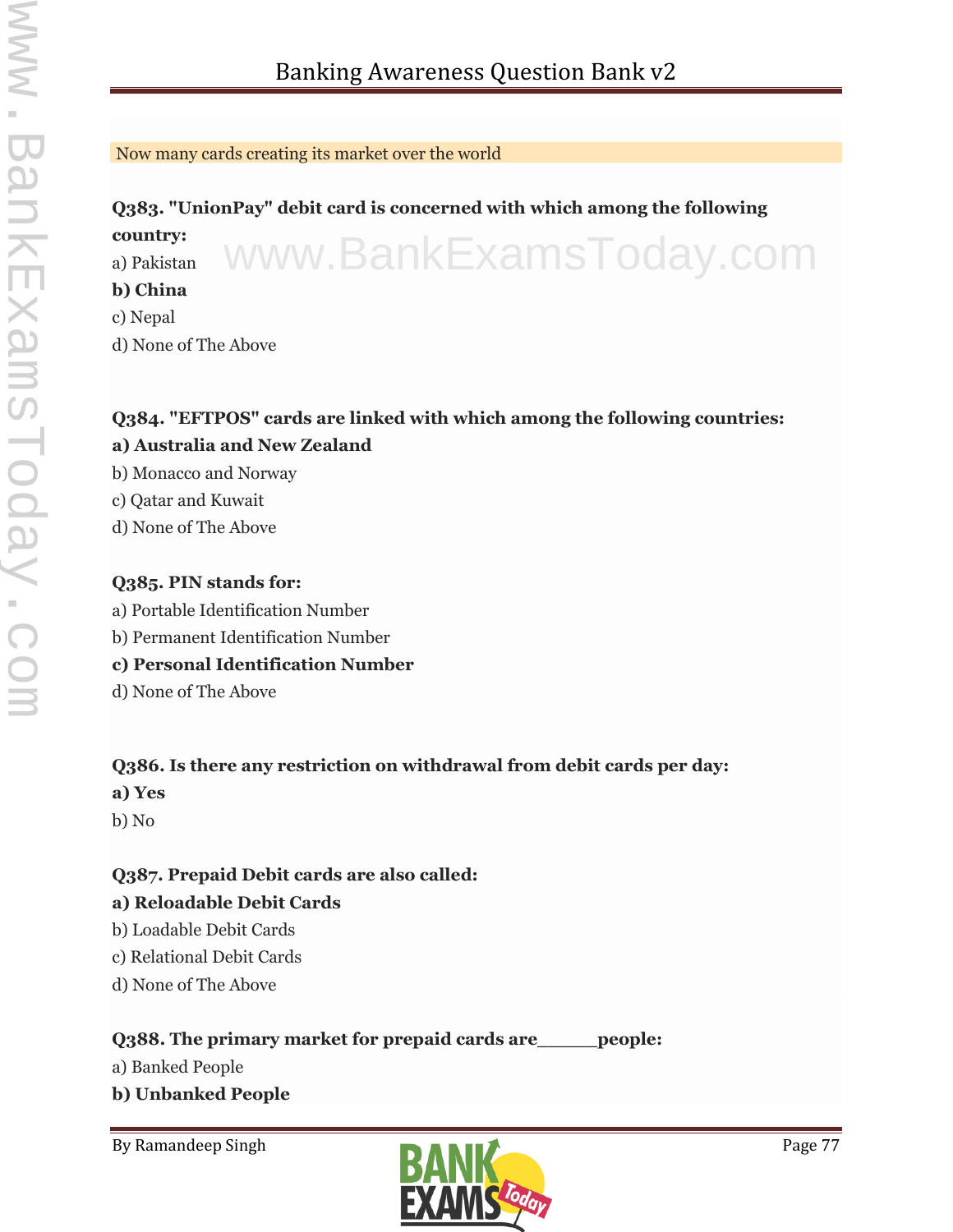c) Both of The Above d) None of The Above

#### **Q389. The prepaid bank card is also called:**

a) Convenience Gift Card **b) Bank Gift Card** www.BankExamsToday.com

c) Suitable Gift Card

d) None of The Above

#### **Q390. "RuPay" debit card is similar to:**

a) Singapore's NETS b) China's UnionPay **c) Both of The Above** d) None of The Above

#### **Q391. POS stands for:**

a) Point of Service **b) Point of Sale** c) Point of Satisfaction d) None of The Above

**Q392. \_\_\_\_\_\_also provides a unified "Kisan Card" issued by banks across the country under Kisan Credit Card, enabling farmers to transact business on ATMs and POS terminals:**

a) Maestro Card

#### **b) RuPay Card**

- c) Forex Card
- d) None of The Above

#### **Q393. Which among the following benefits is associated with RuPay:**

a) International transactions lead to higher transactions costs. Such costs can be reduced by using RuPay card since processing will be done within the country. Also transactions will be faster

b) Users will get alerts for every transaction made through RuPay Card

c) Processing Fees for RuPay card compared with regular debit/credit cards will be considerably lower

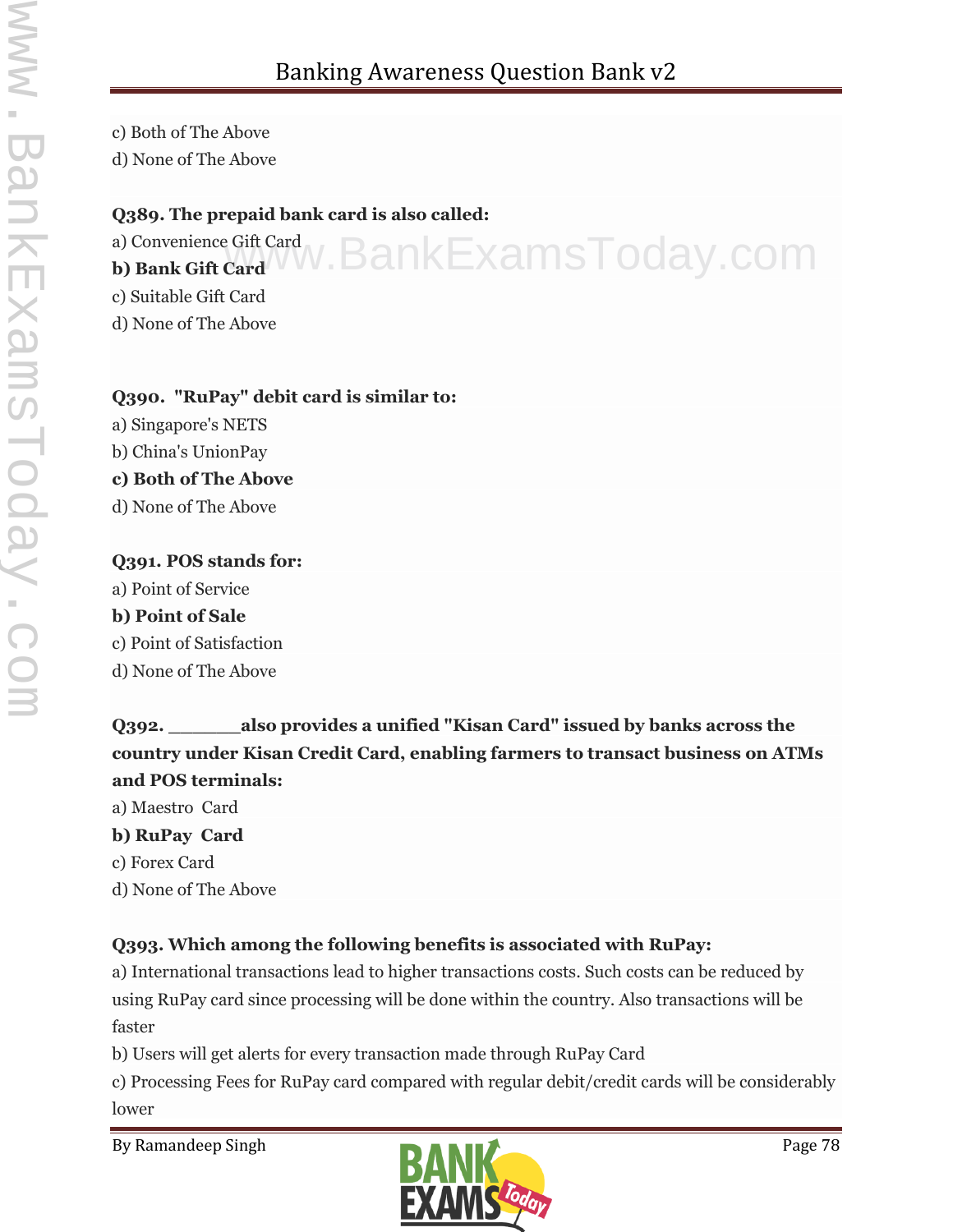#### **d) All of The Above**

e) None of The Above

#### **Q394. Now RuPay card get international acceptance:**

a) Yes **b) No** www.BankExamsToday.com

#### **Canara Bank Special**

**Q395. Canara Bank was founded by:** a) Lala Lajpat Rai **b) Ammembai Subba Rao Pai** c) Hardyal Khurana d) None of The Above

#### **Q396. Canara Bank was founded on:**

a) December, 1906 b) August, 1906 **c) July, 1906** d) None of The Above

#### **Q397. Shri Ammembai Subba Rao Pai founded Canara Bank at \_\_\_\_\_\_:**

a) Patiala

#### **b) Mangalore**

- c) Kolkata
- d) Delhi

#### **Q398. Canara Bank was nationalized on:**

- a) November, 1980
- b) August, 1970

#### **c) July, 1969**

d) None of The Above

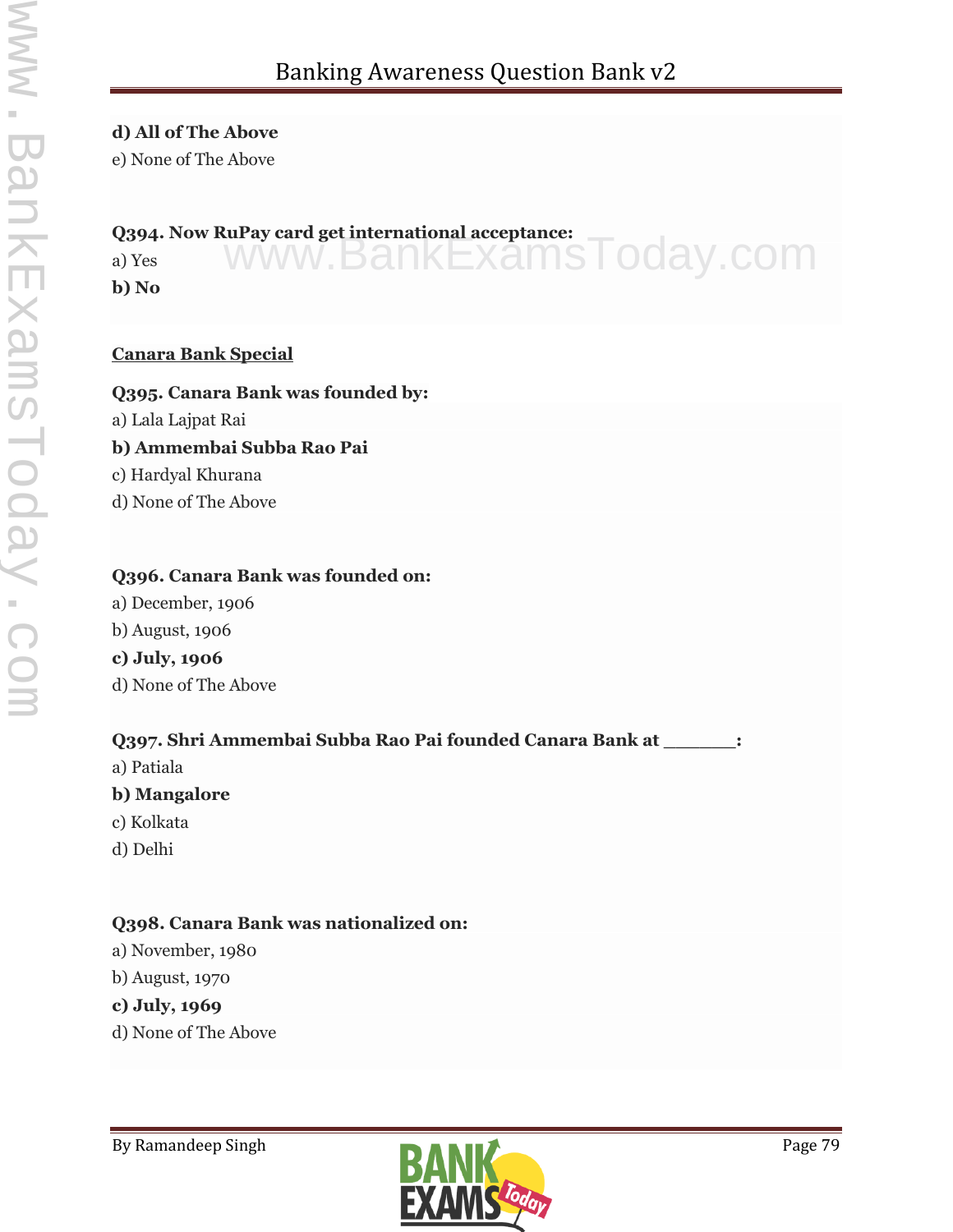#### **Q399. Canara Bank with an unbroken record of profits since its inception it has several first to its credit which includes:**

- a) Launching of Inter City ATM Network
- b) Obtaining ISO Certification for a Branch
- c) Commissioning of Exclusive Mahila Baking Branch
- c) Commissioning of Exclusive Mahila Baking Branch<br>d) Launching of Exclusive subsidiary for IT consultancy  $\mathsf{asTop}(\mathsf{B})$  . COM

#### **e) All of The Above**

f) None of The Above

#### **Q400. Which among the following is correct about the initiative taken by Canara Bank:**

- a) Issuing Credit Card for Farmers
- b) Providing Agriculture Consultancy Services

#### **c) Both of The Above**

d) None of The Above

### **Q401. As at June 2015, Canara Bank has further expanded its domestic presence with \_\_\_\_branches spread across all geographical segments:**

- **a) 5708**
- b) 6708
- c) 9708
- d) None of The Above

#### **Q402. The Canara Bank has \_\_\_\_ATMs covering \_\_\_\_centers:**

#### **a) 9039 and 4081**

- b) 1039 and 5081
- c) 5409 and 6081
- d) None of The Above

#### **Q403. Chairman of Canara Bank is:**

a) S.V Khullar

#### **b) T.N. Manoharan**

- c) Animesh Tyagi
- d) None of The Above

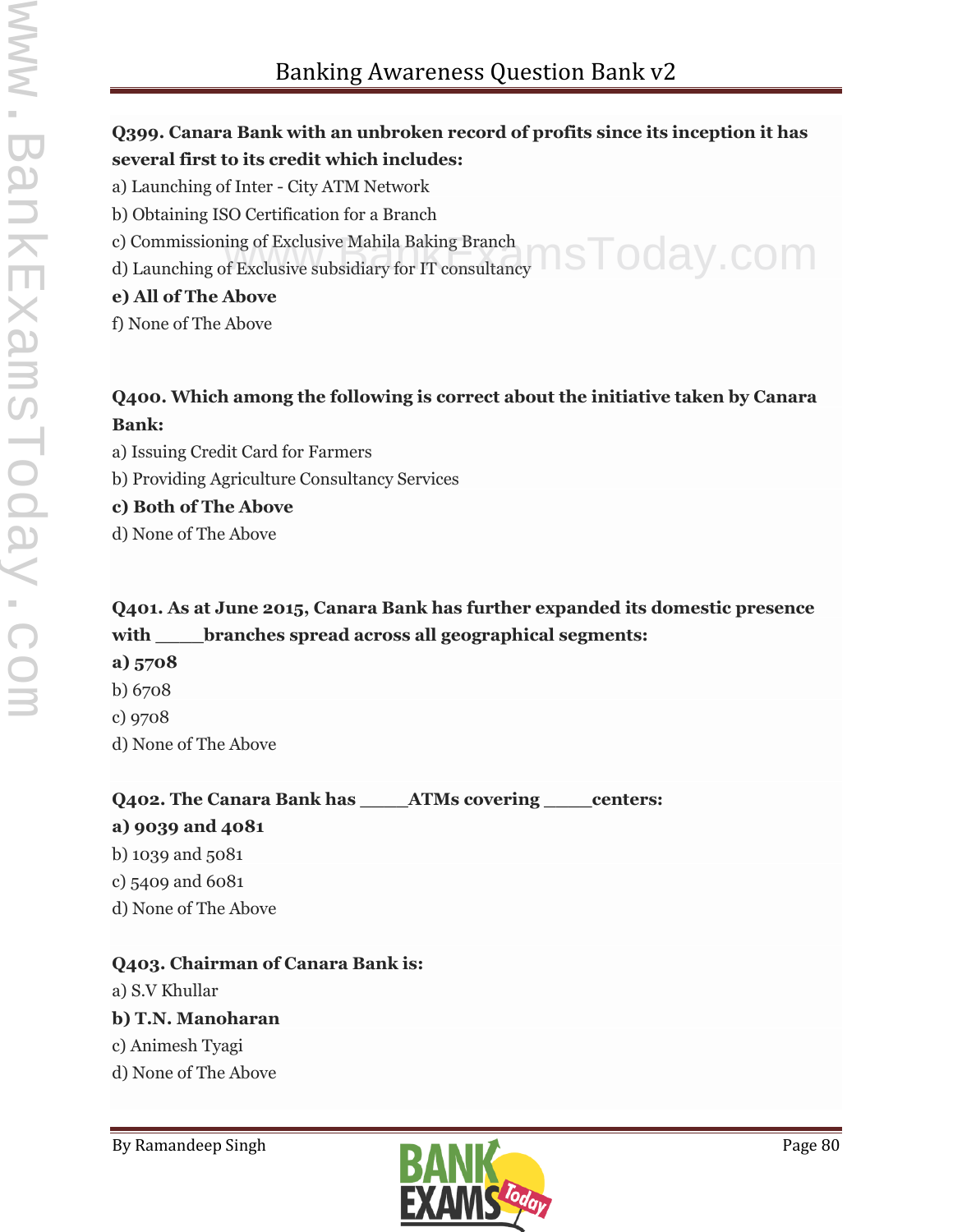#### **Q404. MD and CEO of Canara Bank is:**

#### **a) Rakesh Sharma**

- b) Pradyuman Rawat
- c) Singh Harpreet
- d) None of The Above www.BankExamsToday.com

## **Q405. "Golden Peacock Business Excellence Award 2015" by the Institute of**

#### **Directors India given to:**

- a) PNB
- b) Punjab and Sind Bank
- **c) Canara Bank**
- d) None of The Above

#### **Q406. Headquarter of Canara Bank is situated at:**

- a) New Delhi
- **b) Bangalore, Karnataka**
- c) Mangalore, Karnataka
- d) None of The Above

#### **Q407. Slogan of Canara Bank is:**

a) Together We Prosper

b) A Long Tradition of Trust

#### **c) It's easy to change for those who love you, Together We Can**

d) None of The Above

### **Q408. MSME Banking Excellence Awards 2014 organized by Chamber of Indian Micro, Small and Medium Enterprises (CIMSME) at New Delhi award given to:**

#### **a) Canara Bank**

- b) Punjab National Bank
- c) State Bank of India
- d) None of The Above

**Q409. Canara Bank opened its \_\_\_\_\_overseas branch in New York on 10 June, 2014:** a) 9th **b) 7th**

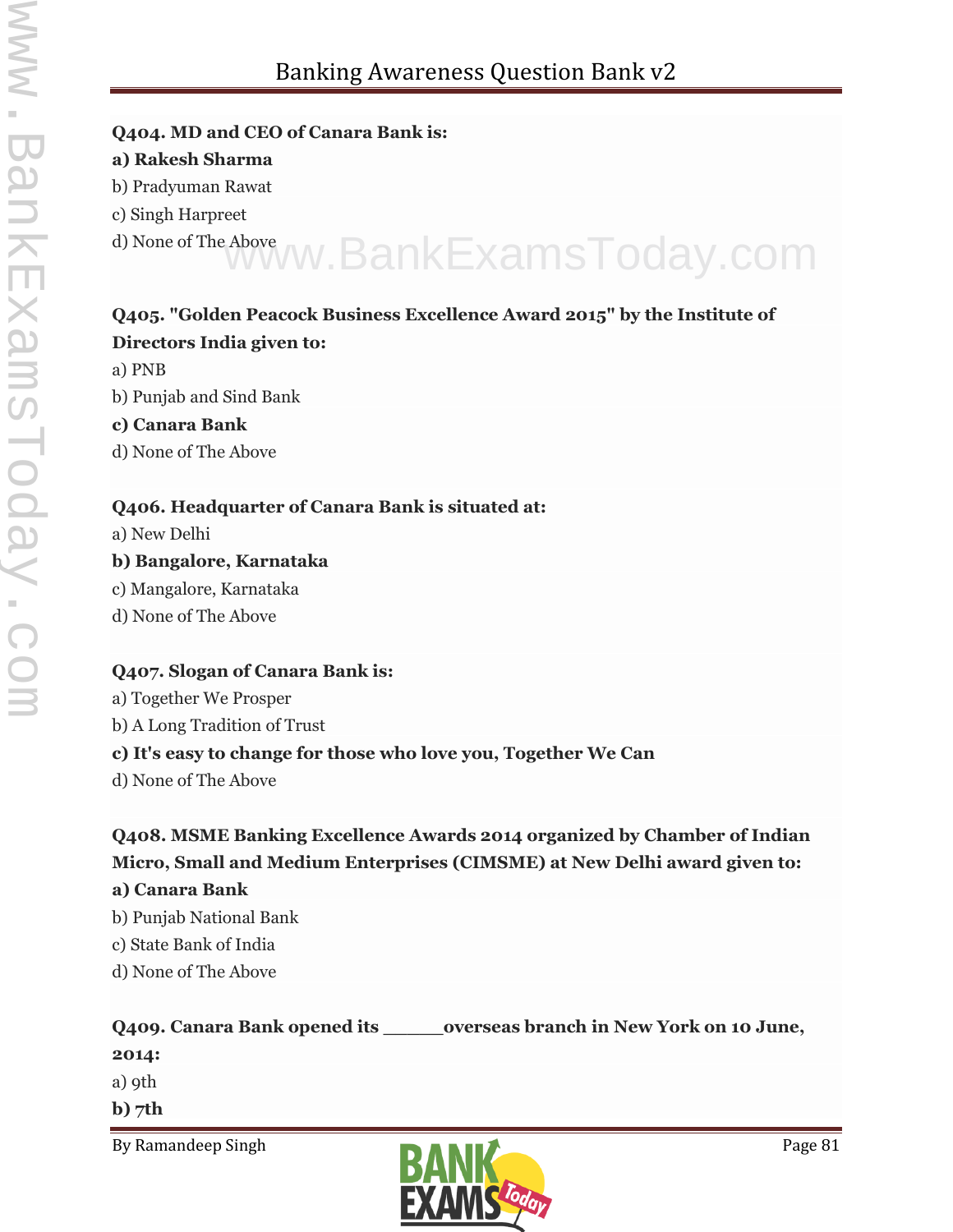c) 2nd d) None of The Above

#### **MIXED TOPICS**

## Q410. "Rupiya" in our country was introduced by:  $\mathsf{STOd}$ ay .  $\mathsf{COM}$

a) Akbar b) Prithvi Raj Chouhan c) Chandra Gupt Moryaa **d) Sher Shah Suri** e) None of These

#### **Q411. The bank which refinance the loans given to poor and weaker sections to construct or buy houses is:**

a) SIDBI

b) SBI

**c) NHB**

d) None of These

#### **Q412. Reserve Bank of India was set up on the recommendations of which of the following commission/committee:**

a) D R Mehta Commission

b) Basel Committee

#### **c) Royal Commission on Indian Currency and Finance**

d) None of These

#### **Q413. The designer of Indian Rupee Sign is:**

a) Hitendra Swami

#### **b) Udaya Kumar Dharmalingam**

- c) Panduranga Kumarlingam
- d) None of These

#### **Q414. Number of different denomination notes issued by RBI :-**

a) 10

**b) 9**

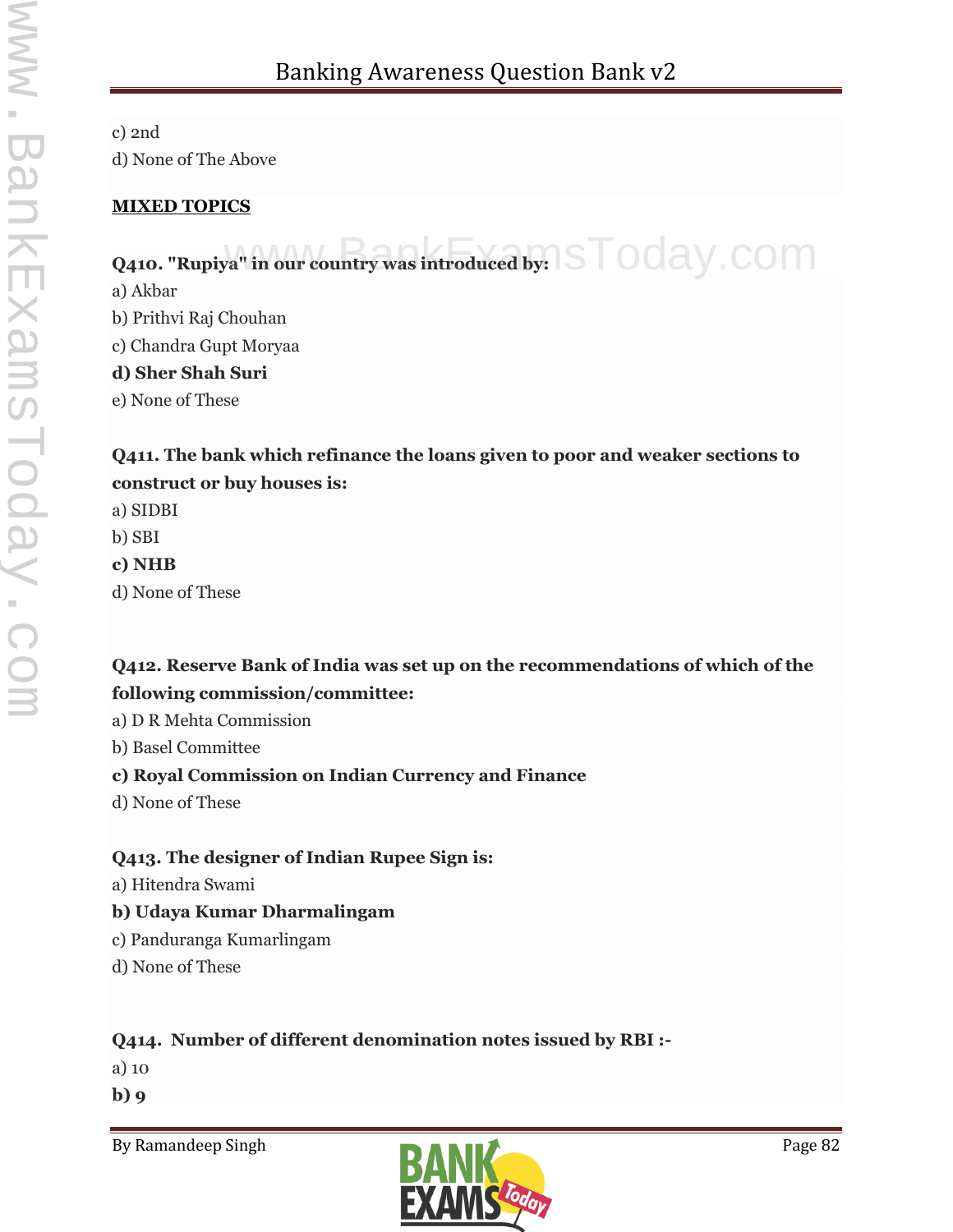#### c) 11 d) None of These

### **Q415. SME standds for: Q415. SME Standas for:**<br>a) Small and Medium Enterprises KEXAMSTOday.COM

b) Selling and Marketing Establishment

c) Sales and Marketing Entity

d) None of These

#### **Q416. Slogan of Bank of Baroda is:**

a) The Bank You can Name upon

**b) India's International Bank**

c) India's Multinational Bank

d) None of These

#### **Q417. CEPI stands for:**

a) Council of Environmental Pollution of India

b) Center for Environmental Pollution In India

#### **c) Comprehensive Environmental Pollution Index**

d) None of These

**Q418. The securitization and Reconstruction of Financial Assets and Enforcement of Securities Interest Act (SARFAESI) meant recovery of loans which have become NPA is not applicable to:**

a) Financial Institutes of Government

#### **b) Non - Banking Financial Companies**

c) Small & Cooperative Banks

d) None of These

#### **Q419. CRYPTO-CURRENCY is:**

a) Currency of A Country

#### **b) Digital Medium of Exchange**

c) Plastic Money

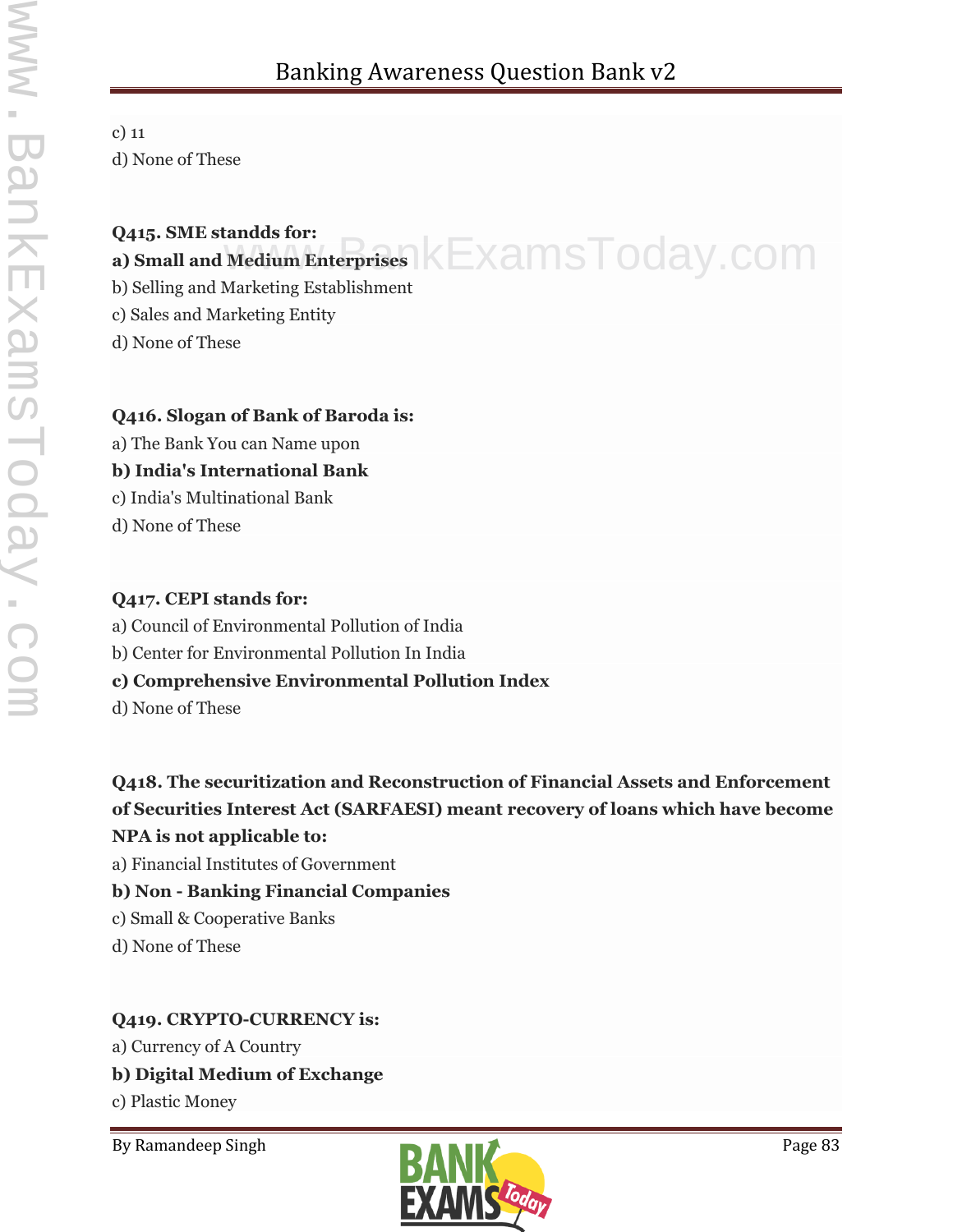d) None of These

#### **Q420. FATF stands for:**

a) Financial Access to Farmers

a) Financial Access to Farmers<br>b) Funding and Trading Federation  $n$  K  ${\sf ExamsToday}$  . COM

#### **c) Financial Action Task Force**

d) None of These

#### **Q421. INDIA become the member of FATF in:**

- a) 2009
- **b) 2010**
- c) 2014

d) None of These

#### **Q422. "Microcredit" refers to:**

a) Installments given by farmers against loans

#### **b) Small credit given to poor**

- c) Credit given by government to improve industrialization
- d) None of These

#### **Q423. Which year was declared as the 'International Year of Microcredit' by United Nations:**

- **a) 2005**
- b) 2004
- c) 2011
- d) None of These

#### **Q424. Financial Inclusion is:**

a) Delivery of banking services at an affordable cost to weaker sections

b) Delivery of financial services at an affordable cost to weaker sections

c) Social responsibility of banking and government system

#### **d) All of Above**

e) None of These

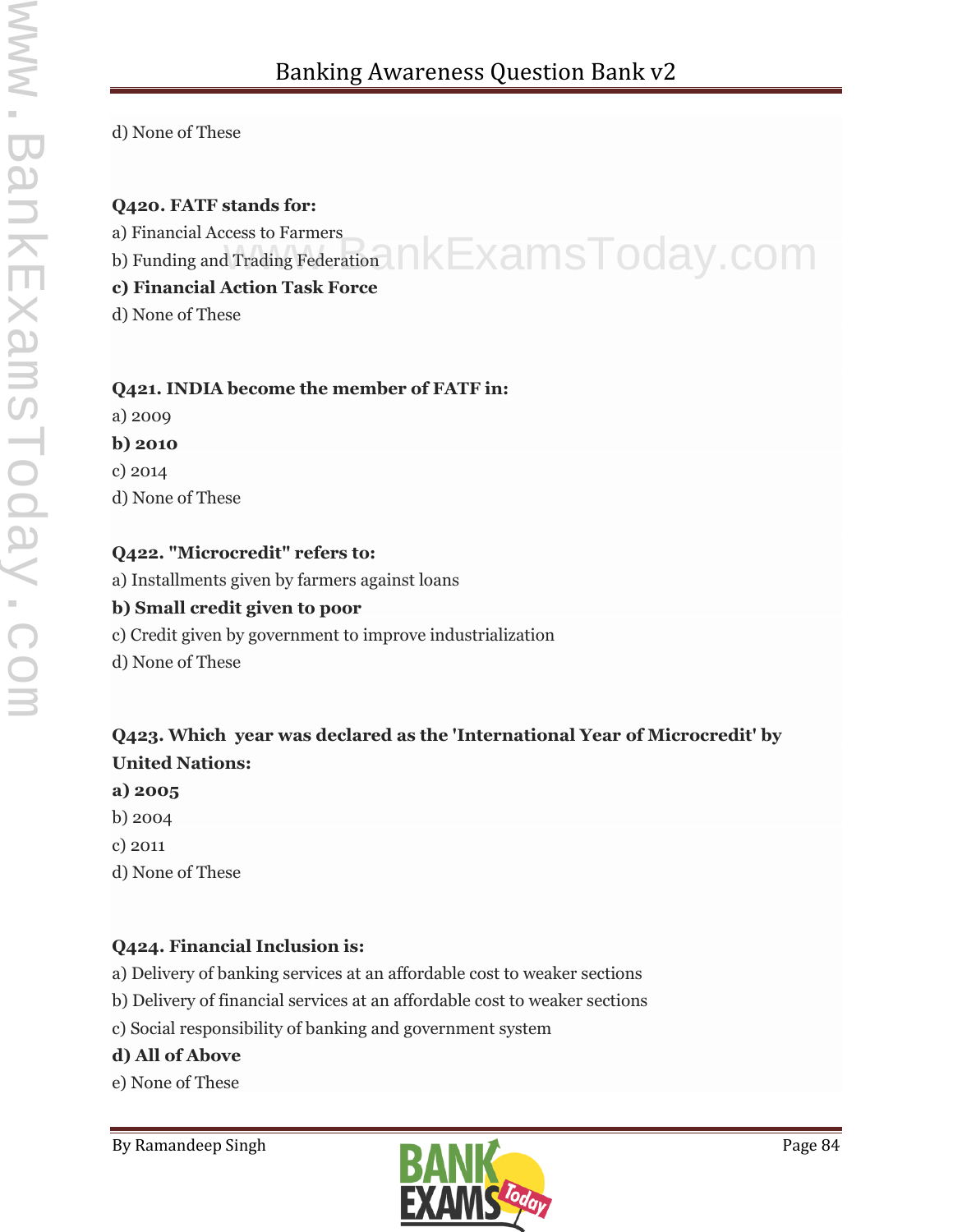#### **Q425. CGC stands for:**

a) Credit Guarantee Center

b) Consumable Goods Commission

## **c) Consumable Goods Commission**<br>c) Credit Guarantee Corporation NEXamsToday.com

d) None of These

#### **Q426. DICGC stands for:**

a) Department Intelligence in Credit Guarantee Corporation

#### **b) Deposit Insurance and Credit Guarantee Corporation**

c) Depository Insurance and Consumable Goods Commission

d) None of These

#### **Q427. Excess of Supply over Demand denotes:**

#### **a) Buyers Market**

b) Sellers Market

c) Both of Above

d) None of These

#### **Q428. Regulator of Capital Market is: a) SEBI**

b) RBI

c) World Bank

d) None of These

#### **Q429. NREGA was renamed with the name of:**

- a) Indira Gandhi
- b) Rajiv Gandhi

#### **c) Mahatma Gandhi**

d) None of These

#### **Q430. Which of the following is incorrect:**

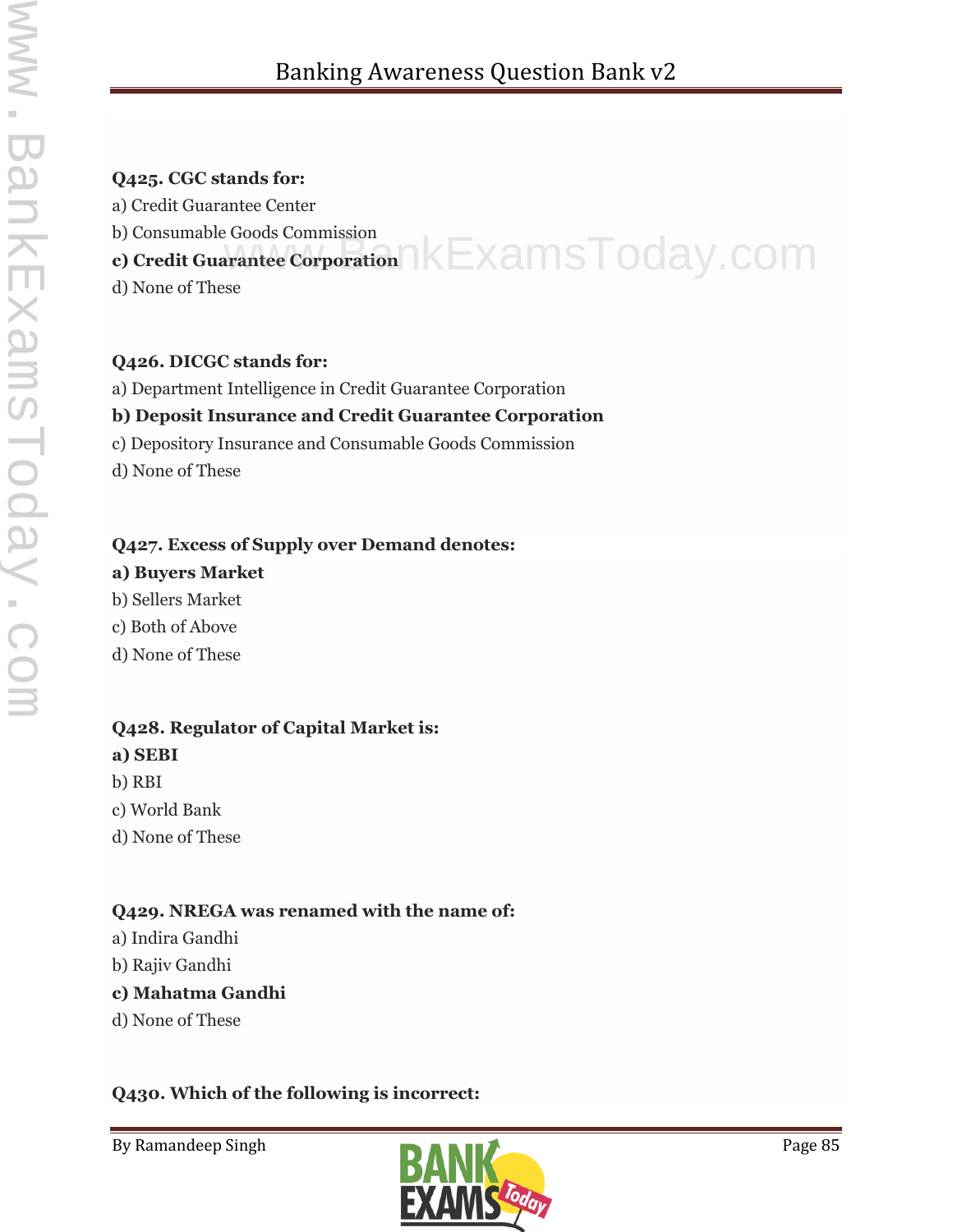a) WTO - Geneva b) IMF - Washington D.C. c) World Bank - Washington D.C. **d) None of These**

## www.BankExamsToday.com

#### **Q431. Drafts of Five years plans are approved by:**

a) Planning Commission

#### **b) National Development Council**

- c) National Planning Council
- d) None of These

#### **Q432. National Stock Exchange is located in:**

#### **a) Mumbai**

- b) Delhi
- c) Kolkata
- d) None of These

#### **Q433. The market in which long term securities such as stocks and bonds are bought and sold is commonly known as:**

a) Bullion Market

#### **b) Capital Market**

- c) Bull Market
- d) None of These

#### **Q434. When Aggregate supply is less than aggregate demand is then:**

a) Deflation Occurs

#### **b) Inflation Occurs**

- c) Stability Occurs
- d) None of These

#### **Q435. First Bank in India to launch EMI facility on debit cards:**

- a) SBI
- b) Axis Bank

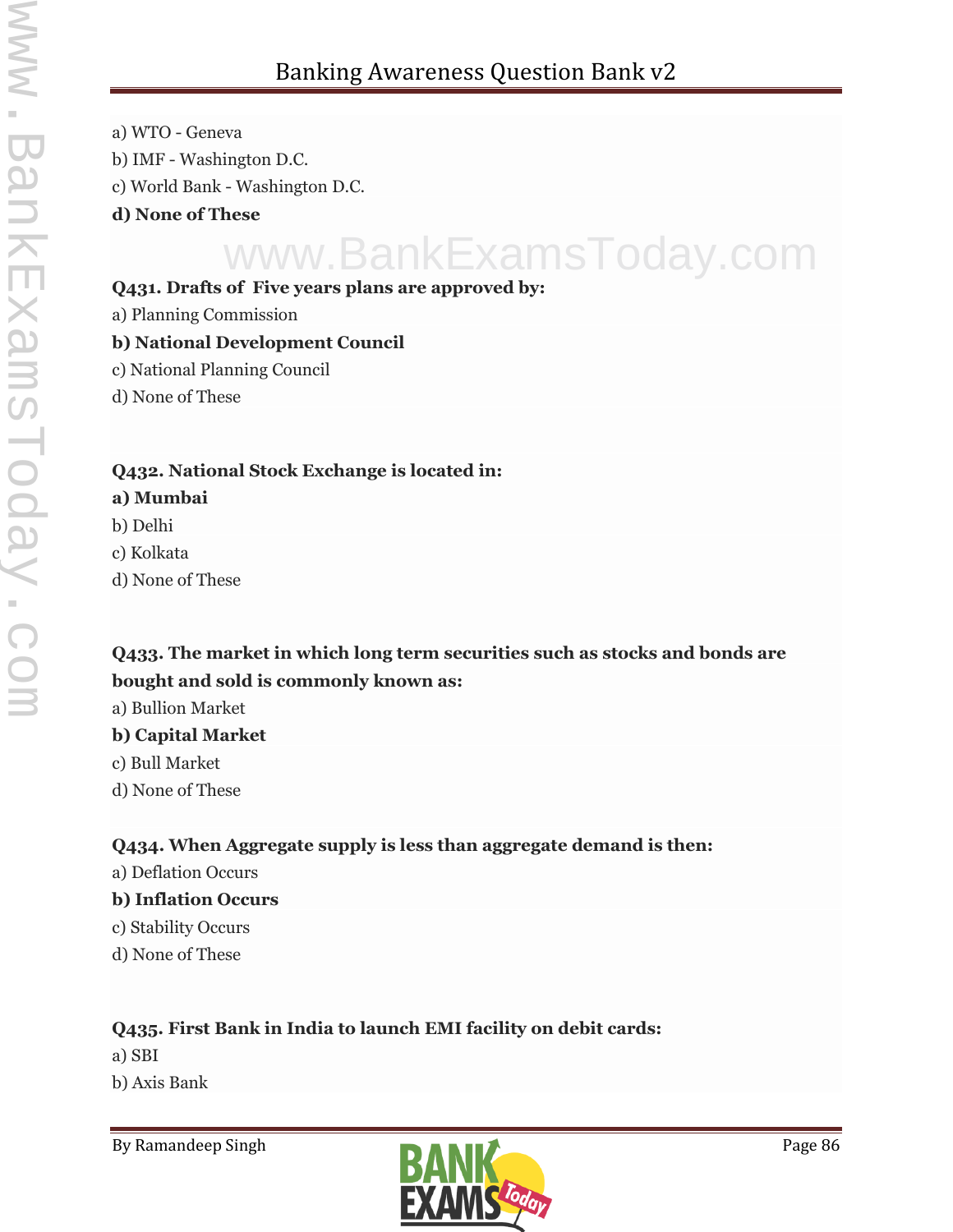#### **c) ICICI Bank**

d) None of these

### **Q436. FMC stands for: a) Forward Markets Commission REXAMSTOday.COM**

b) Financial Market Commission

c) Foreign Market Control

d) None of These

#### **Q437. In MICR cheque, first six numbers indicates:**

- a) Branch Code and Location
- b) City Location

#### **c) Cheque Number**

d) None of These

#### **Q438. Assignment refers to:**

- a) Transfer of Interest from one party to another
- b) Every Financially Transfer Transaction

#### **c) Transfer of a loan from one party to another**

d) None of These

#### **Q439. Sugam scheme was launched for:**

a) Big Corporate Houses

#### **b) Small Tax Payers**

- c) Pensioners getting old age pension
- d) None of These

#### **Q440. The regulator of whole banking in India is:**

- a) Banking Planning Council
- b) Banking Control Unit
- **c) RBI**
- d) None of These

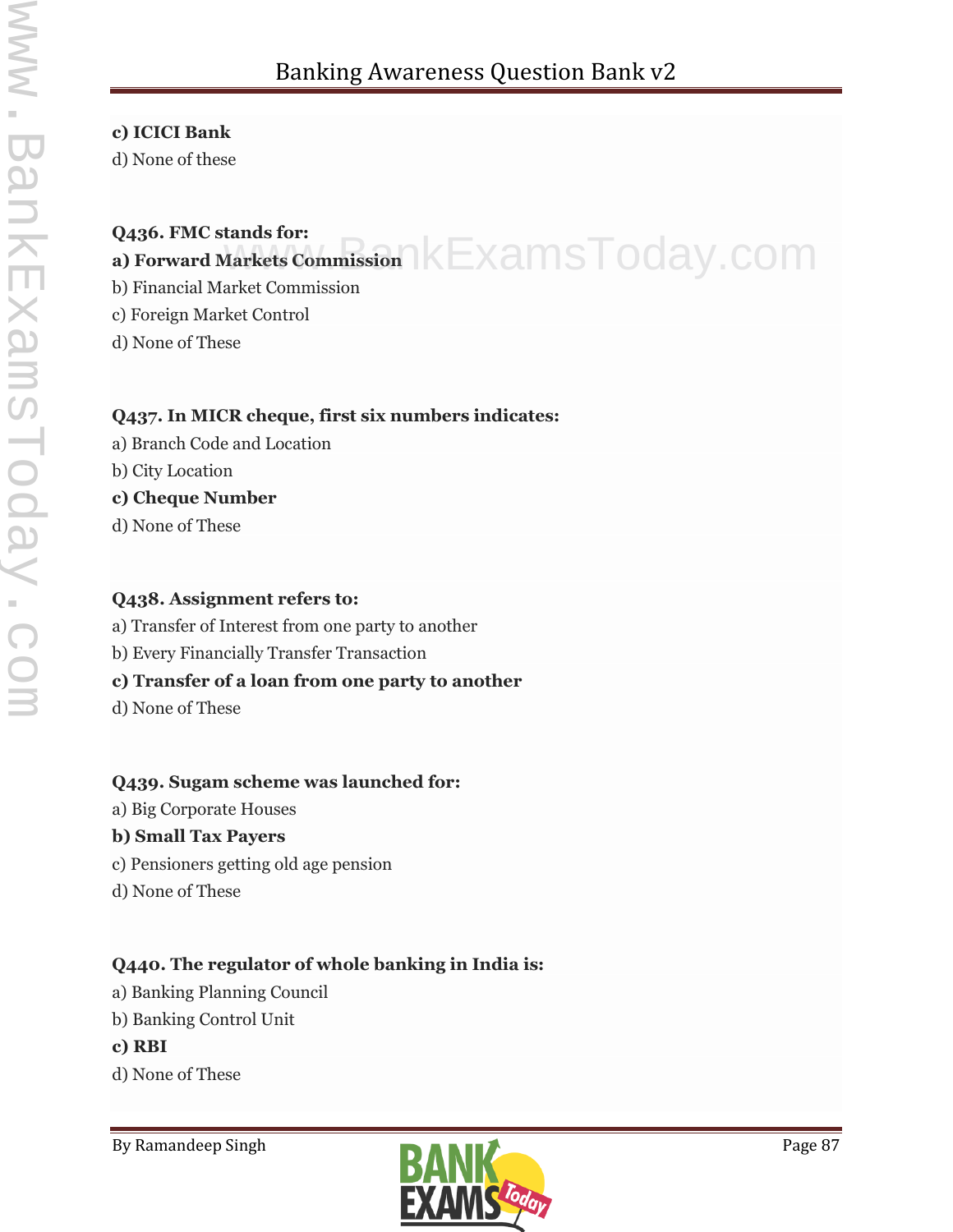#### **Q441.' National Rural Employment Program' was formerly known as:**

- a) Do work and get Food
- b) Employment for Food
- **c) Food For Work**
- d) None of These www.BankExamsToday.com

#### **Q442. Where neither exports nor imports takes place is known as:**

#### **a) Closed Economy**

- b) Depressed Economy
- c) Silent Economy
- d) None of These

#### **Q443. R. Gandhi is Deputy Governor of RBI and also a part of board member of:**

- a) MNREGA
- b) Axis Bank

#### **c) SEBI**

d) None of These

#### **Q444. Conversion of Physical form of share into electronic form is called:**

a) E - Share

#### **b) DEMAT**

- c) Online Share Cards
- d) None of These

#### **Q445. U.K. Sinha is present chairman of:**

a) RBI

#### **b) SEBI**

- c) National Development Council
- d) None of These

### **Q446. Who among the following is famous banker and is Padam Bhushan**

#### **Awardee:**

a) Indira Nuyee

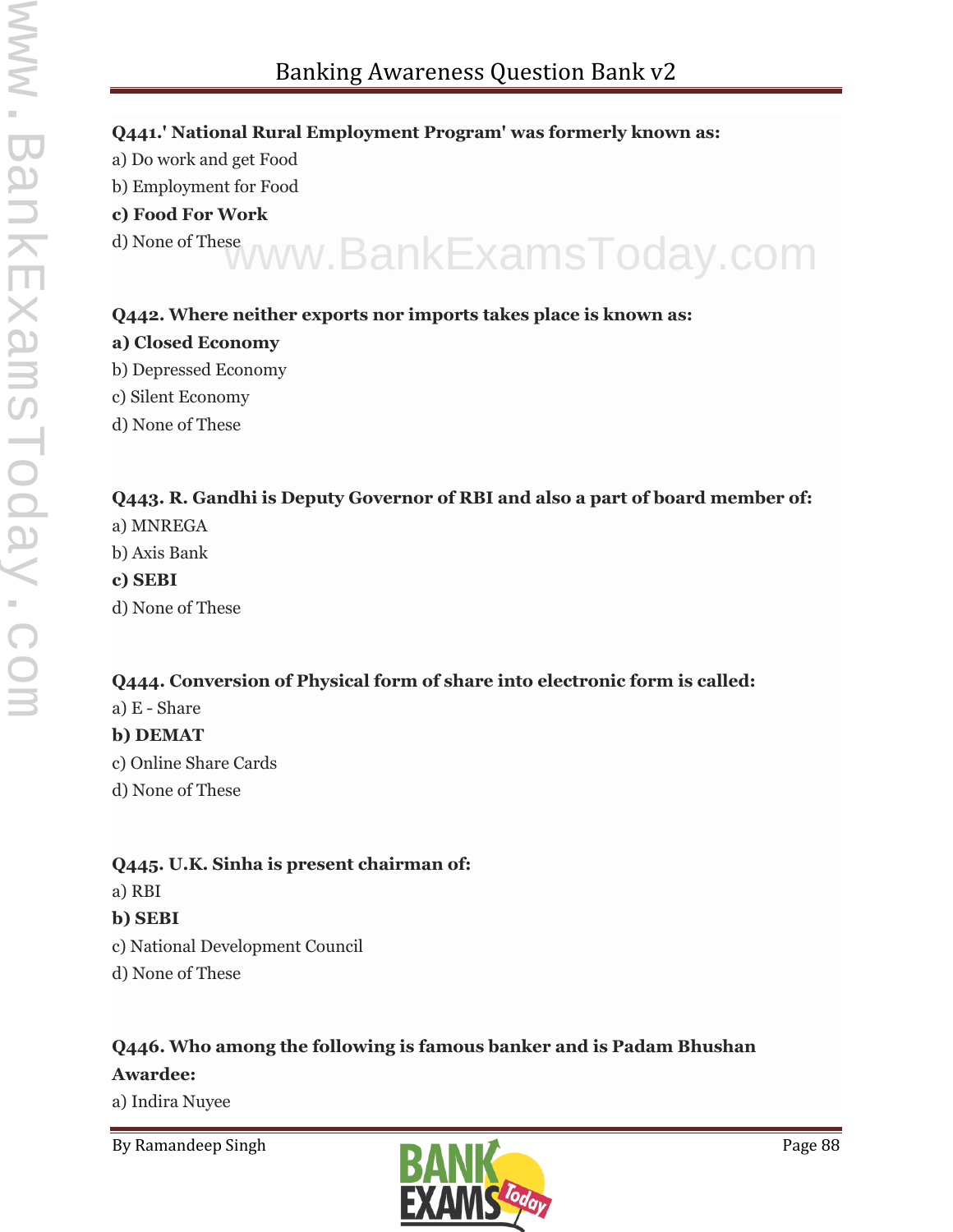#### **b) Chanda Kochhar**

- c) Arundhati Bhatacharya
- d) None of These

## **Q447. The Central Office of the Reserve Bank was initially established in \_\_\_\_\_\_:**<br>a) Indore

a) Indore WWW.DdIINEX dIIIS I UU d $y$ .

b) Delhi

**c) Calcutta**

d) None of These

#### **Q448. Which of the following is correct:**

a) Reserve Bank of India Act, 1935

#### **b) Reserve Bank of India Act, 1934**

- c) Reserve Bank of India Act, 1930
- d) None of These

#### **Q449. The Central Office of the Reserve Bank of India is now located at:**

#### **a) Mumbai**

- b) Hyderabad
- c) New Delhi
- d) None of These

#### **Q450. The Central Office of the Reserve Bank was permanently moved to Mumbai**

- **in \_\_\_\_\_:**
- a) 1934
- **b) 1937**
- c) 1935
- d) None of These

#### **Q451. Which among the following is correct about The Central Office of RBI:**

- a) Where Governor Sits
- b) Where only Policies are formulated
- **c) Both of Above**

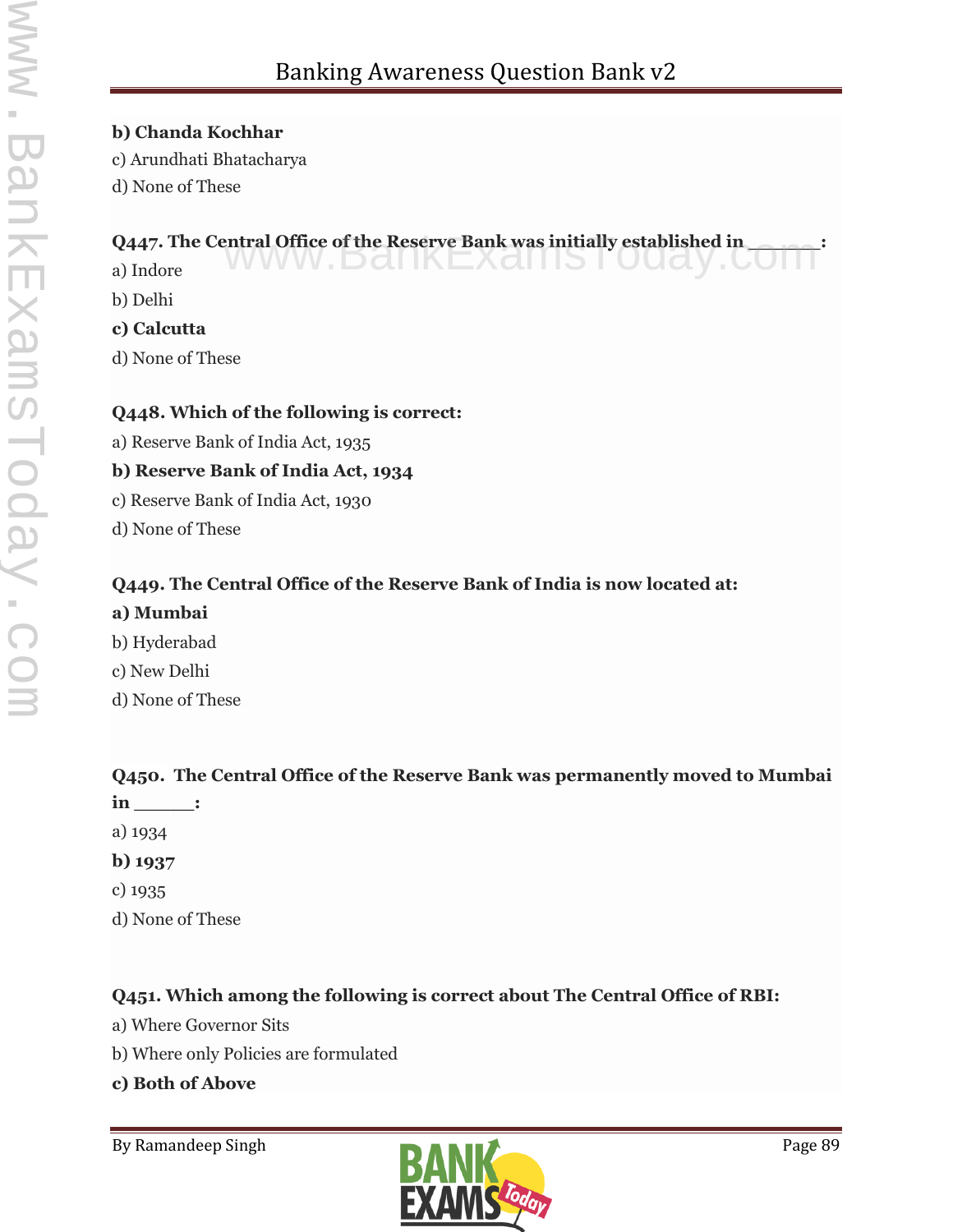d) None of These

#### **Q452. The Foreign Exchange Reserves of India are kept in the custody of:**

a) International Monetary Fund a) International Monetary Fund<br>**b) Reserve Bank of India COM** c) State Bank of India

d) None of These

#### **Q453. "Bank of Rajasthan" merged with which bank"**

a) Global Trust Bank

#### **b) ICICI Bank**

c) Axis Bank

d) None of These

### **Q454. Which bank opened a Lockless branch at Maharashtra to respecting the local customs:**

a) State Bank of India

#### **b) UCO Bank**

c) Bank of Maharashtra

d) None of These

#### **Q455. BFS stands for:**

a) Bureau of Financial Supervision

#### **b) Board for Financial Supervision**

- c) Bi-Lateral Financial System
- d) None of These

#### **Q456. Which among the following is the oldest Public Sector Bank of India**?

a) Punjab National Bank b) Central Bank of India **c) Allahabad Bank** d) Bank of Baroda e) State Bank of India

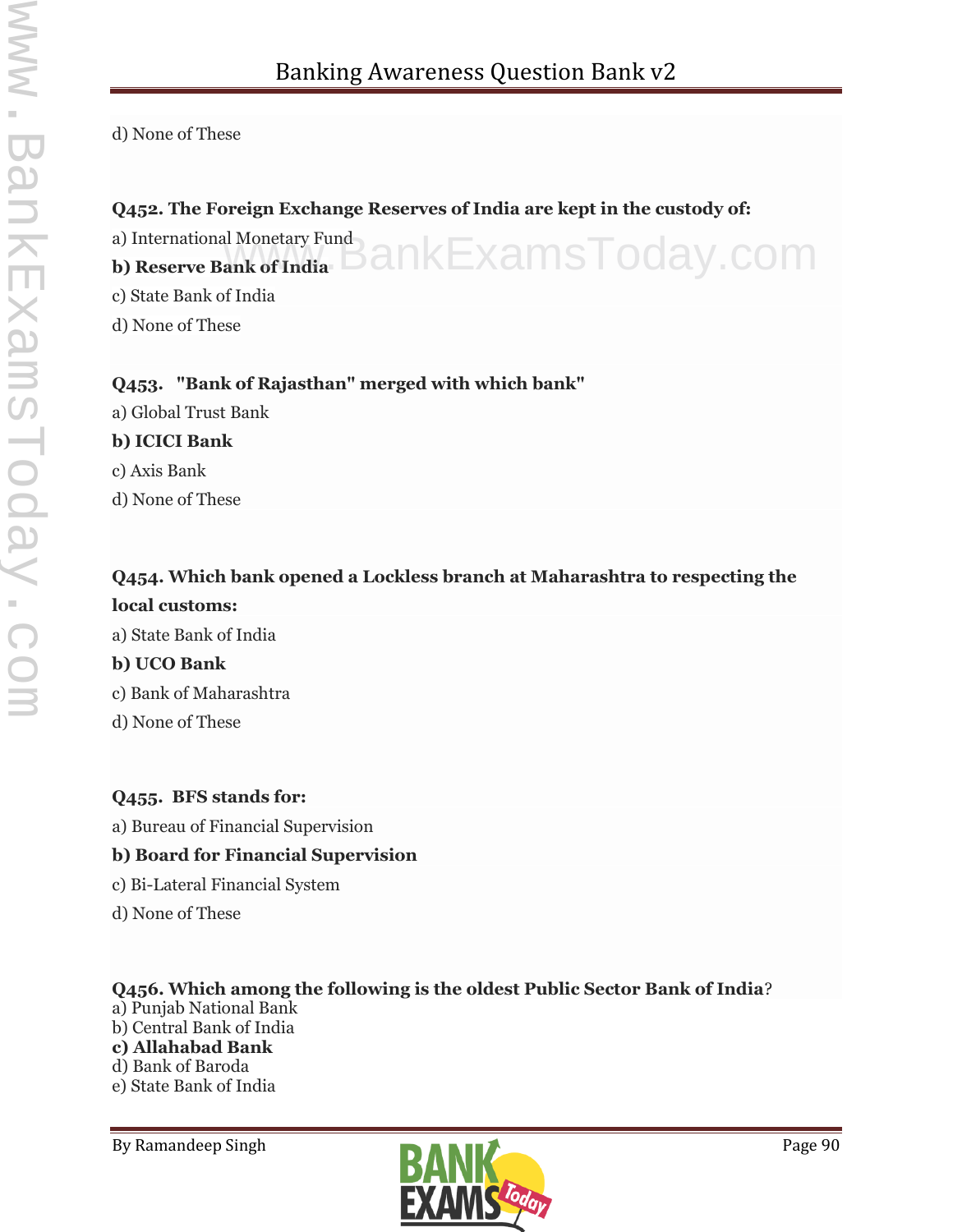#### **Q457. Name the 5 cities where RBI issued plastic notes** ?

a) Kochi,Patna,Delhi,Ahmadabad and Chennai

b) Jaipur,Shimla,Delhi,Patna and Mimbai

c)Mumbai,Shimla,Jaipur,Patna and Chennai

d) Jaipur,Shimla,Kochi,Mysore and Mumbai

**e) Kochi,Mysore,Jaipur,Bhubhaneswar and Shimla**

#### **Q458**. Which co**untry issued first purely plastic note** ?

a) New Zealand.

b) Mexico,

c) Singapore,

d) Fiji and Canada

**e) Australia**

**Q459. India's first non-bank owned ATM (White Label ATMs) open in ?** a) Delhi b) Bihar c) Uttar-Pradesh **d) Maharashtra** e) Gujarat

**Q460. India s largest commercial Bank is : ?** a) Bank of Baroda **b) State Bank of India** c) ICICI d) Punjab National Bank e) Central Bank of India

**Q461. Which of the following leaders maintained their accounts in PNB:**

a) Mahatma Gandhi

b) Jawahar Lal Nehru

c) Lal Bahadur Shastri

d) Indira Gandhi

**e) All of The Above**

f) None of These



oday.com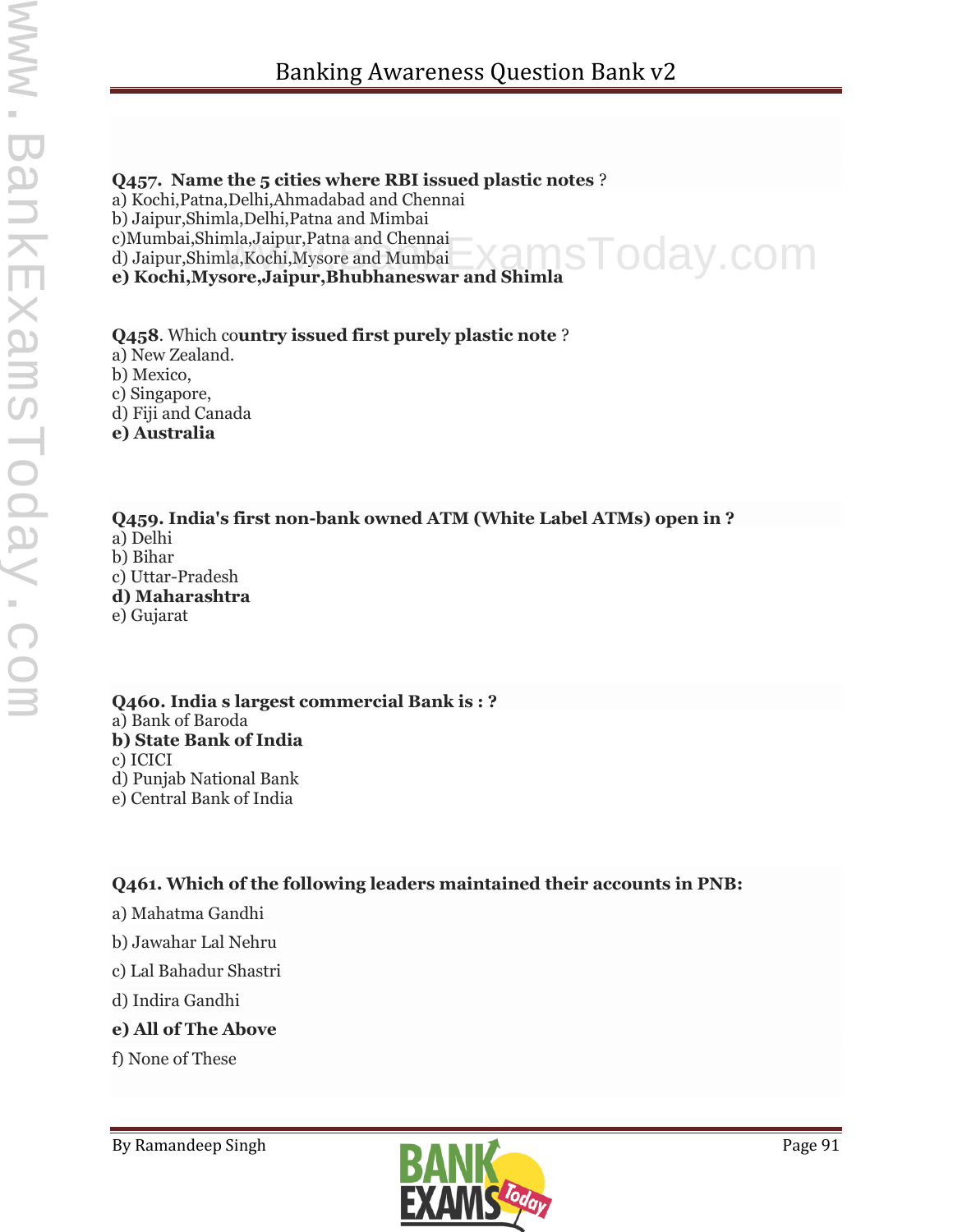#### **Q462. A service charge on your bank statement will result in:**

a) Interest Deduction from your account

#### **b) A Lower Balance**

- c) Fixed Charges incurred
- d) None of These

## **Q463. Obtaining cash from an ATM is similar to:** www.BankExamsToday.com

#### **a) Writing a Cheque**

- b) Open any Account
- c) Any banking transaction
- d) None of These

#### **Q464. A \_\_\_\_\_\_\_is used to add funds to bank account:**

- a) Cheque
- b) Pass Book
- **c) Deposit Slip**
- d) None of These

#### **Q465. A \_\_\_\_\_\_ endorsement includes the words "FOR DEPOSIT ONLY":**

- **a) Restrictive**
- b) Predictive
- c) Conductive
- d) None of These

#### **Q466. A \_\_\_\_\_\_\_offers loans to people starting their own business"**

- a) Bank
- b) Credit Union

#### **c) Pawnshop**

d) None of These

#### **Q467. Opening a checking account requires completing a \_\_\_\_\_\_\_:**

- a) Signature Card
- b) Address Form
- c) Specific Mentioned Identity

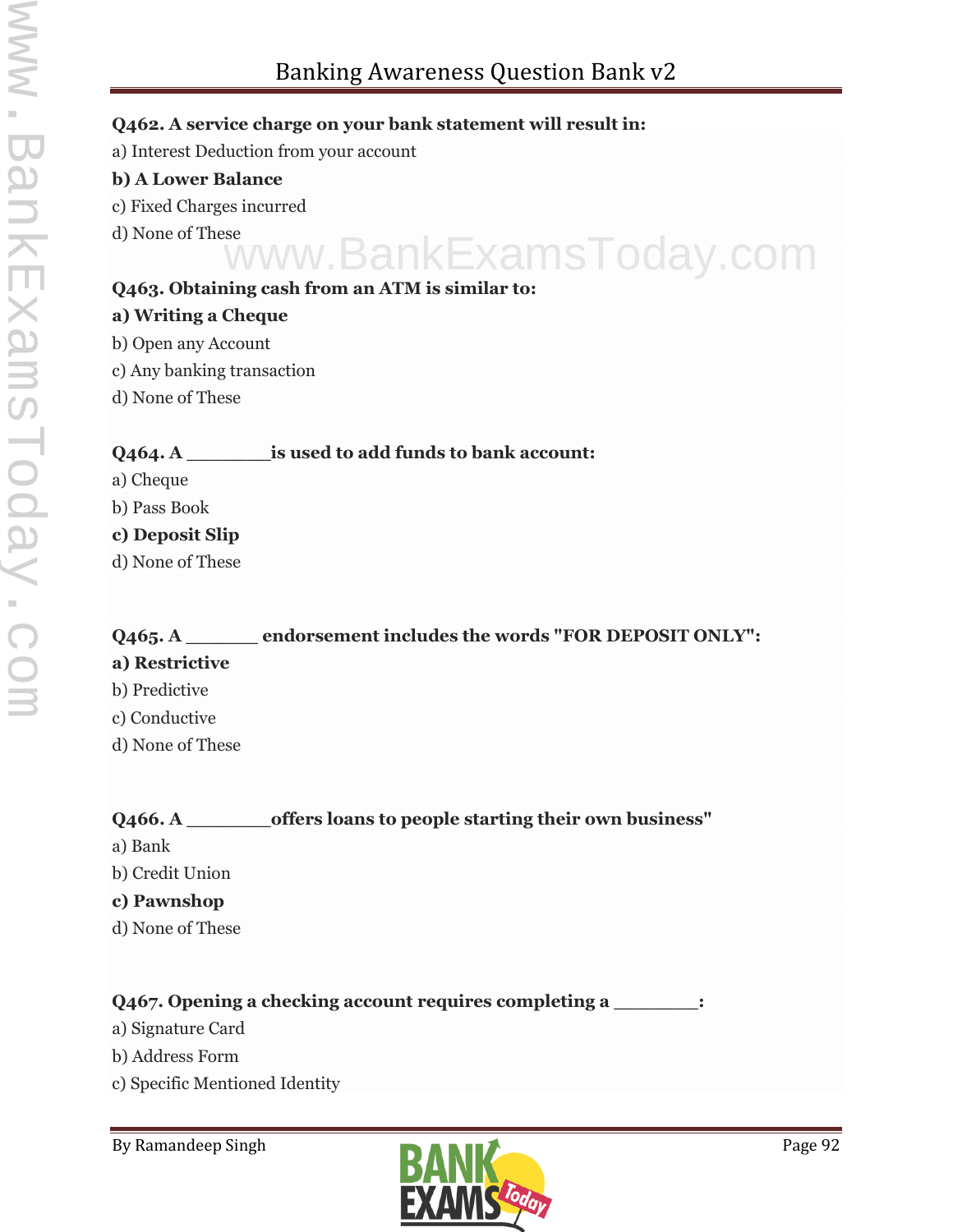#### **d) None of These**

### **Q468. As we know RBI was comes into existence in 1 April, 1935 but became the central banking authority in:** www.BankExamsToday.com

**a) 1965**

b) 1966

c) 1961

d) None of These

#### **Q469. Banking companies act passed in:**

a) 1950 **b) 1949** c) 1943

d) None of These

#### **Q470. 14 Major banks were nationalized in:**

- a) 1970
- **b) 1969**
- c) 1968
- d) None of These

#### **Q471. 7 More banks were nationalized in:**

- **a) 1980**
- b) 1981
- c) 1983
- d) None of These

#### **Q472. E - Banking covers both Computer banking and \_\_\_\_\_\_\_:**

a) Merchant Banking

#### **b) Telephone Banking**

- c) Standard Banking
- d) None of These

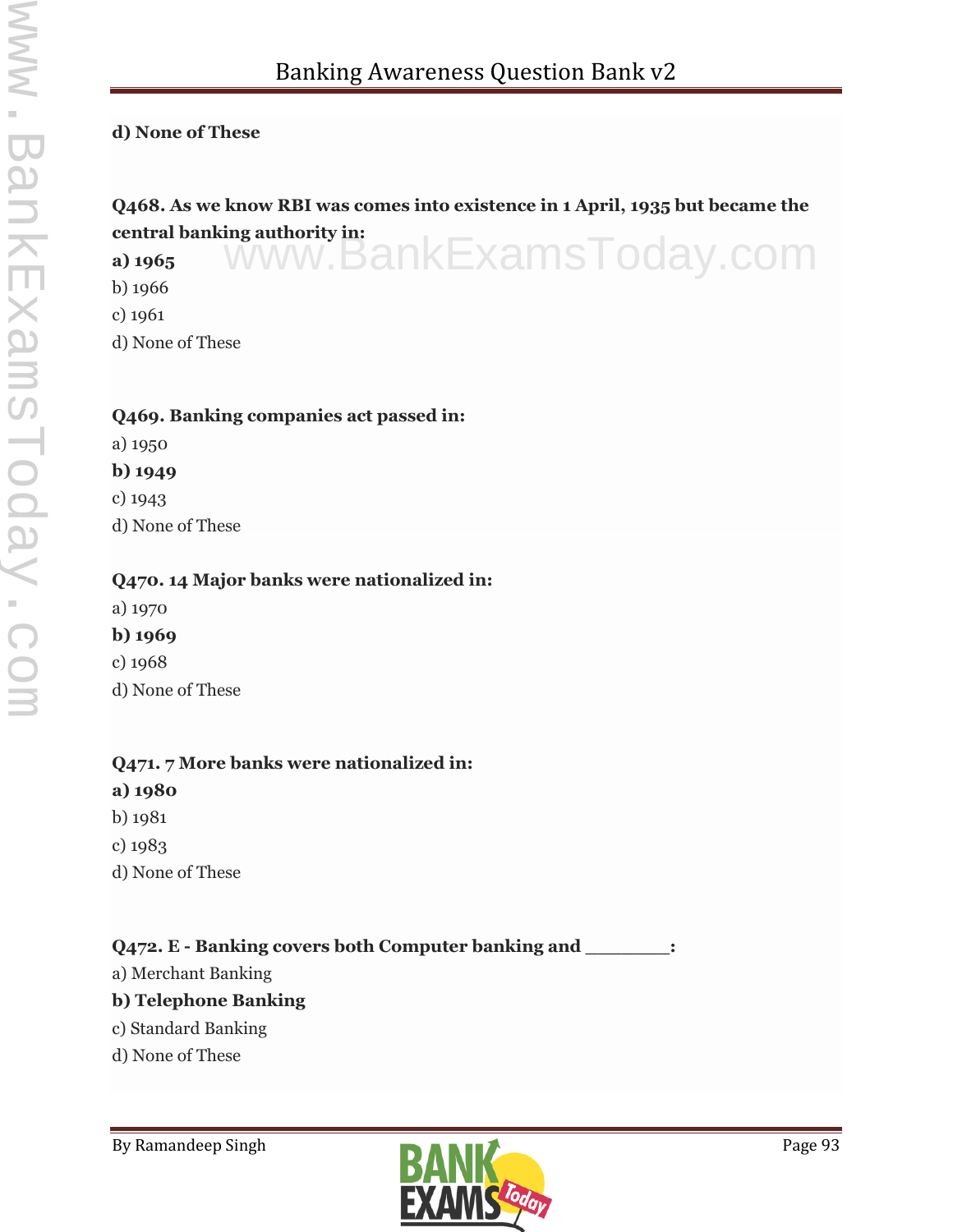#### **Q473. Which of the following features fit for E - Banking:**

- a) Providing Ease in banking operations
- b) Stress on branch less banking
- c) Time Saving
- **d) All of Above** d) All of Above<br>e) None of These VWW. BankExamsToday.com
- 

#### **Q474. ICICI Bank kicked of online banking in:**

- a) 1998
- b) 1997
- **c) 1996**
- d) None of These

#### **Q475. The Banking Ombudsman Scheme, 2006 enables resolution of \_\_\_\_\_\_\_: a) Complaints of bank customers relating to certain services rendered by banks.**

- b) Complaints of bank branches relating to certain services rendered to customers
- c) Complaints of NRI only
- d) None of These

#### **Q476. Banking OMBUDSMAN scheme has come into force from:**

- a) January 15, 2006
- **b) January 1, 2006**
- c) January 26, 2006
- d) None of These

#### **Q477. The Banking Ombudsman is person appointed by the \_\_\_\_\_\_\_\_to redress customer complaints against certain deficiency in banking services:**

- a) Indian Banking Personnel Selection
- **b) Reserve Bank of India**
- c) Securities and Exchange Board of India
- d) None of These

#### **Q478. Banking Ombudsman is a \_\_\_\_\_\_\_\_:**

- a) Collateral Judicial Authority
- b) Bi Lateral Judicial Authority

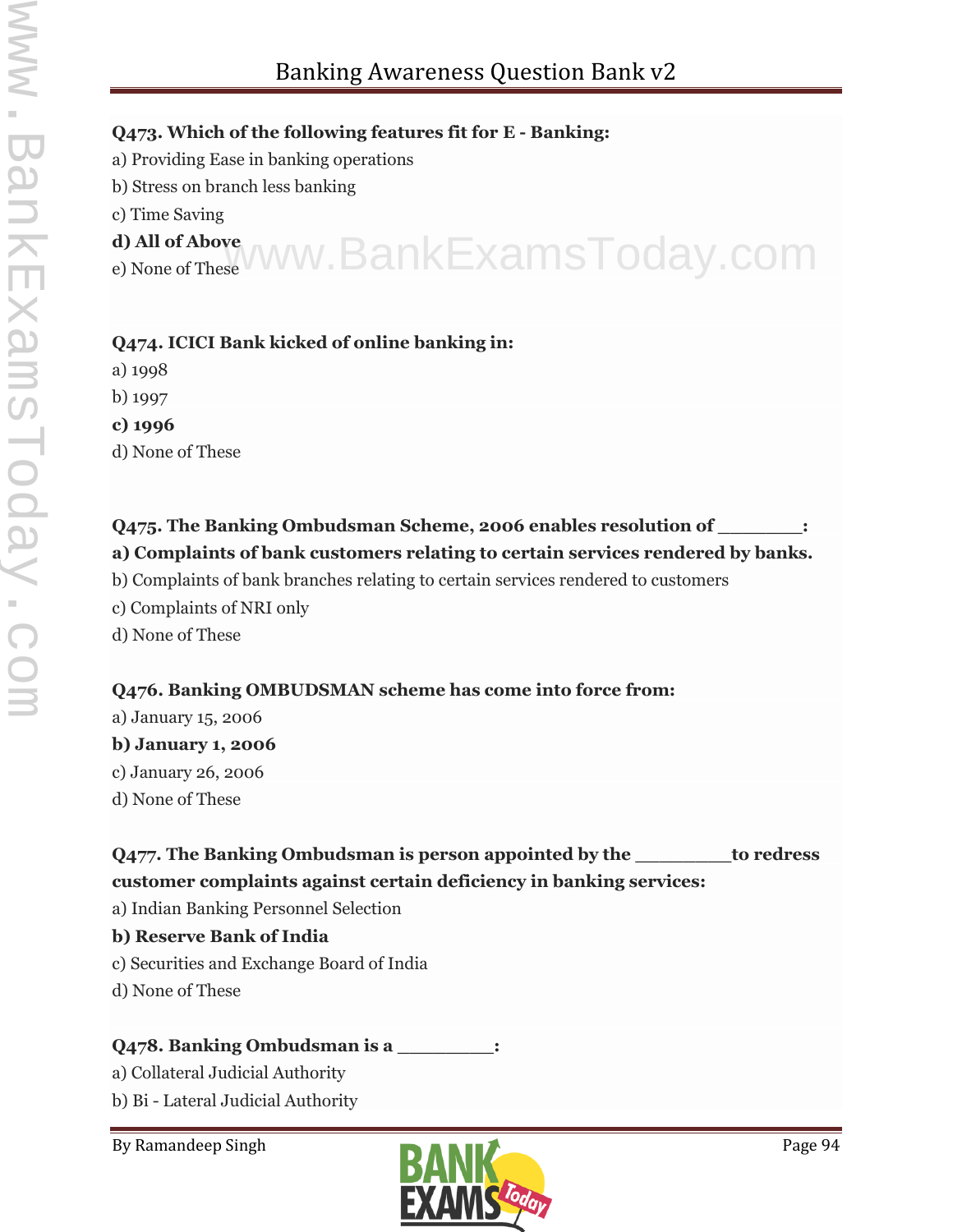#### **c) Quasi Judicial Authority**

d) None of These

#### **Q479. Banking Ombudsman has power to summon \_\_\_\_\_\_\_:** Q479. Banking Ombudsman has power to summon<br>a) Bank Only WWW.DOMINLAOMISTOORY.COM

b) Customer Only

#### **c) Both of Above**

d) None of These

**Q480. The Banking Ombudsman Scheme was first introduced in \_\_\_\_\_:**

#### **a) 1995**

- b) 1996
- c) 1998
- d) None of These

**Q481. As we know, the banking ombudsman scheme was first introduced in 1995 and was revised in \_\_\_:**

- a) 2004 **b) 2002**
- c) 2003
- d) None of These

#### **Q482. Which of the following is wrong about term cheque:**

- a) A cheque must be signed by the person (Drawer) issuing the cheque.
- b) A cheque must have the name of the recipient (Payee) of the cheque.
- c) A cheque must mention the amount of money in words and figures.
- d) A cheque must be dated.
- e) A cheque must be drawn upon a specified bank (Drawee).
- **f) None of These**

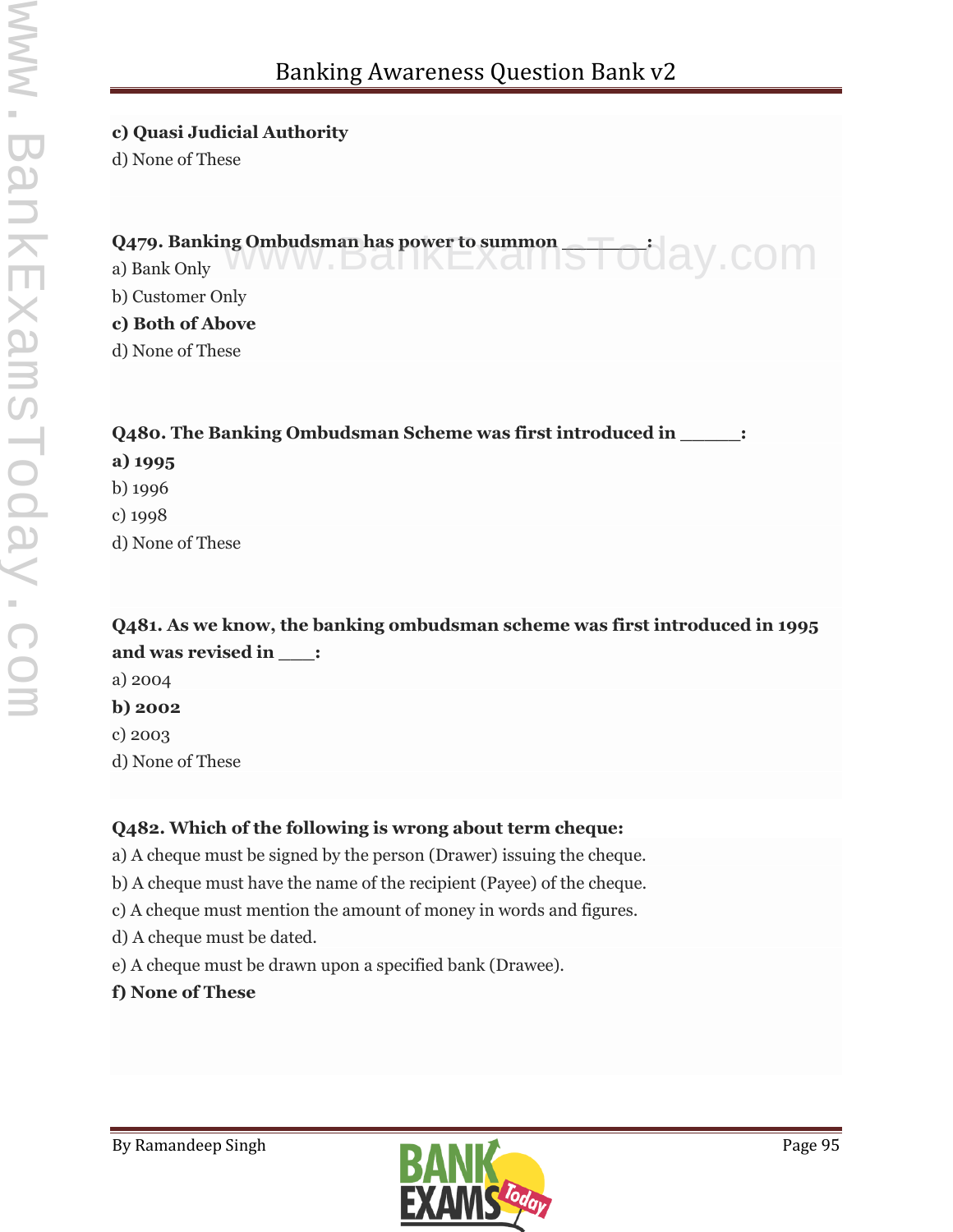#### **Q483. If cheque is issued by a bank in the same city as the payee, the cheque will be called:**

a) Outstation Cheque

- **b) Local Cheque**
- c) At par Cheque
- 

# c) <sup>At par Cheque</sup> WWW.BankExamsToday.com

#### **Q484. If a given city's local cheque is presented elsewhere it becomes**

#### **\_\_\_\_\_\_\_\_cheque and may attract some nominal but fixed banking charges:**

a) Local

#### **b) Outstation**

c) Both of Above

d) None of These

#### **Q485. Which of following is incorrect about 'At Par Cheque':**

- a) It is a cheque which is accepted at par at all its branches across the country.
- b) Unlike local cheque it can be present across the country without attracting additional banking charges
- c) Both of Above
- **d) None of These**

#### **Q486. Cheque below the amount of Rs. 1,00,000 are called\_\_\_\_\_:**

- a) Gift Cheque
- **b) Normal Value Cheque**
- c) Below Volume Cheque
- d) None of These

#### **Q487. The cheque, amount of which is higher than Rs. 1,00,000 is a:**

a) Gift Cheque

#### **b) High Value Cheque**

- c) Normal Value Cheque
- d) None of These

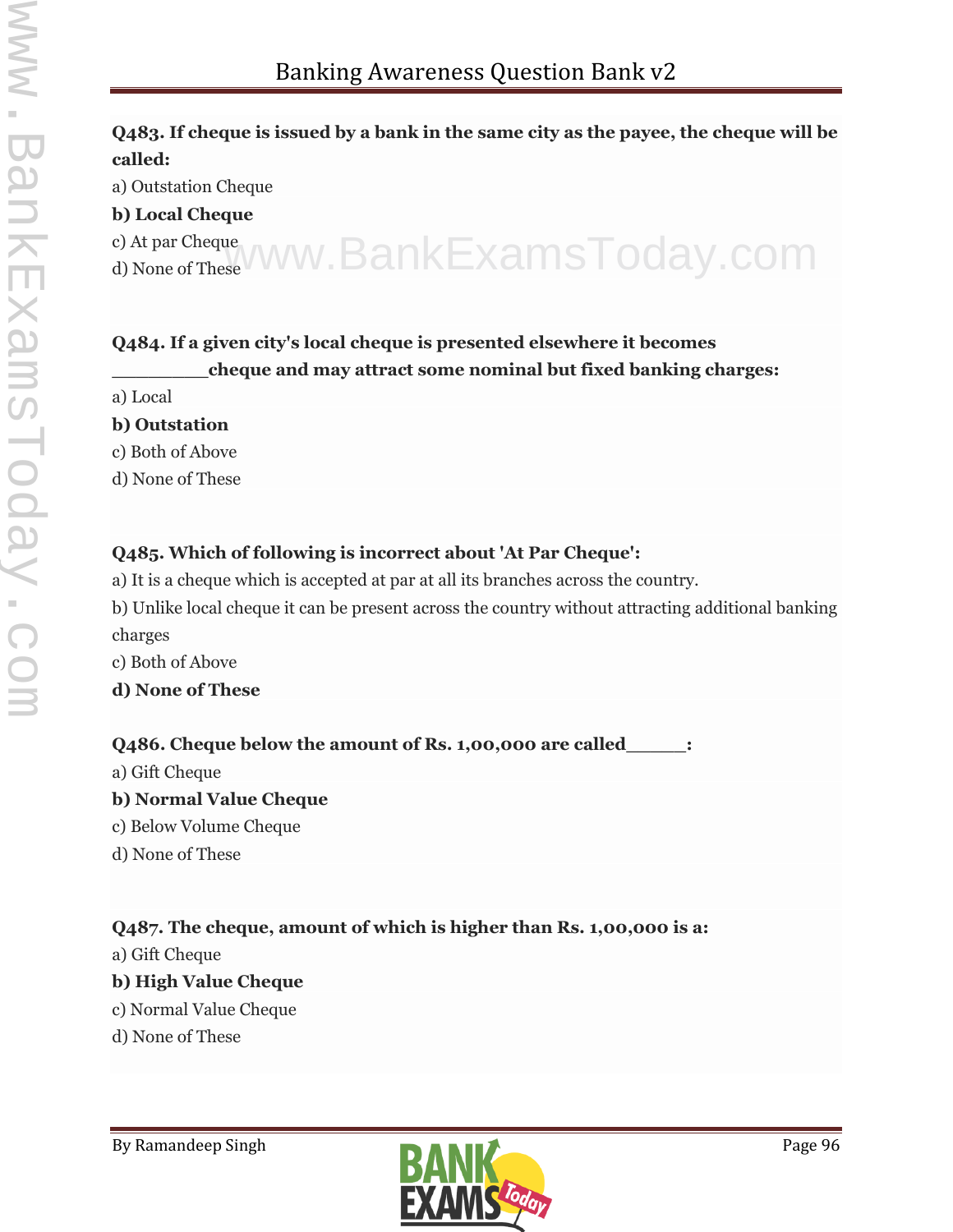#### **Q488. Which of the following is incorrect about 'Gift Cheque':**

- a) Cheque used for gifting money to loved ones are gift cheques.
- b) The value may vary from Rs. 100 to Rs. 10,000
- c) Both of Above
- 

## **d) None of These** www.BankExamsToday.com

#### **Q489. Which of the following is correct about the crossed cheque:**

- a) Crossed cheque cannot en-cash at the counter of the bank by holder.
- b) The payment of cross cheque is only credited to the bank account of the payee.
- c) Crossed cheque is done by drawing two parallel lines across top left corner of the cheque.
- d) With or without writing 'Account Payee' in the space between the lines

#### **e) All of the Above**

f) None of These

#### **Q490. \_\_\_\_\_cheque can be alternated by using an ATM card:**

a) Open Cheque

#### **b) Self Cheque**

- c) Ordered Cheque
- d) None of These

#### **Q491. CTS stands for:**

a) Cheque Transfer System

#### **b) Cheque Truncation System**

- c) Cheque Truncation Standards
- d) None of These

#### **Q492. CHI stands for:**

a) Cheque House Interface

#### **b) Clearing House Interface**

- c) Commercial House Interface
- d) None of These

## **Q493. In order to facilitate faster collection of outstanding cheques, the Reserve**

#### **Bank of India commenced a special clearing facility called \_\_\_\_\_\_:**

#### **a) Speed Clearing**

b) High Clearing

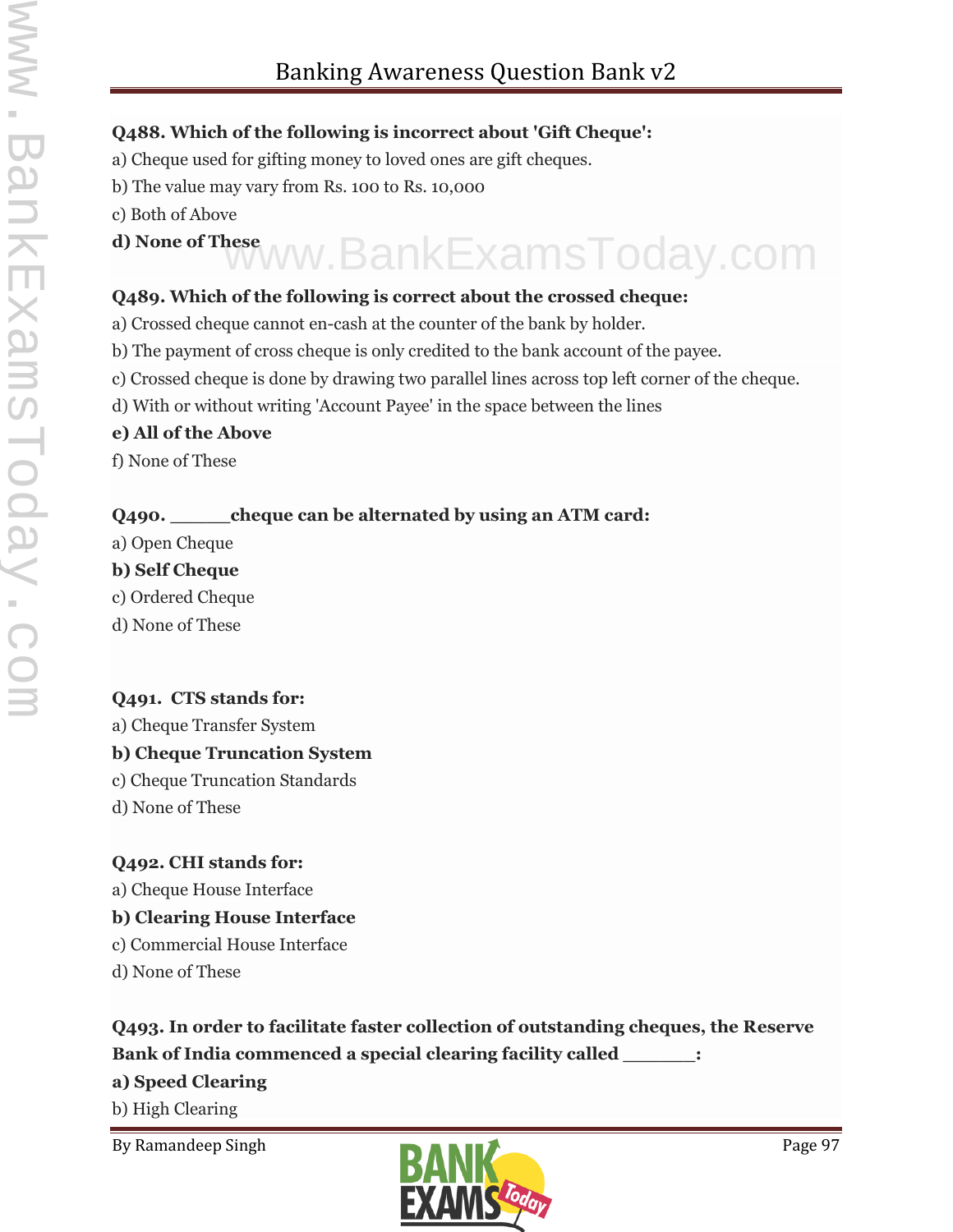c) Standard Clearing

d) None of These

#### **Q494. Which of following is correct about 'VIDYA LAKSHMI PORTAL':**

a) The aim of scheme is to provide educational loans through recognized banks

a) The aim of scheme is to provide educational loans through recognized banks<br>b) Government Scholarships are also provided under a single Window

#### **c) Both of Above**

d) None of These

#### **Q495. AIBOA stands for:**

a) All India Banking Operations Association

#### **b) All India Bank Officers Association**

c) All India Banks of Association

d) None of These

#### **Q496. NSDL stands for:**

#### **a) National Securities Depository Limited**

b) National Savings and Depository Limited

c) Non - Saving Depositories Limited

d) None of These

#### **Q497. 'You can Always Bank on Us' is the slogan of:**

a) State Bank of Mysore

#### **b) State Bank of Hyderabad**

- c) State Bank of Travancore
- d) None of These

#### **Q498. The slogan of 'Yes Bank' is:**

a) With Us you are sure

#### **b) Experience Our Expertise**

- c) Prosperity for All
- d) None of These

#### **Q499. Slogan of 'State Bank of Travancore' is:**

a) We understand your world

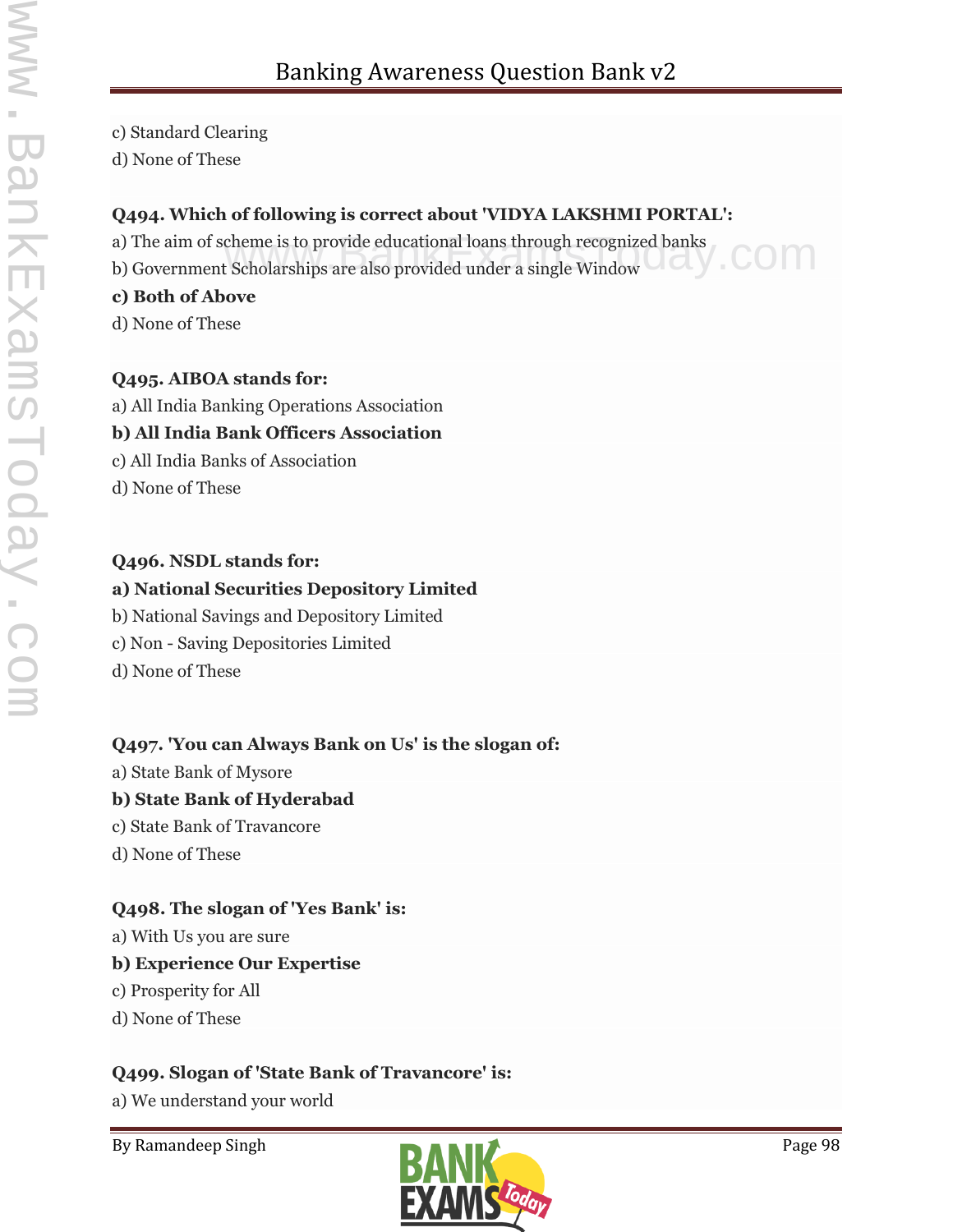b) The name you can bank upon

#### **c) A long tradition of trust**

d) None of These

**Q500. 'Where every individual is committed' is the slogan of:** Q500. 'Where every individual is committed' is the slogan of: a) Vijaya Bank<br>a) Vijaya Bank **b) Oriental Bank of Commerce** c) Indian Overseas Bank

d) None of These

### **Q501. 'Prosperity for All' is the slogan of: a) Corporation Bank** b) United Bank of India c) Federal Bank

d) None of These

**Q502. Reserve Bank of India under (RBI Act) \_\_\_\_\_\_\_\_ is solely responsible for the issuance of currency notes excluding rupee one note which issued by Finance Secretary of the Government of India:**

- **a) Section 22**
- b) Section 24
- c) Section 26
- d) None of These

**Q503. RBI provides \_\_\_\_\_\_\_\_credit facility to the Government of India and State Government in order to overcome tight money position between payment and receipt of the client:**

a) 'credit and means'

#### **b) 'ways and means'**

- c) 'ease and means'
- d) None of These

**Q504. The period of such 'ways and means' credit is maximum \_\_\_\_\_\_\_days:**

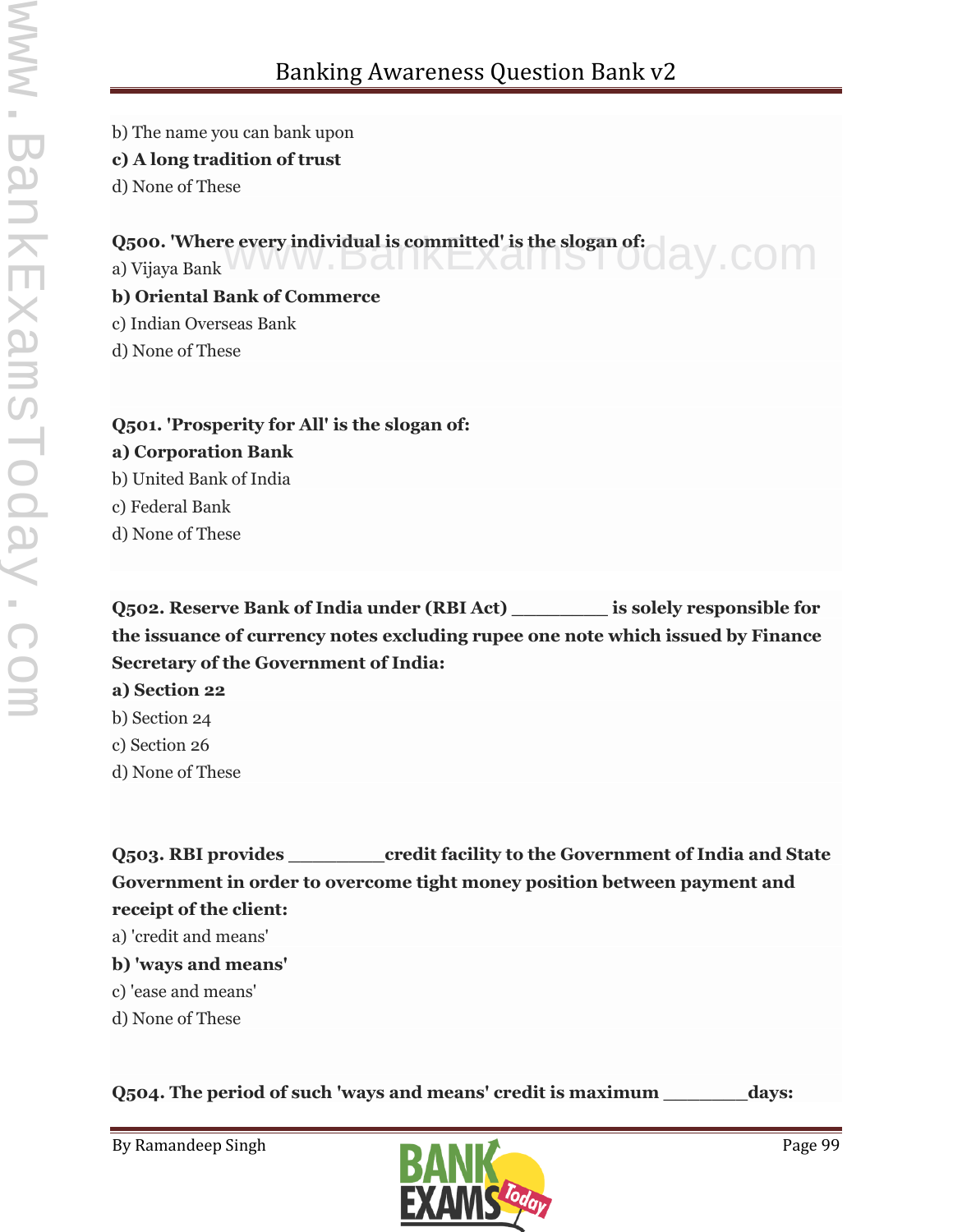a) 60 Days **b) 90 Days** c) 12) Days d) None of These

## www.BankExamsToday.com

**Q505. 'ways and means' such power to lend money to government is given under section\_\_\_\_\_ of RBI Act, 1934:**

a)  $17(4)$ 

**b) 17(5)**

c) 17(10)

d) None of These

#### **Q506. CAC stands for:**

a) Cash And Credit Collections

#### **b) Capital Account Convertibility**

c) Current Account Convertibility

d) None of These

#### **Q507. \_\_\_\_\_\_\_\_ is basically associated with change of ownership in foreign domestic financial assets and liabilities at market determined rate of exchange: a) Capital Account Convertibility**

b) Fuller Capital Account Convertibility

c) Both of Above

d) None of These

**Q508. As we knows that IRDA has its headquarter at Hyderabad (Andhra Pradesh) but till 2001 it operated from\_\_\_\_:**

a) Kolkata

- **b) Delhi**
- c) Trivendram
- d) None of These

#### **Q509. ULIP stands for:**

a) Universal Linked Insurance Plan

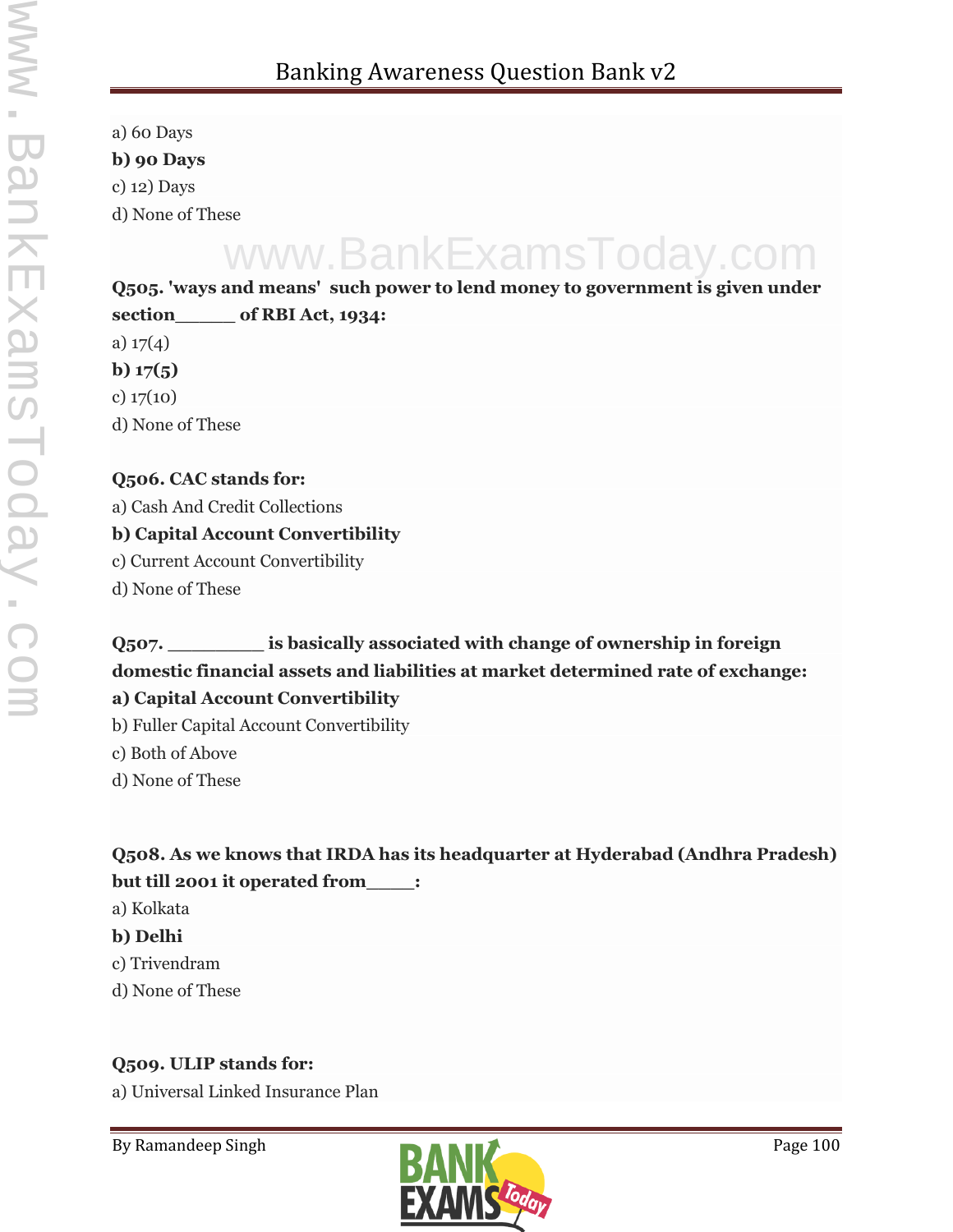#### **b) Unit Linked Insurance Plan**

c) Under Life Insurance Plan

d) None of These

## **Q510. The first ULIP was launched in India in**  $\text{ms}\top$  **OOay.com**

a) 1972 **b) 1971**

c) 1975

d) None of These

**Q511. The first ULIP was launched by:** a) IRDA **b) Unit Trust of India (UTI)** c) SEBI

d) None of These

**Q512. AMC stands for:** a) Acquired Money Collection **b) Asset Management Company** c) Assets Manufacturing Company d) None of These

**Q513. SWF refers to:** a) Special Wealth Funds **b) Sovereign Wealth Funds** c) Synchronized Wealth Funds d) None of These

**Q514. BIS stands for:**

a) Bank for International Services

#### **b) Bank for International Settlements**

c) Bank for International Savings

d) None of These

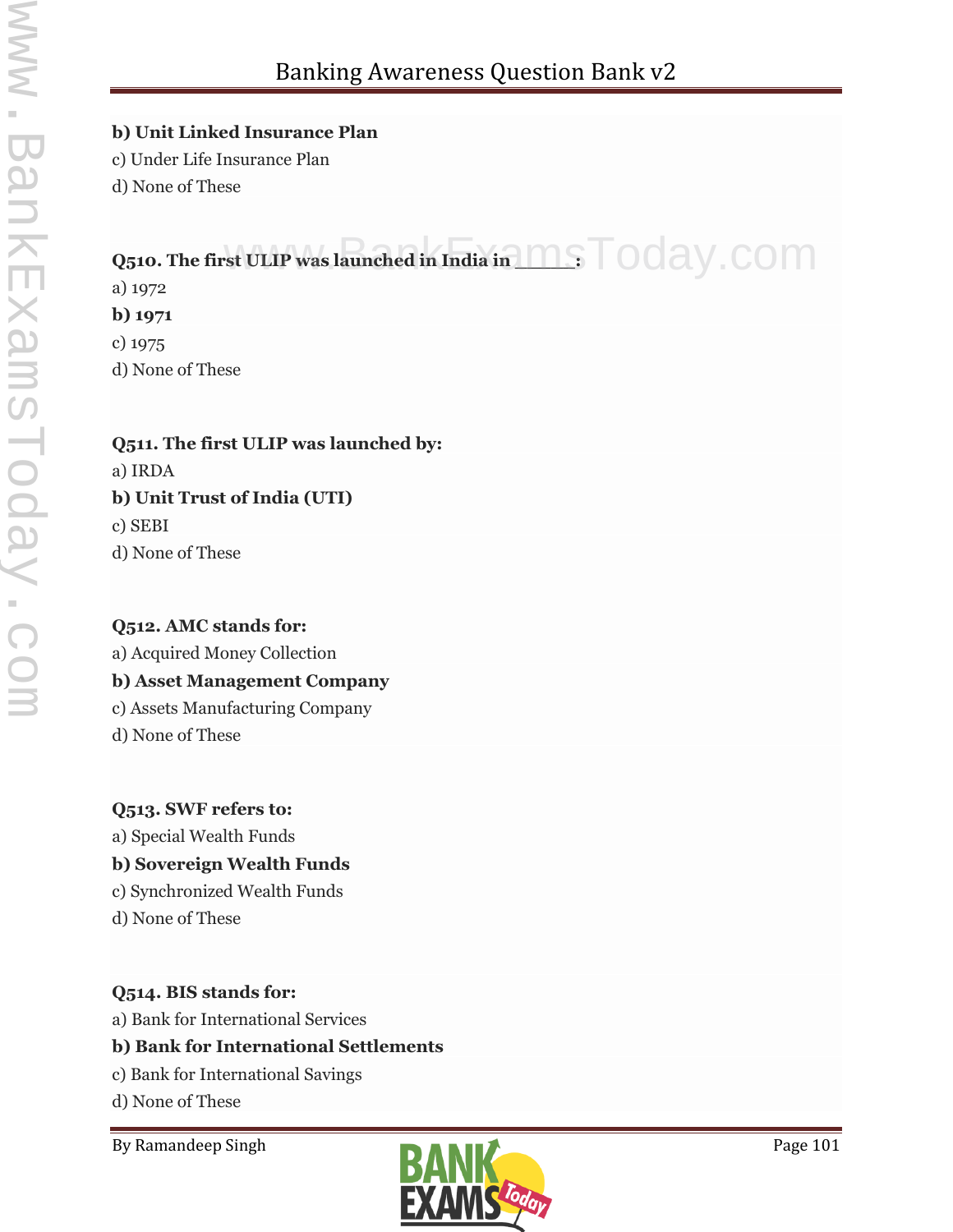#### **Q515. The first set of Basel Accords are known as:**

#### **a) Basel 1**

b) Basel A

c) Basel 0 c) <sub>Basel</sub>o<br><sub>d) None of These</sub>WWW.BankExamsToday.com

## **Q516. The first set of Basel Accords was issued in:**

#### **a) 1988**

b) 1985

c) 1989

d) None of These

#### **Q517. Primary focus of Basel I was on:**

a) Increase Credit ability of banks

#### **b) Credit Risk**

- c) Financial help to developing countries
- d) None of These

#### **Q518. BCBS stands for:**

a) British Corporation for Basel Standards

#### **b) Basel Committee on Banking Supervision**

- c) Banking Commission for Basel Society
- d) None of These

#### **Q519. Basel II was issued in:**

a) July, 1999

#### **b) June, 1999**

c) September, 1999

d) None of These

### **Q520. Basel (City) is located in: a) Switzerland**

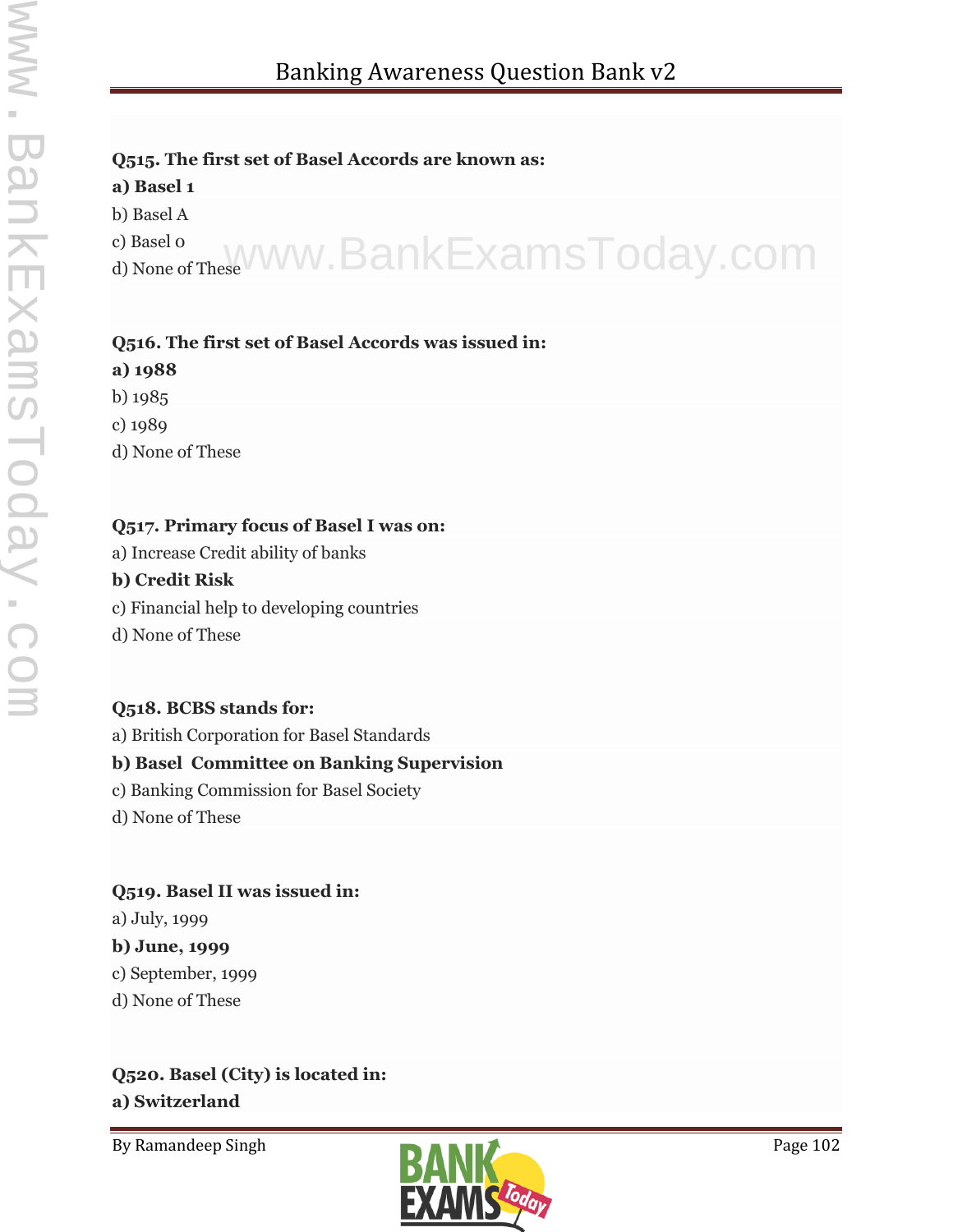b) France c) USA d) None of These

#### **Q521. RWA stands for:**  $_{\sf a}$ ) Research Wing Association  ${\sf BankExamples}$

b) Risk Wing for Assets

#### **c) Risk Weighted Assets**

d) None of These

#### **Q522. Which of the following cheque is not honored by the bank:**

a) Self Cheque

#### **b) Stale Cheque**

- c) Cross Cheque
- d) None of These

## **Q523. A loan to pay for home, business or other real estate over a period of time is:**

### **a) Mortgage**

- b) Interest
- c) Loan
- d) None of These

#### **Q524. "MZM" stands for:**

a) Monetary Base or Total Currency

#### **b) Money with Zero Maturity**

- c) Money Zeal with Mature Guarantee
- d) None of These

#### **Q525. NIBM stands for:**

a) National Institute in Business Management

#### **b) National Institute of Bank Management**

- c) National Investment Bank Management
- d) None of These

#### **Q526. NIBM located at:**

a) Nasik

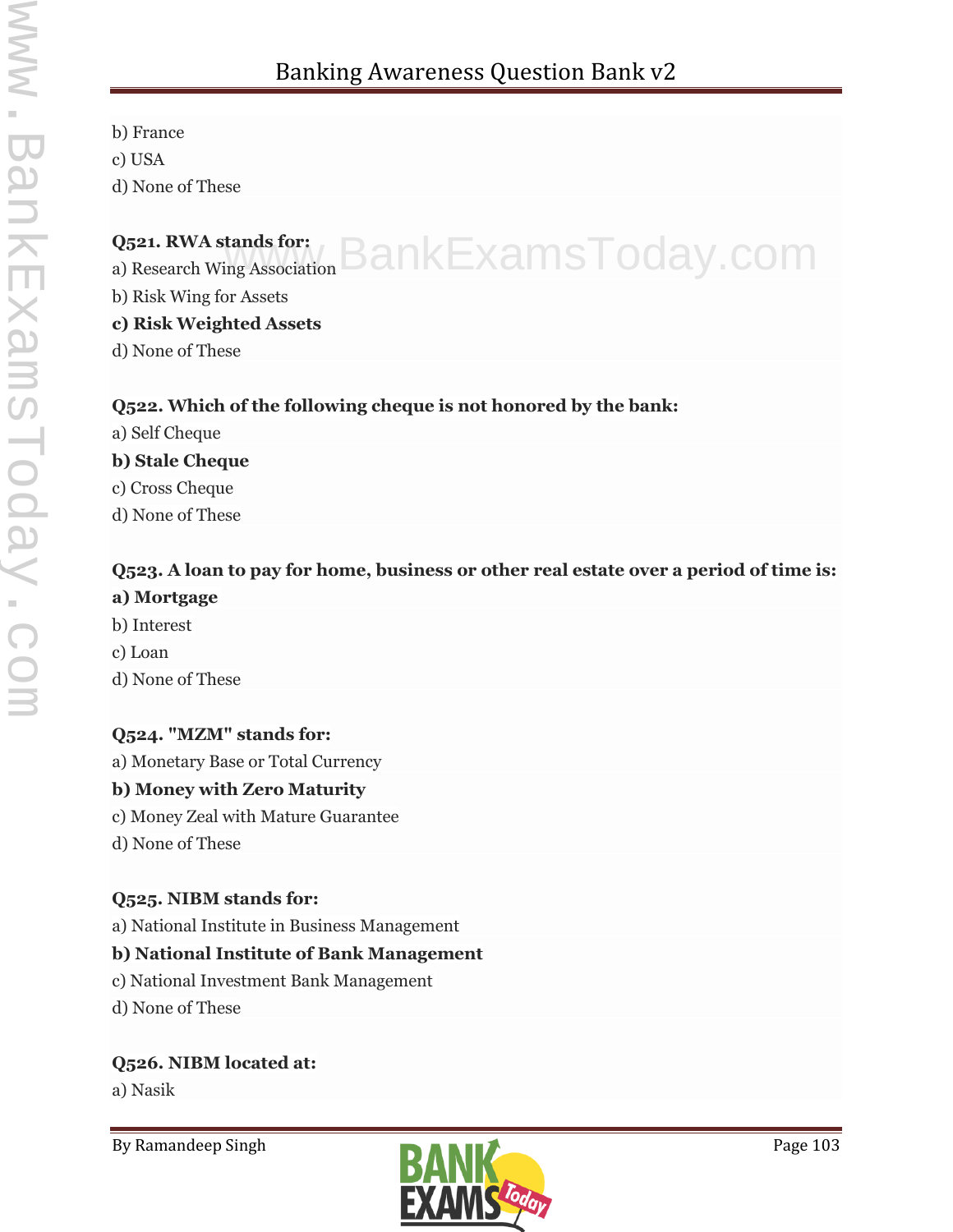#### **b) Pune**

c) Porbandar

d) None of These

#### **Q527. Which nationalized bank earned the maximum net profit during 2001 - 2002:** nationalized bank earned the maximum net profit during 2001 -  $\bigcap$

a) Punjab National Bank

b) Bank of Baroda

#### **c) Canara Bank**

- d) Oriental Bank of Commerce
- e) None of The Above

#### **Q528. Who is the ex- officio chairman of 'National Child Labour Abolition Authority':**

- a) Prime Minister
- b) Industry Minister
- c) Social Welfare Minister

#### **d) Labor Minister**

e) None of The Above

#### **Q529. First Indian Train having ISO 9001 certificate runs between \_\_\_\_\_\_:**

a) Hazrat Nizammuddin - Agra Cantt

#### **b) Hazrat Nizammudin Habeebganj (Bhopal)**

- c) Delhi Kolkata Mumbai Kota
- d) None of The Above

#### **Q530. "Food for Work Program" was renamed as \_\_\_\_\_\_\_:**

- a) RLEGP
- b) IRDP
- **c) NREP**
- d) MNP
- e) None of The Above

#### **Q531. Which sector has the maximum quantum of disguised unemployment in India:**

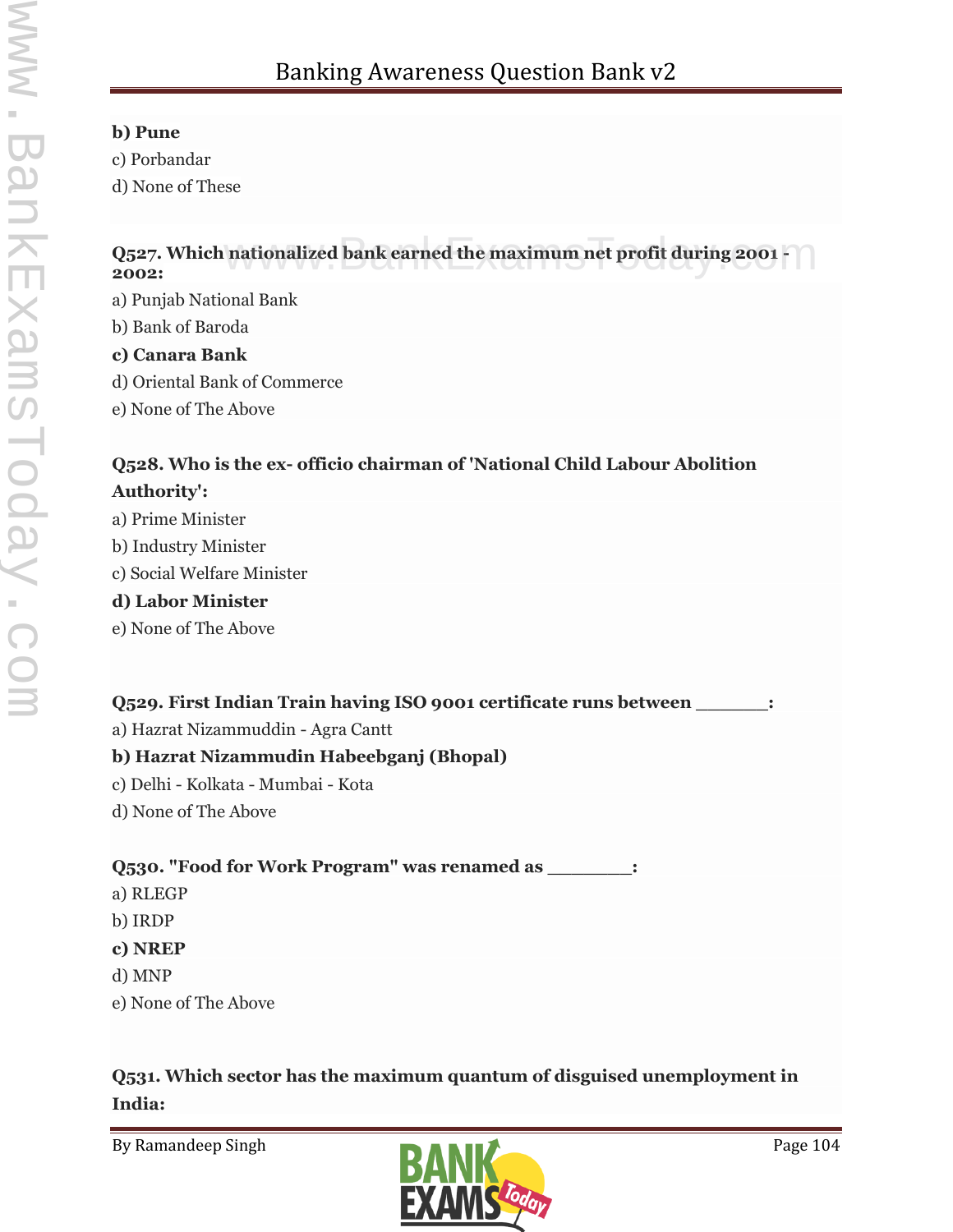#### **a) Agriculture**

- b) Industry
- c) Trade
- d) Transport
- 

## e) None of The Above www.BankExamsToday.com

#### **Q532. Which rank India attains in tobacco production in the world:**

- a) Fourth
- b) Fifth
- **c) Sixth**
- d) None of The Above

#### **Q533. Disinvestment Commission in India was firstly established in:**

- a) August 1992
- b) August 1995

#### **c) August 1996**

- d) May 1997
- e) None of The Above

#### **Q534. Central Revenue Board was divided into 'Central Excise and Custom Duty Board' and 'Central Direct Taxes Board' in \_\_\_\_\_:**

- a) 1950
- b) 1958
- **c) 1963**
- d) 1975
- e) None of The Above

#### **Q535. Golden Bond Scheme was introduced introduced in the budget proposal of**

**\_\_\_\_\_\_:** a) 1991 - 92 **b) 1992 - 93** c) 1993 - 94 d) 1994 - 95 e) None of The Above

#### **Q536. 'Confina' is associated with \_\_\_\_\_:**

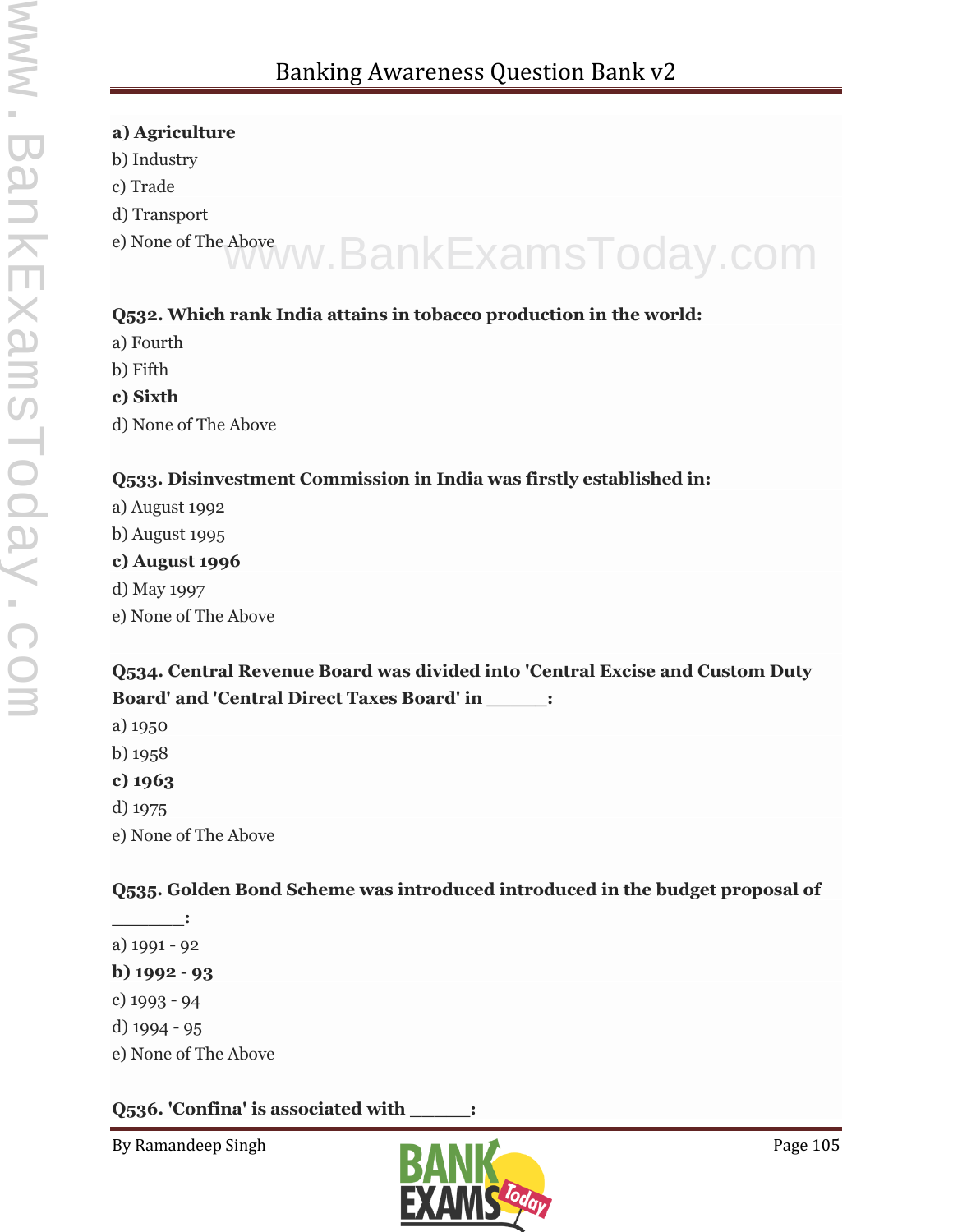#### **a) Canara Bank**

b) SBI

c) National Housing Bank

d) Standard Chartered Bank

e) All of The Above www.BankExamsToday.com

#### **Q537. Consumer Protection Act (COPRA) was implemented in:**

- a) 1985
- **b) 1986**
- c) 1987
- d) 1988
- e) None of The Above

#### **Q538. \_\_\_committee was associated with established new stock exchange:**

#### **a) M.J. Ferwani**

- b) M. Narsimham
- c) S.N. Nadkarni
- d) R. Janakiraman
- e) None of The Above

## **Q539. The Headquarter of SIDBI is located at:**

#### **a) Lucknow**

- b) New Delhi
- c) Mumbai
- d) Bangalore
- e) None of The Above

#### **Q540. Industrial Reconstruction Bank of India (IRBI) was established in:**

- a) 1975
- **b) 1985**
- c) 1990
- d) 1992
- e) None of The Above

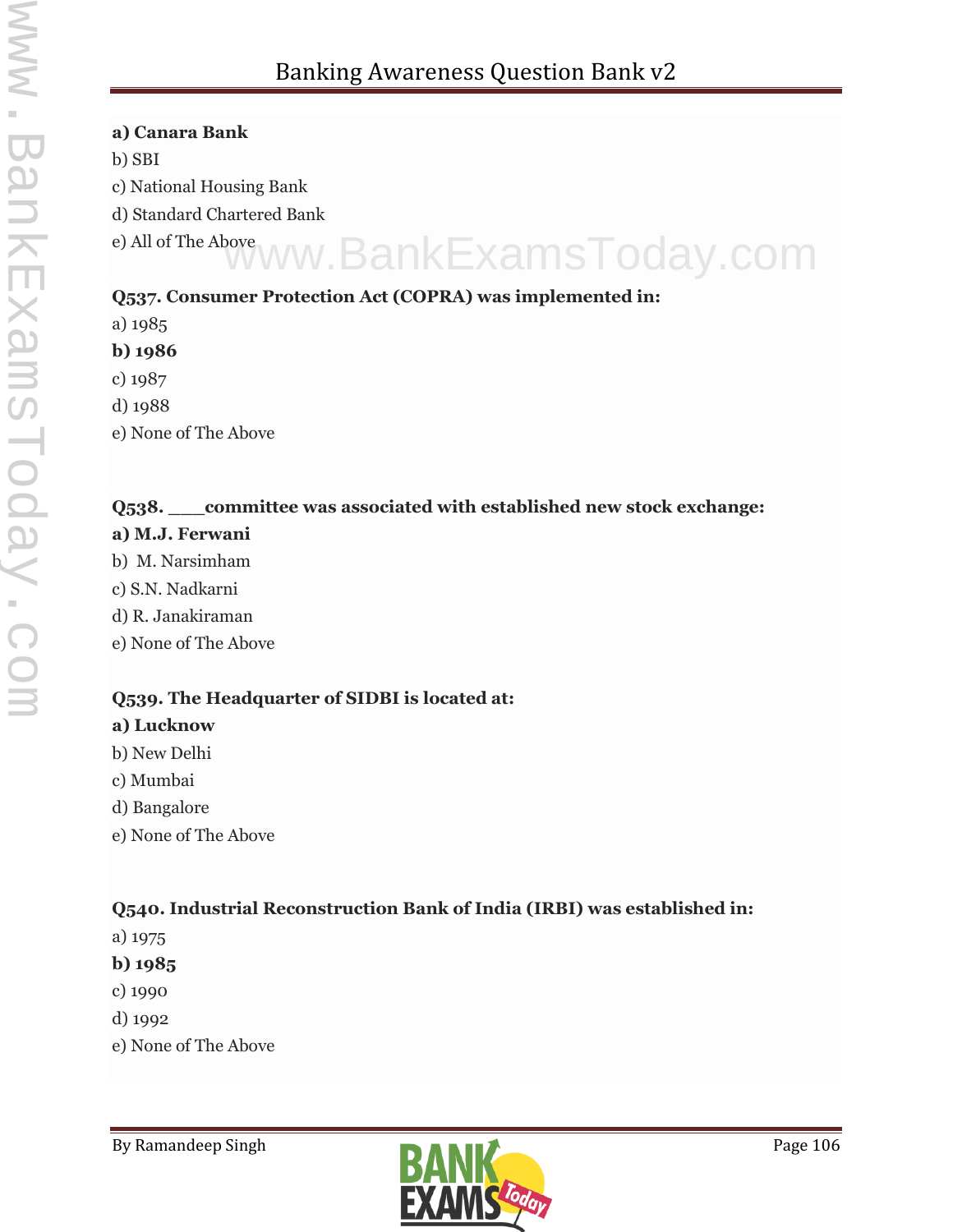#### **Q541. On the recommendation of Kelkar committee, no new RRB was established** since : **a) April 1987** b) April 1988 c) April 1990 www.BankExamsToday.com

d) April 1995

e) None of The Above

#### **Q542. Which one of the following was set up during the Seventh Five Year Plan to help the low income groups:**

#### **a) NABARD**

b) Regional Rural Banks

- c) National Housing Bank
- d) UTI Bank
- e) None of The Above

#### **Q543. What is Gross National Product:**

a) The total output of goods and services produced by the country's economy.

#### **b) The total domestic and foreign output claimed by residents of the country.**

- c) The sum of gross domestic product and investment
- d) None of The Above

#### **Q544. The Mumbai Stock Exchange was set up in:**

- **a) 1875**
- b) 1922
- c) 1900
- d) None of The Above

#### **Q545. India's foreign exchange rate system is:**

a) Free Float

#### **b) Managed Float**

- c) Fixed Target of Band
- d) None of The Above

#### **Q546. An increase in the money supply will cause interest rates to:**

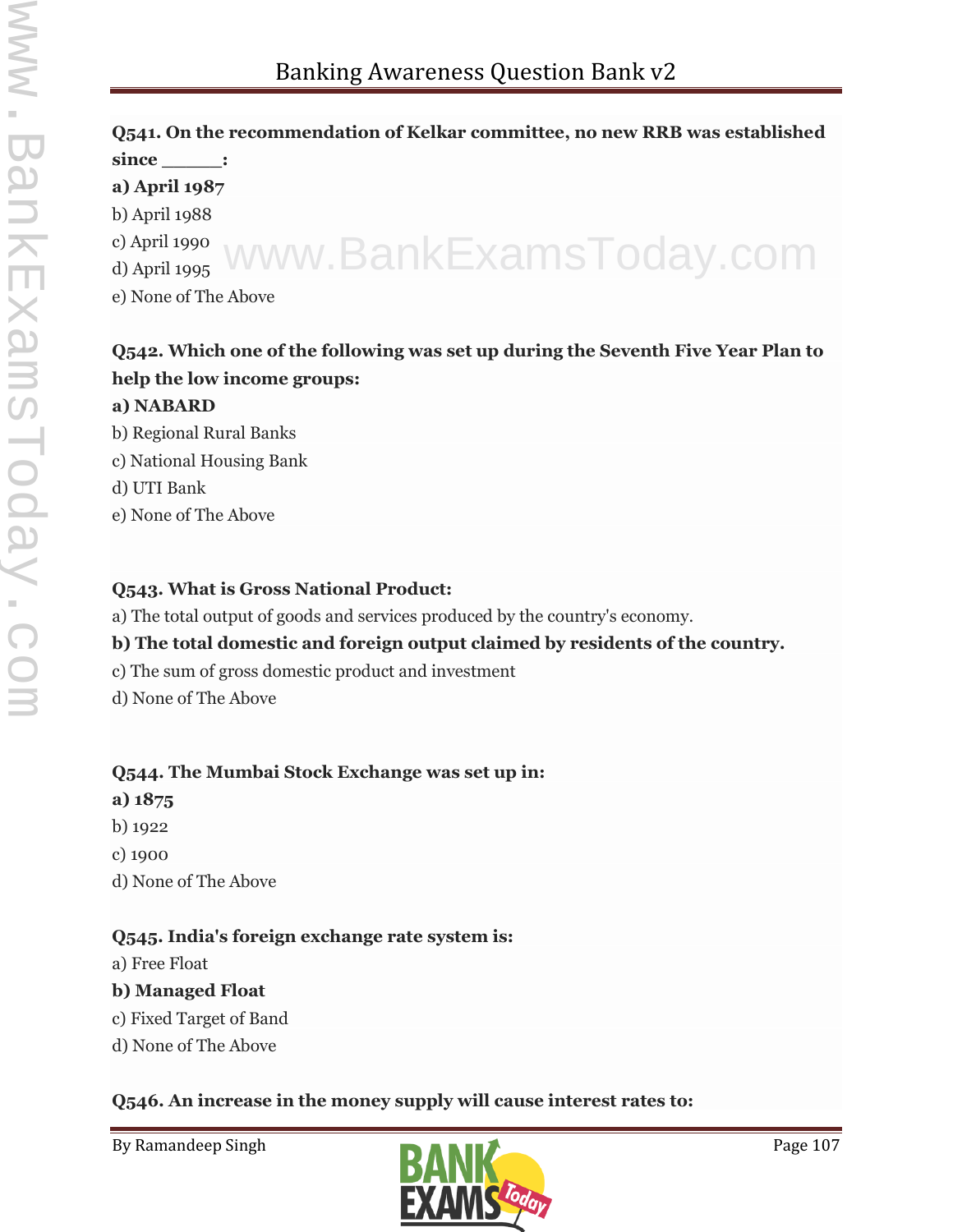a) Rise

#### **b) Fall**

c) Remain Unchanged

d) None of The Above

## **Q547. Life Insurance Corporation was established in:**  $\overline{\phantom{1}}$  **Oday.com**

a) 1950

b) 1952

**c) 1956**

d) None of The Above

#### **Q548. Which among the following country is richest in the world:**

- a) United State of America
- b) Japan
- **c) Qatar**
- d) South Korea
- d) None of The Above

#### **Q549. Which among the following is not a component of Human Development Index:**

a) Life - Expectancy in India

b) Literacy Rate and Mean years of schooling

#### **c) Infant Mortality Rate**

d) None of The Above

#### **Q550. Human Development Index was propounded by:**

- a) Amartya Sen
- b) C. Rangarajan
- **c) Mehboob-ul-Haq**
- d) None of The Above

### **Q551. India's Largest Nationalized Commercial Bank is:**

#### **a) State Bank of India**

b) ICICI Bank

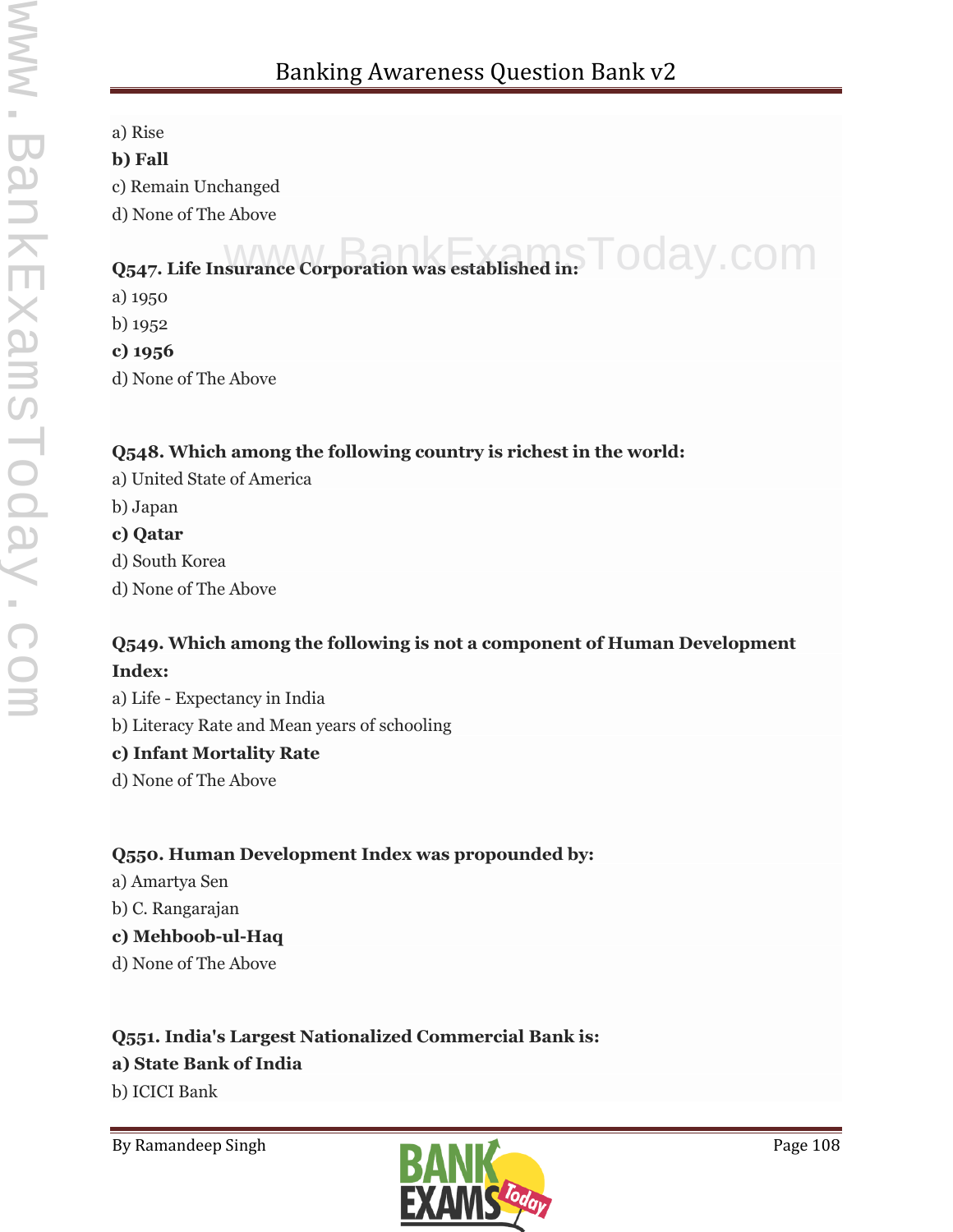c) IDBI Bank

d) None of The Above

### **Q552. The largest amount of exports from India go to:**

Q552. The largest amount of exports from India go to:<br>a) United Kingdom WW. BankExamSToday.com

b) China

### **c) United State of America**

d) Pakistan

e) None of The Above

## **Q553. The Apex Bank for Rural Credit is:**

a) Regional Rural Bank

## **b) NABARD**

c) RBI d) None of The Above

## **Q554. Which among the following is wrong:**

a) All the currency notes except the Hundred Rupee note is issued by RBI

b) All the Currency notes are issued by RBI

c) Only Notes of Rupee 100 issued by RBI

## **d) All of the Above**

e) None of The Above

## **Q555. IDBI is a:**

a) Industrial Unit b) Educational Institution **c) Bank** d) Construction Company

# **Q556. EXIM Policy (1997-2002) declared on 31st March, 1997 had abolished:** a) QBAL **b) VABAL**

c) DEPB

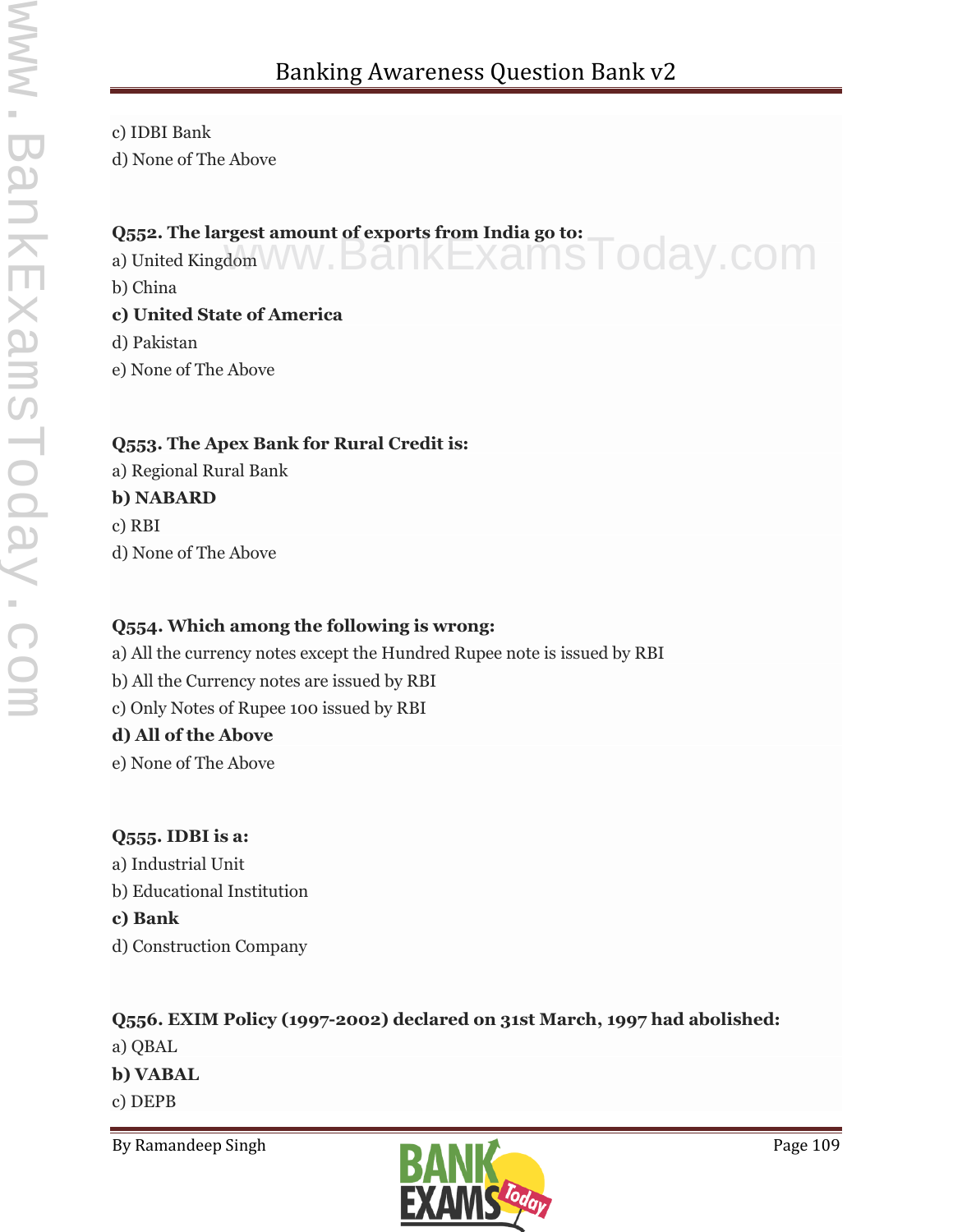d) None of The Above

# **Q557. The first public sector bank in India which obtained license for Internet Banking from RBI is:**  $_{\rm a)~Oriental~Bank~of~Commerce}$   $\rm {BankE}$   $\times$  ams  $\rm {Today}$  .  $\rm {com}$ b) ICICI Bank **c) Punjab National Bank**

d) State Bank of India

## **Q558. Narsimham committee recommended to make banking structure of the country\_\_\_\_\_\_:**

a) Two Tier b) Three Tier **c) Four Tier** d) Five Tier e) None of The Above

### **Q559. State Bank of India, Antwerp was opened on the\_\_\_\_\_:**

a) 16 July, 1983

## **b) 15th July, 1983**

- c) 17 July, 1983
- d) None of These

## **Q560.SBI was established on:**

- **a) 1 July, 1955**
- b) 4 July, 1955
- c) 1 April, 1955
- d) None of These

## **Q561.Which of the following is not a state bank group subsidiary:**

- a) State Bank of Travancore
- b) State Bank of Saurashtra
- c) State Bank of Indore

## **d) State Bank of Allahabad**

- d) None of These
- 

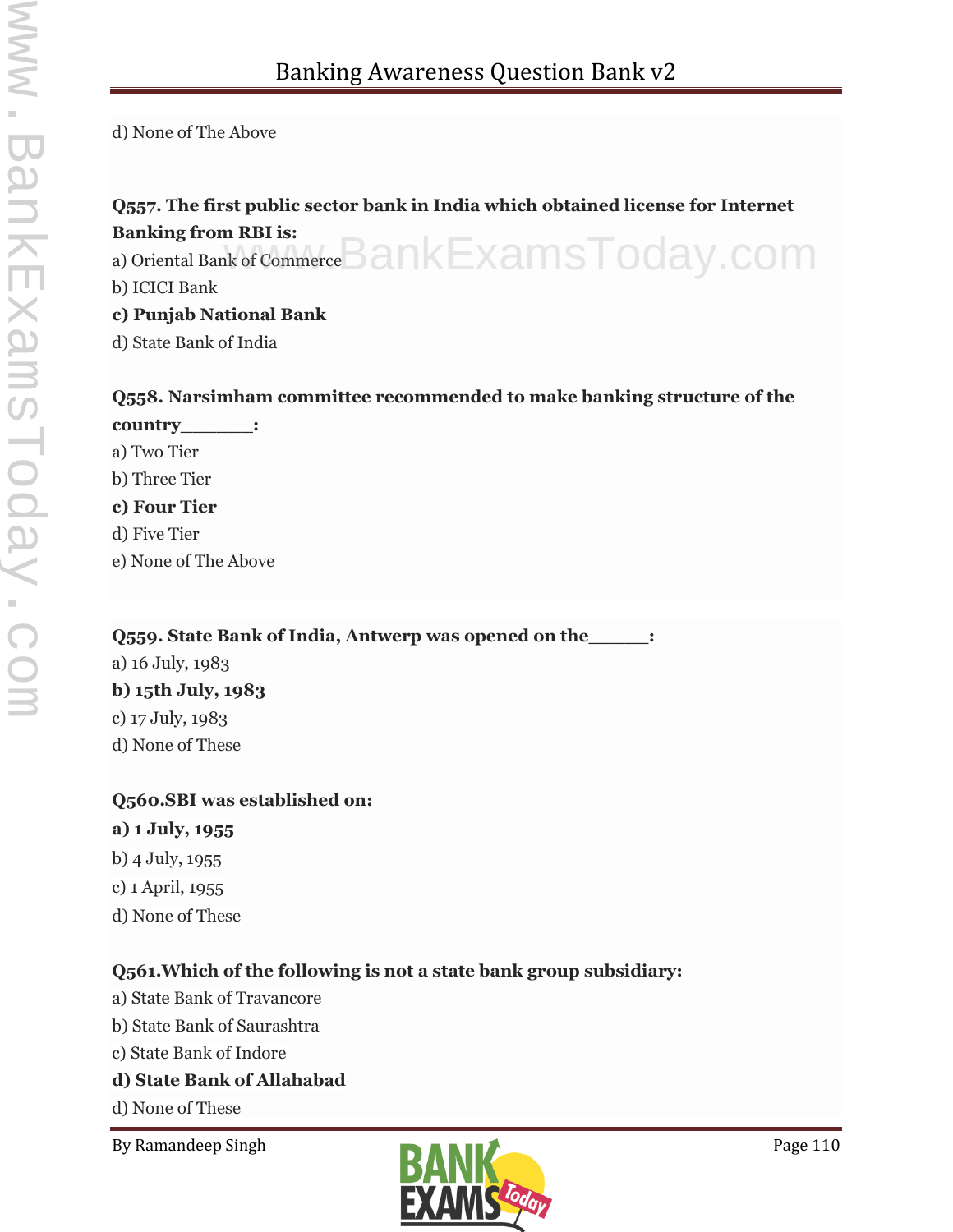### **Q562.Which among the following complaints not dealt by SEBI:**

a) Complaints falling under the purview of the regulatory bodies like RBI, IRDA,

PFEDA, CCI, FMC etc.

- b) Complaints regarding Pension Fund  $k$   $\mathsf{EXamsToday}$ .com
- c) Complaints regarding Commodities

### **d) All of Above**

e) None of These

## **Q563. SCORES stands for:**

#### **a) SEBI Complaints Redress System**

- b) Special Complaints Redress System
- c) Sources for Complaints Redress System
- d) None of These

# **Q564. SEBI conducts \_\_\_\_\_\_ and \_\_\_\_\_\_\_action in its executive function and it passes ruling and orders in its judicial capacity:**

a) Efficient and Effective

## **b) Investigation and Enforcement**

- c) Regulation and Leadership
- d) None of These

# **Q565. The rolling cycle of T + 2 means, Settlement is done in\_\_\_\_\_\_after trade date:**

## **a) 2 Days**

- b) 2 Months
- c) 2 Weeks
- d) None of These

## **Q566.The Central Office of the Reserve Bank was permanently moved to Mumbai**

- **in \_\_\_\_\_:**
- a) 1934
- **b) 1937**
- c) 1935
- d) None of These

By Ramandeep Singh Page 111

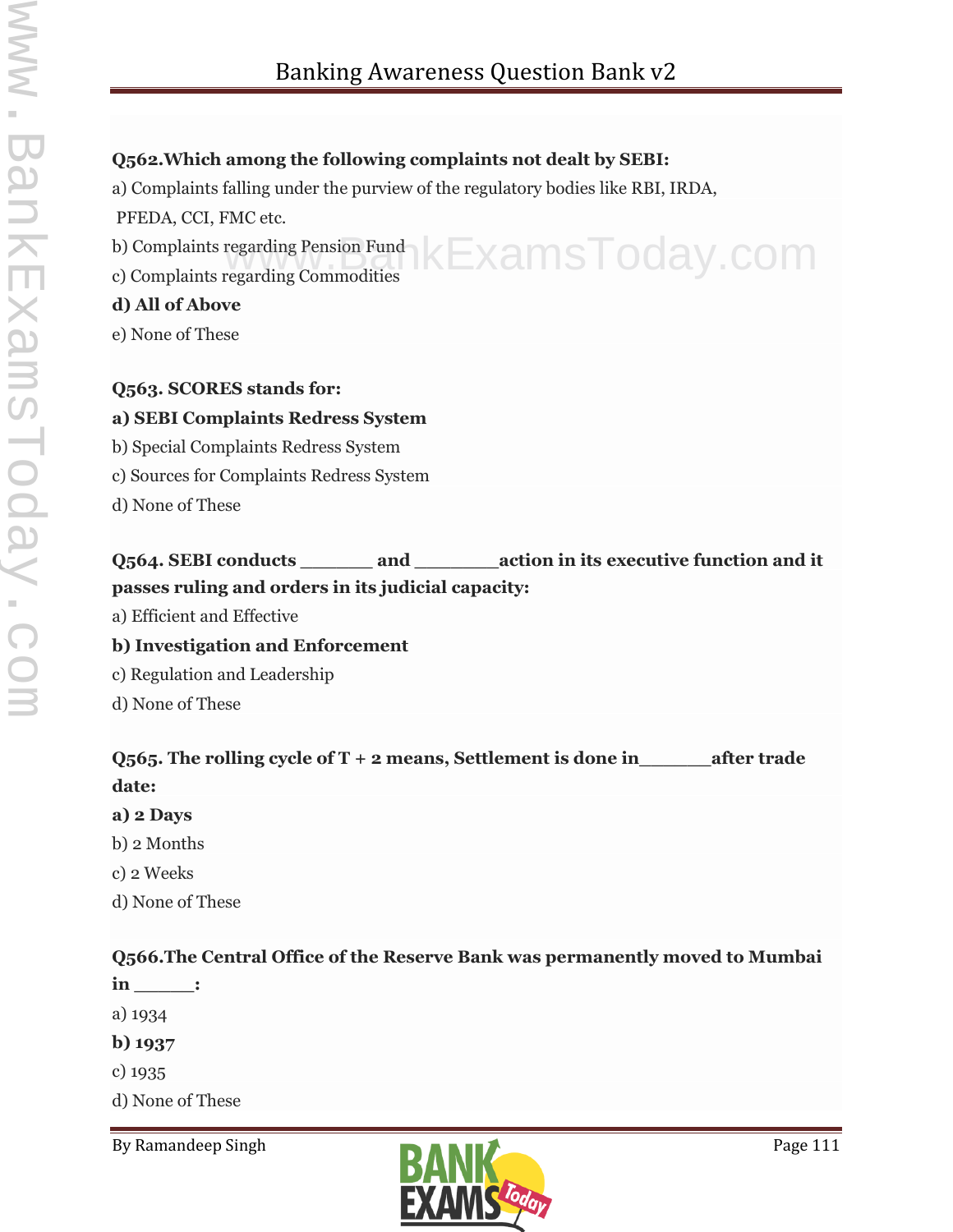#### **Q567. Management of RBI consists of (Regarding Governor and Deputy**

#### **Governors):**

a) 1 Governor + 3 Deputy Governor

**b) 1 Governor + 4 Deputy Governors**

c) 1 Governor + 5 Deputy Governors ่าkExamsToday.com

d) None of These

### **Q568.The BFS's board member are appointed for term of :**

### **a) 2 years**

- b) 3 years
- c) 4 years
- d) None of These

# **Q569. The Deputy Governor in charge of banking regulation and supervision, is nominated as the \_\_\_\_\_\_\_\_of the (BFS) board:**

a) Head

## **b) Vice-Chairman**

- c) President
- d) None of These

## **Q570.When a Bank returns a cheque unpaid, it is called:**

## **a) Dishonor of the Cheque**

- b) Cheque Bounce
- c) Both Dishonor and Bounce of the Cheque
- d) None of these

## **Q571.Mortgage is Security on:**

### **a) Immovable Property**

- b) Movable Property
- c) Both Movable and Immovable Property
- d) None of these

## **Q572. Full form of FINO:**

## **a) Financial Information Network and Operation Limited**

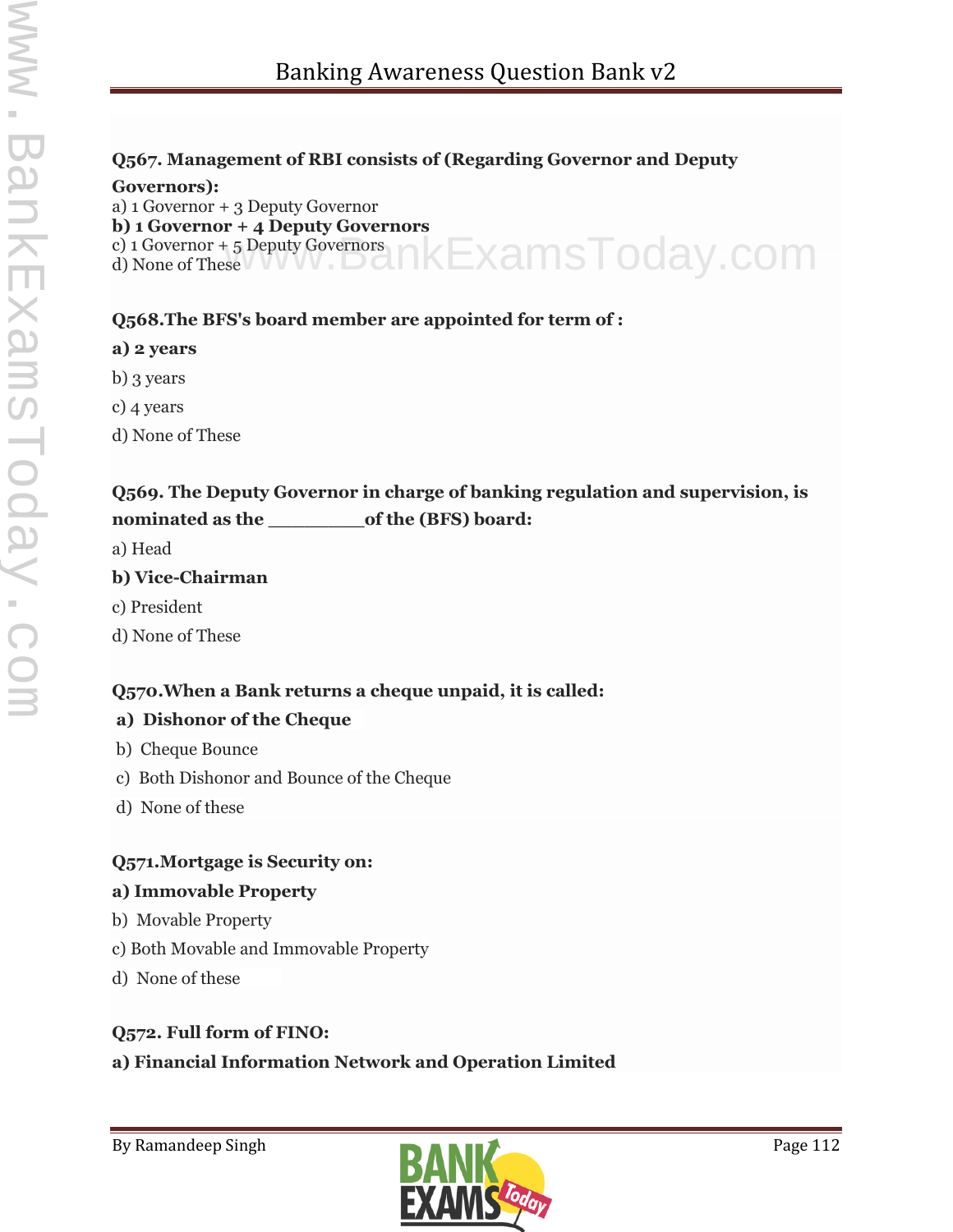- b) Finance Information Network Organization
- c) Finance in Network Organization
- d) None of these

## **Q573. The reserves which can act as liquidity buffer for commercial banks during<br>crisis times are: crisis times are:**

### **a) CRR and SLR**

- b) Only CRR
- c) Only SLR
- d) None of these

### **Q574. Money Laundering is: a) Conversion of money which is illegally obtained**

- b) Conversion of money which is legally obtained
- c) All converted money
- d) None of these

## **Q575. Interest on savings bank account now calculated by the banks on: a) Daily Product Basis**

- b) Monthly Product Basis
- c) Weekly Basis
- d) None of these

# **Q576.Where are four regional centres of RBI located?**

# **a) Mumbai, Kolkata, Chennai and Delhi.**

- b) Kolkata, Chennai, Mumbai, Gujrat
- c) Gurarat, Mumbai, Kolkata, Delhi
- d) None of these

## **Q577.Who is the CEO of NITI Aayog ? a) Sindhu Shri Khullar**

- b) Arvind Panagariya
- c) Narendra Modi
- d) Arvind Kejriwal
- e) None of these

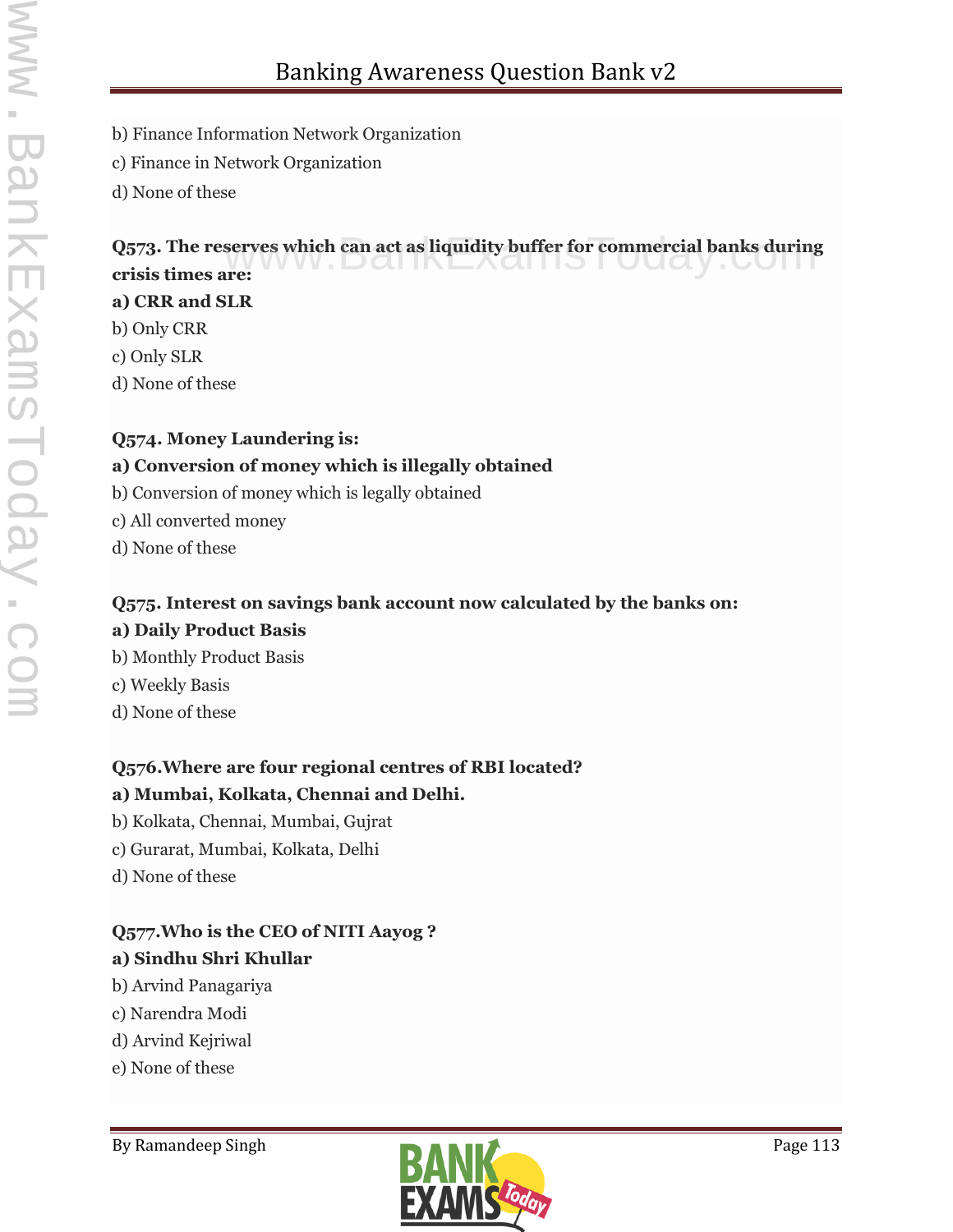### **Q578. Which among the following is the oldest Public Sector Bank of India**?

- a) Punjab National Bank
- b) Central Bank of India
- c) Allahabad Bank
- d) Bank of Baroda
- d) Bank of Baroda<br>e) State Bank of India WW.BankExamsToday.com

# **Q579. "Good People to Grow with" is the slogan of:**

#### **a) Indian Overseas Bank**

- b) HDFC
- c) Jammu & Kashmir Bank
- d) None of The Above

### **Q580. Slogan of Punjab & Sindh Bank is:**

a) Smart way to Bank

### **b) Where Service is a way of Life**

- c) The Changing Face of Prosperity
- d) None of The Above

## **Q581. Which among the following is correct:**

- a) Syndicate Bank Your Faithful and Friendly Financial Partner
- b) UCO Bank Honors Your Trust
- c) United Bank of India The Bank that begins with U

## **d) All of The Above**

e) None of The Above

# **Q582. "A Friend You Can Bank Upon" is the slogan of:**

a) Punjab National Bank

### **b) Vijaya Bank**

- c) Yes Bank
- d) None of The Above

## **Q583. "Your Right Partner" is concerned with which bank:**

- a) Royal Bank of Scotland
- **b) Standard Chartered Bank**

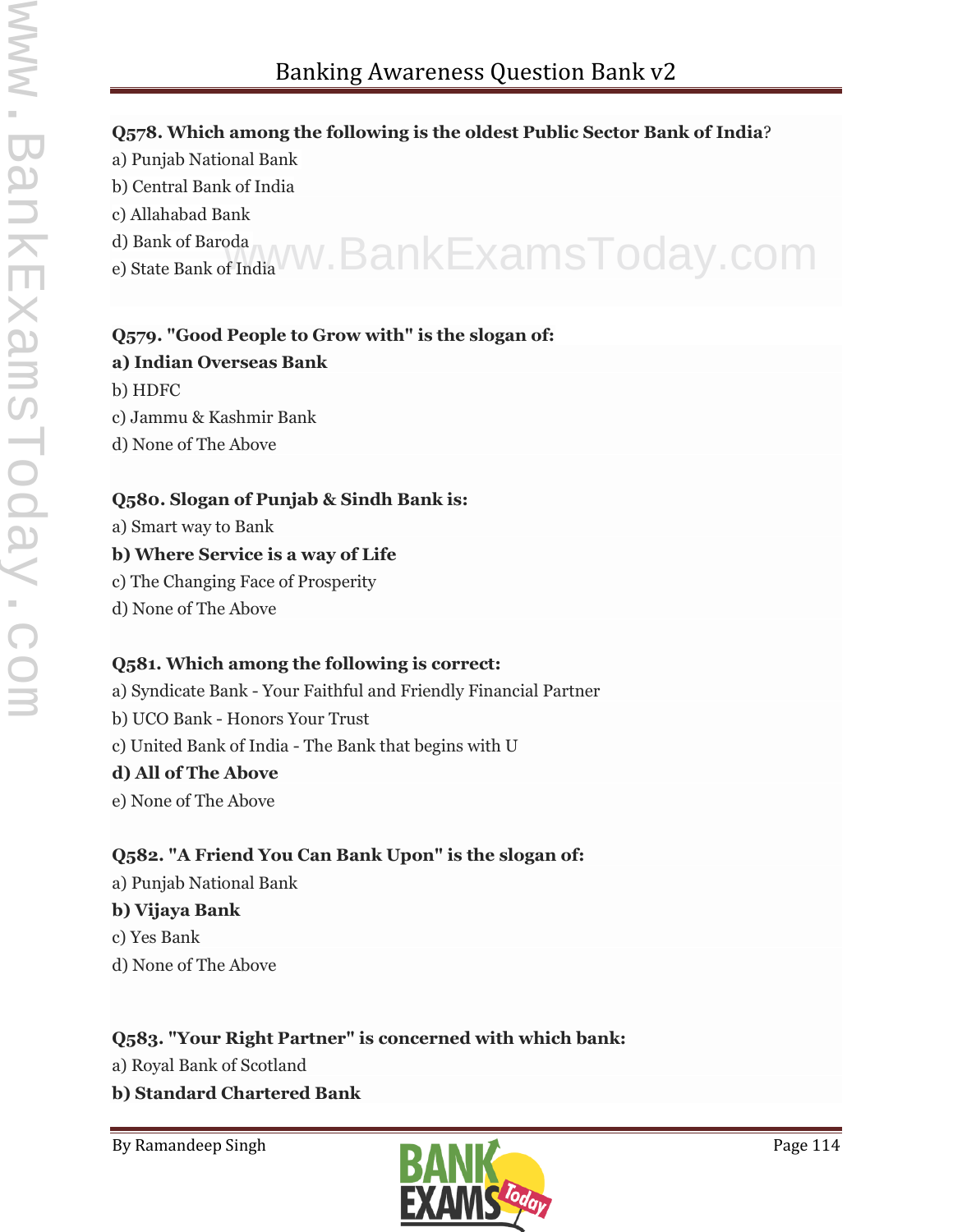c) CITI Bank

d) None of The Above

### **Q584. Headquarter of IRDA is situated at:**

## **a) Hyderabad**

b) Karnataka www.BankExamsToday.com

c) Uttar Pradesh

d) None of The Above

## **Q585. Head office of SEBI is located at:**

a) Gujarat

## **b) Mumbai**

c) Dispur

d) None of The Above

# **Q586. Head office of "Punjab National Bank" is located at:**

- **a) New Delhi**
- b) Chandigarh
- c) Patiala
- d) None of The Above

## **Q587. Head office of "Axis Bank" is situated at:**

a) Bagalore

# **b) Mumbai**

c) Pune

d) None of The Above

# **Q588. Headquarters of "Indian Overseas Bank" is located at:**

## **a) Chennai**

- b) Trivendrampuram
- c) Pune
- d) None of The Above

# **Q589. RBI was established on:**

a) 1 April, 1936

**b) 1 April, 1935**

By Ramandeep Singh Page 115

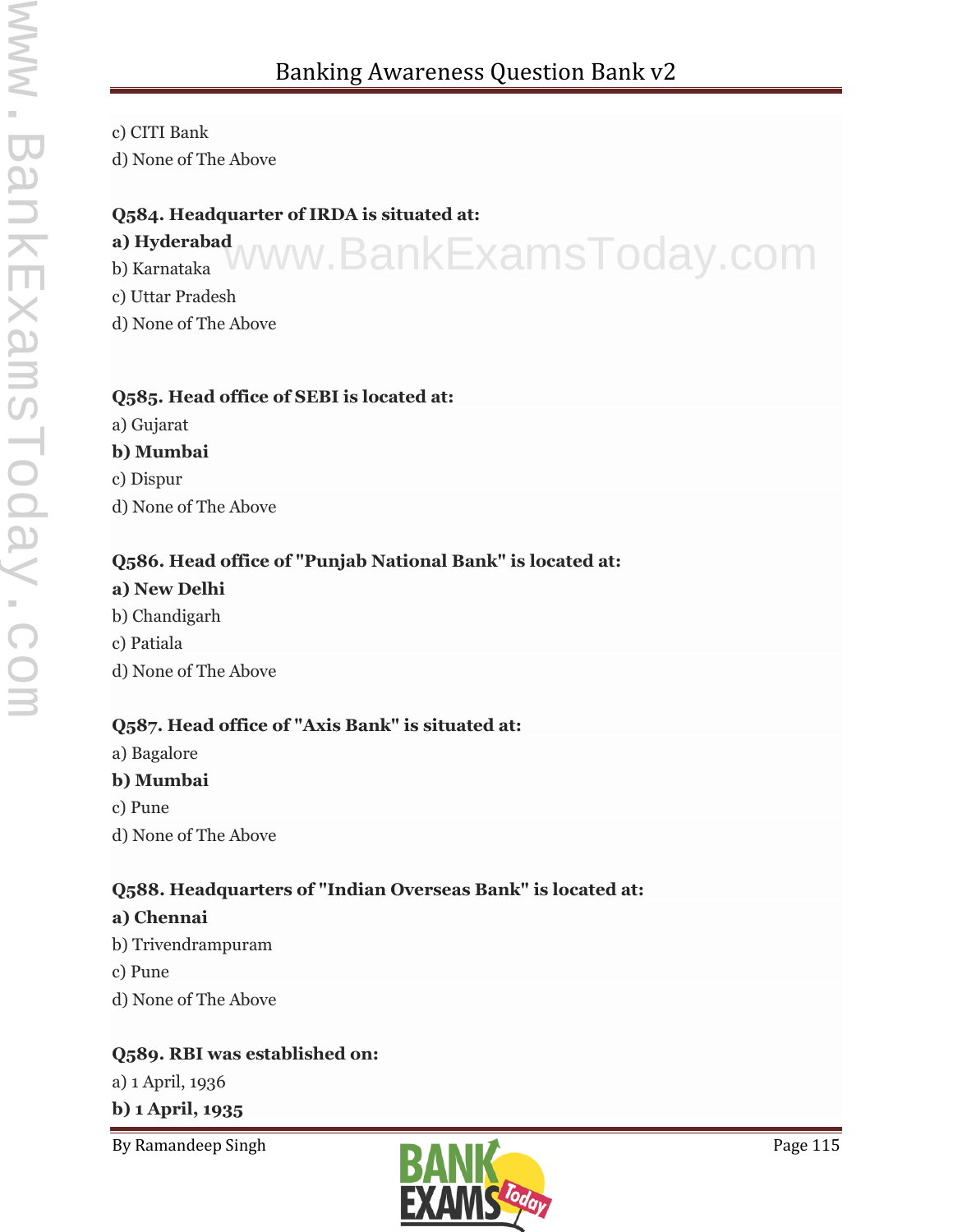c) 1 April 1939 d) None of The Above

### **Q590. RBI was nationalized in:**

### **a) 1949** b) 1950

www.BankExamsToday.com

c) 1951

d) None of The Above

### **Q591. Punjab National Bank was actually formed in:**

# **a) 1894**

- b) 1892
- c) 1896
- d) None of The Above

## **Q592. Which Indian Bank's logo contains image of "Dog":**

- a) Vijaya Bank
- b) Dena Bank

## **c) Syndicate Bank**

d) None of The Above

# **Q593. Lala Lajpat Rai was the founder of which among the following banks:**

- a) State Bank of Patiala
- b) Punjab & Sind Bank

# **c) Punjab National Bank**

d) None of The Above

# **Q594. Which among the following is correct about slogans of different banks:**

- a) State Bank of Travancore A Long Tradition of Trust
- b) Syndicate Bank Your Faithful and Friendly Financial Partner
- c) UCO Bank Honours Your Trust

# **d) All of The Above**

e) None of The Above

# **Q595. "A Friend You can Bank Upon" is the slogan of:**

# **a) Vijaya Bank**

b) United Bank of India

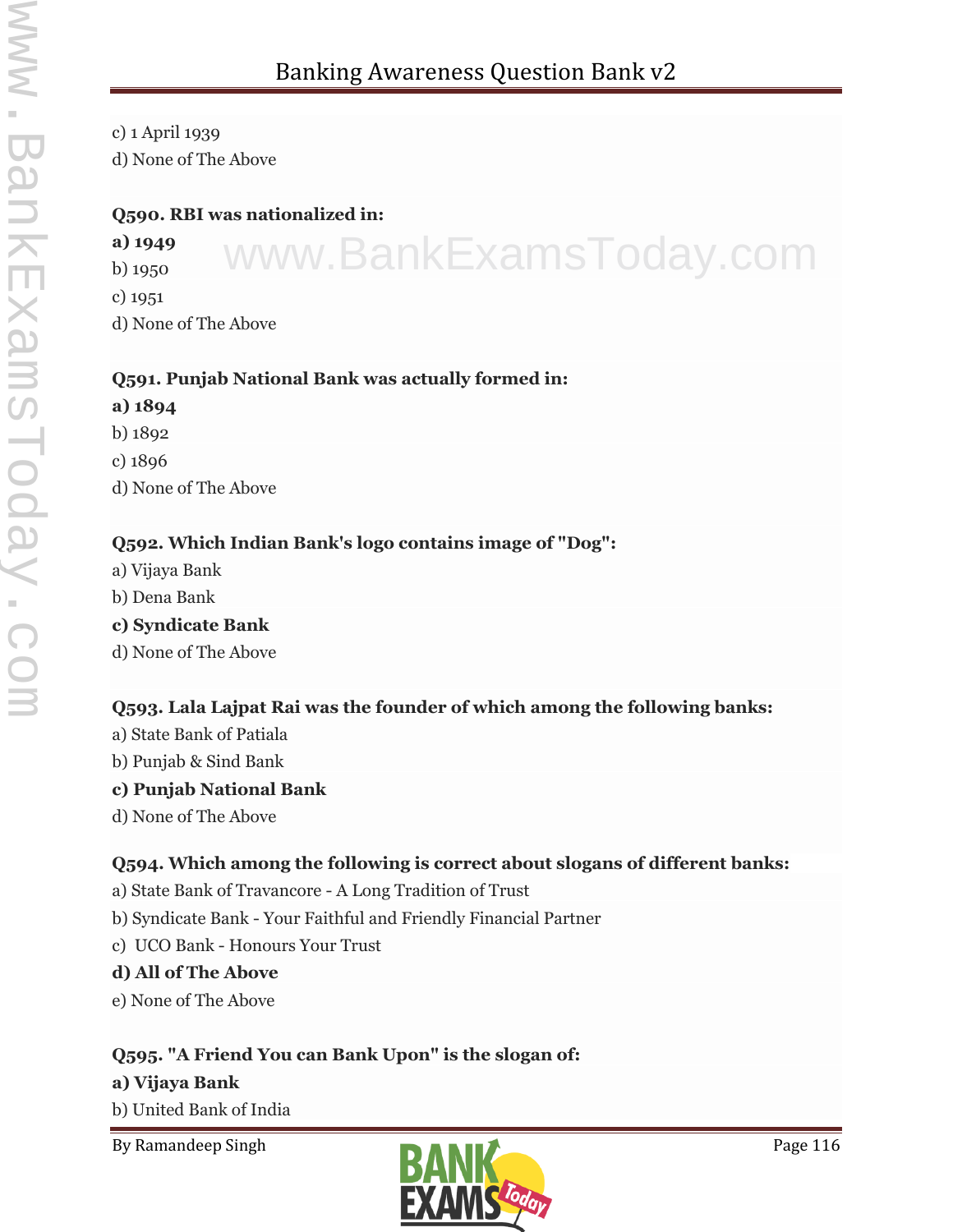c) Dena Bank

d) None of The Above

### **Q596. Headquarter of Vijaya Bank is located at:**

a) Mumbai a) Mumbai<sub>b)</sub> BankExamsToday.com c) Hyderabad d) None of The Above

### **Q597. Canara Bank's Headquarter is located at:**

- **a) Bangalore**
- b) Mumbai
- c) New Delhi
- d) None of The Above

## **Q598. Main Headquarter of 'Bank of Baroda' is located at:**

- a) Mumbai, Maharashtra **b) Vadodara, Gujarat**
- c) Mangalore, Karntaka
- d) None of The Above

## **Q599. 'Chennai' is the headquarter of:**

a) Indian Bank b) Indian Overseas Bank

## **c) Both of The Above**

d) None of The Above

## **Q600. 'Kolkata' is the headquarter of :**

- a) Allahabad Bank b) UCO Bank
- c) United Bank of India

# **d) All of The Above**

e) None of The Above

# **Q601. Which among the following banks are related with 'Mumbai' due to headquarters:**

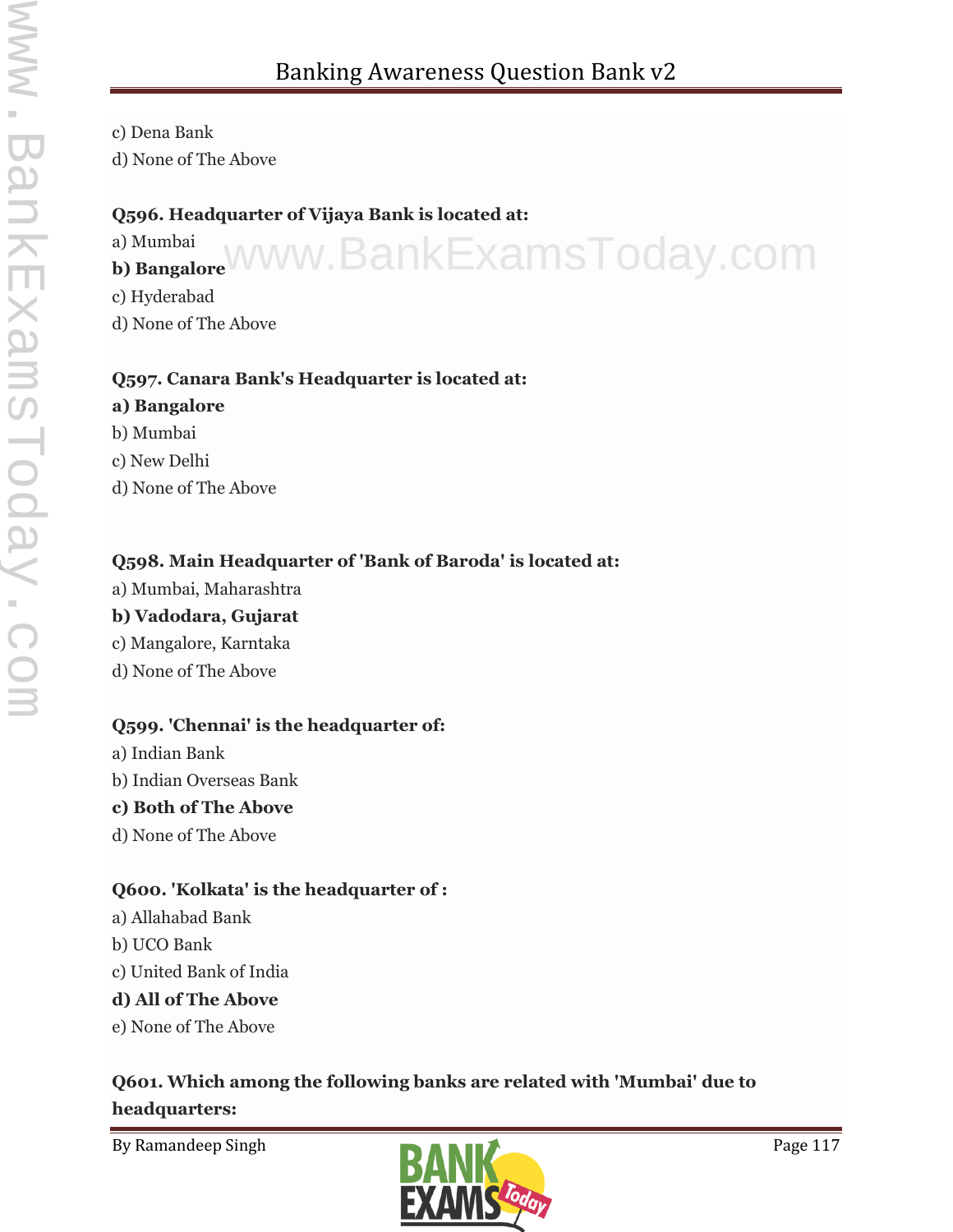- a) Bank of India, Central Bank of India, Dena Bank and HDFC Bank, Axis Bank only
- b) ICICI Bank, IDBI Bank,State Bank of India,Union Bank of India and Yes Bank only
- c) Punjab National Bank, Punjab & Sind Bank, Oriental Bank of Commerce only

# **d) Both (a) and (b)**

e) Both (b) and (c) e) Both (b) and (c) WW.BankExamsToday.com

## **Q602. Which among the following is richest country in the world:**

- a) United State of America
- b) Japan
- c) Germany
- d) South Korea
- **e) Qatar**
- f) None of The Above

## **Q603. Mascot Slogan of 'Andhra Bank' contains the image of which among the following animal/bird:**

- a) Dog
- b) Lion
- c) Pigeon

## **d) Dolphin**

e) None of The Above

# **Q604. Friendly, Intelligent and Responsive is the mascot slogan of:**

## **a) Andhra Bank**

- b) Allahabad Bank
- c) Syndicate Bank
- d) None of The Above

# **Q605. Public Sector Banks are:**

a) More people visit these banks

# **b) RBI or Government of India or Both have at least 51% shares in the bank**

- c) Banks run by government having directors elected by public
- d) None of The Above

# **Q606. Which bank launched 'Mobicash easy' scheme:**

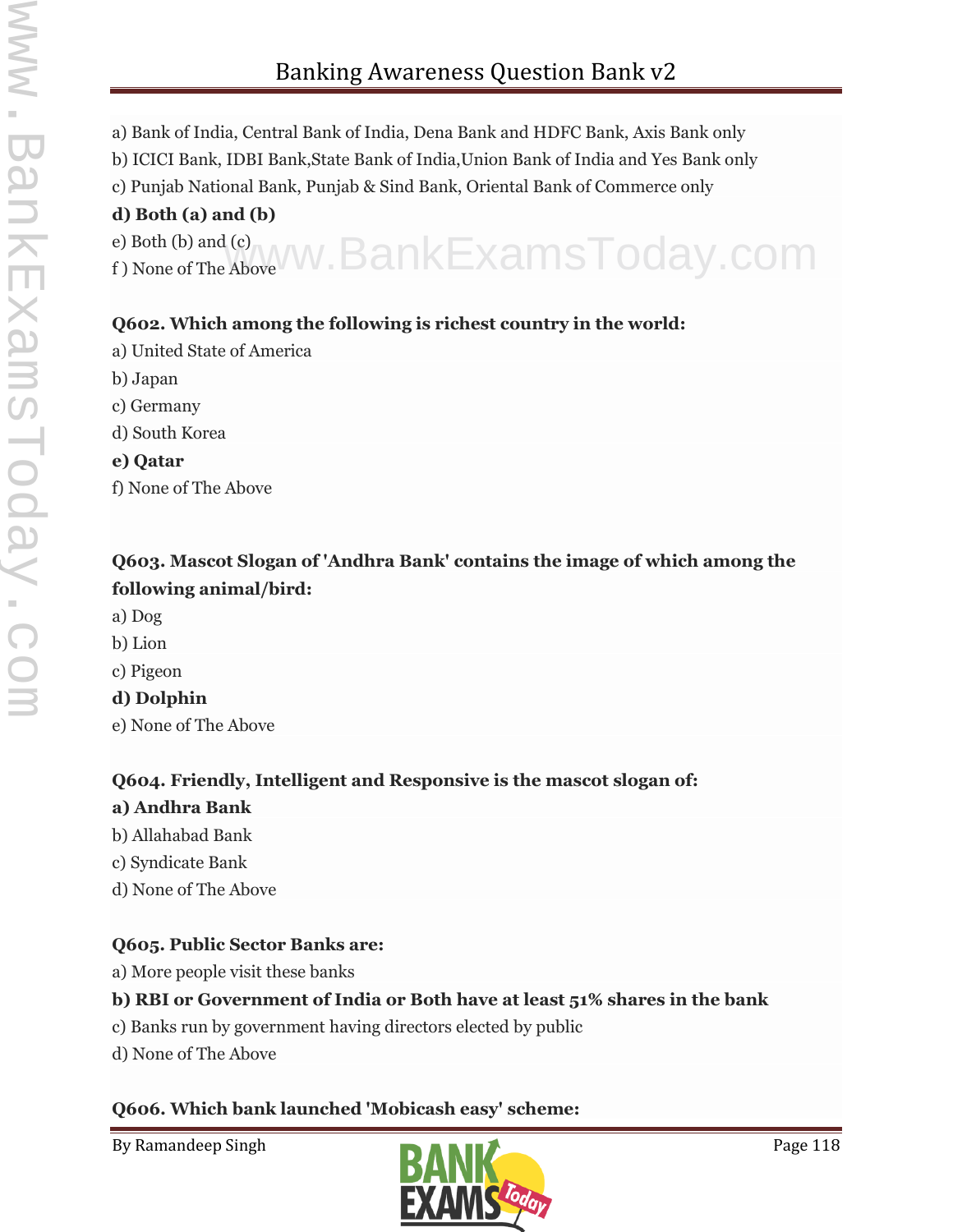- a) State Bank of Patiala **b) State Bank of India**
- c) Axis Bank
- d) ICICI Bank
- e) None of The Above www.BankExamsToday.com

# **Q607. Coins in India are minted at:**

- a) Hyderabad
- b) Kolkata
- c) Noida
- d) Mumbai
- **e) All of The Above**
- f) None of The Above

## **Q608. All the financial issues of Agriculture are dealt by which among the following banks:**

- a) RBI
- b) SBI

# **c) NABARD**

d) None of The Above

## **Q609. If you buy a financial instrument in one market in order to sell the same instrument in another market at higher price, it will be called as:**

a) Brokerage

# **b) Arbitrage**

- c) Forfeiture of Instrument
- d) None of The Above

# **Q610. AER stands for:**

a) Average Earnings Rate

# **b) Annual Earnings Rate**

- c) Appropriate Earning Rate
- d) None of The Above

# **Q611. \_\_\_\_\_\_\_is a machine, activated by a magnetically encoded card or other medium that can process a variety of banking transactions:**

a) MICR

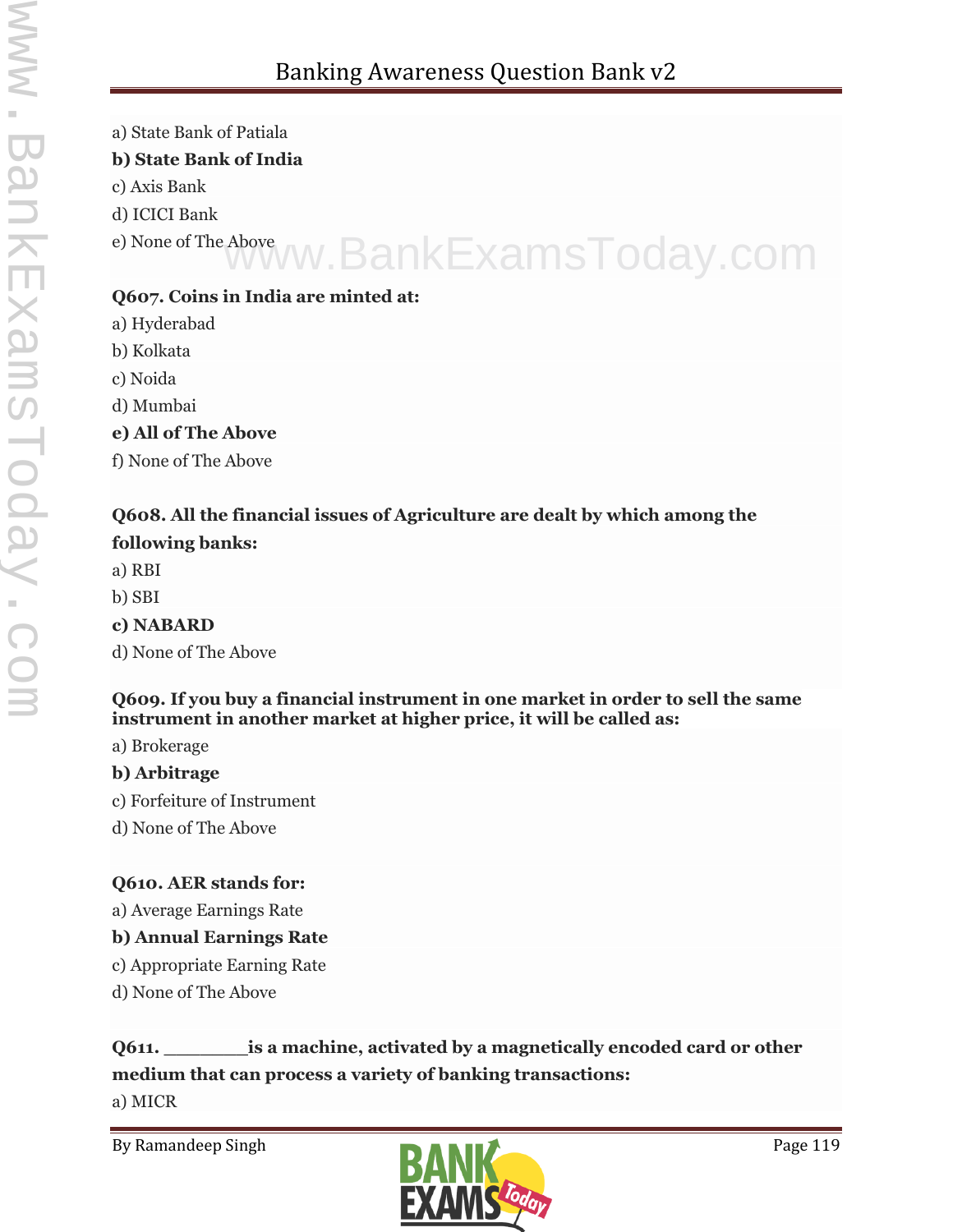b) Bar Code Reader

### **c) ATM**

d) None of The Above

## **Q612. Which among the following is incorrect about Bank Ombudsman:**

**Q612. Which among the following is incorrect about Bank Ombudsman:**<br>a) Bank Ombudsman scheme was first introduced in 1995 but start in operations from 2006

b) Bank Ombudsman has the power to solve banking complaints.

c) Bank Ombudsman acts as the one of representative of Reserve Bank of India in order to implement RBI's rules and regulations

d) All of The Above

**e) None of The Above**

## **Q613. The commission charged by a broker is \_\_\_\_\_\_:**

a) Brokerage Interest

### **b) Brokerage Fee**

- c) Brokerage Profit
- d) None of The Above

# **Q614. \_\_\_\_\_\_is a short term and unsecured promissory notes issued by corporations with very high credit standings:**

## **a) Commercial Paper**

- b) Cheque
- c) Corporate Bond
- d) None of The Above

## **Q615. CBS stands for:**

a) Code Banking Solutions

# **b) Core Banking Solutions**

- c) Central Banking Solutions
- d) None of The Above

## **Q616. Slogan of Corporation Bank is:**

- a) Working for a better tomorrow
- b) Trusted Family Bank
- **c) Prosperity For All**
- d) None of The Above

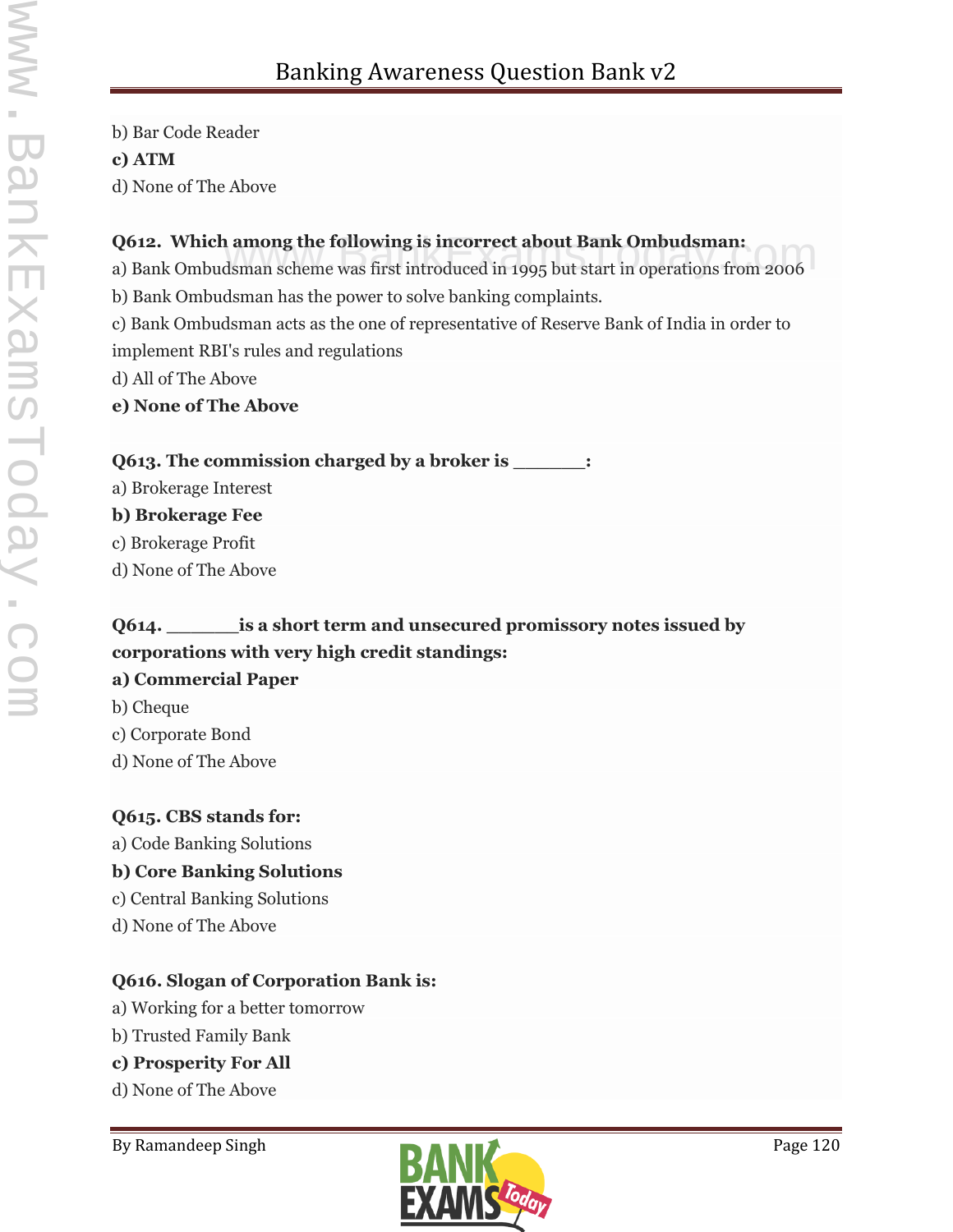# **Q617. "Blending Modernity with Tradition" is the slogan of:**

## **a) State Bank of Patiala**

b) Where Service is a way of life

c) A Long Tradition of Trust d) None of The Above www.BankExamsToday.com

## **Q618. Head Office of SBI is situated at:**

## **a) Mumbai, Maharashtra**

b) Kolkata, West Bengal

c) New Delhi

d) None of The Above

## **Q619. Usha Ananthasubramanian is the current chairman and managing director of:**

## **a) PNB**

b) SBI

c) Bhartiya Mahila Bank

d) None of The Above Prior to joining the Punjab National Bank, Usha Ananthasubramanian was Chairman & Managing Director of Bharatiya Mahila Bank. During the period from July 2011 to November 2013, she was the Executive Director of Punjab National Bank. Now at PNB.

## **Q620. Arundhati Bhattacharya is concerned with:**

a) ICICI Bank

## **b) State Bank of India**

- c) Corporation Bank
- d) None of The Above

# **Q621. Head Office of "Oriental Bank of Commerce" is located at:**

a) New Delhi

## **b) Gurgaon, Haryana**

- c) Gandhi Nagar
- d) None of The Above

# **Q622. IRDA stands for:**

a) Investment Regulatory Development Authority